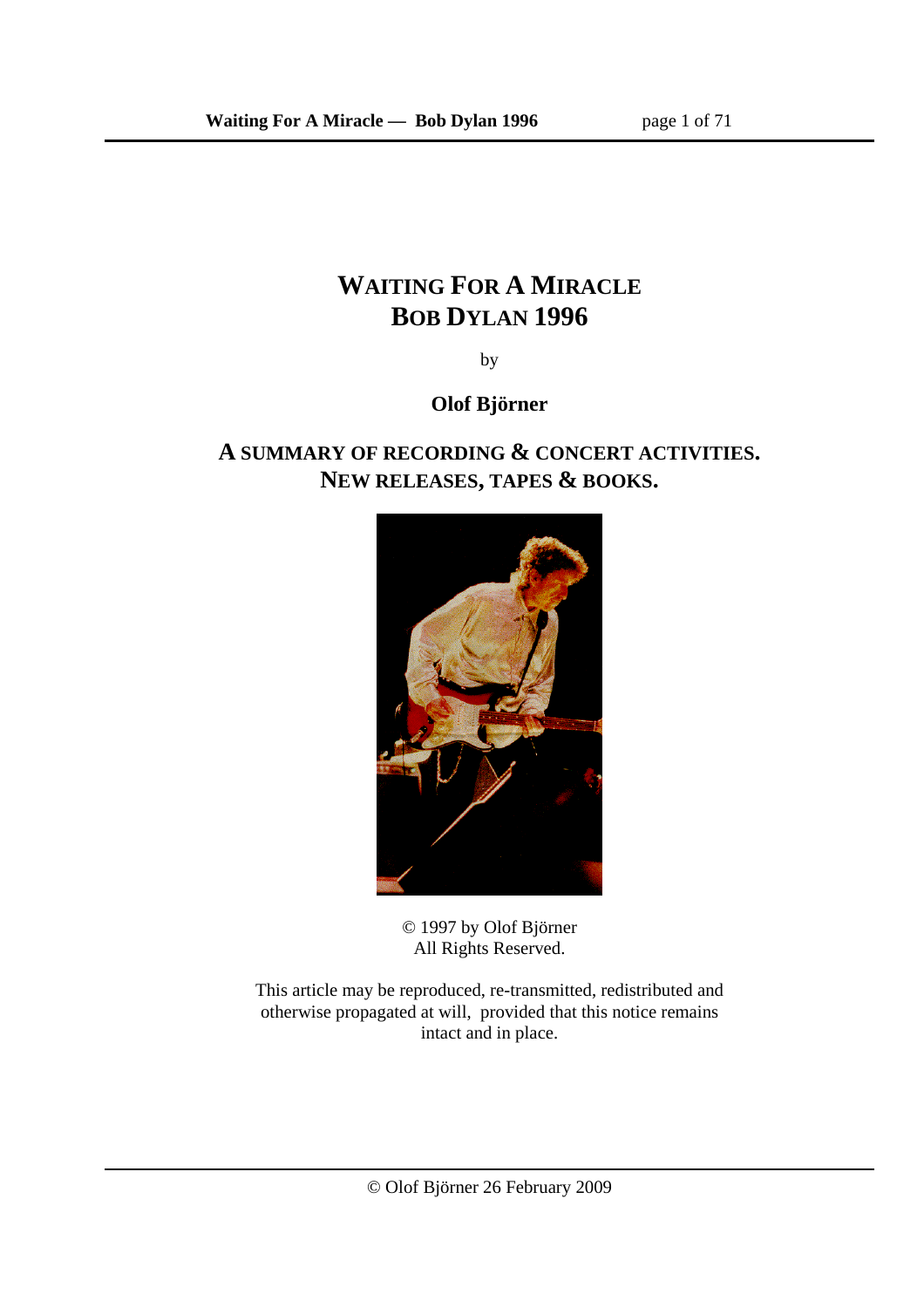# **CONTENTS:**

| 1                       |                       |  |
|-------------------------|-----------------------|--|
| $\boldsymbol{2}$        |                       |  |
| 3                       |                       |  |
|                         |                       |  |
| $\overline{\mathbf{4}}$ |                       |  |
|                         | 4.1                   |  |
|                         | 4.1.1                 |  |
|                         | 4.1.2                 |  |
|                         | 4.1.3                 |  |
|                         | 4.1.4                 |  |
|                         | 4.2                   |  |
|                         | 4.3                   |  |
|                         | 4.3.1                 |  |
|                         | 4.3.2                 |  |
|                         | 4.3.3                 |  |
|                         | 4.3.4                 |  |
| 5                       |                       |  |
|                         | 5.1                   |  |
|                         | 5.2                   |  |
|                         | 5.3                   |  |
|                         | 5.4                   |  |
|                         | 5.4.1                 |  |
|                         | 5.4.2                 |  |
|                         | 5.4.3                 |  |
|                         | 5.4.4<br>Comment 5127 |  |
|                         |                       |  |
|                         | 5.5.1                 |  |
|                         | 5.5.2                 |  |
|                         | 5.5.3                 |  |
|                         | 5.5.4                 |  |
|                         |                       |  |
|                         | 5.6.1                 |  |
|                         | 5.6.2<br>5.6.3        |  |
|                         | 5.6.4                 |  |
|                         | 57 SUMMARY            |  |
|                         | 5.7.1                 |  |
|                         | 5.7.2                 |  |
| 6                       |                       |  |
|                         |                       |  |
| 7                       |                       |  |
| 8                       |                       |  |
|                         |                       |  |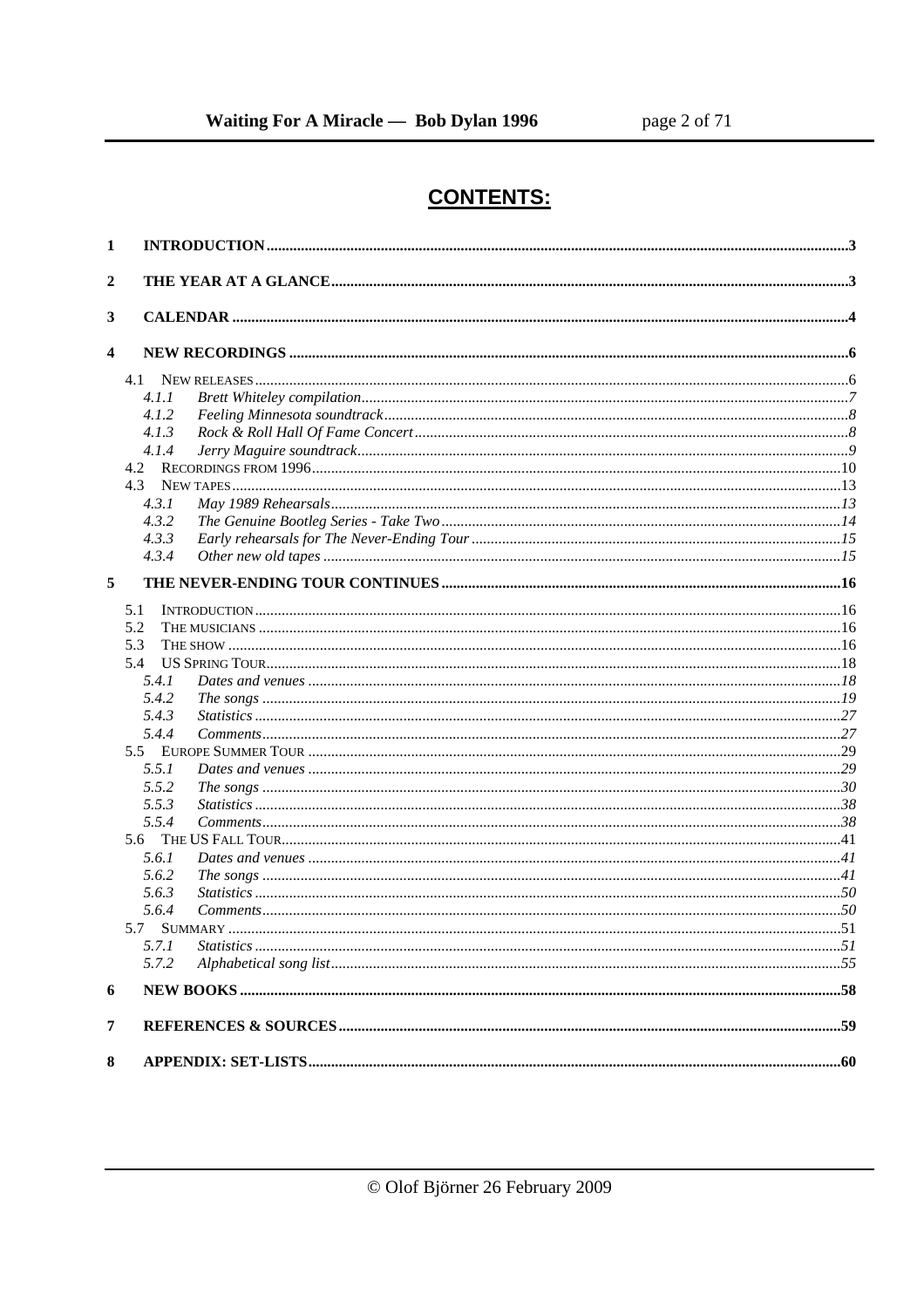## **1 INTRODUCTION**

For the first time during the nineties Dylan slowed down just a little bit. Not quite as many shows, or other guest performances, no audio, video or multi-media. But as in 1994 and 1995 the overall good quality of the live performances won high praise from fans and critics alike.

The things that many fans were waiting for: the release of a new self-penned album and a change of the live act concept or at least a long over-due change of the touring band, did not happen.

# **2 THE YEAR AT A GLANCE**

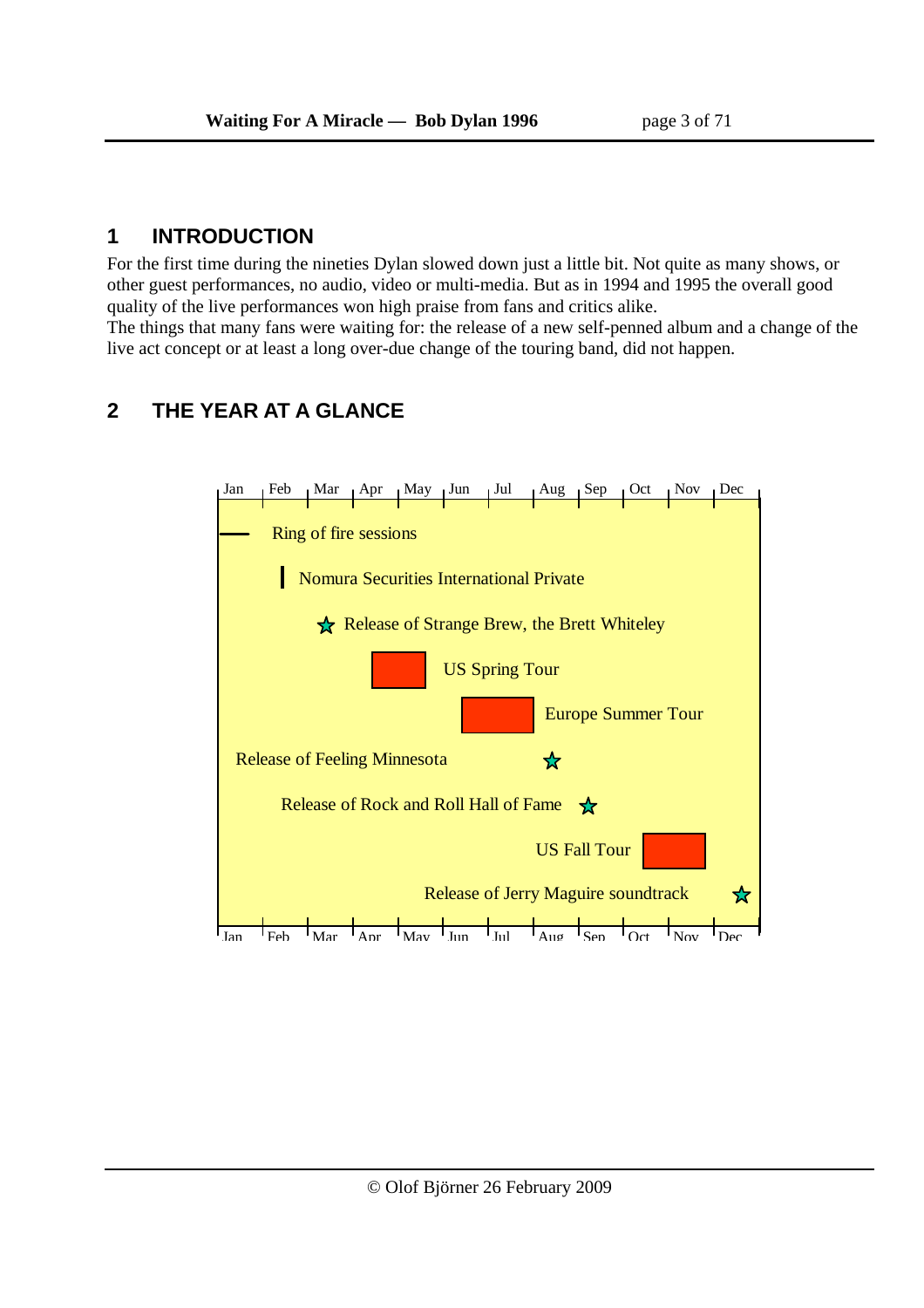# **3 CALENDAR**

| <b>January</b>                                                                                                                                                                                                                                                                                                  | Dylan records Ring Of Fire in Los Angeles. It is later released on the Feeling<br>Minnesota soundtrack.                                                                                                                                                                                                                                                                                                                                                                                                                                                                                  |  |  |  |
|-----------------------------------------------------------------------------------------------------------------------------------------------------------------------------------------------------------------------------------------------------------------------------------------------------------------|------------------------------------------------------------------------------------------------------------------------------------------------------------------------------------------------------------------------------------------------------------------------------------------------------------------------------------------------------------------------------------------------------------------------------------------------------------------------------------------------------------------------------------------------------------------------------------------|--|--|--|
| <b>January</b>                                                                                                                                                                                                                                                                                                  | Rumors of new Dylan Album called Coupe de Ville.                                                                                                                                                                                                                                                                                                                                                                                                                                                                                                                                         |  |  |  |
| <b>January</b><br><b>January</b>                                                                                                                                                                                                                                                                                | <b>Rumors of Dylan recording in New York.</b><br><b>Dylan receives three Grammy nominations:</b><br>C Best Male Rock Vocal Performance for Knockin' On Heaven's Door on MTV<br>Unplugged.<br><b>C</b> Best Rock Song for Dignity on Greatest Hits Volume III.<br>© Best Contemporary Folk Album for MTV Unplugged.                                                                                                                                                                                                                                                                       |  |  |  |
| <b>February 2</b>                                                                                                                                                                                                                                                                                               | Dylan plays a concert at a privately sponsored corporate event for 250 persons! The<br>show took place in Phoenix, Arizona at The Pavilion in the Biltmore Hotel, a 15,000<br>square-foot multi-use facility which was set up as a nightclub for this event. The<br>show was sponsored by Nomura Securities International, Inc., a subsidiary of Nomura<br>Securities Co., Ltd. Nomura Securities Co., Ltd. is the largest brokerage house in<br>Japan with sales of 6.6 billion dollars in 1994. Interestingly enough, Nomura helped<br>to underwrite a US issue of Sony stock in 1961. |  |  |  |
|                                                                                                                                                                                                                                                                                                                 | The rehearsals for this show included 500 Miles, I'm A Man, (I Heard That)<br>Lonesome Whistle, I'm Moving On and Matchbox. Also rumored from these<br>rehearsals are four or five unidentified songs, believed to be new Dylan compositions.<br>At least two of these were done with vocals, the other were instrumentals.                                                                                                                                                                                                                                                              |  |  |  |
| <b>March</b>                                                                                                                                                                                                                                                                                                    | More recording rumors: Dylan spent some time recording in Hollywood.                                                                                                                                                                                                                                                                                                                                                                                                                                                                                                                     |  |  |  |
| <b>March</b><br><b>Release of BRETT WHITELEY: STRANGE BREW. SONGS OF</b><br><b>INSPIRATION</b> containing a 15 second excerpt from the Stuart Coupe telephone<br>interview with Bob Dylan March 13, 1992 and printed in The Age Friday April 3,<br>1992 in Melbourne, Australia. Please refer to section 4.1.1. |                                                                                                                                                                                                                                                                                                                                                                                                                                                                                                                                                                                          |  |  |  |
| April 13                                                                                                                                                                                                                                                                                                        | Dylan kicks off the 1996 touring with a show in Madison, New Jersey. The band is<br>the same and the show is the same, but the show includes a live debut of This Wheel's<br><b>On Fire.</b>                                                                                                                                                                                                                                                                                                                                                                                             |  |  |  |
| April 15                                                                                                                                                                                                                                                                                                        | Release of the Gerry Goffin album Backroom Blood which contains two tracks co-<br>written with Dylan: Time To End This Masquerade and Tragedy Of The Trade.<br>According to Tim Dunn's book The Bob Dylan Copyright Files, the former was<br>copyrighted March 16, 1995 and the latter December 1, 1994. Dylan is listed as one<br>of the players, but it is doubtful whether he's actually playing anything.                                                                                                                                                                            |  |  |  |
| April 17                                                                                                                                                                                                                                                                                                        | At the show in Burlington, Vermont, Jewel (Kilcher), who is one of the the opening<br>act during this tour joins Dylan on I Shall Be Released. The lyrics to Man In The<br>Long Black Coat contains an interesting variation: There's a smoke on the water,                                                                                                                                                                                                                                                                                                                              |  |  |  |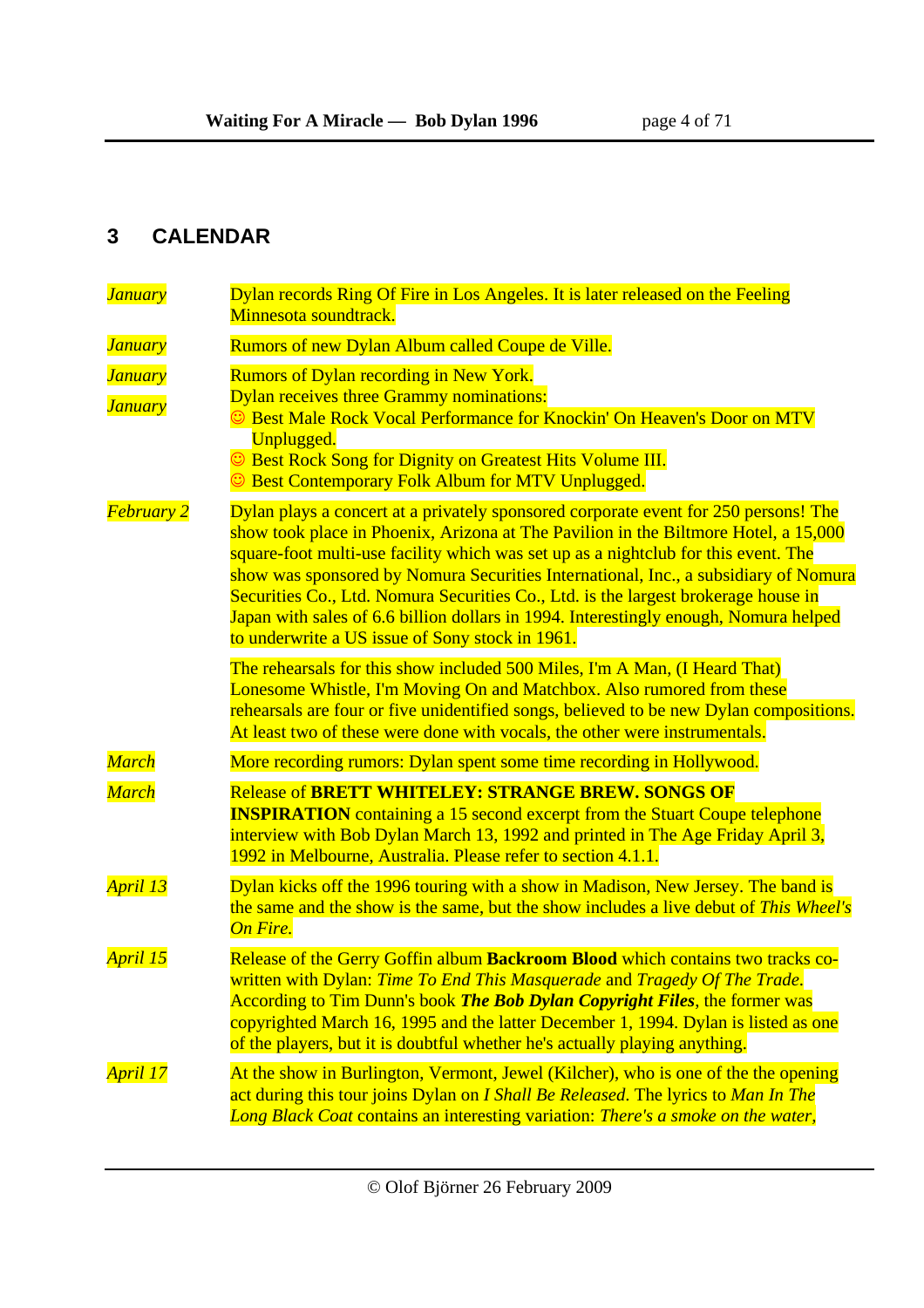|                        | smoke over you, some say the devil is a woman and maybe it's true.                                                                                                                                                                                                                                                                                                                  |  |  |
|------------------------|-------------------------------------------------------------------------------------------------------------------------------------------------------------------------------------------------------------------------------------------------------------------------------------------------------------------------------------------------------------------------------------|--|--|
| <mark>April 18</mark>  | Jewel (Kilcher), again joins Dylan on <i>I Shall Be Released. Friend Of The Devil</i> is<br>performed acoustic for the first time.                                                                                                                                                                                                                                                  |  |  |
| <mark>April 19</mark>  | First performance of Seven Days since Orlando, Florida, April 23, 1976!                                                                                                                                                                                                                                                                                                             |  |  |
| <b>May 17</b>          | At the show in Cleveland, Ohio, Roger McGuinn joins Dylan during the encores and<br>sings My Back Pages and plays guitar on Rainy Day Women # 12 & 35.                                                                                                                                                                                                                              |  |  |
| <b>May 18</b>          | The spring tour ends with a show in Burgettstown, Pennsylvania. Aimee Mann plays<br>guitar on the last song Rainy Day Women # 12 & 35.                                                                                                                                                                                                                                              |  |  |
| May 26                 | The Wallflowers' second album <b>Bringing Down The Horse</b> is released.                                                                                                                                                                                                                                                                                                           |  |  |
| <b>June</b>            | Izzy Young is interviewed in New York City by Jeff Rosen for the planned film on<br>Dylan, directed by Michael Borofsky.                                                                                                                                                                                                                                                            |  |  |
| June 15                | Dylan starts a lengthy European Summer Tour in Aarhus, Denmark at The Aarhus<br>Festival.                                                                                                                                                                                                                                                                                           |  |  |
| June 26-27             | At the shows in Liverpool Al Kooper plays organ throughout.                                                                                                                                                                                                                                                                                                                         |  |  |
| June 29                | Dylan plays the MasterCard Masters of Music Concert for The Prince's Trust in Hyde<br>Park, London, together with Alanis Morrissette, Eric Clapton & The Who. Dylan<br>performs a shortened 9-song version of his regular set with guests Ron Wood and Al<br>Kooper. Three songs are broadcast in Europe in a special TV program from the<br>concert. In the US five are broadcast. |  |  |
| July 9                 | Due to heavy rain, the show in Salzburg, Austria, is almost canceled. In the end it is<br>moved from the outdoor venue at the Domplatz to the Sportshalle.                                                                                                                                                                                                                          |  |  |
| July 19                | At the Molde Jazz Festival in Norway Dylan is joined by Van Morrison for two<br>songs.                                                                                                                                                                                                                                                                                              |  |  |
| July 27                | The Summer tour ends with a show at the Lollipop Festival in Stockholm, Sweden.                                                                                                                                                                                                                                                                                                     |  |  |
| July                   | Rumors that Dylan is to take a long break, at least nine months, from touring begin to<br>circulate.                                                                                                                                                                                                                                                                                |  |  |
| <b>August</b>          | <b>Release of Music From The Motion Picture FEELING MINNESOTA containing</b><br>the version of Ring Of Fire recorded in January.                                                                                                                                                                                                                                                    |  |  |
| August 3, 4            | Dylan plays two shows at a temporarily set up House Of Blues venue in the Olympic<br>village in Atlanta, Georgia. The shows are part of a series of several special events<br>during the closing days of the Olympic Games 1996. Both shows were professionally<br>filmed.                                                                                                          |  |  |
| <b>August</b>          | Rumors of new Bob Dylan album called Stormy Season and produced by Daniel<br>Lanois begin to circulate.                                                                                                                                                                                                                                                                             |  |  |
| <mark>September</mark> | The bootleg The Genuine Bootleg Series - Take Two contains a number of "new"<br>songs. Please refer to section 4.3.2 for more details.                                                                                                                                                                                                                                              |  |  |
| September              | More rumors about a new record. Daniel Lanois has supposedly a tape with acoustic                                                                                                                                                                                                                                                                                                   |  |  |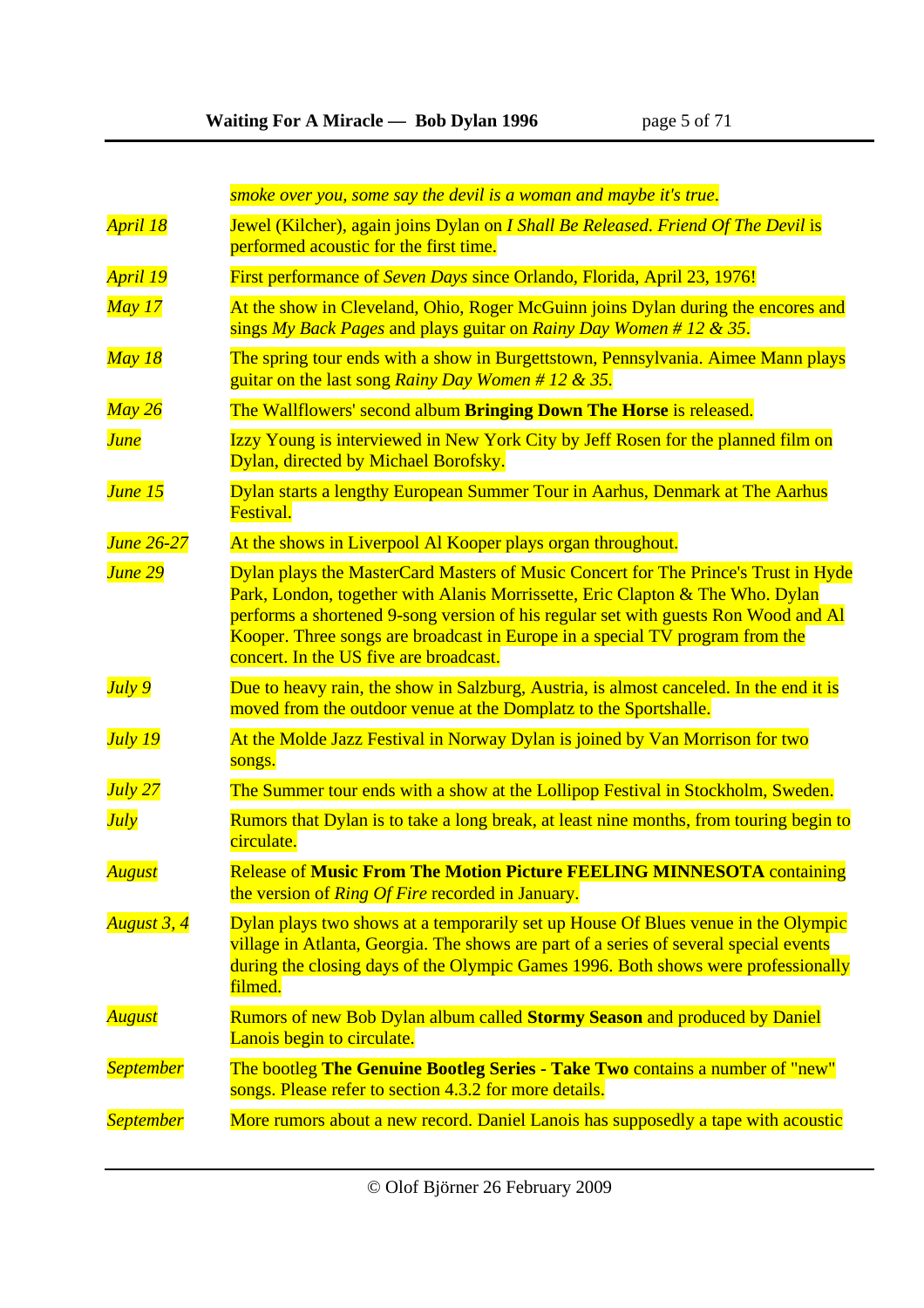|                           | demo versions of a batch of new songs. He is working on arrangements and looking<br>for musicians for possible recording sessions after Dylan's fall tour.                                                                                                                                                                                                                       |  |  |
|---------------------------|----------------------------------------------------------------------------------------------------------------------------------------------------------------------------------------------------------------------------------------------------------------------------------------------------------------------------------------------------------------------------------|--|--|
| September 17              | All Along The Watchtower from the concert that opened the Rock And Roll Hall Of<br>Fame Museum in Cleveland, Ohio on September 2, 1995 is released on The Concert<br><b>For The Rock And Roll Hall Of Fame.</b>                                                                                                                                                                  |  |  |
| <mark>September 28</mark> | Dylan is nominated for Nobel Literature Prize by professor Gordon Ball of the<br>Virginia Military Institute. This means that Dylan will be under consideration for the<br>1997 Nobel Prize.                                                                                                                                                                                     |  |  |
| <b>October</b>            | The following song titles for the new album is circulated on Internet:<br><b>Butcher's Crew</b><br><b>The Fire Starter</b><br><b>Apollo's Love</b><br><b>Police State</b><br><b>You Belong To Me</b><br><b>Abraham's Altar</b><br><b>When You Give Me Your Love</b><br>Up On The Hill<br><b>Stormy Season</b><br><b>No Compassion</b><br>This of course turned out to be a hoax. |  |  |
| October 17                | The Fall tour starts in San Luis Obispo, California with David Kemper, formerly of<br>Jerry Garcia Band, replacing Winston Watson.                                                                                                                                                                                                                                               |  |  |
| October 22                | John Bauldie, editor of The Telegraph, dies in helicopter crash, returning from a<br>soccer game in Bolton, UK.                                                                                                                                                                                                                                                                  |  |  |
| <mark>November 9</mark>   | Dylan allows The Times They Are A-Changin' to be used in an advertisement for the<br><b>Bank of Montreal.</b>                                                                                                                                                                                                                                                                    |  |  |
| <mark>November 23</mark>  | This year's touring ends with a show in Akron, Ohio. Dylan avoided the harmonica<br>almost altogether during the fall tour. Other than that it has been business as usual                                                                                                                                                                                                        |  |  |
| December 10               | The soundtrack to the motion picture <b>Jerry Maguire</b> is released. It contains an<br>alternate, never before heard version of <i>Shelter From The Storm</i> from the Blood On<br>The Tracks sessions.                                                                                                                                                                        |  |  |

## **4 NEW RECORDINGS**

## **4.1 New releases**

1996 saw no new regular releases of Bob Dylan albums, but two soundtracks and two compilations all containing never before released stuff.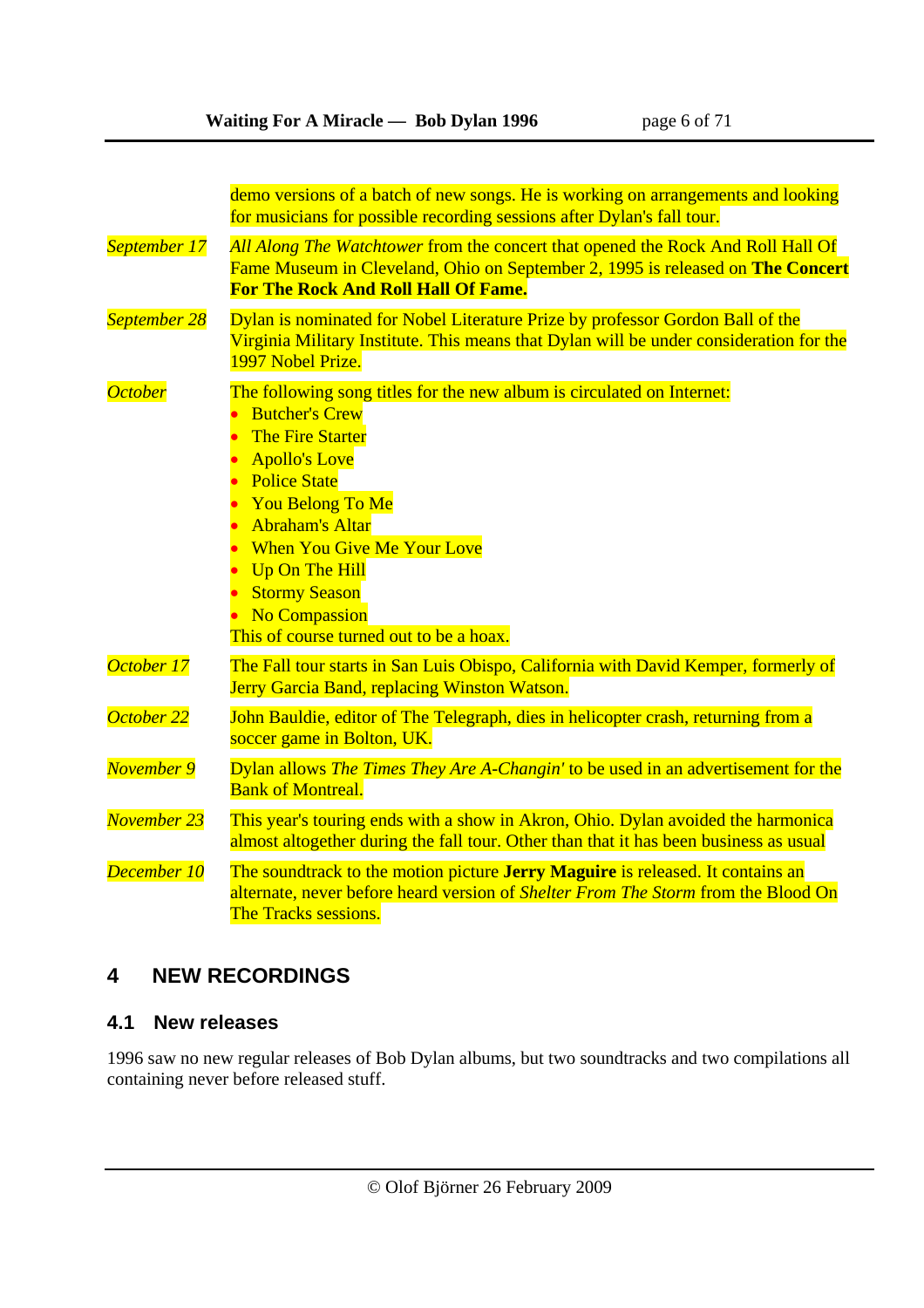#### **4.1.1 Brett Whiteley compilation**

Brett Whiteley, who died in 1994, was one of Australia's most accomplished contemporary artist. This is a double CD with the music that played an important role in his life and work. Dylan who was introduced to Brett Whiteley by Mark Knopfler, held a press conference in his studio in Surry Hills in Sydney, February 10, 1986.

### **Tracks on CD 1:**

| <b>Just Like Tom Thumb's Blues</b> | Nina Simone             |
|------------------------------------|-------------------------|
| <b>Interview</b>                   | <b>Brett Whiteley</b>   |
| <b>Interview</b>                   | <b>Bob Dylan</b>        |
| <b>Desolation Row</b>              | <b>Bob Dylan</b>        |
| <b>Bird On The Wire</b>            | <b>Joe Cocker</b>       |
| <b>Shiver Me Timbers</b>           | <b>Tom Waits</b>        |
| <b>Suite No. 1 in G Major</b>      | <b>Anner Bylsma</b>     |
| O Superman                         | <b>Laurie Anderson</b>  |
| <b>God Bless The Child</b>         | <b>Billie Holiday</b>   |
| Coolsville                         | <b>Rickie Lee Jones</b> |
| <b>I Cover The Waterfront</b>      | <b>John Lee Hooker</b>  |
| <b>The Unfaithful Servant</b>      | <b>The Band</b>         |
| Willow                             | <b>Joan Armatrading</b> |
| <b>Crazy Mama</b>                  | <b>John Cale</b>        |
| <b>Interview</b>                   | <b>Brett Whiteley</b>   |
| Chelsea Hotel # 2                  | <b>Leonard Cohen</b>    |
| Interview                          | <b>Brett Whiteley</b>   |
| Season In Hell                     | <b>Steve Kilbey</b>     |
| <b>Tracks on CD 2:</b>             |                         |
| <b>Interview</b>                   | <b>Mark Knopfler</b>    |
| Romeo & Juliet                     | <b>Dire Straits</b>     |
| Gymnopedie 2                       | <b>Daniel Varsano</b>   |
| <b>Interview</b>                   | <b>Brett Whiteley</b>   |
| <b>Many Rivers To Cross</b>        | <b>Jimmy Cliff</b>      |
| <b>Private Life</b>                | <b>The Pretenders</b>   |
| Chidori No Kyoku                   | <b>Ayoko Lister</b>     |
| <b>All Blues</b>                   | <b>Miles Davis</b>      |
| <b>Two Lovers</b>                  | Ali Akbar Khan          |
| <b>Last Night I Had A Dream</b>    | <b>Randy Newman</b>     |
| <b>Interview</b>                   | <b>Brett Whiteley</b>   |
| <b>Strange Brew</b>                | Cream                   |
| <b>Ball And Chain</b>              | <b>Big Brother</b>      |
| <b>Interview</b>                   | <b>Phillip Adams</b>    |
|                                    |                         |
| <b>Madame George</b>               | <b>Van Morrison</b>     |
| Interview                          | <b>Brett Whiteley</b>   |

Here's Brett Whiteley's words on Bob Dylan (track 2):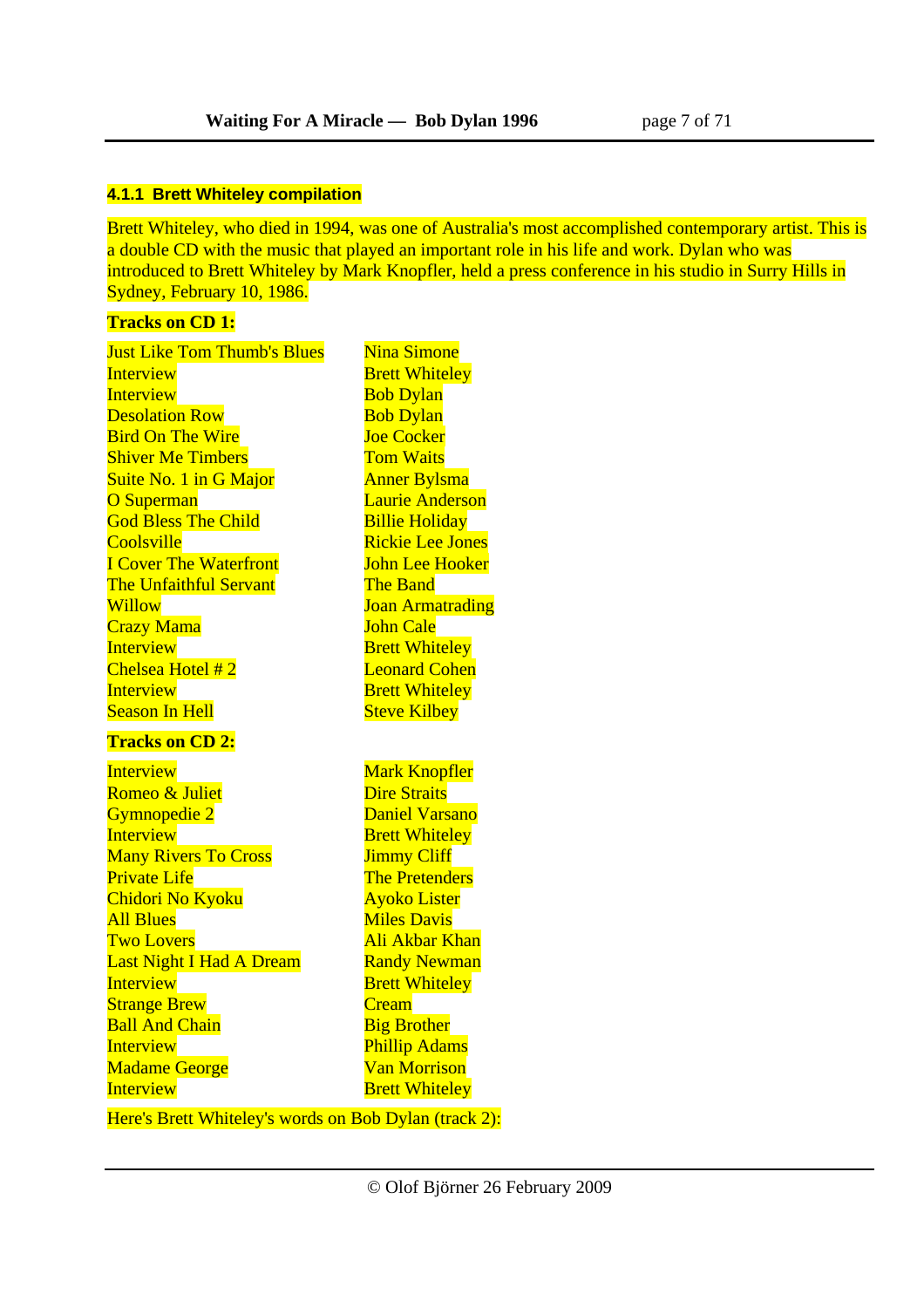*It's the most satisfactory voice in pop, I think, there's this sort of ??? and Courvoisier and the best sort of hissing and low gravel Jewishness in it.* 

And here's Bob's words on Brett (track 3): *Hey listen, you could say hi to this Guy Brett Whiteley, yeah. Is he still out there painting? He gave me some drawings the last time there and they still look good to me.* 

**New stuff:** 15 seconds from the 1992 Stuart Coupe interview.

#### **4.1.2 Feeling Minnesota soundtrack**

Music From The Motion Picture FEELING MINNESOTA, Atlantic, 82865-2, released August 1996.

#### **Tracks:**

| <b>Ring Of Fire</b>                    | <b>Bob Dylan</b>              |
|----------------------------------------|-------------------------------|
| <b>Shakey Ground</b>                   | <b>The Temptations</b>        |
| Disagreeable                           | <b>Helmet</b>                 |
| <b>Safe With Me</b>                    | <b>Joe Henry</b>              |
| In My Mind                             | <b>Jonny Polonsky</b>         |
| I Will Dare                            | <b>The Replacements</b>       |
| <b>How Does That Grab You Darlin'?</b> | <b>Nancy Sinatra</b>          |
| <b>Blasting Fonda</b>                  | <b>Wilco</b>                  |
| <b>You Can Have Her</b>                | <b>The Righteous Brothers</b> |
| <b>Family Affair</b>                   | Michael Franti & Spearhead    |
| Looking At The World Through A         | <b>Son Volt</b>               |
| Windshield                             |                               |
| Minnesota Medley                       | <b>Los Lobos</b>              |

### **Track 1:**

Bob Dylan (vocal, keyboards & acoustic guitar), Nile Rodgers (electric guitar, baritone guitar), Richard Hilton (keyboards), Bass Edwards (bass), Omar Hakim (drums), Tawatha Agee, Robin Clark, and Dennis Collins (background vocals).

**New stuff:** A cover, 4 minutes, 20 seconds

#### **4.1.3 Rock & Roll Hall Of Fame Concert**

The Concert For The Rock And Roll Hall Of Fame, Columbia 483 793 2, released September 17, 1996.

#### **Tracks on CD 1:**

R.O.C.K. In The U.S.A. Solution of Total Cougar Mellencamp **Be My Baby** Melissa Etheridge **Love Child** Melissa Etheridge Leader Of The Pack Melissa Etheridge Tired Of Being Alone Alexander Alexander Alexander Alexander Alexander Alexander Alexander Alexander Alexander A Change Is Gonna Come Al Green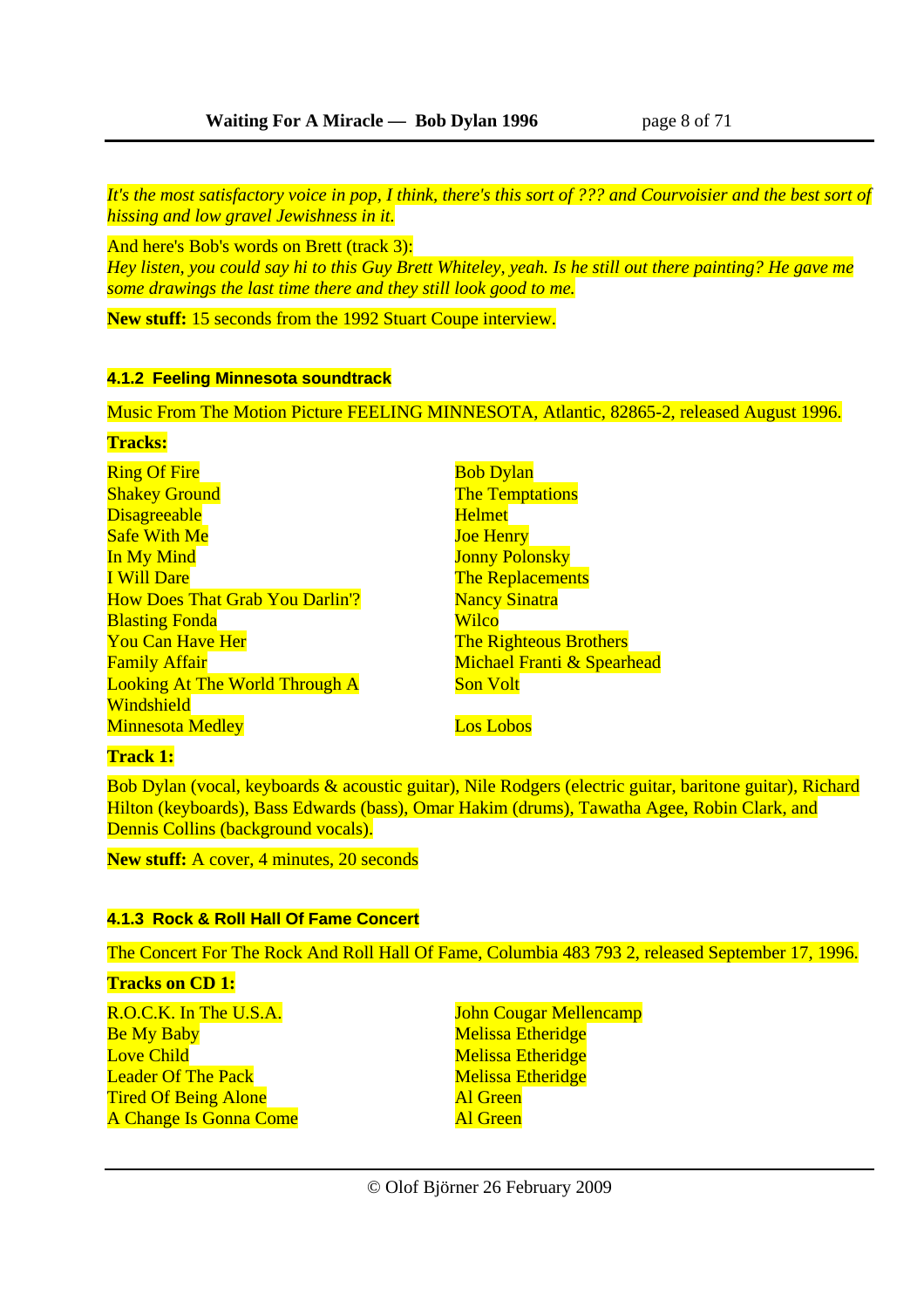| <b>My City Was Gone</b>                      | <b>The Pretenders</b>       |  |  |
|----------------------------------------------|-----------------------------|--|--|
| <b>Folsom Prison Blues</b>                   | <b>Johnny Cash</b>          |  |  |
| <b>I Can't Turn You Loose</b>                | <b>Aretha Franklin</b>      |  |  |
| It's A Man's, Man's, Man's World             | <b>James Brown</b>          |  |  |
| <b>Born On The Bayou</b>                     | <b>John Fogerty</b>         |  |  |
| <b>Fortunate Son</b>                         | <b>John Fogerty</b>         |  |  |
| <b>Back Door Man</b>                         | <b>Iggy Pop</b>             |  |  |
| <b>Sweet Jane</b>                            | <b>Lou Reed</b>             |  |  |
| <b>Thank You Falletinme Be Mice Elf Agin</b> | <b>George Clinton</b>       |  |  |
| <b>I Want To Take You Higher</b>             | <b>George Clinton</b>       |  |  |
| <b>Tracks on CD 2:</b>                       |                             |  |  |
| <b>Shake, Rattle And Roll</b>                | <b>Bruce Springsteen</b>    |  |  |
| <b>Great Balls Of Fire</b>                   | <b>Bruce Springsteen</b>    |  |  |
| <b>Whole Lotta Shakin' Goin' On</b>          | <b>Bruce Springsteen</b>    |  |  |
| <u>I Know How To Do It</u>                   | <b>Natalie Merchant</b>     |  |  |
| <b>Redemption Song</b>                       | <b>Jackson Browne</b>       |  |  |
| <u>I Know You Rider</u>                      | <b>Bruce Hornsby</b>        |  |  |
| <b>All Along The Watchtower</b>              | <b>Bob Dylan</b>            |  |  |
| <b>Green Onions</b>                          | <b>Booker T. Jones</b>      |  |  |
| <b>Hold On (I'm Coming)</b>                  | <b>Sam Moore</b>            |  |  |
| <b>Blue Sky</b>                              | <b>Allman Brothers Band</b> |  |  |
| <b>One Way Out</b>                           | <b>Allman Brothers Band</b> |  |  |
| <b>Red House</b>                             |                             |  |  |

All tracks recorded during concert at the opening of the Rock and Roll Hall of Fame Museum at the Cleveland Stadium in Cleveland, Ohio, September 2, 1995.

**New stuff:** Yet another live version of All Along The Watchtower, 5 minutes, 20 seconds.

#### **4.1.4 Jerry Maguire soundtrack**

Jerry Maguire - Music From The Motion Picture, Epic Soundtrax EK 67910, released December 10, 1996.

### **Tracks:**

Magic Bus **The Who** Sitting Still Moving Still Staring Outlooking His Name Is Alive Gettin' In Tune The Who Pocketful Of Rainbows **Elvis Presley** World On A String Neil Young We Meet Again Nancy Wilson The Horses **Rickie Lee Jones** Secret Garden Bruce Springsteen Singalong Junk **Paul McCartney**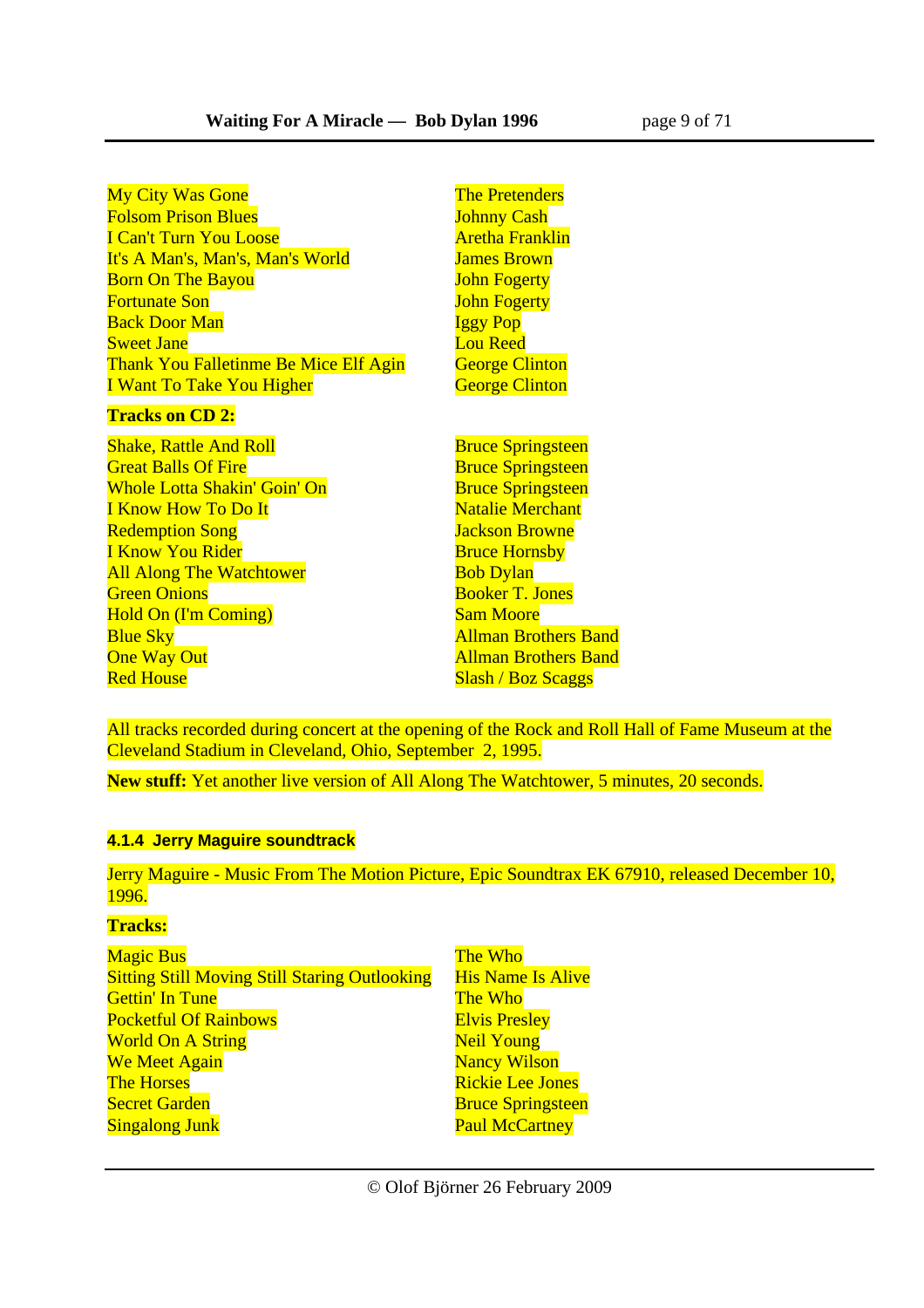Wise Up **Aimee Mann Momma Miss America** Paul McCartney Sandy **Nancy Wilson Shelter From The Storm Shelter Accord Bob Dylan** 

The last track is taken from the second Blood On The Tracks session at A & R Studios in New York City, September 17, 1974. It is a 6-minute version with a "new" verse:

> Now the bonds are broken But they can be retied For one more journey to the woods The holes where spirits hide It's a never-ending battle Full of peace that's always torn *Come in*, she said, *I'll give ya Shelter From The Storm*

It is probably the first take of the song. On the released track the bass (Tony Brown) and organ (Paul Griffin) are mixed out, thus making it a sound like a solo recording. The reason for this according to Danny Bramson, one of the soundtrack producers, is that although Dylan counts off the song, Tony Brown misses the start and is out of timing all through the track.

**New stuff:** An alternate take from 1974, 6 minutes.

So we had to buy no less than 6 CDs to get a cover, an old outtake, a live version of the most played song ever and a 15 second interview snippet, all in all 16 minutes! Oh, well.

## **4.2 Recordings from 1996**

(Please note that this section does not include the shows of the Never-Ending tour. They are covered in section 5 below).

| <b>January</b> | <b>Ring Of Fire session</b>                                                                                                                                                                                                                    |
|----------------|------------------------------------------------------------------------------------------------------------------------------------------------------------------------------------------------------------------------------------------------|
|                | Unidentified Studio, Probably Los Angeles, California                                                                                                                                                                                          |
|                | <i>1. Ring Of Fire</i> (Merle Kilgore, June Carter)                                                                                                                                                                                            |
|                | <b>Produced by Nile Rodgers.</b>                                                                                                                                                                                                               |
|                | Bob Dylan (vocal, keyboards & acoustic guitar), Nile Rodgers (electric guitar, baritone<br>guitar), Richard Hilton (keyboards), Bass Edwards (bass), Omar Hakim (drums), Tawatha<br>Agee, Robin Clark, and Dennis Collins (background vocals). |
|                | Released on Music From The Motion Picture FEELING MINNESOTA,                                                                                                                                                                                   |
|                | Atlantic, 82865-2, August, 1996.                                                                                                                                                                                                               |
|                | Stereo studio recording, 4 minutes.                                                                                                                                                                                                            |
|                |                                                                                                                                                                                                                                                |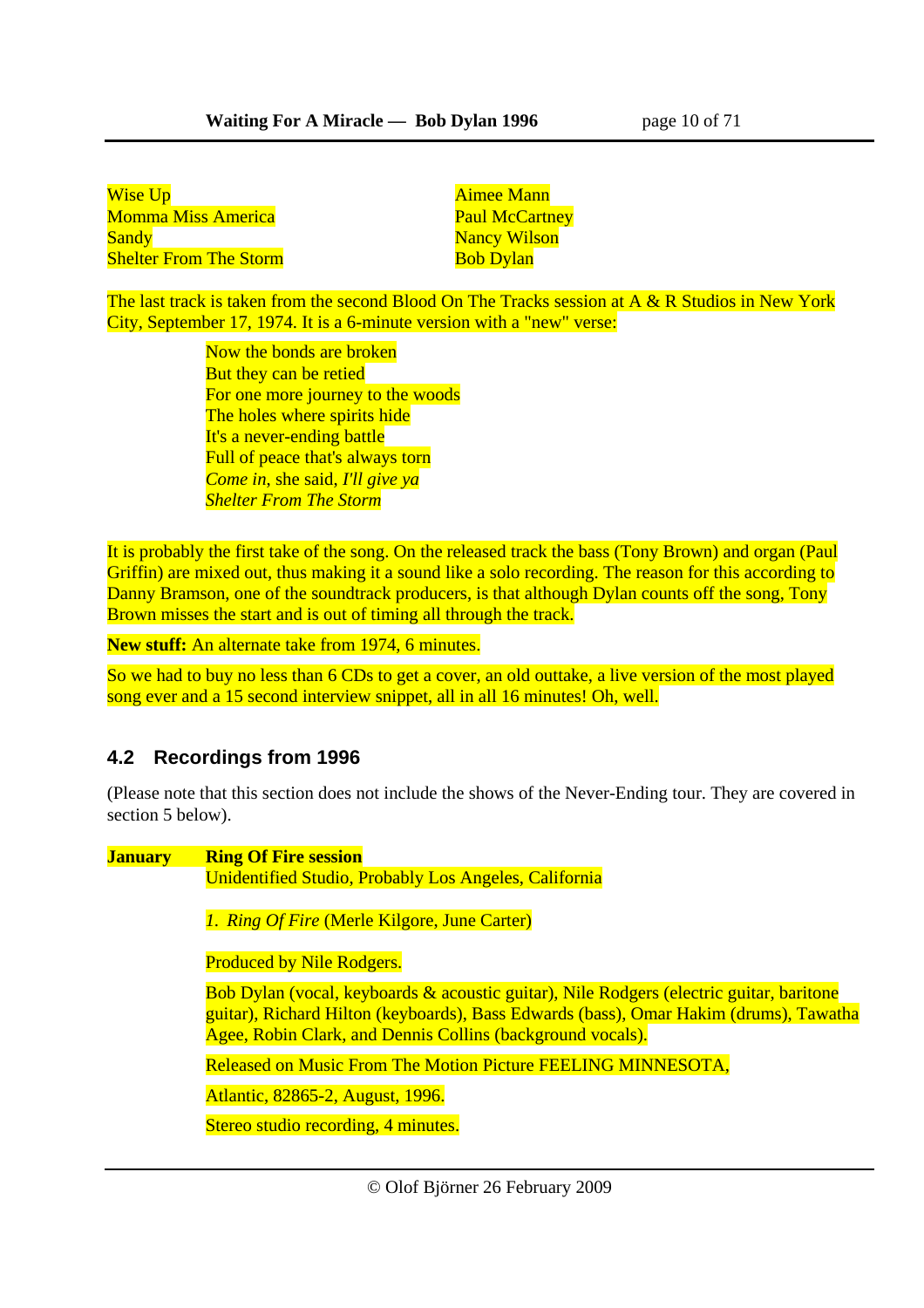#### **February 2 Nomura Securities International Private Show rehearsals**

Probably The Pavilion, Biltmore Hotel, Phoenix, Arizona

- *1 Miles* (trad.)
- *2 Stuck Inside Of Mobile With The Memphis Blues Again*
- 3 *I'm A Man* (S. Winwood/J. Miller)
- *4 (I Heard That) Lonesome Whistle* (Hank Williams/Jimmy Davies)
- *5 I'm Moving On* (Hank Snow)
- *6 Matchbox* (Carl Perkins)

Bob Dylan (vocal & guitar), Bucky Baxter (pedal steel guitar & electric slide guitar), John Jackson (guitar), Tony Garnier (bass), Winston Watson (drums & percussion).

There is at the time of this summary (January 1997) no circulating tape from these rehearsals.

#### **February 2 Nomura Securities International Private Show**

The Pavilion, Biltmore Hotel, Phoenix, Arizona

- *1. Jokerman*
- *2. Just Like A Woman*
- *3. All Along The Watchtower*
- *4. Just Like Tom Thumb's Blues*
- *5. Mr. Tambourine Man*
- *6. Don't Think Twice, It's All Right*
- *7. Like A Rolling Stone*
- *8. Maggie's Farm*
- *9. Alabama Getaway* (Robert Hunter/Jerry Garcia)

Concert # 756 of The Never-Ending Tour.

Bob Dylan (vocal & guitar), Bucky Baxter (pedal steel guitar & electric slide guitar), John Jackson (guitar), Tony Garnier (bass), Winston Watson (drums & percussion).

There is at the time of this summary (January 1997) no circulating tape from this show.

#### **August 3 First Olympic Games Show**

House Of Blues, Atlanta, Georgia

- *1. To Be Alone With You*
- *2. Shake Sugaree* (Elizabeth Cotton)
- *3. All Along The Watchtower*
- *4. You're A Big Girl Now*
- *5. It Takes A Lot To Laugh, It Takes A Train To Cry*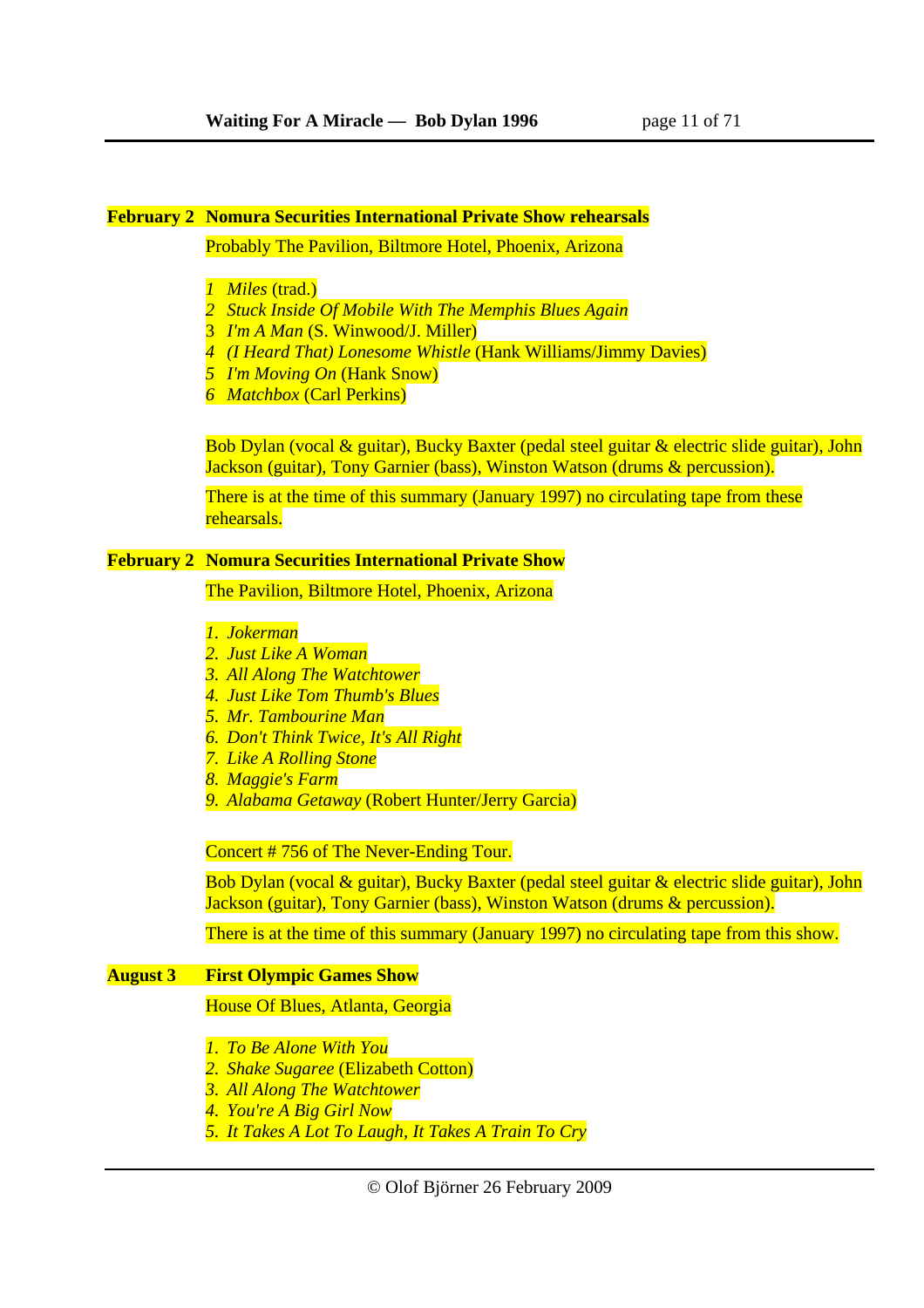#### *6. Silvio* (Bob Dylan & Robert Hunter)

- *7. Boots Of Spanish Leather*
- *8. Ballad Of Hollis Brown*
- *9. Don't Think Twice, It's All Right*
- *10. Maggie's Farm*
- *11. She Belongs To Me*
- *12. Highway 61 Revisited*
- *13. Alabama Getaway* (Robert Hunter/Jerry Garcia)
- *14. My Back Pages*
- *15. Rainy Day Women # 12 & 35*

#### Concert # 812 of The Never-Ending Tour.

Bob Dylan (vocal & guitar), Bucky Baxter (pedal steel guitar & electric slide guitar), John Jackson (guitar), Tony Garnier (bass), Winston Watson (drums & percussion).

7-9, 14 acoustic with the band.

1, 7, 14 Bob Dylan harmonica.

2, 6, 10, 15 John Jackson, Bucky Baxter (backup vocals).

## **August 4 Second Olympic Games Show**

House Of Blues, Atlanta, Georgia

- *1. To Be Alone With You*
- *2. Tonight I'll Be Staying Here With You*
- *3. All Along The Watchtower*
- *4. Under The Red Sky*
- *5. Watching The River Flow*
- *6. Silvio* (Bob Dylan & Robert Hunter)
- *7. Love Minus Zero/No Limit*
- *8. Tangled Up In Blue*
- *9. The Lonesome Death Of Hattie Carroll*
- *10. Stuck Inside Of Mobile With The Memphis Blues Again*
- *11. Ballad Of A Thin Man*
- *12. Tombstone Blues*
- *13. Alabama Getaway* (Robert Hunter/Jerry Garcia)
- *14. It Ain't Me, Babe*

Concert # 813 of The Never-Ending Tour.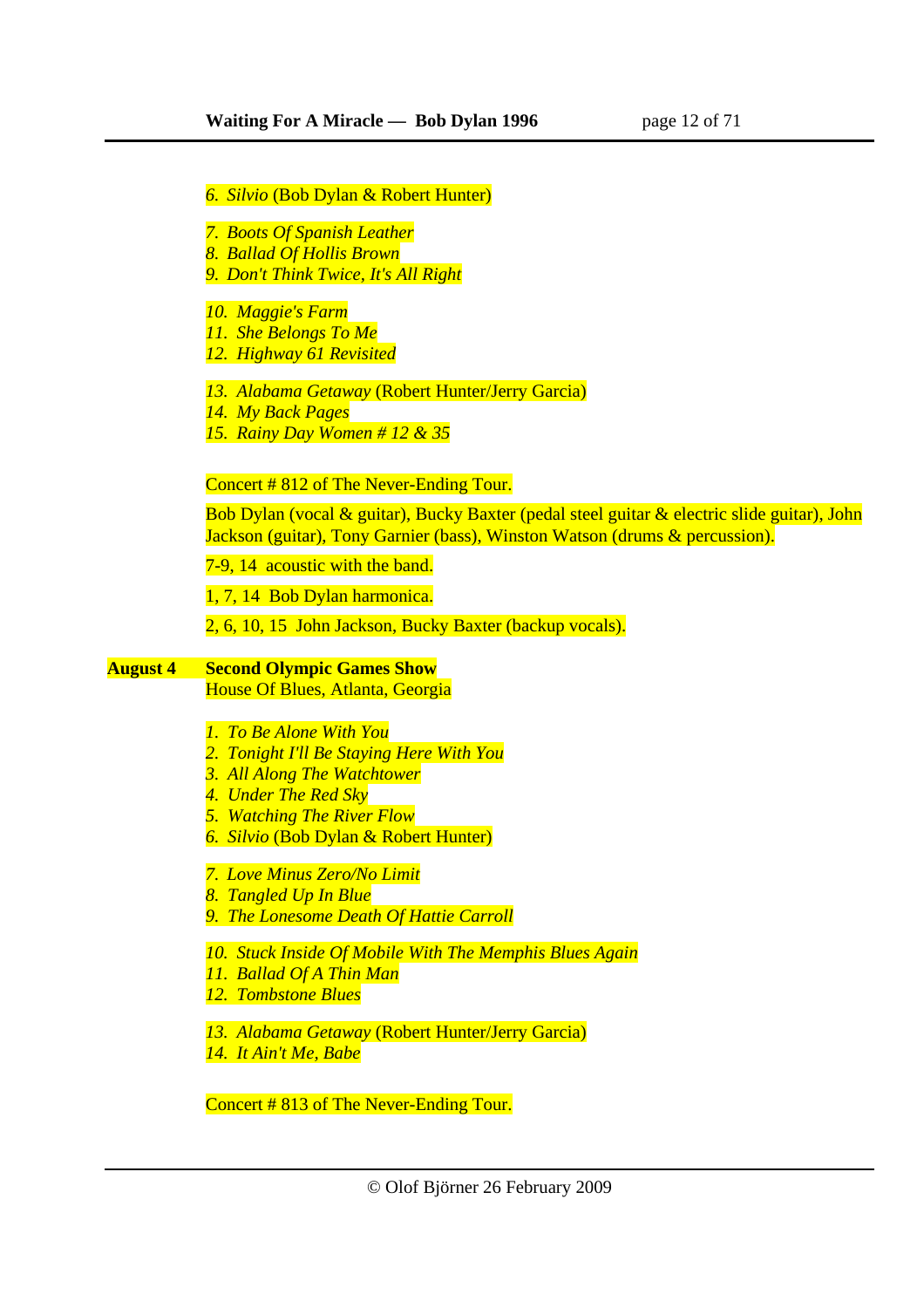Bob Dylan (vocal & guitar), Bucky Baxter (pedal steel guitar & electric slide guitar), John Jackson (guitar), Tony Garnier (bass), Winston Watson (drums & percussion).

7-9, 14 acoustic with the band.

1, 7, 14 Bob Dylan harmonica.

6 John Jackson, Bucky Baxter (backup vocals).

#### **4.3 New tapes**

#### **4.3.1 May 1989 Rehearsals**

The Power Station, Probably New York City, New York, May 1989 Rehearsals for the European Tour.

- *1. Unidentified Blues*
- *2. I Shall Be Released*
- *3. Making Believe* (Jimmy Work)
- *4. Early Morning Rain* (Gordon Lightfoot)
- *5. Early Morning Rain* (Gordon Lightfoot)
- *6. Shot Of Love*
- *7. Shot Of Love*
- *8. Shot Of Love*
- *9. Give My Love To Rose* (Johnny Cash)
- *10. Man Gave Names To All The Animals*
- *11. Man Gave Names To All The Animals*
- *12. (I Heard That) Lonesome Whistle* (Hank Williams Jimmie Davis)
- *13. Both Sides Now* (Joni Mitchell)
- *14. Too Far Gone* (Billy Sherrill)
- *15. California Blues* (Jimmie Rodgers)
- *16. Shot Of Love*
- *17. Shot Of Love*
- *18. Shot Of Love*
- *19. Little Queen Of Spades* (Robert Johnson)
- *20. I'm Not Supposed To Care* (Gordon Lightfoot)
- *21. I'm Not Supposed To Care* (Gordon Lightfoot)
- *22. Not Fade Away* (Charles Hardin)
- *23. Everyday* (Buddy Holly)
- *24. Everyday* (Buddy Holly)
- *25. When Did You Leave Heaven?* (W. Bullock R. Whiting)
- *26. Everybody's Movin'* (Glen Trout)
- *27. I'll Remember You*
- *28. Ballad Of A Thin Man*
- *29. Peace In The Valley* (Thomas A. Dorsey)
- *30. Shelter From The Storm*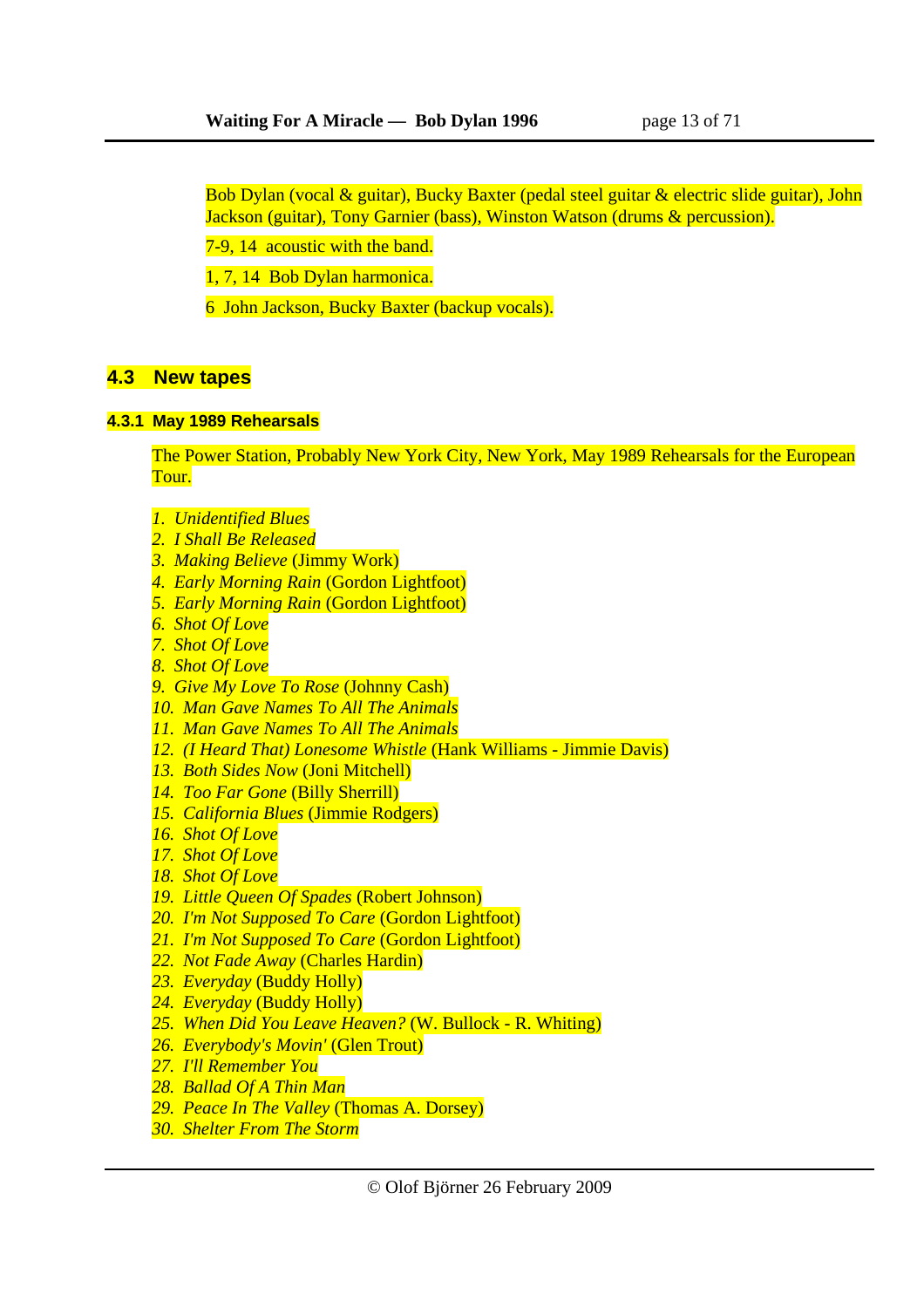- *31. Most Likely You Go Your Way (And I'll Go Mine)*
- *32. Just Like Tom Thumb's Blues*
- *33. Just Like Tom Thumb's Blues*
- *34. Just Like Tom Thumb's Blues*
- *35. Just Like Tom Thumb's Blues*
- *36. Just Like Tom Thumb's Blues*
- *37. Just Like Tom Thumb's Blues*
- *38. Tomorrow Is A Long Time*
- *39. Silvio* (Bob Dylan & Robert Hunter)

Bob Dylan (guitar), G. E. Smith (guitar), Kenny Aaronson (bass), Christopher Parker (drums).

1-4, 6-10, 12, 16, 17, 19, 20, 22-39 Bob Dylan (vocal).

1, 2, 12, 15-17, 22, 38 Mindy Jostyn (harmonica).

3-9, 10, 11, 19-22, 23-37 Mindy Jostyn (violin).

13-15 Mindy Jostyn (vocal).

5, 11, 18, 21 instrumentals.

#### *Notes.*

- In The Clinton Heylin interview Kenny Aaronson calls the violin player, Mindy, "she's the girl in Billy Joel's new band".
- Bob Dylan's presence on tracks 13-15 is uncertain.
- **This session started circulating on bootleg CD The Never Ending Tour Rehearsals (Moonlight** Records), February 1996.

*Reference.* **A Conversation with Kenny Aaronson** by Clinton Heylin, The Telegraph #36, Summer 1990.

Stereo PA recording, 95 minutes

#### **4.3.2 The Genuine Bootleg Series - Take Two**

This double CD bootleg contains the following "new" tracks:

*Mr. Tambourine Man from Newport 1964* 

drugged band introduction before *Like A Rolling Stone Tomorrow Is A Long Time* **buttake from the eighth New Morning session** 

*Why Should You Have To Be So Frantic* Blonde On Blonde outtake from January 27, 1966, named Lunatic Princess Revisited on the CD *I Can't Leave Her Behind* (two takes) new longer versions from Eat The Document from Royal Albert Hall, London May 7, 1966

in Columbia Recording Studio E in New York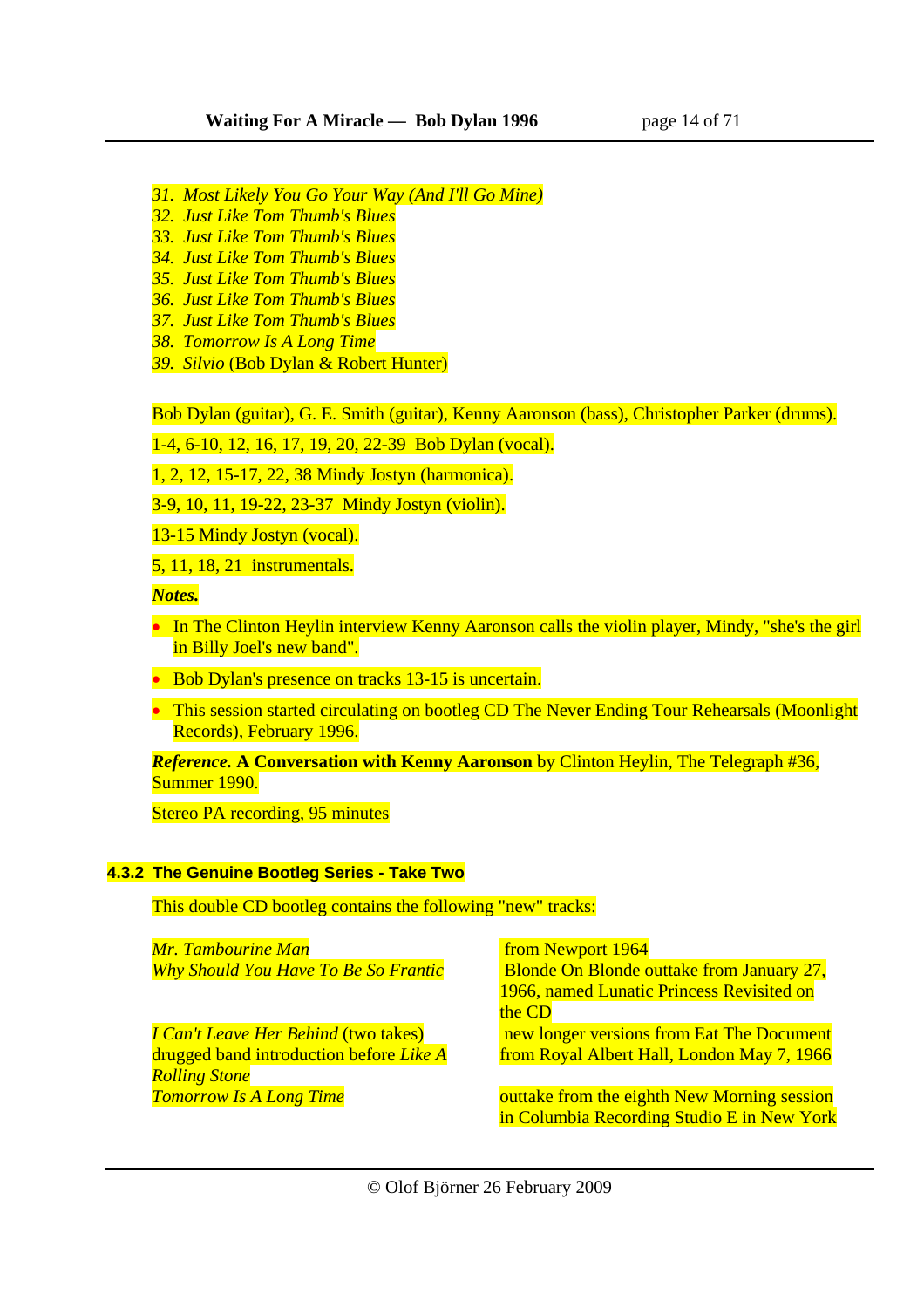|                                                 | <b>City, June 4, 1970.</b>                         |
|-------------------------------------------------|----------------------------------------------------|
| <b>House Of The Risin' Sun</b>                  | outtake from the first Planet Waves session at     |
|                                                 | the Village Recorder in Santa Monica,              |
|                                                 | California, November 2, 1973.                      |
| <b>Nobody 'Cept You</b>                         | <u>- as above</u>                                  |
| <b>Stop Now</b>                                 | <b>Street-Legal outtake from</b>                   |
|                                                 | <b>Rundown Studios in Los Angeles, California,</b> |
|                                                 | late May 1978                                      |
| <b>Coming From The Heart (The Road Is Long)</b> | - as above                                         |

#### **4.3.3 Early rehearsals for The Never-Ending Tour**

Unidentified Studio, New York City, New York, November 22, 1987

- *1. Dancing In The Dark* (Bruce Springsteen)
- *2. Six Days On The Road* (Glenn/Montgomery)
- *3. Carrying My Cross* (traditional)
- *4. Suzie Q* (Hawkins/Lewis/Broadwater)
- *5. You're A Big Girl Now*
- *6. All I Really Want To Do*
- *7. Leopard-Skin Pill-Box Hat*
- *8. Leopard-Skin Pill-Box Hat*
- *9. Leopard-Skin Pill-Box Hat*
- *10. Dead Man, Dead Man*
- *11. Dead Man, Dead Man*
- *12. Everybody's Movin'* (Glen Trout)
- *13. Easy* (Robinson)
- *14. Trail Of The Buffalo* (trad. arr. Woody Guthrie)
- *15. Heart Of Mine* (Bob Dylan-Jacques Levy/Bob Dylan)
- *16. Joey* (Bob Dylan-Jacques Levy/Bob Dylan)
- *17. Joey* (Bob Dylan-Jacques Levy/Bob Dylan)
- *18. I'll Be Your Baby Tonight*
- *19. Folsom Prison Blues* (Johnny Cash)
- *20. Shelter From The Storm*

Bob Dylan (vocal & guitar), probably G. E. Smith (guitar and back-up vocal), probably Marshall Crenshaw (bass and back-up vocal), probably Christopher Parker (drums).

Stereo studio recording, 90 minutes.

#### **4.3.4 Other new old tapes**

- a more complete PA tape from The Blue Jeans Bash, January 17, 1993
- a live version of Spanish Is The Loving Tongue from San Antonio May 11, 1976. This is the first or second of the show, from which there only was a partial PA recording until now.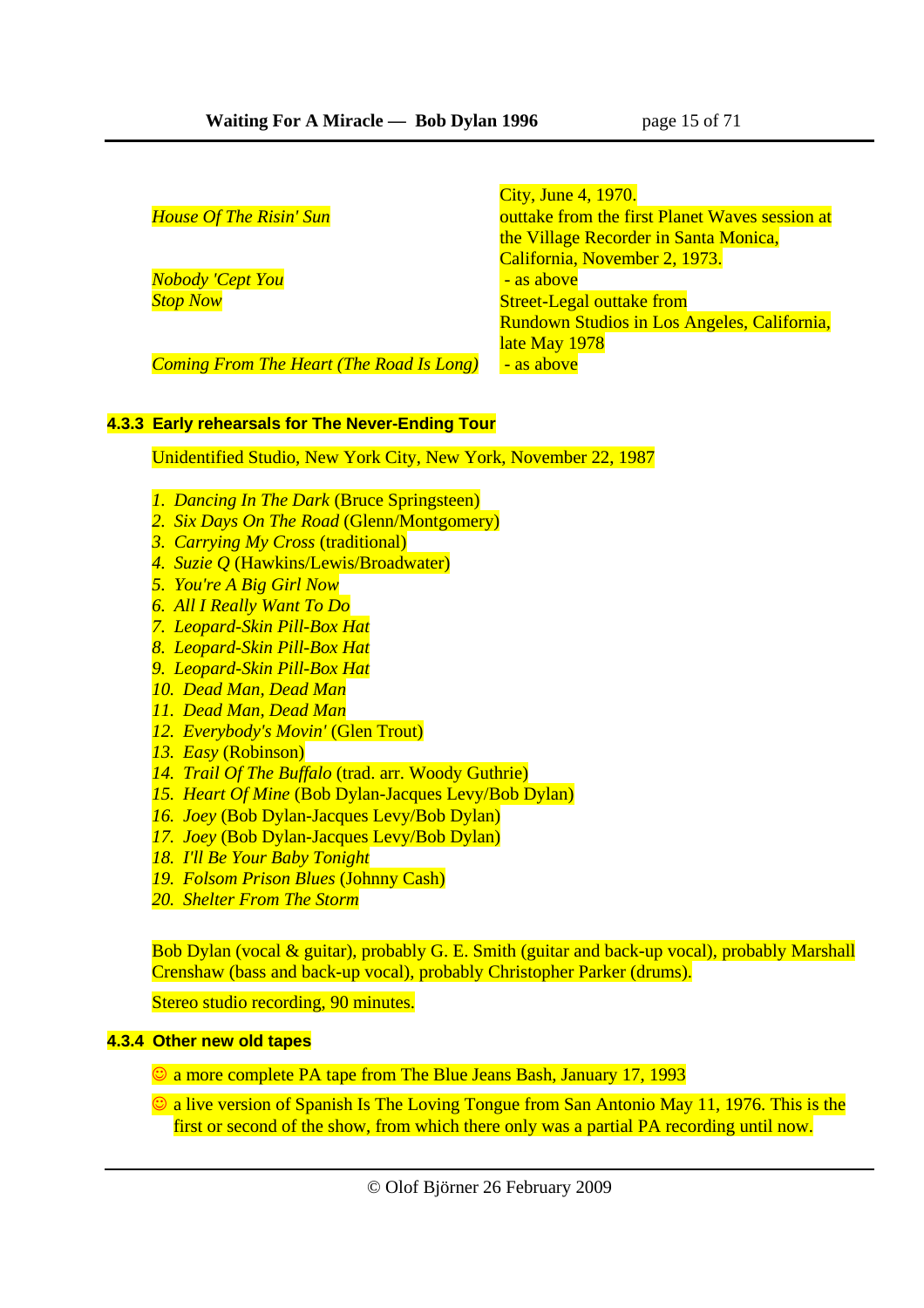a backstage interview with a Japanese promoter from Los Angeles Forum, February 14, 1974 a PA-tape from Waikiki, Hawaii, April 24, 1992.

## **5 THE NEVER-ENDING TOUR CONTINUES**

### **5.1 Introduction**

The Never-Ending Tour rolled on with 86 new shows, all pretty much the same as in 1995, 1994 and 1993. Same band, same songs and same format. The only change was that drummer Winston Watson quit after the summer tour in Europe and was replaced by David Kemper from the Jerry Garcia band.

The 1996 part of The Never-Ending Tour consisted of three new "legs":

| <b>April-May</b> | <b>US &amp; Canada</b> | 27 shows |
|------------------|------------------------|----------|
| June-July        | <b>Europe</b>          | 28 shows |
| October-November | US                     | 28 shows |

The Nomura show in February and the Olympic Games shows in Atlanta, Georgia in August must also be considered part of the Never-Ending Tour.

### **5.2 The musicians**

| <b>John Jackson</b>   | electric and acoustic guitar, back-up vocal                                                                           |
|-----------------------|-----------------------------------------------------------------------------------------------------------------------|
| <b>Bucky Baxter</b>   | pedal steel guitar, lap steel guitar<br>electric & acoustic slide guitar, dobro<br>electric mandolin<br>back-up vocal |
| <b>Tony Garnier</b>   | <b>bass</b>                                                                                                           |
| <b>Winston Watson</b> | drums February-August                                                                                                 |
| <b>David Kemper</b>   | drums October-November                                                                                                |

## **5.3 The show**

The standard show contained a main set: 6 electric songs 3 acoustic 3 electric and then encores: 1 electric **or** 1 acoustic 1 acoustic 1 electric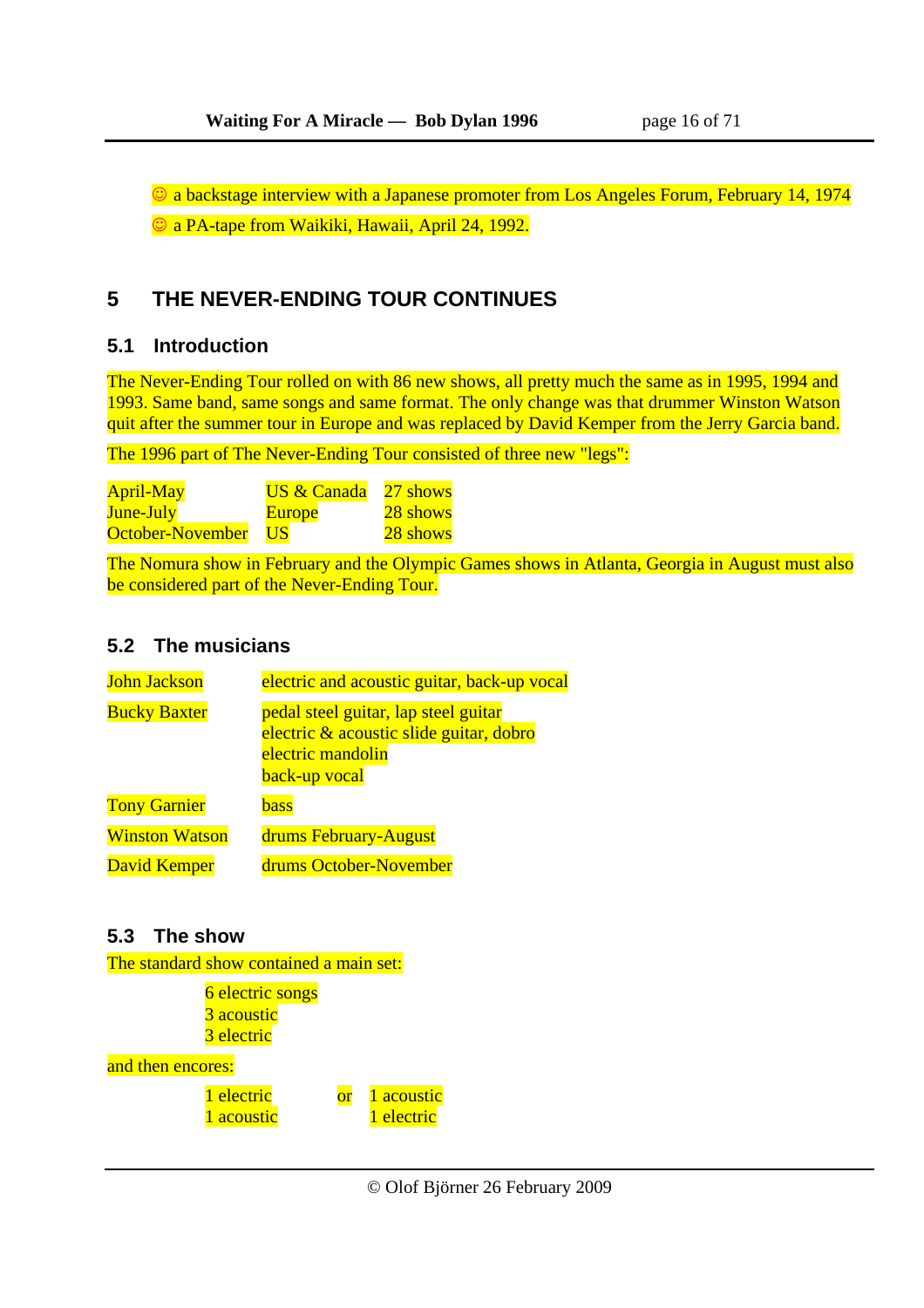1 electric

A shortened version was used at various festivals.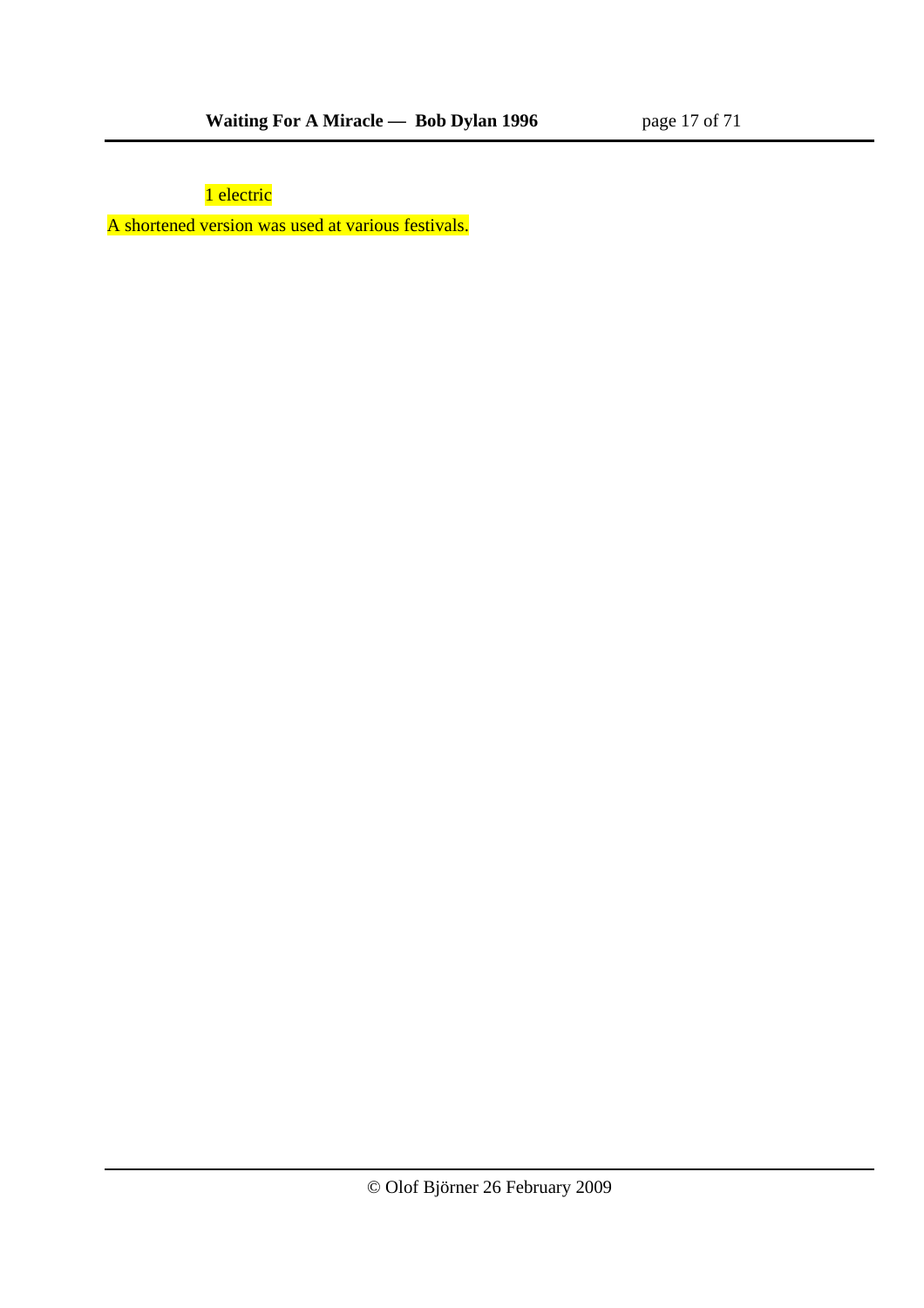# **5.4 US Spring Tour**

#### **5.4.1 Dates and venues**

### **APRIL**

| 13             | Madison, New Jersey        | Simon Forum Athletic Center, Drew University        |
|----------------|----------------------------|-----------------------------------------------------|
| 14             | New Haven, Connecticut     | Palace Theater                                      |
| 16             | Springfield, Massachusetts | <b>Symphony Hall</b>                                |
| 17             | Burlington, Vermont        | Patrick Gymnasium, University Of Vermont            |
| 18             | Providence, Rhode Island   | The Strand                                          |
| 19             | Portland, Maine            | <b>State Theater</b>                                |
| 20             | Portland, Maine            | <b>State Theater</b>                                |
| 21             | Portland, Maine            | <b>State Theater</b>                                |
| 22             | Orono, Maine               | Hutchins Concert Hall, Maine Center For The         |
|                |                            | Performing Arts, University Of Maine                |
| 23             | Orono, Maine               | Hutchins Concert Hall, Maine Center For The         |
|                |                            | Performing Arts, University Of Maine                |
| 26             | Montreal, Quebec, Canada   | Verdun Auditorium                                   |
| 27             | Toronto, Ontario, Canada   | <b>Concert Hall</b>                                 |
| 28             | Toronto, Ontario, Canada   | <b>Concert Hall</b>                                 |
| 30             | Syracuse, New York         | <b>Landmark Theater</b>                             |
| <b>MAY</b>     |                            |                                                     |
| 1              | Poughkeepsie, New York     | Mid-Hudson Civic Center                             |
| 3              | Lewisburg, Pennsylvania    | University Fieldhouse, Bucknell University          |
| $\overline{4}$ | Richmond, Virginia         | Classic Amphitheater, Fairground At Strawberry Hill |
| 5              | Atlanta, Georgia           | Miller Lite Stage, 3rd Annual Music Midtown         |
| $\tau$         | Louisville, Kentucky       | The Louisville Palace                               |
| 8              | Columbus, Ohio             | The Palace                                          |
| 10             | Erie, Pennsylvania         | Warner Theatre, Civic Center                        |
| 11             | Buffalo, New York          | Houston Gym, Sports Arena, Buffalo State Collage    |
| 12             | London, Ontario, Canada    | Alumni Hall, University Of Western Ontario          |
| 14             | Ann Arbor, Michigan        | Michigan Theater                                    |
| 16             | Clarkston, Michigan        | <b>Pine Knob Music Theatre</b>                      |
| 17             | Cleveland, Ohio            | Nautica Stage                                       |
| 18             | Burgettstown, Pennsylvania | Coca Cola Star Lake Amphitheater                    |
|                |                            |                                                     |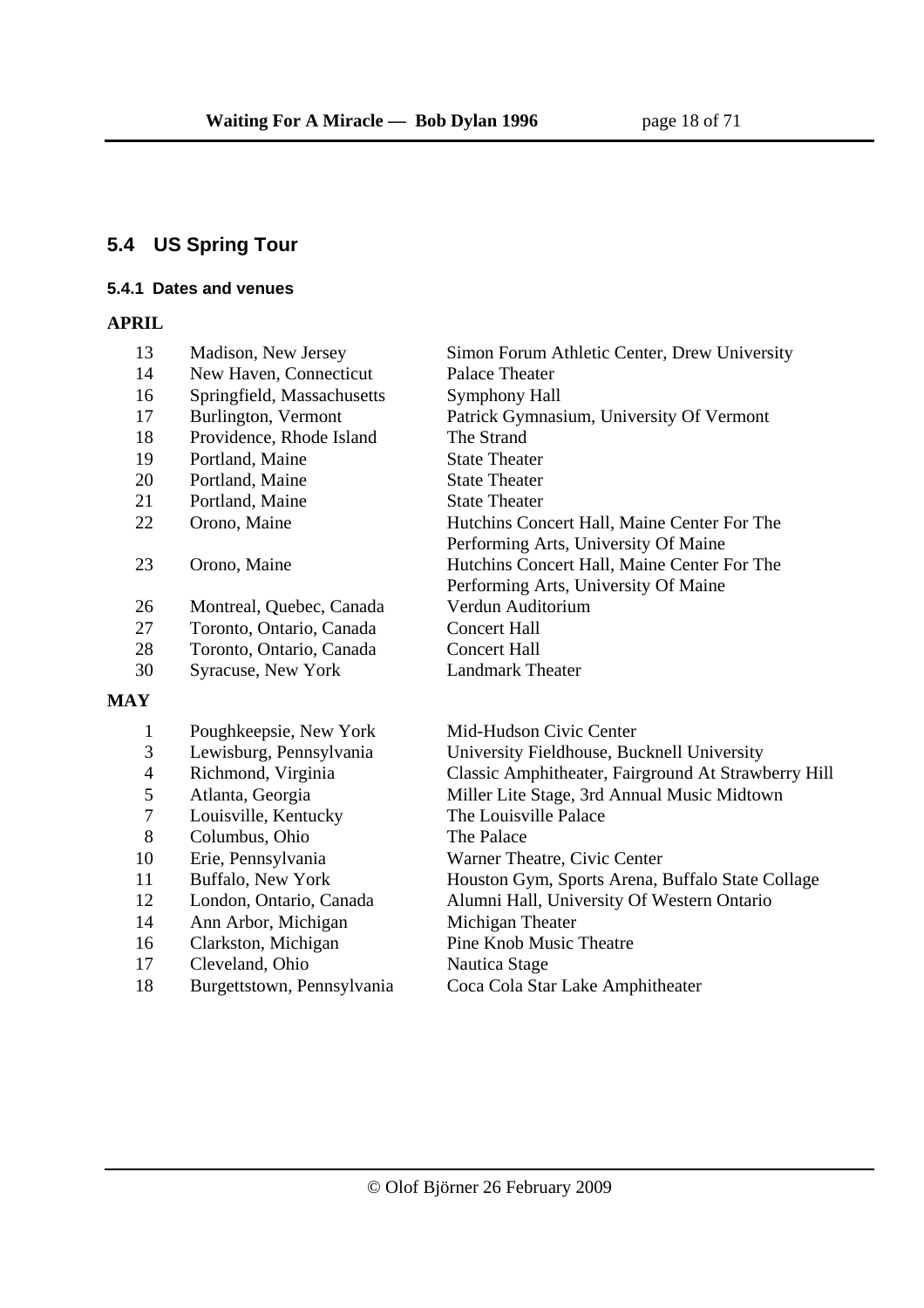### **5.4.2 The songs**

AB acoustic with the band

### **SONG CHART**

|                                                                |    | 13               | 14             | 16             | 17             | 18             | 19                  | 20             | 21               | 22             | 23               | 26             | 27             | 28             | 30             | $\mathbf{1}$   | 3              | $\overline{4}$  | 5               |
|----------------------------------------------------------------|----|------------------|----------------|----------------|----------------|----------------|---------------------|----------------|------------------|----------------|------------------|----------------|----------------|----------------|----------------|----------------|----------------|-----------------|-----------------|
| Crash On The Levee (Down In The Flood)                         |    | $\mathbf{1}$     | $\mathbf{1}$   | $\mathbf{1}$   | $\mathbf{1}$   |                |                     | $\mathbf{1}$   |                  |                | $\mathbf{1}$     |                |                | $\mathbf{1}$   |                |                |                |                 |                 |
| I Want You                                                     |    | $\overline{c}$   |                |                |                |                |                     |                |                  |                |                  |                |                |                |                |                |                |                 |                 |
| All Along The Watchtower                                       |    | 3                | $\mathfrak{Z}$ | 3              | 3              | $\mathfrak{Z}$ | $\mathfrak{Z}$      | 3              | $\mathfrak{Z}$   | 3              | $\mathfrak{Z}$   | $\mathfrak{Z}$ | $\mathfrak{Z}$ | 3              | 3              | 3              | 3              | 3               | 3               |
| Just Like A Woman                                              |    | $\overline{4}$   |                |                |                |                |                     |                |                  | $\overline{4}$ |                  |                |                |                |                |                | $\overline{4}$ |                 |                 |
| Watching The River Flow                                        |    | 5                |                |                |                |                |                     |                |                  |                | 5                |                | 5              |                | 5              |                |                | 5               | 5               |
| Silvio                                                         |    | 6                | 6              | $\sqrt{6}$     | 6              | 6              | 6                   | 6              | 6                | 6              | 6                | 6              | $\sqrt{6}$     | 6              | $\sqrt{6}$     | $\sqrt{6}$     | 6              | 6               | 6               |
| Tangled Up In Blue                                             | AB | $\boldsymbol{7}$ |                | $\overline{7}$ |                | $\overline{7}$ | $\overline{7}$      |                |                  |                |                  | $\overline{7}$ | $\overline{7}$ |                | 7              | $\overline{7}$ |                |                 | $\overline{7}$  |
| Masters Of War                                                 | AB | 8                | $\,8\,$        | 8              |                |                |                     |                | 8                | 8              |                  | 8              | 8              |                |                |                | $8\,$          | $\,8\,$         |                 |
| Don't Think Twice, It's All Right                              | AB | 9                |                |                | 9              |                |                     |                |                  |                |                  | 9              |                |                |                |                | 9              |                 |                 |
| <b>God Knows</b>                                               |    | 10               |                |                |                |                |                     |                |                  |                |                  |                |                |                |                |                |                |                 |                 |
| This Wheel's On Fire                                           |    | 11               | 11 11          |                | 11             | 5              | 5                   |                | 5                |                | 11               |                | 11             |                |                |                | 11             | -11             |                 |
| <b>Obviously Five Believers</b>                                |    | 12               |                |                | 12             |                |                     |                |                  |                |                  | 12             |                |                |                |                |                |                 |                 |
| Alabama Getaway                                                |    | 13               | 13             | 13             | 13             | 13             | 13                  | 13             | 13               | 13             | 13               | 13             | 13             | 13             | 13             | 13             | 13             | 13              | -13             |
| Girl From The North Country                                    | AB | 14               |                |                |                |                |                     |                |                  |                |                  | 14             |                | 14             |                | 14             |                |                 |                 |
| Rainy Day Women #12 & 35                                       |    | 15               | 15             | 15             | 15             |                | 15                  |                | 15               | 15             | 15               | 15             |                | 15             | 15             | 15             |                | 15              | 14              |
| If You See Her, Say Hello                                      |    |                  | $\overline{c}$ |                |                |                |                     |                |                  | $\overline{2}$ | $\overline{2}$   | $\overline{2}$ |                |                |                |                |                |                 | $\overline{2}$  |
| Shelter From The Storm                                         |    |                  | $\overline{4}$ |                |                |                |                     |                |                  |                | $\overline{4}$   |                |                |                |                |                |                |                 |                 |
| Just Like Tom Thumb's Blues                                    |    |                  | 5              |                |                |                |                     |                |                  |                |                  | $\overline{4}$ |                |                |                |                |                |                 |                 |
| Mr. Tambourine Man                                             | AB |                  | $\overline{7}$ |                | $\overline{7}$ |                |                     | $\overline{7}$ |                  | $\overline{7}$ |                  |                |                | $\overline{7}$ |                |                | $\tau$         | $\overline{7}$  |                 |
| To Ramona                                                      | AB |                  | 9              |                |                |                |                     |                |                  |                |                  |                |                |                |                | 8              |                |                 |                 |
| Maggie's Farm                                                  |    |                  | 10             | 10             | 10             | 10             |                     | 10             | $10\,$           |                |                  | 10             | 12             |                | 12             |                | 12             | 12              | 10              |
| Highway 61 Revisited                                           |    |                  | 12             |                |                |                |                     |                |                  |                | 12               |                |                |                |                | 12             |                |                 | $\overline{12}$ |
|                                                                |    |                  |                |                |                |                |                     |                |                  |                |                  |                |                |                |                |                |                |                 |                 |
| It Ain't Me, Babe                                              | AB |                  | 14             |                |                |                |                     |                |                  | 14             |                  |                |                |                |                |                | 14             |                 |                 |
| Lay Lady Lay                                                   |    |                  |                | $\overline{c}$ |                |                |                     |                |                  |                |                  |                |                |                |                |                | $\overline{2}$ |                 |                 |
| Most Likely You Go Your Way                                    |    |                  |                | $\overline{4}$ |                |                |                     |                |                  |                |                  | $\overline{5}$ |                |                |                |                |                |                 |                 |
| <b>Tears Of Rage</b>                                           |    |                  |                | 5              |                |                |                     |                |                  |                |                  |                |                |                |                |                |                |                 |                 |
| Mama, You Been On My Mind                                      | AB |                  |                | 9              |                |                |                     |                | $\boldsymbol{7}$ |                | $\boldsymbol{7}$ |                | 9              |                |                |                |                | 9               |                 |
| Seeing The Real You At Last                                    |    |                  |                | 12             |                |                |                     |                |                  |                |                  |                | 10             |                |                |                |                | $\overline{10}$ |                 |
| My Back Pages                                                  | AB |                  |                | 14             |                |                |                     |                | 14               |                |                  |                | 14             |                |                |                |                |                 |                 |
| Man In The Long Black Coat                                     |    |                  |                |                | 2              |                |                     | $\overline{2}$ |                  |                |                  |                |                |                |                |                |                |                 |                 |
| Positively 4th Street                                          |    |                  |                |                | $\overline{4}$ |                |                     | $\overline{4}$ |                  |                |                  |                | $\overline{4}$ |                |                |                |                |                 | 4               |
| It Takes A Lot To Laugh                                        |    |                  |                |                | 5              |                |                     |                |                  |                |                  |                |                | 5              |                |                |                |                 |                 |
| Boots Of Spanish Leather                                       | AB |                  |                |                | 8              |                |                     |                |                  |                |                  |                |                |                | 8              |                |                |                 |                 |
| I Shall Be Released                                            | AB |                  |                |                | 14             | 14             |                     |                |                  |                |                  |                |                |                |                |                |                |                 |                 |
| Drifter's Escape                                               |    |                  |                |                |                | 1              | $\mathbf{1}$        |                |                  | $\mathbf{1}$   |                  | $\mathbf{1}$   | $\mathbf{1}$   |                |                |                |                | $\mathbf{1}$    | 1               |
| Señor (Tales Of Yankee Power)                                  |    |                  |                |                |                | $\overline{2}$ |                     |                |                  |                |                  |                |                |                |                |                |                |                 |                 |
| I'll Be Your Baby Tonight                                      |    |                  |                |                |                | $\overline{4}$ |                     |                |                  |                |                  |                |                |                |                |                | 5              |                 |                 |
| Love Minus Zero/No Limit                                       | AB |                  |                |                |                | 8              |                     |                |                  |                | 9                |                |                |                |                |                |                |                 |                 |
| Friend Of The Devil                                            | AB |                  |                |                |                | 9              |                     | 9              | 9                | $\mathbf{Q}$   |                  |                |                | 9              | 9              | 9              | 10             |                 | $\mathbf Q$     |
| She Belongs To Me                                              |    |                  |                |                |                | 11             |                     |                |                  |                |                  |                |                |                | 11             |                |                |                 |                 |
| Joey                                                           |    |                  |                |                |                | 12             |                     |                |                  |                |                  |                |                |                |                |                |                |                 |                 |
| Tonight I'll Be Staying Here With You<br>You're A Big Girl Now |    |                  |                |                |                |                | 2<br>$\overline{4}$ |                |                  |                |                  |                |                | $\overline{c}$ | $\overline{c}$ | 2              |                |                 |                 |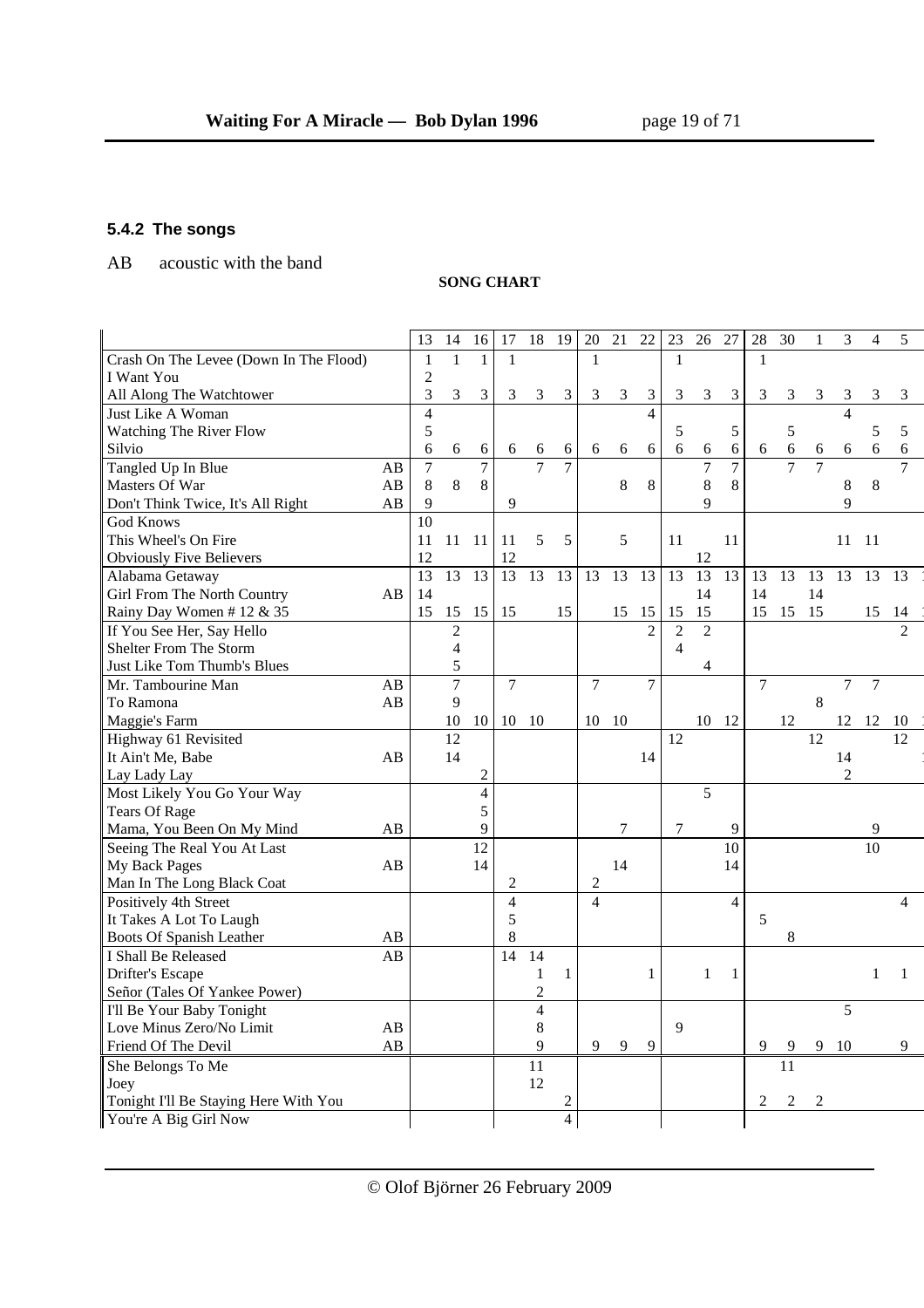|  | Waiting For A Miracle — Bob Dylan 1996 |  |  |
|--|----------------------------------------|--|--|
|  |                                        |  |  |

**6 page 20 of 71** 

| Visions Of Johanna<br>AB                   |    |    |    |    |    | 8  |    |                |    |       |    |                |    |    |                |    |                |    |
|--------------------------------------------|----|----|----|----|----|----|----|----------------|----|-------|----|----------------|----|----|----------------|----|----------------|----|
| John Brown<br>AB                           |    |    |    |    |    | 9  |    |                |    |       |    |                |    |    |                |    |                |    |
| Stuck Inside Of Mobile                     |    |    |    |    |    | 10 |    |                |    |       |    |                | 10 |    | 10             |    |                |    |
| Simple Twist Of Fate                       |    |    |    |    |    | 11 |    |                |    |       |    |                |    |    |                |    |                |    |
| Seven Days                                 |    |    |    |    |    | 12 | 12 | 12             | 12 |       |    |                | 12 | 10 |                |    |                |    |
| Forever Young<br>AB                        |    |    |    |    |    | 14 |    |                |    |       |    |                |    |    |                |    |                |    |
| Pledging My Time                           |    |    |    |    |    |    | 5  |                |    |       |    |                |    |    |                |    |                |    |
| <b>Desolation Row</b><br>AB                |    |    |    |    |    |    | 8  |                |    | 8     |    |                | 8  |    |                |    |                |    |
| What Good Am I?                            |    |    |    |    |    |    | 11 |                |    |       |    |                | 11 |    |                |    |                |    |
| The Times They Are A-Changin'<br>AB        |    |    |    |    |    |    | 14 |                |    |       |    |                |    | 14 |                |    | 14             |    |
| Leopard-Skin Pill-Box Hat                  |    |    |    |    |    |    |    |                |    |       |    |                |    |    |                |    |                |    |
| If Not For You                             |    |    |    |    |    |    |    | $\overline{2}$ |    |       |    | $\overline{2}$ |    |    |                |    |                |    |
| Under The Red Sky                          |    |    |    |    |    |    |    | $\overline{4}$ |    |       |    |                |    |    |                |    |                |    |
| When I Paint My Masterpiece                |    |    |    |    |    |    |    | 11             |    |       |    |                |    |    | 11             |    |                | 11 |
| I Don't Believe You                        |    |    |    |    |    |    |    |                | 5  |       |    |                | 4  |    | $\overline{4}$ |    | 4              |    |
| <b>Tombstone Blues</b>                     |    |    |    |    |    |    |    |                | 10 |       |    |                |    |    |                |    |                |    |
| Ballad Of A Thin Man                       |    |    |    |    |    |    |    |                | 11 |       |    |                |    |    |                |    |                |    |
| Jokerman                                   |    |    |    |    |    |    |    |                |    | 10    |    |                |    |    |                |    |                |    |
| The Lonesome Death Of Hattie Carroll<br>AB |    |    |    |    |    |    |    |                |    | 14    |    |                |    |    |                |    |                |    |
| <b>I'll Remember You</b>                   |    |    |    |    |    |    |    |                |    |       | 11 |                |    |    |                |    |                |    |
| <b>Shooting Star</b>                       |    |    |    |    |    |    |    |                |    |       |    |                |    | 4  |                |    |                |    |
| The Man In Me                              |    |    |    |    |    |    |    |                |    |       |    |                |    |    |                |    | $\overline{2}$ |    |
| A Hard Rain's A-Gonna Fall<br>AB           |    |    |    |    |    |    |    |                |    |       |    |                |    |    |                |    |                | 8  |
| Never Gonna Be The Same Again              |    |    |    |    |    |    |    |                |    |       |    |                |    |    |                |    |                |    |
| It's All Over Now, Baby Blue<br>AB         |    |    |    |    |    |    |    |                |    |       |    |                |    |    |                |    |                |    |
| I And I                                    |    |    |    |    |    |    |    |                |    |       |    |                |    |    |                |    |                |    |
| Disease Of Conceit                         |    |    |    |    |    |    |    |                |    |       |    |                |    |    |                |    |                |    |
| Everything Is Broken                       |    |    |    |    |    |    |    |                |    |       |    |                |    |    |                |    |                |    |
| Total # of songs                           | 15 | 15 | 15 | 15 | 14 | 15 | 14 | 15             | 15 | 15 15 |    | 14             | 15 | 15 | 15             | 14 | 15             | 14 |
|                                            |    |    |    |    |    |    |    |                |    |       |    |                |    |    |                |    |                |    |

Total # of songs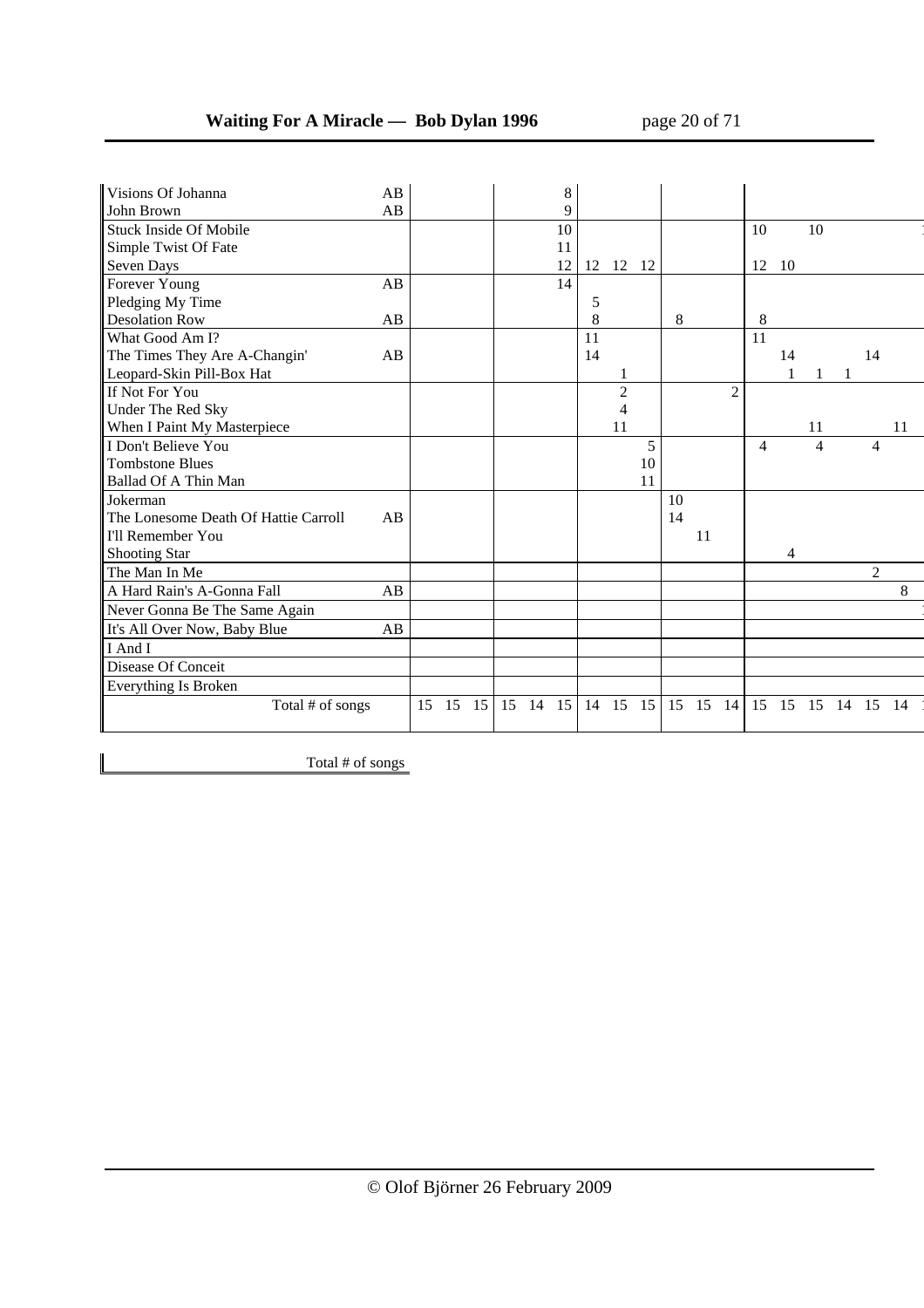## **Waiting For A Miracle — Bob Dylan 1996** page 21 of 71

#### **SONG CHART – continued**

|                                        |    |                |                |                |                |                |                  | May            |                |                |                |                |                 |                |                         |
|----------------------------------------|----|----------------|----------------|----------------|----------------|----------------|------------------|----------------|----------------|----------------|----------------|----------------|-----------------|----------------|-------------------------|
|                                        |    | 1              | 3              | 4              | 5              | $\tau$         | 8                | 10             | 11             | 12             | 14             | 16             | 17              | 18             | $\Sigma$                |
| Crash On The Levee (Down In The Flood) |    |                |                |                |                |                |                  | 1              |                |                | 1              |                |                 |                | 9                       |
| I Want You                             |    |                |                |                |                |                |                  |                |                |                |                | 2              |                 |                | $\overline{c}$          |
| All Along The Watchtower               |    | 3              | 3              | $\mathfrak{Z}$ | 3              | 3              | 3                | 3              | 3              | 3              | 3              | 3              | 3               | 3              | 27                      |
| Just Like A Woman                      |    |                | $\overline{4}$ |                |                |                |                  |                |                |                | $\overline{4}$ |                |                 |                | $\overline{4}$          |
| Watching The River Flow                |    |                |                | 5              | 5              |                |                  |                |                |                | 5              | 5              | 5               |                | 9                       |
| Silvio                                 |    | 6              | 6              | 6              | 6              | 6              | 6                | 6              | 6              | 6              | 6              | 6              | $6\,$           | 6              | 27                      |
| Tangled Up In Blue                     | AB | $\overline{7}$ |                |                | 7              |                |                  |                |                |                |                | 7              | $\overline{7}$  | $\overline{7}$ | 13                      |
| Masters Of War                         | AB |                | 8              | 8              |                | 8              |                  |                | 8              |                | 8              |                |                 | 8              | 13                      |
| Don't Think Twice, It's All Right      | AB |                | 9              |                |                |                |                  | 9              |                |                | 9              |                |                 | 9              | $\boldsymbol{7}$        |
| <b>God Knows</b>                       |    |                |                |                |                |                |                  |                |                |                |                |                |                 |                | $\mathbf{1}$            |
| This Wheel's On Fire                   |    | 5              | 11             | 11             |                |                |                  |                | 11             | 11             |                | 11             |                 |                | 15                      |
| <b>Obviously Five Believers</b>        |    |                |                |                |                |                |                  | 12             |                |                |                |                |                 |                | $\overline{4}$          |
| Alabama Getaway                        |    | 13             | 13             | 13             | 13             | 13             | 13               | 13             | 13             | 13             | 13             | 13             | 13              | 13             | 27                      |
| Girl From The North Country            | AB | 14             |                |                |                |                | 14               |                |                | 14             |                | 14             |                 |                | $\overline{7}$          |
| Rainy Day Women #12 & 35               |    | 15             |                | 15             | 14             | 15             | 15               | 15             | 15             | 15             | 15             | 15             | 15              | 15             | 23                      |
| If You See Her, Say Hello              |    |                |                |                | $\overline{2}$ |                |                  |                |                |                |                |                |                 |                | $\overline{\mathbf{5}}$ |
| Shelter From The Storm                 |    |                |                |                |                |                |                  |                |                |                |                |                |                 |                | $\overline{c}$          |
| Just Like Tom Thumb's Blues            |    |                |                |                |                |                |                  |                |                |                |                |                |                 |                | $\overline{2}$          |
| Mr. Tambourine Man                     | AB |                | $\overline{7}$ | $\overline{7}$ |                | $\overline{7}$ |                  | $\overline{7}$ | $\overline{7}$ | $\overline{7}$ | $\overline{7}$ |                |                 |                | 12                      |
| To Ramona                              | AB | 8              |                |                |                |                |                  |                |                | 9              |                |                | $\,8\,$         |                | $\overline{4}$          |
| Maggie's Farm                          |    |                | 12             | 12             | 10             | 12             |                  | 10             |                | 12             |                |                | 12              |                | 16                      |
| Highway 61 Revisited                   |    | 12             |                |                | 12             |                | 12               |                | 12             |                | 12             | 12             |                 | 12             | 9                       |
| It Ain't Me, Babe                      | AB |                | 14             |                |                | 14             |                  |                |                |                | 14             |                |                 | 14             | 6                       |
| Lay Lady Lay                           |    |                | $\overline{c}$ |                |                |                |                  |                |                |                |                |                |                 |                | $\overline{c}$          |
| Most Likely You Go Your Way            |    |                |                |                |                |                |                  |                |                |                |                |                |                 | 4              | $\overline{\mathbf{3}}$ |
| <b>Tears Of Rage</b>                   |    |                |                |                |                | $\overline{4}$ |                  |                |                |                |                |                |                 |                | $\overline{c}$          |
| Mama, You Been On My Mind              | AB |                |                | 9              |                |                |                  |                |                |                |                |                |                 |                | 5                       |
| Seeing The Real You At Last            |    |                |                | 10             |                |                | 10               |                |                |                | 10             |                | 10              |                | $\boldsymbol{6}$        |
| My Back Pages                          | AB |                |                |                |                |                |                  | 14             |                |                |                |                | 14              |                | 5                       |
| Man In The Long Black Coat             |    |                |                |                |                |                |                  | 2              |                | $\overline{c}$ | $\mathfrak{2}$ |                |                 |                | 5                       |
| Positively 4th Street                  |    |                |                |                | 4              |                |                  |                |                |                |                | $\overline{4}$ |                 |                | $\overline{5}$          |
| It Takes A Lot To Laugh                |    |                |                |                |                |                | 5                |                |                | 5              |                |                |                 | 5              | 5                       |
| Boots Of Spanish Leather               | AB |                |                |                |                |                |                  |                |                |                |                |                |                 |                | $\overline{c}$          |
| I Shall Be Released                    | AB |                |                |                |                |                |                  |                |                |                |                |                |                 |                | $\overline{2}$          |
| Drifter's Escape                       |    |                |                | $\mathbf{1}$   | 1              | $\mathbf{1}$   | 1                |                | $\mathbf{1}$   |                |                |                | $\mathbf{1}$    |                | 11                      |
| Señor (Tales Of Yankee Power)          |    |                |                |                |                |                |                  |                | $\overline{c}$ |                |                |                | $\overline{c}$  |                | $\mathfrak{Z}$          |
| I'll Be Your Baby Tonight              |    |                | 5              |                |                | 5              |                  |                | $\overline{5}$ |                |                |                |                 |                | $\overline{4}$          |
| Love Minus Zero/No Limit               | AB |                |                |                |                |                |                  |                |                |                |                |                |                 |                | $\overline{c}$          |
| Friend Of The Devil                    | AB | 9              | 10             |                | $\overline{9}$ | 9              | 9                |                | 9              |                |                | 9              | 9               |                | 14                      |
| She Belongs To Me                      |    |                |                |                |                |                |                  |                |                |                |                |                | $\overline{11}$ |                | $\sqrt{3}$              |
| Joey                                   |    |                |                |                |                |                |                  |                |                |                |                |                |                 |                | $\mathbf{1}$            |
| Tonight I'll Be Staying Here With You  |    | $\sqrt{2}$     |                |                |                | $\sqrt{2}$     | $\boldsymbol{2}$ |                |                |                |                |                |                 | $\overline{c}$ | $\overline{7}$          |
| You're A Big Girl Now                  |    |                |                |                |                |                |                  | $\overline{4}$ |                |                |                |                |                 |                | $\overline{2}$          |
| Visions Of Johanna                     | AB |                |                |                |                |                |                  |                |                |                |                |                |                 |                | $\mathbf{1}$            |
| John Brown                             | AB |                |                |                |                |                |                  |                |                |                |                |                |                 |                | $\mathbf{1}$            |
| <b>Stuck Inside Of Mobile</b>          |    | 10             |                |                |                | 10             |                  |                |                |                |                | 10             |                 |                | $\sqrt{5}$              |
| Simple Twist Of Fate                   |    |                |                |                |                |                | $\overline{4}$   |                |                | $\overline{4}$ |                |                |                 |                | 3 <sup>1</sup>          |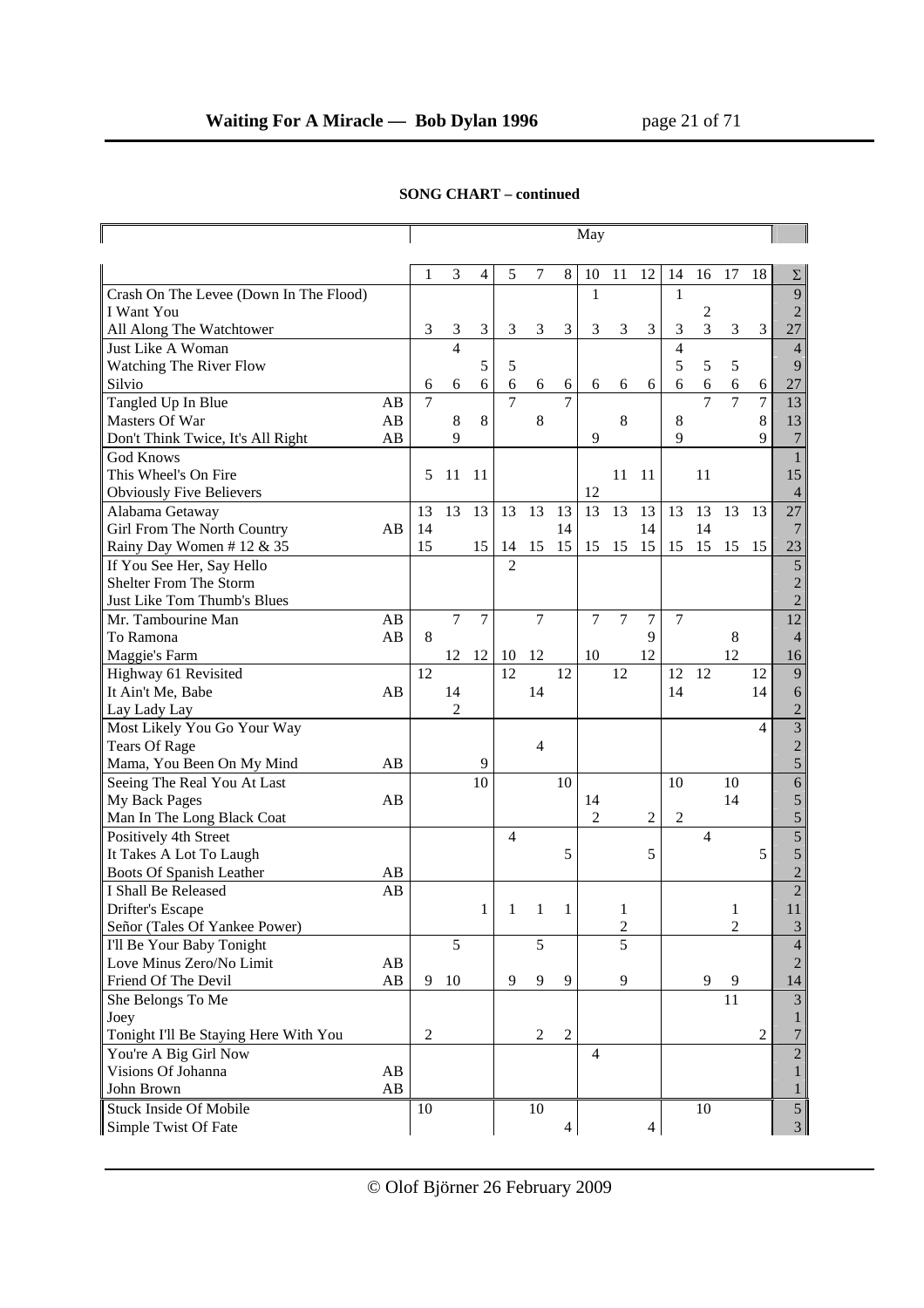## **Waiting For A Miracle — Bob Dylan 1996** page 22 of 71

| Seven Days                           |                  |                |    |                |    |    |    |    |    |    |    |    |    | 10 | 7                           |
|--------------------------------------|------------------|----------------|----|----------------|----|----|----|----|----|----|----|----|----|----|-----------------------------|
| Forever Young                        | AB               |                |    |                |    |    |    |    |    |    |    |    |    |    |                             |
| Pledging My Time                     |                  |                |    |                |    |    |    | 5  |    |    |    |    |    |    |                             |
| <b>Desolation Row</b>                | AB               |                |    |                |    |    |    | 8  |    | 8  |    |    |    |    | 5                           |
| What Good Am I?                      |                  |                |    |                |    |    |    |    |    |    |    |    |    |    | $\overline{2}$              |
| The Times They Are A-Changin'        | AB               |                |    | 14             |    |    |    |    | 14 |    |    |    |    |    |                             |
| Leopard-Skin Pill-Box Hat            |                  | 1              |    |                |    |    |    |    |    |    |    | 1  |    |    |                             |
| If Not For You                       |                  |                |    |                |    |    |    |    |    |    |    |    |    |    | $\mathcal{D}_{\mathcal{L}}$ |
| Under The Red Sky                    |                  |                |    |                |    |    |    |    |    |    |    |    |    |    |                             |
| When I Paint My Masterpiece          |                  | 11             |    |                | 11 |    |    |    |    |    | 11 |    |    |    |                             |
| I Don't Believe You                  |                  | $\overline{4}$ |    | 4              |    |    |    |    |    |    |    |    | 4  |    | 5                           |
| <b>Tombstone Blues</b>               |                  |                |    |                |    |    |    |    |    |    |    |    |    |    |                             |
| Ballad Of A Thin Man                 |                  |                |    |                |    |    | 11 |    |    |    |    |    |    |    |                             |
| Jokerman                             |                  |                |    |                |    |    |    |    | 10 |    |    |    |    |    | $\mathcal{D}$               |
| The Lonesome Death Of Hattie Carroll | AB               |                |    |                |    |    |    |    |    |    |    |    |    |    |                             |
| I'll Remember You                    |                  |                |    |                |    |    |    |    |    |    |    |    |    |    |                             |
| <b>Shooting Star</b>                 |                  |                |    |                |    |    |    |    |    |    |    |    |    |    |                             |
| The Man In Me                        |                  |                |    | $\overline{2}$ |    |    |    |    |    |    |    |    |    |    |                             |
| A Hard Rain's A-Gonna Fall           | AB               |                |    |                | 8  |    |    |    |    |    |    |    |    |    |                             |
| Never Gonna Be The Same Again        |                  |                |    |                |    | 11 |    |    |    |    |    |    |    | 11 | $\overline{2}$              |
| It's All Over Now, Baby Blue         | AB               |                |    |                |    |    | 8  |    |    |    |    | 8  |    |    |                             |
| I And I                              |                  |                |    |                |    |    |    | 11 |    |    |    |    |    |    |                             |
| Disease Of Conceit                   |                  |                |    |                |    |    |    |    | 4  |    |    |    |    |    |                             |
| Everything Is Broken                 |                  |                |    |                |    |    |    |    |    | 10 |    |    |    |    |                             |
|                                      | Total # of songs | 15             | 14 | 15             | 14 | 15 | 15 | 15 | 15 | 15 | 15 | 15 | 15 | 15 | 400                         |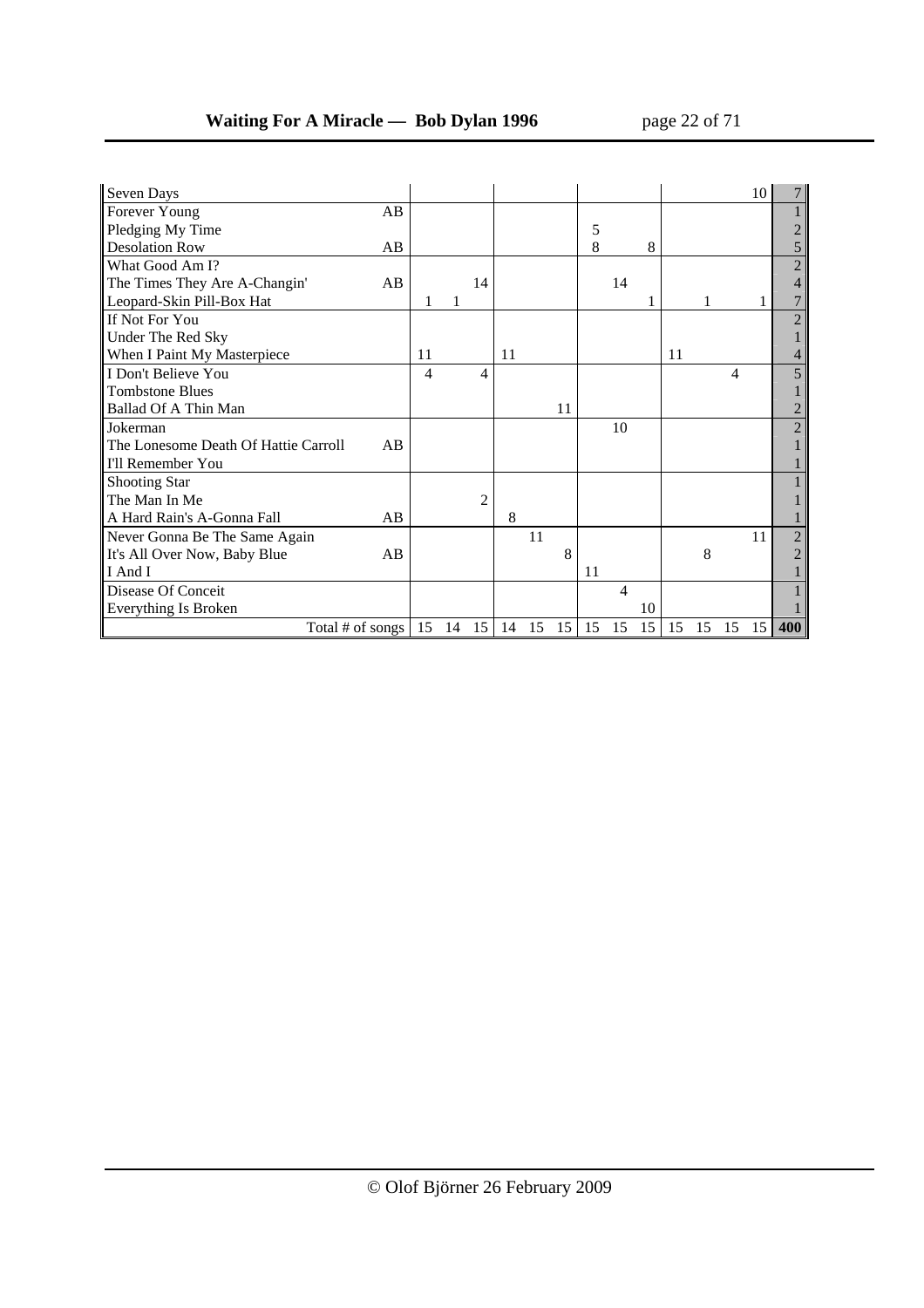# **Waiting For A Miracle — Bob Dylan 1996** page 23 of 71

#### **ALPHABETICAL SONG CHART**

| April<br>22 23 26 27 28 30<br>$14 \quad 16 \quad 17 \quad 18 \quad 19 \quad 20 \quad 21$<br>13<br>13<br>13<br>13<br>13<br>13<br>13<br>13<br>13<br>13<br>13<br>13<br>13<br>13<br>Alabama Getaway<br>13<br>13<br>13<br>13<br>13<br>3<br>$\overline{3}$<br>3<br>3<br>3<br>3<br>3<br>3<br>3<br>3<br>3<br>3<br>3<br>3<br>3<br>3<br>3<br>All Along The Watchtower<br>3<br>Ballad Of A Thin Man<br>11<br>Boots Of Spanish Leather<br>8<br>8<br>AB<br>Crash On The Levee (Down In The Flood)<br>1<br>$\mathbf{1}$<br>1<br>1<br>1<br>1<br>1<br>8<br>8<br><b>Desolation Row</b><br>AB<br>8<br>Disease Of Conceit<br>9<br>9<br>9<br>Don't Think Twice, It's All Right<br>AB<br>9<br>1<br>Drifter's Escape<br>1<br>1<br>1<br>1<br>1<br>Everything Is Broken<br>Forever Young<br>AB<br>14<br>Friend Of The Devil<br>AB<br>9<br>9<br>9<br>9<br>9<br>9<br>9<br>10<br>9<br>14<br>14<br>14<br>Girl From The North Country<br>14<br>AB<br><b>God Knows</b><br>10<br>A Hard Rain's A-Gonna Fall<br>AB<br>8<br>12<br>12<br>12<br>Highway 61 Revisited<br>12<br>I And I<br>I Don't Believe You<br>5<br>$\overline{4}$<br>4<br>4<br>14<br>14<br>I Shall Be Released<br>AB<br>I Want You<br>$\overline{2}$<br>$\mathfrak{2}$<br>$\overline{c}$<br>If Not For You |
|-------------------------------------------------------------------------------------------------------------------------------------------------------------------------------------------------------------------------------------------------------------------------------------------------------------------------------------------------------------------------------------------------------------------------------------------------------------------------------------------------------------------------------------------------------------------------------------------------------------------------------------------------------------------------------------------------------------------------------------------------------------------------------------------------------------------------------------------------------------------------------------------------------------------------------------------------------------------------------------------------------------------------------------------------------------------------------------------------------------------------------------------------------------------------------------------------------------------------------------------|
|                                                                                                                                                                                                                                                                                                                                                                                                                                                                                                                                                                                                                                                                                                                                                                                                                                                                                                                                                                                                                                                                                                                                                                                                                                           |
|                                                                                                                                                                                                                                                                                                                                                                                                                                                                                                                                                                                                                                                                                                                                                                                                                                                                                                                                                                                                                                                                                                                                                                                                                                           |
|                                                                                                                                                                                                                                                                                                                                                                                                                                                                                                                                                                                                                                                                                                                                                                                                                                                                                                                                                                                                                                                                                                                                                                                                                                           |
|                                                                                                                                                                                                                                                                                                                                                                                                                                                                                                                                                                                                                                                                                                                                                                                                                                                                                                                                                                                                                                                                                                                                                                                                                                           |
|                                                                                                                                                                                                                                                                                                                                                                                                                                                                                                                                                                                                                                                                                                                                                                                                                                                                                                                                                                                                                                                                                                                                                                                                                                           |
|                                                                                                                                                                                                                                                                                                                                                                                                                                                                                                                                                                                                                                                                                                                                                                                                                                                                                                                                                                                                                                                                                                                                                                                                                                           |
|                                                                                                                                                                                                                                                                                                                                                                                                                                                                                                                                                                                                                                                                                                                                                                                                                                                                                                                                                                                                                                                                                                                                                                                                                                           |
|                                                                                                                                                                                                                                                                                                                                                                                                                                                                                                                                                                                                                                                                                                                                                                                                                                                                                                                                                                                                                                                                                                                                                                                                                                           |
|                                                                                                                                                                                                                                                                                                                                                                                                                                                                                                                                                                                                                                                                                                                                                                                                                                                                                                                                                                                                                                                                                                                                                                                                                                           |
|                                                                                                                                                                                                                                                                                                                                                                                                                                                                                                                                                                                                                                                                                                                                                                                                                                                                                                                                                                                                                                                                                                                                                                                                                                           |
|                                                                                                                                                                                                                                                                                                                                                                                                                                                                                                                                                                                                                                                                                                                                                                                                                                                                                                                                                                                                                                                                                                                                                                                                                                           |
|                                                                                                                                                                                                                                                                                                                                                                                                                                                                                                                                                                                                                                                                                                                                                                                                                                                                                                                                                                                                                                                                                                                                                                                                                                           |
|                                                                                                                                                                                                                                                                                                                                                                                                                                                                                                                                                                                                                                                                                                                                                                                                                                                                                                                                                                                                                                                                                                                                                                                                                                           |
|                                                                                                                                                                                                                                                                                                                                                                                                                                                                                                                                                                                                                                                                                                                                                                                                                                                                                                                                                                                                                                                                                                                                                                                                                                           |
|                                                                                                                                                                                                                                                                                                                                                                                                                                                                                                                                                                                                                                                                                                                                                                                                                                                                                                                                                                                                                                                                                                                                                                                                                                           |
|                                                                                                                                                                                                                                                                                                                                                                                                                                                                                                                                                                                                                                                                                                                                                                                                                                                                                                                                                                                                                                                                                                                                                                                                                                           |
|                                                                                                                                                                                                                                                                                                                                                                                                                                                                                                                                                                                                                                                                                                                                                                                                                                                                                                                                                                                                                                                                                                                                                                                                                                           |
|                                                                                                                                                                                                                                                                                                                                                                                                                                                                                                                                                                                                                                                                                                                                                                                                                                                                                                                                                                                                                                                                                                                                                                                                                                           |
|                                                                                                                                                                                                                                                                                                                                                                                                                                                                                                                                                                                                                                                                                                                                                                                                                                                                                                                                                                                                                                                                                                                                                                                                                                           |
|                                                                                                                                                                                                                                                                                                                                                                                                                                                                                                                                                                                                                                                                                                                                                                                                                                                                                                                                                                                                                                                                                                                                                                                                                                           |
|                                                                                                                                                                                                                                                                                                                                                                                                                                                                                                                                                                                                                                                                                                                                                                                                                                                                                                                                                                                                                                                                                                                                                                                                                                           |
|                                                                                                                                                                                                                                                                                                                                                                                                                                                                                                                                                                                                                                                                                                                                                                                                                                                                                                                                                                                                                                                                                                                                                                                                                                           |
|                                                                                                                                                                                                                                                                                                                                                                                                                                                                                                                                                                                                                                                                                                                                                                                                                                                                                                                                                                                                                                                                                                                                                                                                                                           |
| $\overline{c}$<br>If You See Her, Say Hello<br>$\mathfrak{2}$<br>$\overline{2}$<br>$\overline{2}$<br>2                                                                                                                                                                                                                                                                                                                                                                                                                                                                                                                                                                                                                                                                                                                                                                                                                                                                                                                                                                                                                                                                                                                                    |
| 5<br>I'll Be Your Baby Tonight<br>4                                                                                                                                                                                                                                                                                                                                                                                                                                                                                                                                                                                                                                                                                                                                                                                                                                                                                                                                                                                                                                                                                                                                                                                                       |
| I'll Remember You<br>11                                                                                                                                                                                                                                                                                                                                                                                                                                                                                                                                                                                                                                                                                                                                                                                                                                                                                                                                                                                                                                                                                                                                                                                                                   |
| It Ain't Me, Babe<br>14<br>AB<br>14<br>14                                                                                                                                                                                                                                                                                                                                                                                                                                                                                                                                                                                                                                                                                                                                                                                                                                                                                                                                                                                                                                                                                                                                                                                                 |
| 5<br>It Takes A Lot To Laugh<br>5                                                                                                                                                                                                                                                                                                                                                                                                                                                                                                                                                                                                                                                                                                                                                                                                                                                                                                                                                                                                                                                                                                                                                                                                         |
| It's All Over Now, Baby Blue<br>AB                                                                                                                                                                                                                                                                                                                                                                                                                                                                                                                                                                                                                                                                                                                                                                                                                                                                                                                                                                                                                                                                                                                                                                                                        |
| 12<br>Joey                                                                                                                                                                                                                                                                                                                                                                                                                                                                                                                                                                                                                                                                                                                                                                                                                                                                                                                                                                                                                                                                                                                                                                                                                                |
| John Brown<br>9<br>AB                                                                                                                                                                                                                                                                                                                                                                                                                                                                                                                                                                                                                                                                                                                                                                                                                                                                                                                                                                                                                                                                                                                                                                                                                     |
| Jokerman<br>10                                                                                                                                                                                                                                                                                                                                                                                                                                                                                                                                                                                                                                                                                                                                                                                                                                                                                                                                                                                                                                                                                                                                                                                                                            |
| Just Like A Woman<br>$\overline{4}$<br>$\overline{4}$<br>4                                                                                                                                                                                                                                                                                                                                                                                                                                                                                                                                                                                                                                                                                                                                                                                                                                                                                                                                                                                                                                                                                                                                                                                |
| Just Like Tom Thumb's Blues<br>5<br>$\overline{4}$                                                                                                                                                                                                                                                                                                                                                                                                                                                                                                                                                                                                                                                                                                                                                                                                                                                                                                                                                                                                                                                                                                                                                                                        |
| 2<br>2<br>Lay Lady Lay                                                                                                                                                                                                                                                                                                                                                                                                                                                                                                                                                                                                                                                                                                                                                                                                                                                                                                                                                                                                                                                                                                                                                                                                                    |
| $\mathbf{1}$<br>Leopard-Skin Pill-Box Hat<br>1                                                                                                                                                                                                                                                                                                                                                                                                                                                                                                                                                                                                                                                                                                                                                                                                                                                                                                                                                                                                                                                                                                                                                                                            |
| The Lonesome Death Of Hattie Carroll<br>AB<br>14                                                                                                                                                                                                                                                                                                                                                                                                                                                                                                                                                                                                                                                                                                                                                                                                                                                                                                                                                                                                                                                                                                                                                                                          |
| $\overline{9}$<br>Love Minus Zero/No Limit<br>AB<br>8                                                                                                                                                                                                                                                                                                                                                                                                                                                                                                                                                                                                                                                                                                                                                                                                                                                                                                                                                                                                                                                                                                                                                                                     |
| 10<br>10<br>10<br>10<br>12<br>12<br>Maggie's Farm<br>10<br>10<br>10<br>12<br>12<br>10                                                                                                                                                                                                                                                                                                                                                                                                                                                                                                                                                                                                                                                                                                                                                                                                                                                                                                                                                                                                                                                                                                                                                     |
| 9<br>9<br>9<br>Mama, You Been On My Mind<br>7<br>7<br>AB                                                                                                                                                                                                                                                                                                                                                                                                                                                                                                                                                                                                                                                                                                                                                                                                                                                                                                                                                                                                                                                                                                                                                                                  |
| The Man In Me<br>2                                                                                                                                                                                                                                                                                                                                                                                                                                                                                                                                                                                                                                                                                                                                                                                                                                                                                                                                                                                                                                                                                                                                                                                                                        |
| Man In The Long Black Coat<br>$\overline{2}$<br>$\overline{c}$                                                                                                                                                                                                                                                                                                                                                                                                                                                                                                                                                                                                                                                                                                                                                                                                                                                                                                                                                                                                                                                                                                                                                                            |
| Masters Of War<br>$\mathbf{A}\mathbf{B}$<br>$8\,$<br>8<br>8<br>$8\,$<br>$\,8\,$<br>8<br>8<br>8<br>8                                                                                                                                                                                                                                                                                                                                                                                                                                                                                                                                                                                                                                                                                                                                                                                                                                                                                                                                                                                                                                                                                                                                       |
| 5<br>Most Likely You Go Your Way<br>4                                                                                                                                                                                                                                                                                                                                                                                                                                                                                                                                                                                                                                                                                                                                                                                                                                                                                                                                                                                                                                                                                                                                                                                                     |
| Mr. Tambourine Man<br>$\boldsymbol{7}$<br>$\tau$<br>AB<br>$\tau$<br>7<br>$\overline{7}$<br>$\tau$<br>$\tau$                                                                                                                                                                                                                                                                                                                                                                                                                                                                                                                                                                                                                                                                                                                                                                                                                                                                                                                                                                                                                                                                                                                               |
| My Back Pages<br>AB<br>14<br>14<br>14                                                                                                                                                                                                                                                                                                                                                                                                                                                                                                                                                                                                                                                                                                                                                                                                                                                                                                                                                                                                                                                                                                                                                                                                     |
| Never Gonna Be The Same Again                                                                                                                                                                                                                                                                                                                                                                                                                                                                                                                                                                                                                                                                                                                                                                                                                                                                                                                                                                                                                                                                                                                                                                                                             |
| Obviously Five Believers<br>12<br>12<br>12                                                                                                                                                                                                                                                                                                                                                                                                                                                                                                                                                                                                                                                                                                                                                                                                                                                                                                                                                                                                                                                                                                                                                                                                |
| Pledging My Time<br>5                                                                                                                                                                                                                                                                                                                                                                                                                                                                                                                                                                                                                                                                                                                                                                                                                                                                                                                                                                                                                                                                                                                                                                                                                     |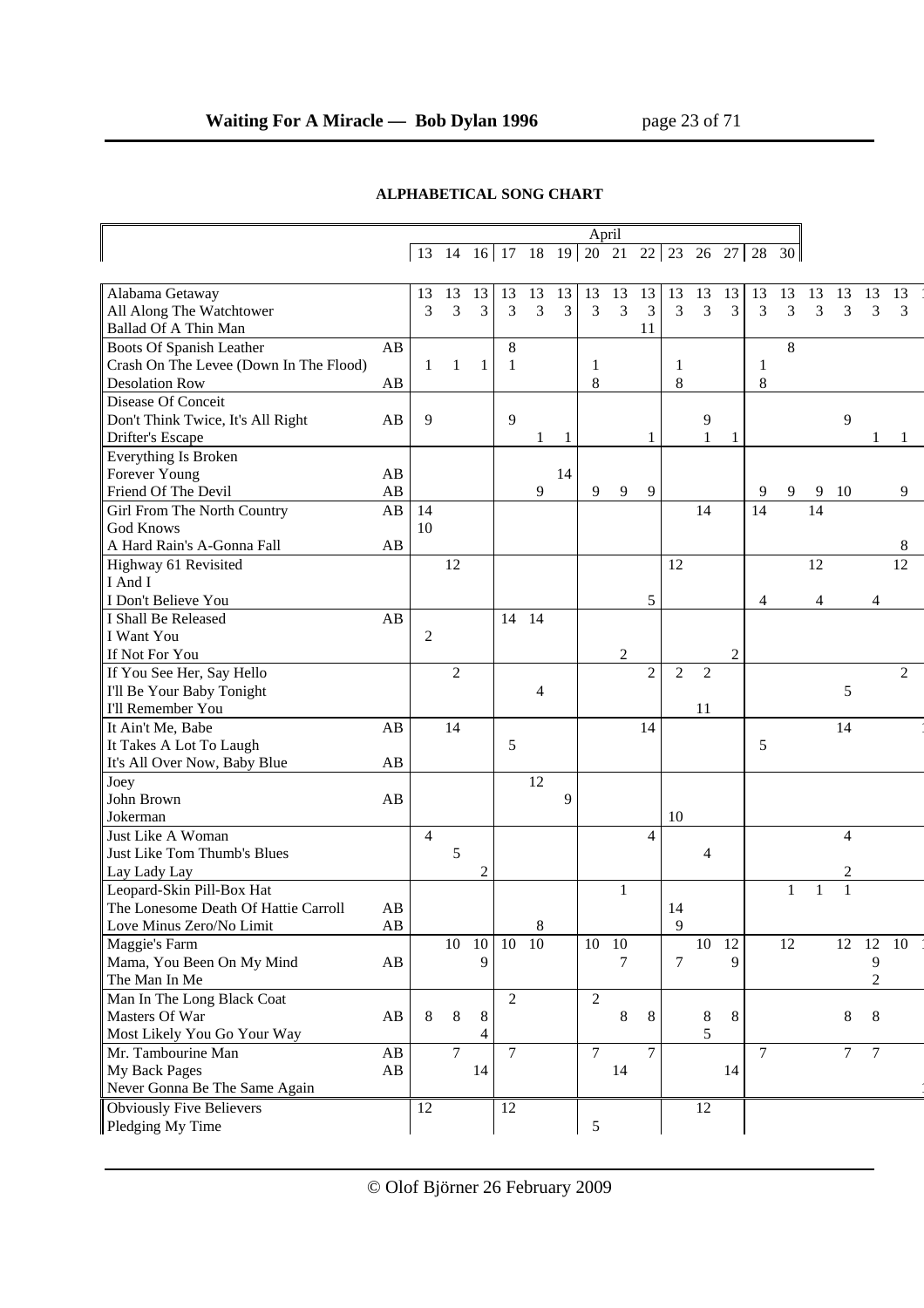## **Waiting For A Miracle — Bob Dylan 1996** page 24 of 71

 $\mathbf{l}$ 

| Positively 4th Street                 |                |    |    | 4  |        |                | 4  |    |    |       |    | $\overline{4}$ |    |    |                |    |    | 4    |
|---------------------------------------|----------------|----|----|----|--------|----------------|----|----|----|-------|----|----------------|----|----|----------------|----|----|------|
| Rainy Day Women # 12 & 35             | 15             | 15 | 15 | 15 |        | 15             |    | 15 | 15 | 15    | 15 |                | 15 | 15 | 15             |    | 15 | 14   |
| Seeing The Real You At Last           |                |    | 12 |    |        |                |    |    |    |       |    | 10             |    |    |                |    | 10 |      |
| Señor (Tales Of Yankee Power)         |                |    |    |    | 2      |                |    |    |    |       |    |                |    |    |                |    |    |      |
| Seven Days                            |                |    |    |    |        | 12             | 12 | 12 | 12 |       |    |                | 12 | 10 |                |    |    |      |
| She Belongs To Me                     |                |    |    |    | 11     |                |    |    |    |       |    |                |    | 11 |                |    |    |      |
| Shelter From The Storm                |                | 4  |    |    |        |                |    |    |    | 4     |    |                |    |    |                |    |    |      |
| <b>Shooting Star</b>                  |                |    |    |    |        |                |    |    |    |       |    |                |    | 4  |                |    |    |      |
| Silvio                                | 6              | 6  | 6  | 6  | 6      | 6              | 6  | 6  | 6  | 6     | 6  | 6              | 6  | 6  | 6              | 6  | 6  | 6    |
| Simple Twist Of Fate                  |                |    |    |    |        | 11             |    |    |    |       |    |                |    |    |                |    |    |      |
| <b>Stuck Inside Of Mobile</b>         |                |    |    |    |        | 10             |    |    |    |       |    |                | 10 |    | 10             |    |    |      |
| Tangled Up In Blue<br>AB              | $\overline{7}$ |    | 7  |    | $\tau$ | $\overline{7}$ |    |    |    |       | 7  | 7              |    | 7  | 7              |    |    |      |
| <b>Tears Of Rage</b>                  |                |    | 5  |    |        |                |    |    |    |       |    |                |    |    |                |    |    |      |
| This Wheel's On Fire                  | 11             | 11 | 11 | 11 | 5      | 5              |    | 5  |    | 11    |    | 11             |    |    | 5              | 11 | 11 |      |
| The Times They Are A-Changin'<br>AB   |                |    |    |    |        |                | 14 |    |    |       |    |                |    | 14 |                |    | 14 |      |
| AB<br>To Ramona                       |                | 9  |    |    |        |                |    |    |    |       |    |                |    |    | 8              |    |    |      |
| <b>Tombstone Blues</b>                |                |    |    |    |        |                |    |    | 10 |       |    |                |    |    |                |    |    |      |
| Tonight I'll Be Staying Here With You |                |    |    |    |        | $\overline{c}$ |    |    |    |       |    |                | 2  | 2  | $\overline{2}$ |    |    |      |
| Under The Red Sky                     |                |    |    |    |        |                |    | 4  |    |       |    |                |    |    |                |    |    |      |
| Watching The River Flow               | 5              |    |    |    |        |                |    |    |    | 5     |    | 5              |    | 5  |                |    | 5  | 5    |
| What Good Am I?                       |                |    |    |    |        |                | 11 |    |    |       |    |                | 11 |    |                |    |    |      |
| When I Paint My Masterpiece           |                |    |    |    |        |                |    | 11 |    |       |    |                |    |    | 11             |    |    | 11   |
| Visions Of Johanna<br>AB              |                |    |    |    |        | 8              |    |    |    |       |    |                |    |    |                |    |    |      |
| You're A Big Girl Now                 |                |    |    |    |        |                |    |    |    |       |    |                |    |    |                |    |    |      |
| Total # of songs                      | 15             | 15 | 15 | 15 | 14     | 15             | 14 | 15 | 15 | 15 15 |    | -14            | 15 | 15 | 15             | 14 | 15 | - 14 |
|                                       |                |    |    |    |        |                |    |    |    |       |    |                |    |    |                |    |    |      |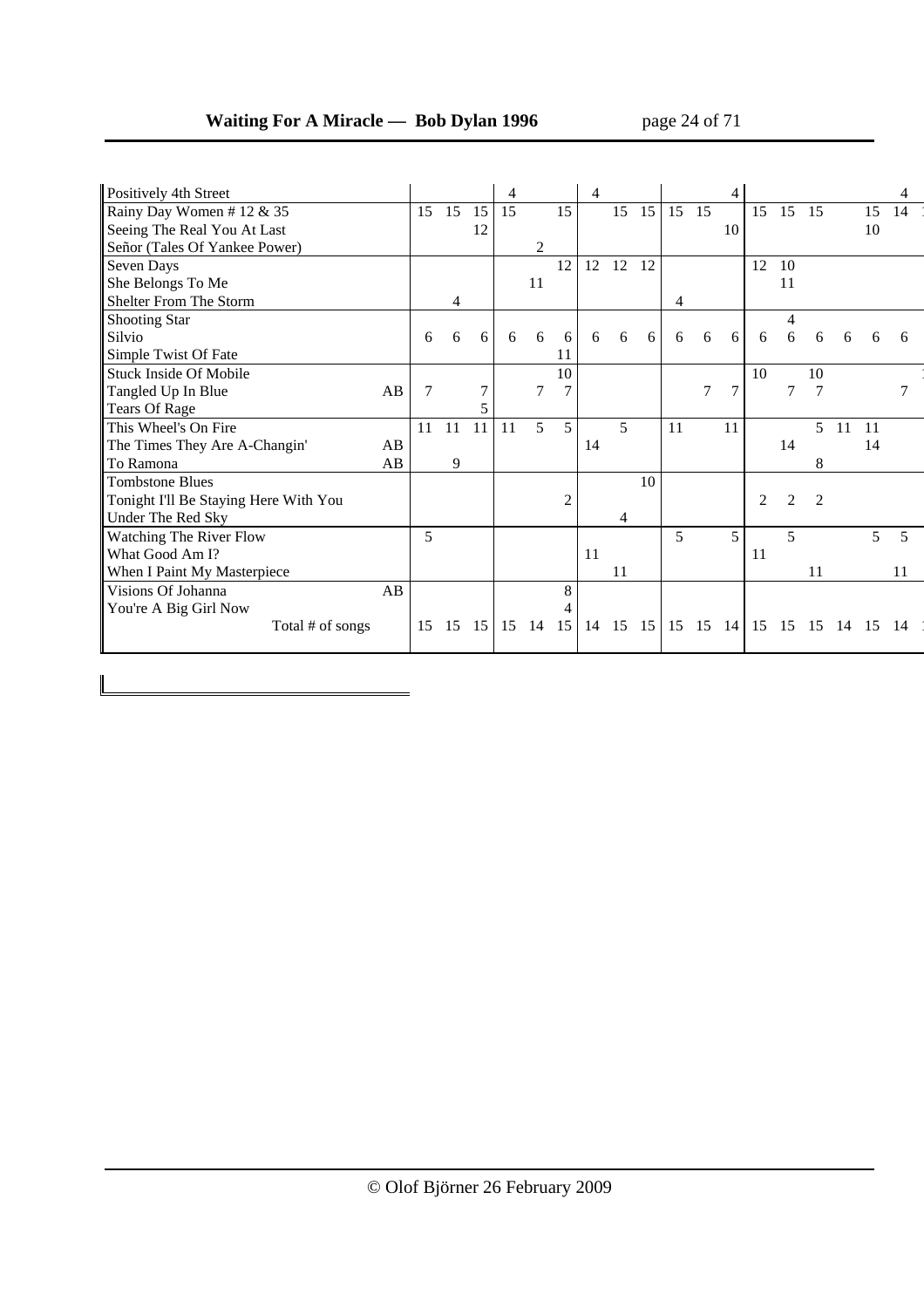|                                        |    |    |                |                |                |                |    | May            |                |                |                |       |    |                |                          |
|----------------------------------------|----|----|----------------|----------------|----------------|----------------|----|----------------|----------------|----------------|----------------|-------|----|----------------|--------------------------|
|                                        |    | 1  | 3              | $\overline{4}$ | 5              | 7              |    | 8 10           | 11             |                | $12$   14      | 16 17 |    | 18             | Σ                        |
|                                        |    |    |                |                |                |                |    |                |                |                |                |       |    |                |                          |
| Alabama Getaway                        |    | 13 | 13             | 13             | 13             | 13             | 13 | 13             | 13             | 13             | 13             | 13    | 13 | 13             | 27                       |
| All Along The Watchtower               |    | 3  | 3              | 3              | 3              | 3              | 3  | 3              | 3              | 3              | 3              | 3     | 3  | 3              | 27                       |
| Ballad Of A Thin Man                   |    |    |                |                |                |                | 11 |                |                |                |                |       |    |                | $\overline{c}$           |
| Boots Of Spanish Leather               | AB |    |                |                |                |                |    |                |                |                |                |       |    |                | $\overline{2}$           |
| Crash On The Levee (Down In The Flood) |    |    |                |                |                |                |    | 1              |                |                | 1              |       |    |                | 9                        |
| <b>Desolation Row</b>                  | AB |    |                |                |                |                |    | 8              |                | 8              |                |       |    |                | 5                        |
| Disease Of Conceit                     |    |    |                |                |                |                |    |                | 4              |                |                |       |    |                | $\mathbf{1}$             |
| Don't Think Twice, It's All Right      | AB |    | 9              |                |                |                |    | 9              |                |                | 9              |       |    | $\mathbf Q$    | 7                        |
| Drifter's Escape                       |    |    |                | 1              | 1              | 1              | 1  |                | 1              |                |                |       | 1  |                | 11                       |
| Everything Is Broken                   |    |    |                |                |                |                |    |                |                | 10             |                |       |    |                | 1                        |
| Forever Young                          | AB |    |                |                |                |                |    |                |                |                |                |       |    |                | 1                        |
| Friend Of The Devil                    | AB | 9  | 10             |                | 9              | 9              | 9  |                | 9              |                |                | 9     | 9  |                | 14                       |
| Girl From The North Country            | AB | 14 |                |                |                |                | 14 |                |                | 14             |                | 14    |    |                | $\overline{7}$           |
| <b>God Knows</b>                       |    |    |                |                |                |                |    |                |                |                |                |       |    |                | 1                        |
| A Hard Rain's A-Gonna Fall             | AB |    |                |                | $8\,$          |                |    |                |                |                |                |       |    |                | 1                        |
| Highway 61 Revisited                   |    | 12 |                |                | 12             |                | 12 |                | 12             |                | 12             | 12    |    | 12             | 9                        |
| I And I                                |    |    |                |                |                |                |    | 11             |                |                |                |       |    |                | $\mathbf{1}$             |
| I Don't Believe You                    |    | 4  |                | 4              |                |                |    |                |                |                |                |       | 4  |                | 5                        |
| I Shall Be Released                    | AB |    |                |                |                |                |    |                |                |                |                |       |    |                | $\overline{c}$           |
| I Want You                             |    |    |                |                |                |                |    |                |                |                |                | 2     |    |                | $\overline{c}$           |
| If Not For You                         |    |    |                |                |                |                |    |                |                |                |                |       |    |                | $\overline{c}$           |
| If You See Her, Say Hello              |    |    |                |                | $\overline{c}$ |                |    |                |                |                |                |       |    |                | 5                        |
| I'll Be Your Baby Tonight              |    |    | 5              |                |                | 5              |    |                | 5              |                |                |       |    |                | $\overline{4}$           |
| I'll Remember You                      |    |    |                |                |                |                |    |                |                |                |                |       |    |                | $\mathbf{1}$             |
| It Ain't Me, Babe                      | AB |    | 14             |                |                | 14             |    |                |                |                | 14             |       |    | 14             | $\boldsymbol{6}$         |
| It Takes A Lot To Laugh                |    |    |                |                |                |                | 5  |                |                | 5              |                |       |    | 5              | $\sqrt{5}$               |
| It's All Over Now, Baby Blue           | AB |    |                |                |                |                | 8  |                |                |                |                | 8     |    |                | $\overline{2}$           |
| Joey                                   |    |    |                |                |                |                |    |                |                |                |                |       |    |                | 1                        |
| John Brown                             | AB |    |                |                |                |                |    |                |                |                |                |       |    |                | $\mathbf{1}$             |
| Jokerman                               |    |    |                |                |                |                |    |                | 10             |                |                |       |    |                | $\overline{c}$           |
| Just Like A Woman                      |    |    | $\overline{4}$ |                |                |                |    |                |                |                | 4              |       |    |                | $\overline{\mathcal{L}}$ |
| Just Like Tom Thumb's Blues            |    |    |                |                |                |                |    |                |                |                |                |       |    |                | $\overline{c}$           |
| Lay Lady Lay                           |    |    | 2              |                |                |                |    |                |                |                |                |       |    |                | $\overline{c}$           |
| Leopard-Skin Pill-Box Hat              |    | 1  | $\mathbf{1}$   |                |                |                |    |                |                | 1              |                | 1     |    | 1              | $\overline{7}$           |
| The Lonesome Death Of Hattie Carroll   | AB |    |                |                |                |                |    |                |                |                |                |       |    |                | $\mathbf{1}$             |
| Love Minus Zero/No Limit               | AB |    |                |                |                |                |    |                |                |                |                |       |    |                | $\overline{c}$           |
| Maggie's Farm                          |    |    | 12             | 12             | 10             | 12             |    | 10             |                | 12             |                |       | 12 |                | 16                       |
| Mama, You Been On My Mind              | AB |    |                | 9              |                |                |    |                |                |                |                |       |    |                | $\mathfrak{S}$           |
| The Man In Me                          |    |    |                | $\overline{c}$ |                |                |    |                |                |                |                |       |    |                | 1                        |
| Man In The Long Black Coat             |    |    |                |                |                |                |    | $\sqrt{2}$     |                | $\overline{c}$ | $\overline{c}$ |       |    |                | 5                        |
| Masters Of War                         | AB |    | $8\,$          | 8              |                | $8\,$          |    |                | 8              |                | $8\,$          |       |    | 8              | 13                       |
| Most Likely You Go Your Way            |    |    |                |                |                |                |    |                |                |                |                |       |    | $\overline{4}$ | $\mathfrak{Z}$           |
| Mr. Tambourine Man                     | AB |    | 7              | $\overline{7}$ |                | $\overline{7}$ |    | $\overline{7}$ | $\overline{7}$ | $\overline{7}$ | $\overline{7}$ |       |    |                | 12                       |
| My Back Pages                          | AB |    |                |                |                |                |    | 14             |                |                |                |       | 14 |                | $\sqrt{5}$               |
| Never Gonna Be The Same Again          |    |    |                |                |                | 11             |    |                |                |                |                |       |    | 11             | $\overline{c}$           |
| <b>Obviously Five Believers</b>        |    |    |                |                |                |                |    | 12             |                |                |                |       |    |                | $\overline{4}$           |
| Pledging My Time                       |    |    |                |                |                |                |    | $\mathfrak s$  |                |                |                |       |    |                | 2 <sub>1</sub>           |

#### **ALPHABETICAL SONG CHART – continued**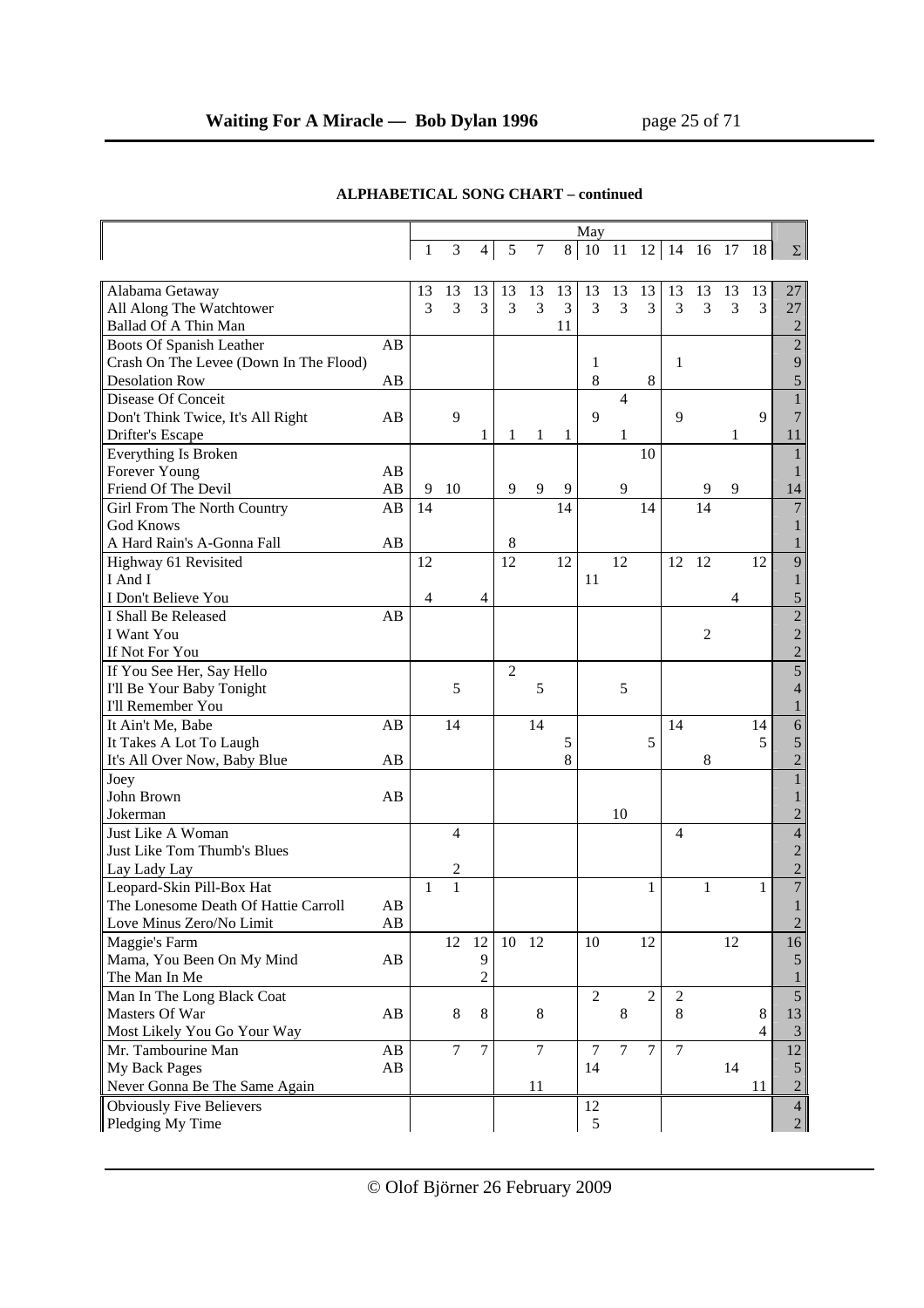## **Waiting For A Miracle — Bob Dylan 1996** page 26 of 71

| Positively 4th Street                 |    |    |    |    | 4  |    |                |    |    |    |    | 4  |    |    | 5  |
|---------------------------------------|----|----|----|----|----|----|----------------|----|----|----|----|----|----|----|----|
| Rainy Day Women #12 & 35              |    | 15 |    | 15 | 14 | 15 | 15             | 15 | 15 | 15 | 15 | 15 | 15 | 15 | 23 |
| Seeing The Real You At Last           |    |    |    | 10 |    |    | 10             |    |    |    | 10 |    | 10 |    | 6  |
| Señor (Tales Of Yankee Power)         |    |    |    |    |    |    |                |    | 2  |    |    |    | 2  |    |    |
| Seven Days                            |    |    |    |    |    |    |                |    |    |    |    |    |    | 10 |    |
| She Belongs To Me                     |    |    |    |    |    |    |                |    |    |    |    |    | 11 |    |    |
| Shelter From The Storm                |    |    |    |    |    |    |                |    |    |    |    |    |    |    |    |
| <b>Shooting Star</b>                  |    |    |    |    |    |    |                |    |    |    |    |    |    |    |    |
| Silvio                                |    | 6  | 6  | 6  | 6  | 6  | 6              | 6  | 6  | 6  | 6  | 6  | 6  | 6  | 27 |
| Simple Twist Of Fate                  |    |    |    |    |    |    | 4              |    |    | 4  |    |    |    |    |    |
| <b>Stuck Inside Of Mobile</b>         |    | 10 |    |    |    | 10 |                |    |    |    |    | 10 |    |    |    |
| Tangled Up In Blue                    | AB | 7  |    |    |    |    | 7              |    |    |    |    |    |    | 7  | 13 |
| <b>Tears Of Rage</b>                  |    |    |    |    |    | 4  |                |    |    |    |    |    |    |    |    |
| This Wheel's On Fire                  |    | 5  | 11 | 11 |    |    |                |    | 11 | 11 |    | 11 |    |    | 15 |
| The Times They Are A-Changin'         | AВ |    |    | 14 |    |    |                |    | 14 |    |    |    |    |    |    |
| To Ramona                             | AB | 8  |    |    |    |    |                |    |    | 9  |    |    | 8  |    |    |
| <b>Tombstone Blues</b>                |    |    |    |    |    |    |                |    |    |    |    |    |    |    |    |
| Tonight I'll Be Staying Here With You |    | 2  |    |    |    | 2  | $\overline{c}$ |    |    |    |    |    |    | 2  |    |
| Under The Red Sky                     |    |    |    |    |    |    |                |    |    |    |    |    |    |    |    |
| Watching The River Flow               |    |    |    | 5  | 5  |    |                |    |    |    | 5  | 5  | 5  |    | 9  |
| What Good Am I?                       |    |    |    |    |    |    |                |    |    |    |    |    |    |    |    |
| When I Paint My Masterpiece           |    | 11 |    |    | 11 |    |                |    |    |    | 11 |    |    |    |    |
| Visions Of Johanna                    | AB |    |    |    |    |    |                |    |    |    |    |    |    |    |    |
| You're A Big Girl Now                 |    |    |    |    |    |    |                | 4  |    |    |    |    |    |    |    |

Total # of songs

 $\mathbf{l}$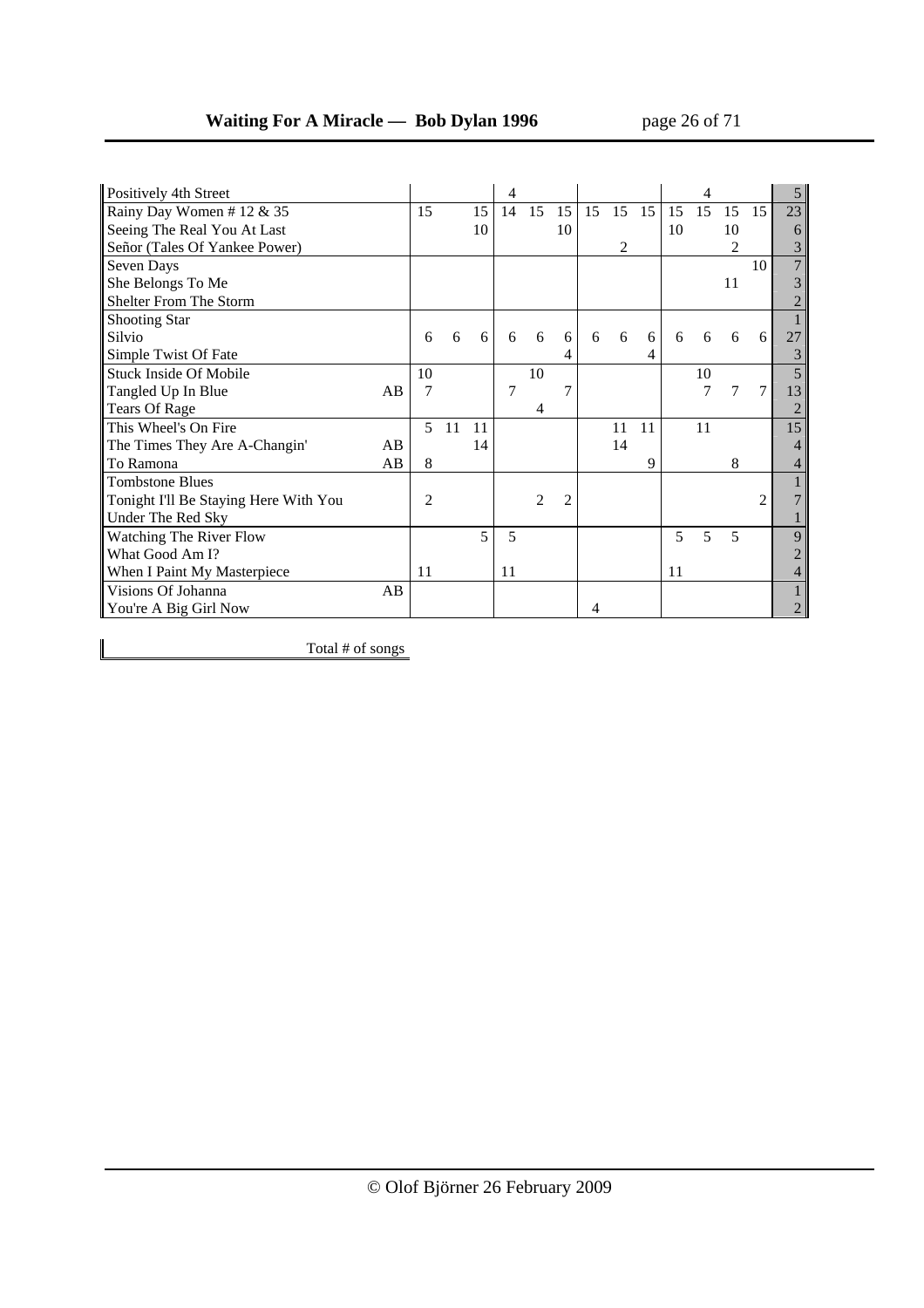#### **5.4.3 Statistics**

| Number of shows:                         |     |
|------------------------------------------|-----|
| Number of circulating shows:             |     |
| Number of circulating & complete shows:  |     |
| Number of unique shows <sup>1</sup> :    |     |
| Number of different shows <sup>2</sup> : |     |
| Number of different songs <sup>3</sup> : |     |
| Number of unique songs <sup>4</sup> :    |     |
| Number of performed songs:               |     |
| Mean number of performed songs:          | 1 م |
| Variation <sup>5</sup>                   |     |

|                        | #<br>songs | $\frac{\partial}{\partial \rho}$ | perf |      |
|------------------------|------------|----------------------------------|------|------|
| Electric               | 50         | 70.4                             | 292  | 73.0 |
| <b>Acoustic w band</b> | 21         | 29.6                             | 108  | 27.0 |
|                        |            |                                  |      |      |
| <b>Albums</b>          | 66         | 93.0                             | 332  | 83.0 |
| <b>Singles</b>         |            | <u>1.4</u>                       |      | 1.2  |
| <b>Outtakes</b>        |            | 2.8                              |      | 5.5  |
| <b>Covers</b>          |            | 2.8                              |      |      |

### **5.4.4 Comments**

| <b>Madison, New Jersey 4/13</b>      | Live debut of This Wheel's On Fire!                                                  |
|--------------------------------------|--------------------------------------------------------------------------------------|
| <b>Providence, Rhode Island 4/18</b> | <b>First acoustic Friend Of The Devil!</b>                                           |
| Portland, Maine 4/19                 | <b>First Seven Days since the second Rolling Thunder Revue</b><br>tour, Spring 1976! |

|--|

| show                                           | artist               | <i>instruments</i>                               | on                                  |
|------------------------------------------------|----------------------|--------------------------------------------------|-------------------------------------|
| <b>Providence, Rhode</b><br><b>Island 4/18</b> | <b>Jewel Kilcher</b> | guitar & shared vocal <i>I Shall Be Released</i> |                                     |
| Toronto, Ontario,<br>Canada 4/28               | <b>Paul James</b>    | electric guitar                                  | <b>Rainy Day Women #12 &amp; 35</b> |

<sup>1</sup> a show is unique if no other show has the same songs in the same order.

 $2$  a show is different from another show if the set of songs are different, regardless of order

<sup>3</sup> electric and acoustic versions are counted as different songs

<sup>4</sup> a song is counted as unique regardless of how it is performed

<sup>5</sup> variation is computed as the quote between number of different songs and mean number of performed songs

© Olof Björner 26 February 2009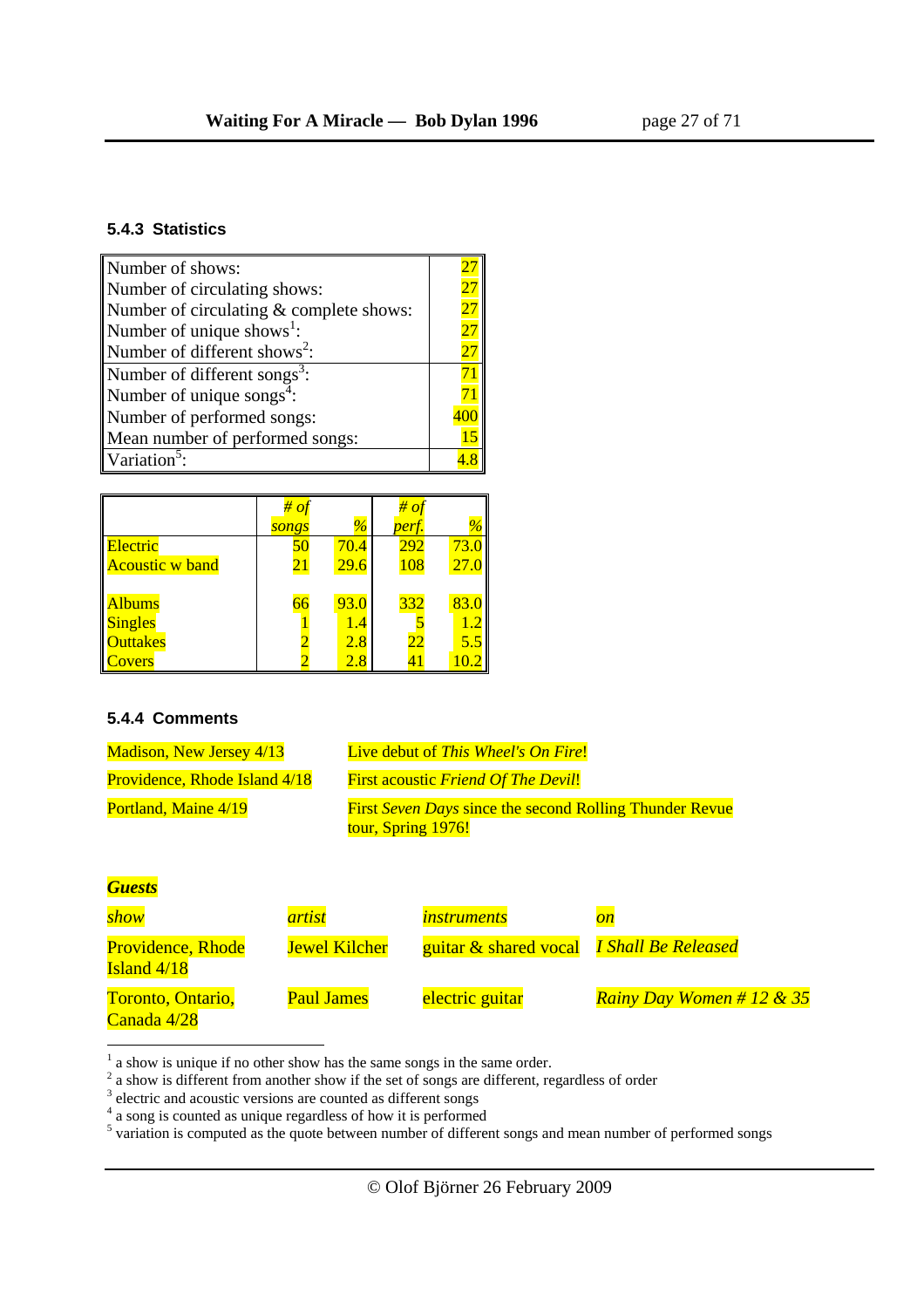| London, Ontario,     | <b>Paul James</b>    | electric guitar       | Alabama Getaway.          |
|----------------------|----------------------|-----------------------|---------------------------|
| Canada 5/12          |                      |                       | Rainy Day Women # 12 & 35 |
| Cleveland, Ohio 5/17 | <b>Roger McGuinn</b> | shared vocal & guitar | <b>My Back Pages</b>      |
|                      | <b>Roger McGuinn</b> | guitar                | Rainy Day Women # 12 & 35 |
| <b>Burgettstown,</b> | <b>Aimee Mann</b>    | acoustic guitar       | Rainy Day Women # 12 & 35 |
| Pennsylvania 5/18    |                      |                       |                           |

### *BobTalk*

Lewisburg, Pennsylvania 5/3:

*Thanks everybody! I wanna say hello to somebody out there. He-he-he. I wanna say hi to Derek Walker's mother! If he's out there, Derek Walker, of course, he's gonna be the future president of the United States, everybody, I guess, knows that. Anyway, you heard it here first. You remember me then when you get to be president!* (before band credits before Maggie's Farm).

#### *Recommended shows*

Burlington, Vermont 4/17 and Orono, Maine 4/22.

*Tapes* 

There are complete audience tapes from all shows in circulation.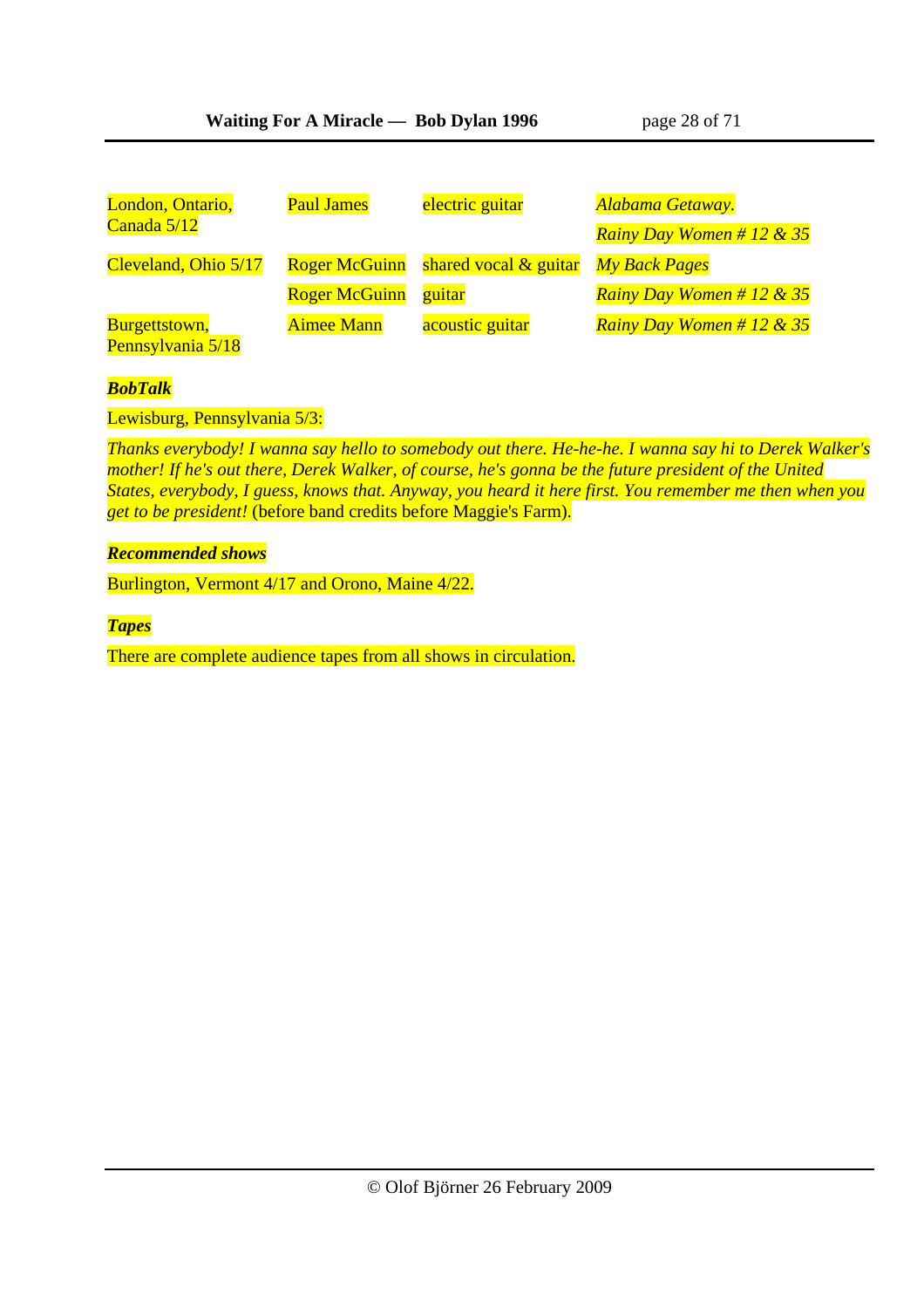### **5.5 Europe Summer Tour**

#### **5.5.1 Dates and venues**

### *JUNE*

15 Århus, Denmark Århus Festival, Tangkrogen 18 Berlin, Germany Tempodrome 19 Frankfurt, Germany Alte Oper 20 Utrecht, Holland Muziekcentrum Vredenburg<br>21 Utrecht, Holland Muziekcentrum Vredenburg 21 Utrecht, Holland Muziekcentrum Vredenburg 22 Brussels, Belgium Vorst Nationaal 24 Differdange, Luxembourg Hall Omnisports 26 Liverpool, England Empire 27 Liverpool, England Empire 29 London, England Hyde Park **JULY** 1 Münster, Germany Halle Münsterland 2 Mannheim, Germany Mozartsaal im Rosengarten 3 Konstanz, Germany Zeltfestival 5 Ferrara, Italy Piazza Castello 7 Pistoia, Italy Pistoia Blues Festival, Piazza Duomo 8 Passariano, Italy Villa Manin 9 Salzburg, Austria Sporthalle Alpenstrasse 10 Tambach, Germany Schloss Tambach 12 Magdeburg, Germany Stadthalle 13 Hamburg, Germany Bahrenfeld-Trabrennbahn 14 Cottbus, Germany Stadthalle 18 Oslo, Norway Spektrum 19 Molde, Norway Molde Jazz Festival, Romsdalsmuséet 21 Pori, Finland 31st International Pori Jazz Festival, Kirjurinluoto 23 Copenhagen, Denmark Den Grå Hal, Fristaden Christiania 24 Copenhagen, Denmark Den Grå Hal, Fristaden Christiania

25 Malmö, Sweden Slottsmöllan

27 Stockholm, Sweden Lollipop Festival, Lida Friluftsgård, Tullinge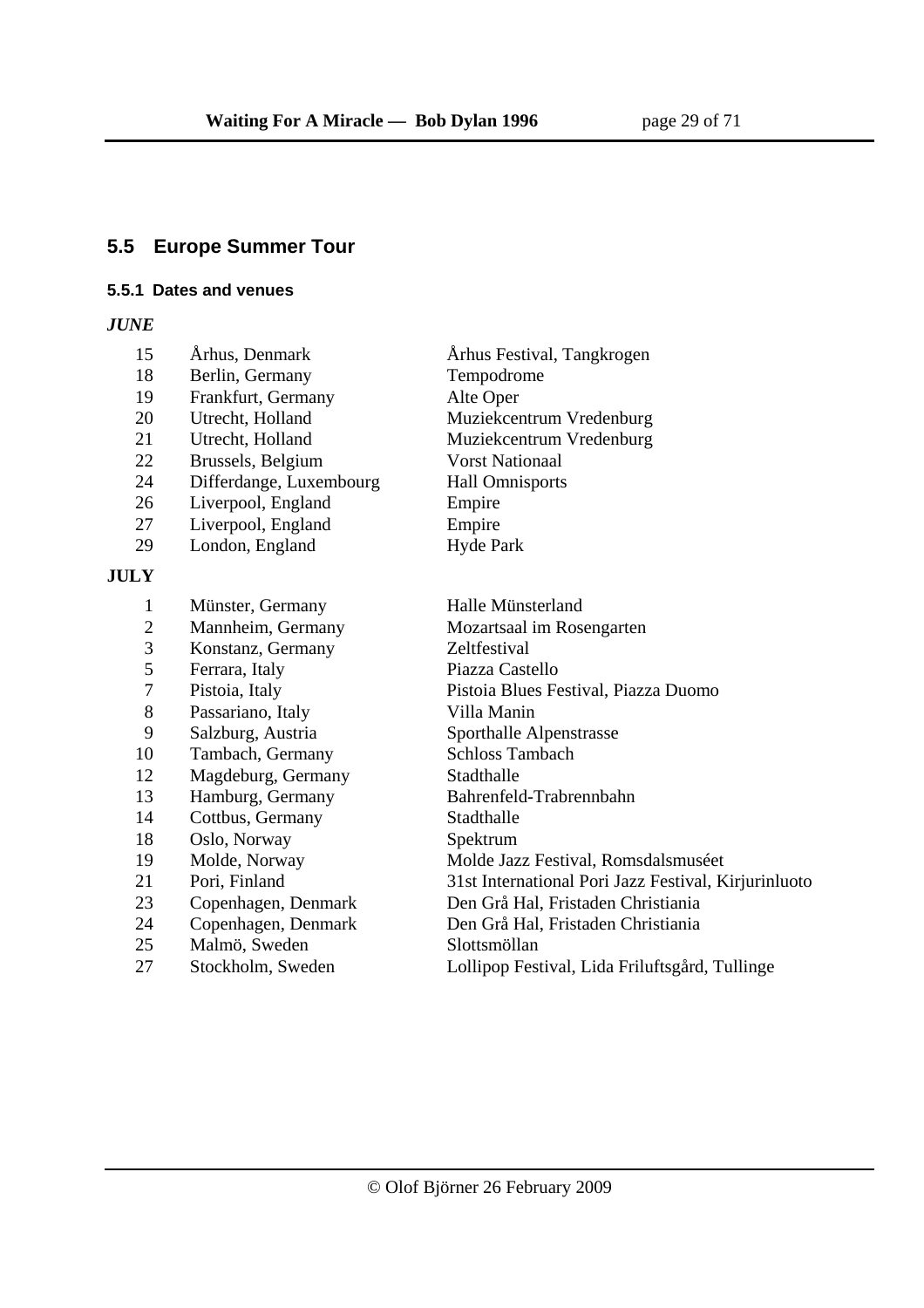## **5.5.2 The songs**

AB acoustic with the band

#### **SONG CHART**

|                                               |                  |                |                |              | June           |                  |                |                |                |                |                | July             |                |              |                |                |    |      |
|-----------------------------------------------|------------------|----------------|----------------|--------------|----------------|------------------|----------------|----------------|----------------|----------------|----------------|------------------|----------------|--------------|----------------|----------------|----|------|
|                                               |                  |                |                |              |                |                  |                |                |                |                |                |                  |                |              |                |                |    |      |
|                                               | 15               | 17             | 19             | 20           | 21 22          |                  |                | 24 26 27       |                | 29             | $\mathbf{1}$   | $\overline{2}$   | 3              | 5            | 7              | 8              | 9  | -10  |
| The New Minglewood Blues                      | 1                |                |                |              |                |                  | 13             |                |                |                |                |                  |                |              |                |                |    |      |
| Pretty Peggy-O                                | $\overline{c}$   |                | $\overline{c}$ |              |                |                  |                |                |                |                |                | $\boldsymbol{2}$ |                |              |                |                |    |      |
| All Along The Watchtower                      | 3                | $\mathfrak{Z}$ | $\overline{3}$ | 3            | 3              | 3                | 3              | 3              | 3              | 2              | 3              | 3                | $\mathfrak{Z}$ | 3            | 3              | 3              | 3  | 3    |
| Positively 4th Street                         | $\overline{4}$   | $\overline{4}$ |                |              | $\overline{4}$ |                  | $\overline{4}$ | $\overline{4}$ |                | 3              |                |                  |                |              | $\overline{4}$ |                |    |      |
| Silvio                                        | 5                | 6              | 6              | 6            | 6              | 6                | 6              | 6              | 6              | $\overline{7}$ | 6              | 6                | $6\,$          | 6            | 6              | 6              | 6  | 6    |
| Mr. Tambourine Man<br>AB                      | 6                |                |                | $\tau$       |                |                  |                |                | 7              |                |                |                  | 7              | 7            |                | 7              |    | 7    |
| Masters Of War<br>AB                          | $\boldsymbol{7}$ |                | 8              |              |                |                  | $8\,$          | 8              |                |                |                |                  | 8              | 8            |                | 8              |    |      |
| Don't Think Twice, It's All Right<br>AB       | 8                |                | $\mathbf Q$    |              |                | 9                |                | 9              |                | 6              |                |                  |                |              |                | 9              |    | 9    |
| $\mathbf{A}\mathbf{B}$<br>Friend Of The Devil | 9                | $\overline{9}$ |                |              | 9              |                  |                |                |                |                |                |                  |                |              |                |                |    |      |
| Highway 61 Revisited                          | 10               |                |                |              |                |                  |                |                |                | 9              |                |                  |                |              |                |                |    |      |
| Girl From The North Country<br>AB             | 11               |                |                | 14           |                |                  |                | 17             |                |                |                |                  |                |              |                |                | 13 |      |
| Rainy Day Women #12 & 35                      | 12               | 15             | 15             | 15           | 15             | 15               | 15             | 16             | 15             |                | 15             | 15 <sup>1</sup>  | 15             | 14 14        |                | 15             | 14 | - 14 |
| Drifter's Escape                              |                  | 1              | $\mathbf{1}$   | $\mathbf{1}$ | $\mathbf{1}$   | 1                |                | 1              |                |                | 1              |                  |                | 1            |                |                |    |      |
| Shake Sugaree                                 |                  | $\overline{c}$ |                | $\sqrt{2}$   |                |                  |                |                |                |                | $\overline{c}$ |                  |                |              | $\overline{c}$ |                |    |      |
| Watching The River Flow                       |                  | 5              |                | 5            |                |                  |                | 5              |                |                |                |                  | 5              | 5            | 5              |                |    |      |
| Tangled Up In Blue<br>AB                      |                  | $\overline{7}$ | 7              |              |                | $\boldsymbol{7}$ |                | $\overline{7}$ |                | 5              |                |                  |                |              | $\overline{7}$ |                |    |      |
| Love Minus Zero/No Limit<br>AB                |                  | 8              |                |              |                | 8                |                |                |                |                |                |                  |                |              |                |                |    |      |
| Seeing The Real You At Last                   |                  | $10\,$         | 10             |              |                |                  |                |                |                |                |                | 12               |                |              | 12             |                |    |      |
| Queen Jane Approximately                      |                  | 11             |                |              |                |                  |                |                |                |                |                |                  |                |              |                |                |    |      |
| Maggie's Farm                                 |                  | 12             |                | 10           |                | 12               |                | 12             |                |                | 10             |                  | 10             | 12 10        |                |                |    |      |
| Alabama Getaway                               |                  | 13             | 13             | 13           | 13             | 13               |                | 13             | 13             |                | 13             | 13               | 13             |              |                |                |    |      |
| My Back Pages<br>AB                           |                  | 14             |                |              | 14             |                  |                | 15             |                |                |                | 14               |                |              |                | 13             |    | 13   |
| Under The Red Sky                             |                  |                | $\overline{4}$ |              |                |                  |                |                | 4              |                |                |                  |                |              |                |                |    |      |
| I'll Be Your Baby Tonight                     |                  |                | 5              |              |                |                  |                |                |                |                |                | 4                |                |              |                |                |    | 5    |
| She Belongs To Me                             |                  |                | 11             |              | 11             |                  |                | 11             |                |                |                |                  |                |              |                |                |    |      |
| Seven Days                                    |                  |                | 12             | 12           | 12             |                  | 12             |                | 12             | 8              |                |                  |                |              |                |                |    |      |
| The Times They Are A-Changin'<br>AB           |                  |                | 14             |              |                | 14               |                |                |                |                |                |                  | 14             |              |                |                |    |      |
| Tonight I'll Be Staying Here With You         |                  |                |                | 4            |                |                  |                |                | $\overline{c}$ |                |                |                  |                |              |                |                |    |      |
| John Brown<br>AB                              |                  |                |                | 8            |                |                  |                |                | 8              |                | 8              |                  |                |              |                |                | 8  |      |
| Mama, You Been On My Mind<br>AB               |                  |                |                | 9            |                |                  |                |                |                |                | 9              |                  |                | 9            |                |                |    |      |
| When I Paint My Masterpiece                   |                  |                |                | 11           |                |                  |                |                | 11             |                |                |                  |                |              |                |                |    |      |
| Man In The Long Black Coat                    |                  |                |                |              | 2              |                  |                | $\overline{c}$ |                |                |                | 5                |                |              |                |                |    |      |
| Just Like Tom Thumb's Blues                   |                  |                |                |              | 5              |                  |                |                | 5              | 4              |                |                  |                |              |                |                |    |      |
| Boots Of Spanish Leather<br>AB                |                  |                |                |              | 7              |                  |                |                |                |                | 7              |                  |                |              |                |                | 7  |      |
| AB<br><b>Desolation Row</b>                   |                  |                |                |              | 8              |                  |                |                |                |                |                |                  |                |              |                |                |    | 8    |
| Ballad Of A Thin Man                          |                  |                |                |              | 10             | 10               |                |                | 10             |                | 11             |                  |                | $11\quad 11$ |                |                |    |      |
| Señor (Tales Of Yankee Power)                 |                  |                |                |              |                | 2                |                |                |                |                |                |                  |                |              |                | $\overline{c}$ |    |      |
| Shelter From The Storm                        |                  |                |                |              |                | 4                |                |                |                |                |                |                  | 4              |              |                |                |    |      |
| I Don't Believe You                           |                  |                |                |              |                | 5                |                |                |                |                |                |                  |                |              |                |                | 5  |      |
| It Takes A Lot To Laugh, It Takes A Train     |                  |                |                |              |                | 11               |                |                |                |                | 5              |                  |                |              |                |                |    |      |
| Crash On The Levee (Down In The Flood)        |                  |                |                |              |                |                  | 1              |                |                |                |                | 1                | 1              |              |                | $\mathbf{1}$   |    | 1    |
| Lay Lady Lay                                  |                  |                |                |              |                |                  | 2              |                |                |                |                |                  |                | 2            |                |                |    |      |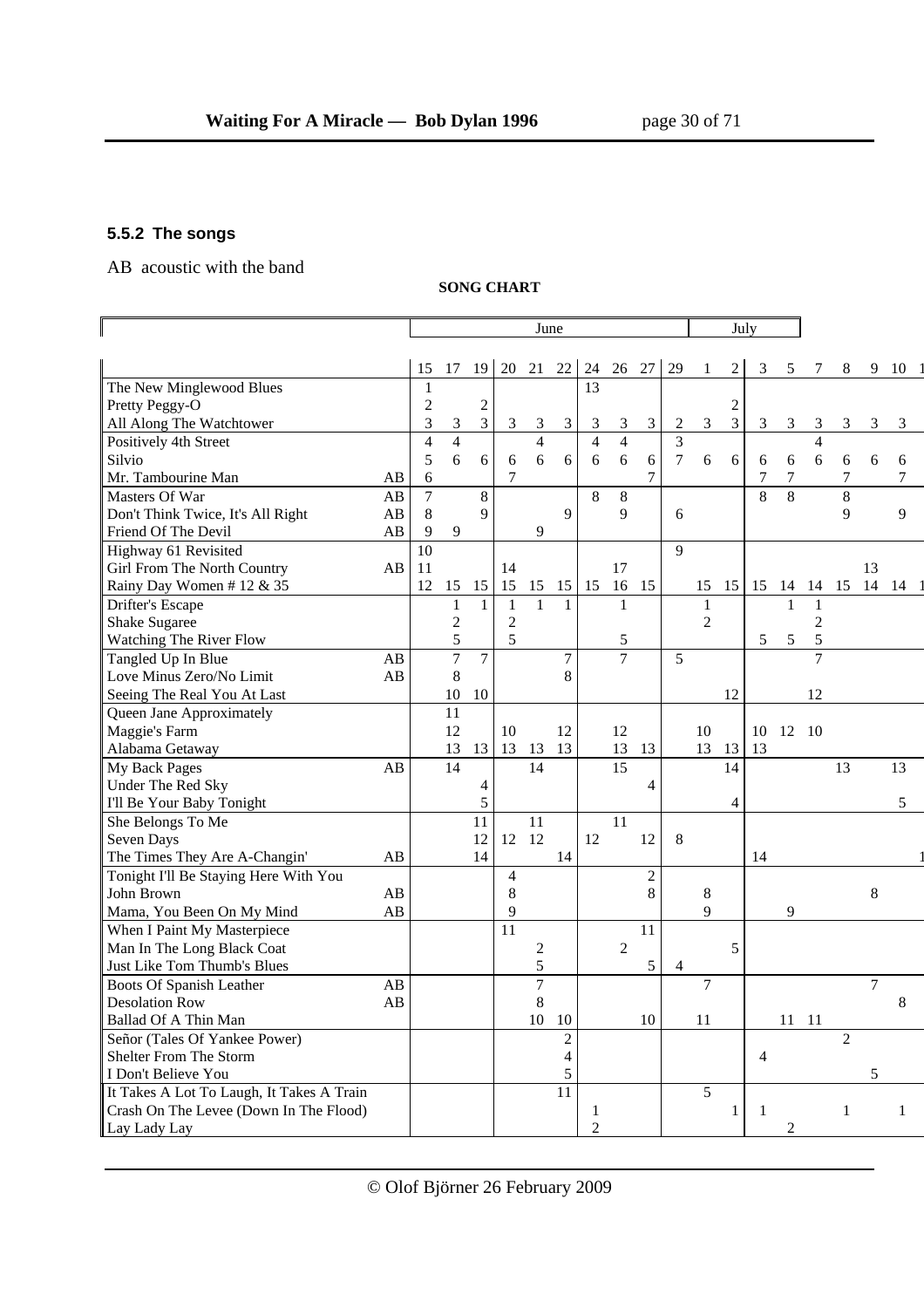**6 page 31 of 71** 

| Most Likely You Go Your Way             |                              |  |  |  |                            |    |    |   |                 |             |                              |    |    | 5  |    |                             |
|-----------------------------------------|------------------------------|--|--|--|----------------------------|----|----|---|-----------------|-------------|------------------------------|----|----|----|----|-----------------------------|
| Visions Of Johanna                      |                              |  |  |  | 5<br>7                     |    |    |   |                 |             |                              |    |    |    |    |                             |
| It's All Over Now, Baby Blue            | AB<br>$\mathbf{A}\mathbf{B}$ |  |  |  | 9                          |    |    |   |                 |             |                              |    |    |    |    |                             |
| <b>God Knows</b>                        |                              |  |  |  | 10                         |    |    |   |                 |             |                              |    |    |    |    |                             |
| Ring Them Bells                         |                              |  |  |  | 11                         |    |    |   |                 |             |                              |    |    |    |    |                             |
| Blowin' In The Wind                     | AB                           |  |  |  | 14                         |    |    |   |                 |             |                              |    |    |    |    |                             |
| <b>Stuck Inside Of Mobile</b>           |                              |  |  |  |                            | 10 |    |   |                 |             |                              |    |    |    | 12 |                             |
| Yesterday                               | AB                           |  |  |  |                            | 14 |    |   |                 |             |                              |    |    |    |    |                             |
| Leopard-Skin Pill-Box Hat               |                              |  |  |  |                            |    |    | 1 |                 |             |                              |    |    |    | 1  |                             |
| To Ramona                               | AB                           |  |  |  |                            |    | 9  |   |                 | $\mathbf Q$ |                              |    | 9  |    |    |                             |
| It Ain't Me, Babe                       | AB                           |  |  |  |                            |    | 14 |   | 14              |             |                              | 13 | 13 |    |    |                             |
| Simple Twist Of Fate                    |                              |  |  |  |                            |    |    |   | $\overline{4}$  |             |                              |    |    |    | 4  |                             |
| <b>Obviously Five Believers</b>         |                              |  |  |  |                            |    |    |   | $\overline{12}$ |             |                              |    |    | 12 |    | 12                          |
| <b>Ballad Of Hollis Brown</b>           | AB                           |  |  |  |                            |    |    |   |                 | 7           |                              |    |    |    |    |                             |
| Gates Of Eden                           | AB                           |  |  |  |                            |    |    |   |                 | 8           |                              |    |    |    |    |                             |
|                                         |                              |  |  |  |                            |    |    |   |                 | 10          | 12                           |    |    |    |    |                             |
| Everything Is Broken<br>What Good Am I? |                              |  |  |  |                            |    |    |   |                 | 11          |                              |    |    |    |    |                             |
| I Want You                              |                              |  |  |  |                            |    |    |   |                 |             |                              |    |    |    |    |                             |
|                                         |                              |  |  |  |                            |    |    |   |                 |             | $\overline{\mathbf{c}}$<br>9 |    |    |    | 2  |                             |
| One Too Many Mornings                   | AB                           |  |  |  |                            |    |    |   |                 |             |                              |    |    |    |    |                             |
| I'll Remember You                       |                              |  |  |  |                            |    |    |   |                 |             | 11                           |    |    |    |    |                             |
| Just Like A Woman                       |                              |  |  |  |                            |    |    |   |                 |             |                              |    |    |    |    |                             |
| Knockin' On Heaven's Door               | $\mathbf{A}\mathbf{E}$       |  |  |  |                            |    |    |   |                 |             |                              | 10 |    |    |    |                             |
| A Hard Rain's A-Gonna Fall              | AB                           |  |  |  |                            |    |    |   |                 |             |                              |    | 8  |    |    |                             |
| You're A Big Girl Now                   |                              |  |  |  |                            |    |    |   |                 |             |                              |    |    |    |    |                             |
| Jokerman                                |                              |  |  |  |                            |    |    |   |                 |             |                              |    |    | 10 |    |                             |
| I Shall Be Released                     |                              |  |  |  |                            |    |    |   |                 |             |                              |    |    | 11 |    |                             |
| Like A Rolling Stone                    |                              |  |  |  |                            |    |    |   |                 |             |                              |    |    | 14 |    |                             |
| The Lonesome Death Of Hattie Carroll    | AB                           |  |  |  |                            |    |    |   |                 |             |                              |    |    |    | 9  |                             |
| <b>Tombstone Blues</b>                  |                              |  |  |  |                            |    |    |   |                 |             |                              |    |    |    | 10 |                             |
| This Wheel's On Fire                    |                              |  |  |  |                            |    |    |   |                 |             |                              |    |    |    | 11 |                             |
| If Not For You                          |                              |  |  |  |                            |    |    |   |                 |             |                              |    |    |    |    | 2                           |
| Tears Of Rage                           |                              |  |  |  |                            |    |    |   |                 |             |                              |    |    |    |    | 4                           |
| <b>Absolutely Sweet Marie</b>           |                              |  |  |  |                            |    |    |   |                 |             |                              |    |    |    |    | 10                          |
| In The Garden                           |                              |  |  |  |                            |    |    |   |                 |             |                              |    |    |    |    | 11                          |
| To Be Alone With You                    |                              |  |  |  |                            |    |    |   |                 |             |                              |    |    |    |    |                             |
| If You See Her, Say Hello               |                              |  |  |  |                            |    |    |   |                 |             |                              |    |    |    |    |                             |
| Pledging My Time                        |                              |  |  |  |                            |    |    |   |                 |             |                              |    |    |    |    |                             |
| I Believe In You                        |                              |  |  |  |                            |    |    |   |                 |             |                              |    |    |    |    |                             |
| Real Real Gone                          |                              |  |  |  |                            |    |    |   |                 |             |                              |    |    |    |    |                             |
| Lenny Bruce                             |                              |  |  |  |                            |    |    |   |                 |             |                              |    |    |    |    |                             |
| Cat's In The Well                       |                              |  |  |  |                            |    |    |   |                 |             |                              |    |    |    |    |                             |
| Total # of songs                        |                              |  |  |  | 12 15 15 15 15 15 15 17 15 |    |    |   |                 |             |                              |    |    |    |    | 9 15 15 15 14 14 15 14 14 1 |
|                                         |                              |  |  |  |                            |    |    |   |                 |             |                              |    |    |    |    |                             |
|                                         |                              |  |  |  |                            |    |    |   |                 |             |                              |    |    |    |    |                             |
|                                         |                              |  |  |  |                            |    |    |   |                 |             |                              |    |    |    |    |                             |
|                                         |                              |  |  |  |                            |    |    |   |                 |             |                              |    |    |    |    |                             |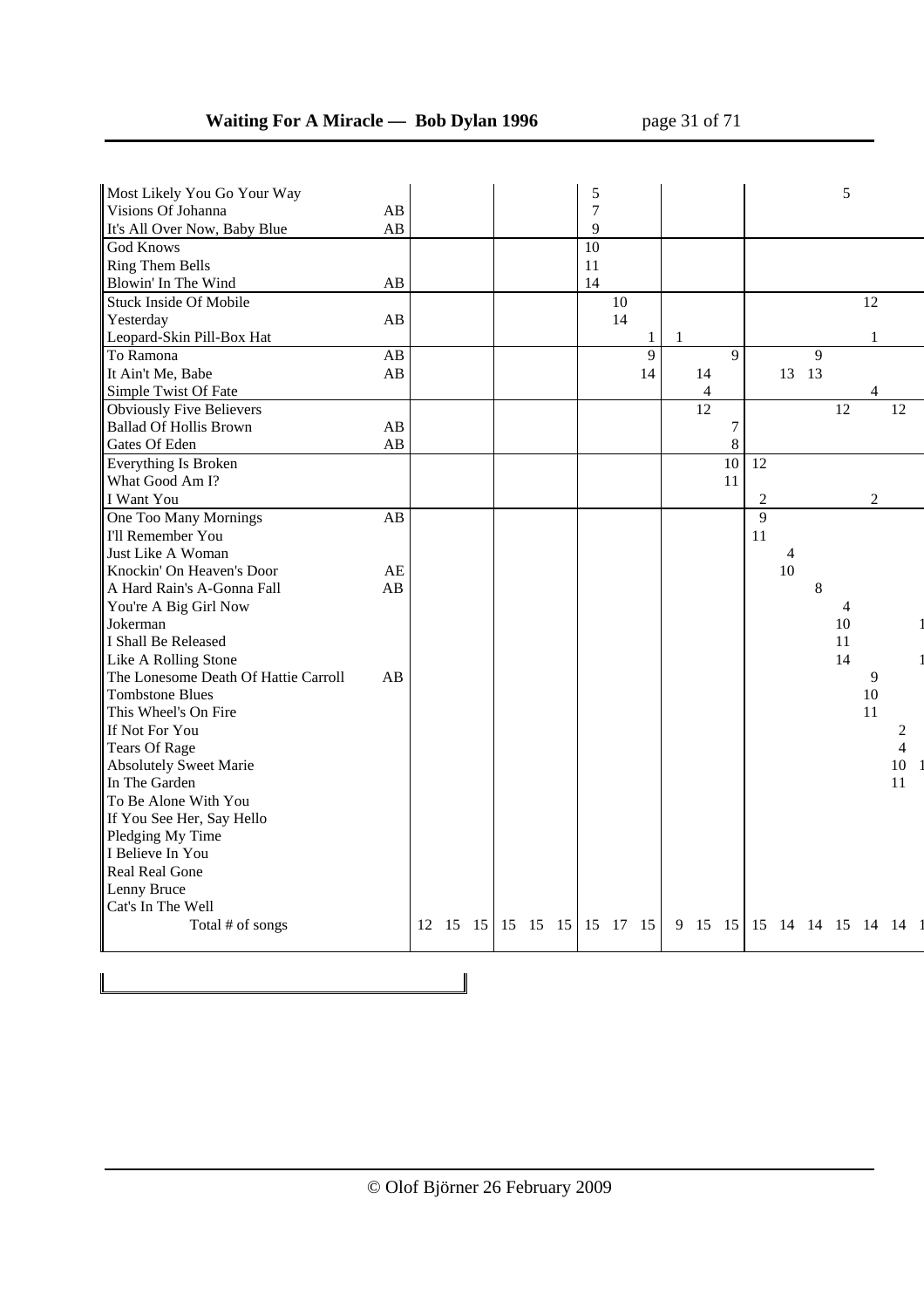## **Waiting For A Miracle — Bob Dylan 1996** page 32 of 71

#### **SONG CHART – continued**

|                                           |    |                |                |                |                |                        |                | July           |                |    |                  |                |                |                |                |                         |
|-------------------------------------------|----|----------------|----------------|----------------|----------------|------------------------|----------------|----------------|----------------|----|------------------|----------------|----------------|----------------|----------------|-------------------------|
|                                           |    | 7              | 8              | 9              | 10             | 12                     | 13             | 14             | 18             | 19 | 21               | 23             | 24             | 25             | 27             | Σ                       |
| The New Minglewood Blues                  |    |                |                |                |                |                        |                |                |                |    |                  |                |                |                |                | $\sqrt{2}$              |
| Pretty Peggy-O                            |    |                |                |                |                |                        |                |                |                | 2  |                  |                |                |                |                | $\overline{4}$          |
| All Along The Watchtower                  |    | 3              | 3              | 3              | $\mathfrak{Z}$ | 3                      | 3              | $\mathfrak{Z}$ | 3              | 3  | $\mathfrak{Z}$   | 3              | $\mathfrak{Z}$ | $\mathfrak{Z}$ | 3              | 28                      |
| Positively 4th Street                     |    | $\overline{4}$ |                |                |                | $\overline{4}$         |                |                | $\overline{4}$ |    |                  |                |                |                |                | 9                       |
| Silvio                                    |    | 6              | 6              | 6              | 6              | 6                      | 5              | 6              | 6              | 6  | 5                | 6              | 6              | 6              | 6              | 28                      |
| Mr. Tambourine Man                        | AB |                | 7              |                | 7              | 9                      |                | 9              |                | 9  | 8                |                |                |                | 7              | 12                      |
| Masters Of War                            | AB |                | 8              |                |                |                        |                |                |                |    |                  | 8              |                |                |                | $\,8\,$                 |
| Don't Think Twice, It's All Right         | AB |                | 9              |                | 9              |                        |                |                |                |    |                  |                |                | 9              |                | 8                       |
| Friend Of The Devil                       | AB |                |                |                |                |                        |                |                |                |    |                  | 9              |                |                |                | $\overline{4}$          |
| Highway 61 Revisited                      |    |                |                |                |                |                        |                |                | 12             |    |                  |                | 14             |                |                | $\overline{4}$          |
| Girl From The North Country               | AB |                |                | 13             |                |                        |                |                | 13             |    |                  |                | 15             |                |                | 6                       |
| Rainy Day Women #12 & 35                  |    | 14             | 15             | 14             |                | $14 \quad 14 \quad 11$ |                | -14            | 14             | 15 |                  | 14             |                | 14             | 14             | 25                      |
| Drifter's Escape                          |    | 1              |                |                |                |                        |                |                |                |    |                  |                |                |                |                | 9                       |
| <b>Shake Sugaree</b>                      |    | $\overline{c}$ |                |                |                |                        |                |                |                |    | $\overline{c}$   |                |                |                | $\overline{c}$ | 6                       |
| Watching The River Flow                   |    | 5              |                |                |                |                        |                |                |                | 5  |                  |                |                | 5              |                | 8                       |
| Tangled Up In Blue                        | AB | $\overline{7}$ |                |                |                |                        | $\overline{7}$ |                | 7              | 8  | $\boldsymbol{7}$ |                | 8              | 8              | 8              | 13                      |
| Love Minus Zero/No Limit                  | AB |                |                |                |                |                        |                |                |                |    | 6                |                | 7              |                |                | $\overline{4}$          |
| Seeing The Real You At Last               |    | 12             |                |                |                |                        |                |                |                |    |                  |                |                |                |                | $\overline{4}$          |
| Queen Jane Approximately                  |    |                |                |                |                |                        |                |                |                |    |                  |                |                |                |                | $\mathbf{1}$            |
| Maggie's Farm                             |    | 10             |                |                |                |                        | 9              |                |                | 11 | 11               |                | 10             |                | 12             | 13                      |
| Alabama Getaway                           |    |                |                |                |                |                        |                |                |                |    |                  |                |                |                |                | 10                      |
| My Back Pages                             | AB |                | 13             |                | 13             |                        |                |                | 15             | 14 |                  |                | 13             |                |                | $\overline{9}$          |
| Under The Red Sky                         |    |                |                |                |                |                        |                |                |                |    |                  |                |                |                |                | $\overline{c}$          |
| I'll Be Your Baby Tonight                 |    |                |                |                | 5              |                        | 4              |                |                |    |                  |                | 5              |                |                | 5                       |
| She Belongs To Me                         |    |                |                |                |                |                        |                |                |                |    |                  | 11             |                |                |                | $\overline{4}$          |
| Seven Days                                |    |                |                |                |                |                        |                |                |                |    |                  |                |                |                |                | 6                       |
| The Times They Are A-Changin'             | AB |                |                |                |                | 13                     |                |                |                |    |                  |                |                | 13             |                | 5                       |
| Tonight I'll Be Staying Here With You     |    |                |                |                |                |                        |                |                |                |    |                  |                |                |                |                | $\overline{2}$          |
| John Brown                                | AB |                |                | 8              |                |                        |                | 8              |                | 10 |                  |                |                |                |                | $\boldsymbol{6}$        |
| Mama, You Been On My Mind                 | AB |                |                |                |                |                        |                |                |                |    |                  |                |                |                |                | $\overline{\mathbf{3}}$ |
| When I Paint My Masterpiece               |    |                |                |                |                |                        |                |                |                |    |                  |                |                |                |                | $\overline{c}$          |
| Man In The Long Black Coat                |    |                |                |                |                |                        |                |                | 2              |    |                  |                |                |                |                | $\overline{4}$          |
| Just Like Tom Thumb's Blues               |    |                |                |                |                |                        |                |                |                |    |                  |                |                |                |                | 3                       |
| Boots Of Spanish Leather                  | AB |                |                | $\overline{7}$ |                |                        |                | $\tau$         |                |    |                  | $\overline{7}$ |                |                |                | $\overline{\mathbf{5}}$ |
| <b>Desolation Row</b>                     | AB |                |                |                | 8              |                        |                |                |                |    |                  |                |                |                |                | $\overline{c}$          |
| Ballad Of A Thin Man                      |    | 11             |                |                |                |                        |                |                | 11             |    | 10               |                |                |                |                | $\,8\,$                 |
| Señor (Tales Of Yankee Power)             |    |                | $\overline{2}$ |                |                |                        |                |                |                |    |                  |                |                |                |                | $\overline{c}$          |
| Shelter From The Storm                    |    |                |                |                |                |                        |                |                |                |    |                  |                |                |                |                | $\overline{c}$          |
| I Don't Believe You                       |    |                |                | 5              |                |                        |                |                |                |    |                  | 5              |                |                |                | $\mathfrak{Z}$          |
| It Takes A Lot To Laugh, It Takes A Train |    |                |                |                |                | 5                      |                |                |                |    |                  |                |                |                | 5              | $\overline{4}$          |
| Crash On The Levee (Down In The Flood)    |    |                | 1              |                | 1              |                        |                |                |                |    |                  |                |                |                |                | 5                       |
| Lay Lady Lay                              |    |                |                |                |                | 2                      |                |                |                |    |                  |                |                |                |                | 3                       |
| Most Likely You Go Your Way               |    |                | 5              |                |                |                        |                |                | 5              |    |                  |                |                |                |                | 3                       |
| Visions Of Johanna                        | AB |                |                |                |                |                        |                |                |                |    |                  |                |                |                |                | $\mathbf{1}$            |
| It's All Over Now, Baby Blue              | AB |                |                |                |                |                        |                |                |                | 7  |                  |                |                |                |                | 2                       |
| <b>God Knows</b>                          |    |                |                |                |                |                        |                |                |                |    |                  |                |                |                |                | $\,1$                   |
| <b>Ring Them Bells</b>                    |    |                |                |                |                |                        |                |                |                |    |                  |                |                |                |                | $1\vert$                |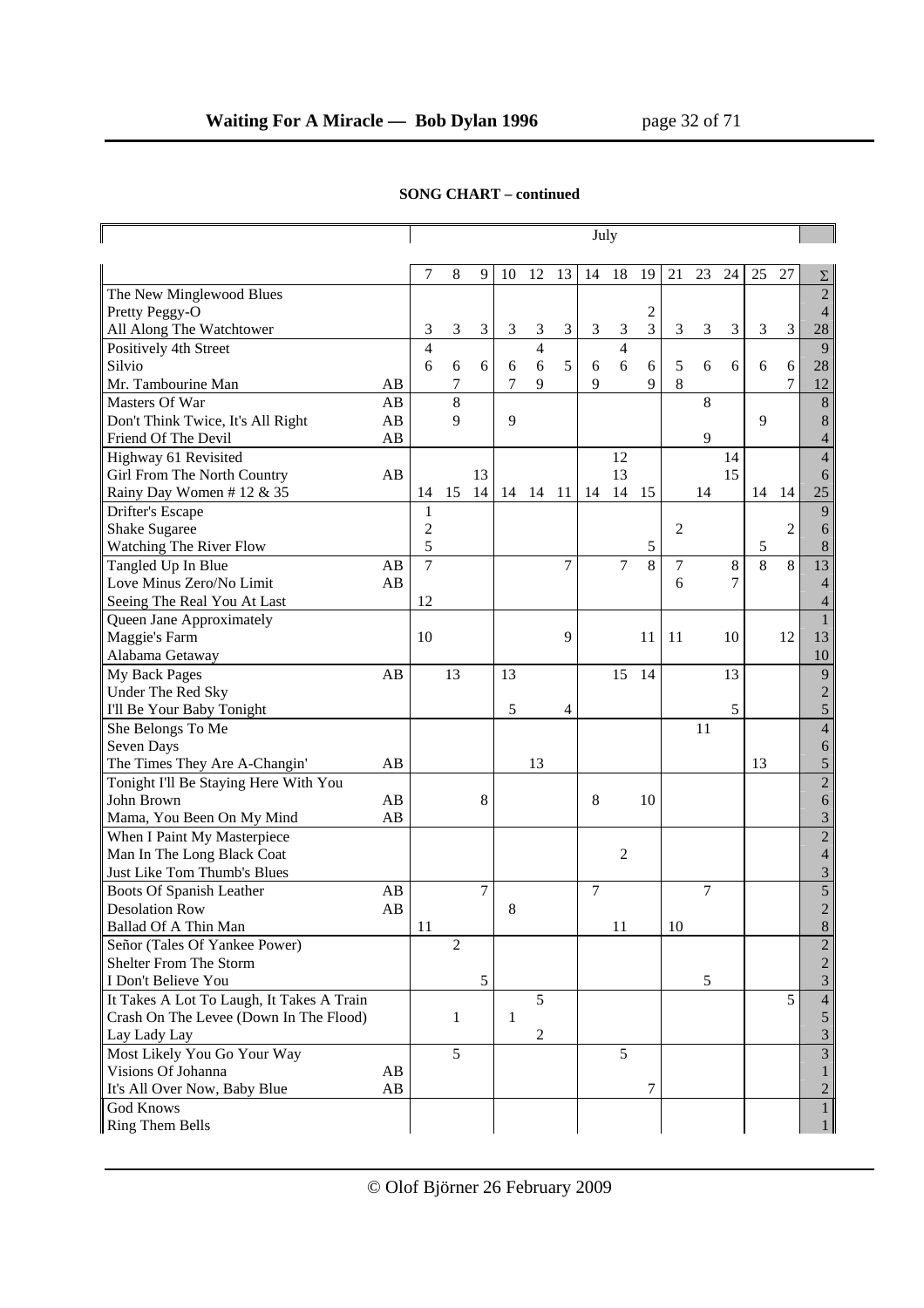| Blowin' In The Wind                                                                          | AB |    |    |                |                |              |                | 13              |              |              |    |                |                |                |    | $\overline{2}$          |
|----------------------------------------------------------------------------------------------|----|----|----|----------------|----------------|--------------|----------------|-----------------|--------------|--------------|----|----------------|----------------|----------------|----|-------------------------|
| <b>Stuck Inside Of Mobile</b>                                                                |    |    |    | 12             |                |              |                | $\overline{12}$ |              |              |    |                |                | 10             |    | $\overline{4}$          |
| Yesterday                                                                                    | AB |    |    |                |                |              |                |                 |              |              |    |                |                |                |    | 1                       |
| Leopard-Skin Pill-Box Hat                                                                    |    |    |    | $\mathbf{1}$   |                |              | $\mathbf{1}$   |                 | $\mathbf{1}$ |              |    |                |                |                |    | 5                       |
| To Ramona                                                                                    | AB | 9  |    |                |                |              |                |                 |              |              |    |                |                |                |    | $\overline{3}$          |
| It Ain't Me, Babe                                                                            | AB | 13 |    |                |                |              | 10             |                 |              | 16           | 12 | 13             |                |                | 13 | 9                       |
| Simple Twist Of Fate                                                                         |    |    |    | 4              |                |              |                |                 |              |              |    |                |                |                |    | $\overline{c}$          |
| <b>Obviously Five Believers</b>                                                              |    |    | 12 |                | 12             |              |                |                 |              |              |    |                |                |                |    | $\overline{3}$          |
| <b>Ballad Of Hollis Brown</b>                                                                | AB |    |    |                |                | $\tau$       | 6              |                 | 9            |              | 9  |                |                | 7              |    | 6                       |
| Gates Of Eden                                                                                | AB |    |    |                |                | 8            |                |                 |              |              |    |                |                |                |    | $\overline{c}$          |
| Everything Is Broken                                                                         |    |    |    |                |                |              |                |                 |              |              |    | 12             |                |                |    | $\overline{3}$          |
| What Good Am I?                                                                              |    |    |    |                |                |              |                |                 |              |              |    |                |                |                |    | 1                       |
| I Want You                                                                                   |    |    |    | $\overline{c}$ |                |              |                | $\overline{c}$  |              |              |    |                | $\overline{c}$ |                |    | 4                       |
| One Too Many Mornings                                                                        | AB |    |    |                |                |              |                |                 |              |              |    |                |                |                |    | $\mathbf{1}$            |
| I'll Remember You                                                                            |    |    |    |                |                |              |                |                 |              |              |    |                |                |                | 11 | $\overline{c}$          |
| Just Like A Woman                                                                            |    |    |    |                |                |              |                | 4               |              | 4            | 4  |                |                | 4              |    | 5                       |
| Knockin' On Heaven's Door                                                                    | AE |    |    |                |                |              |                |                 |              |              |    |                |                |                |    | $\mathbf{1}$            |
| A Hard Rain's A-Gonna Fall                                                                   | AB | 8  |    |                |                |              |                |                 |              |              |    |                |                |                | 9  | $\overline{c}$          |
| You're A Big Girl Now                                                                        |    |    | 4  |                |                |              |                |                 |              |              |    |                | 4              |                |    | $\overline{c}$          |
| Jokerman                                                                                     |    |    | 10 |                |                | 10           |                | 10              |              |              |    |                |                |                |    | $\overline{\mathbf{3}}$ |
| I Shall Be Released                                                                          |    |    | 11 |                |                |              |                |                 |              | 12           |    |                |                | 11             |    | $\overline{3}$          |
| Like A Rolling Stone                                                                         |    |    | 14 |                |                | 11           | 8              |                 |              |              |    |                |                | 12             |    | 4                       |
| The Lonesome Death Of Hattie Carroll                                                         | AB |    |    | 9              |                |              |                |                 | 8            |              |    |                | 9              |                |    | $\overline{3}$          |
| <b>Tombstone Blues</b>                                                                       |    |    |    | 10             |                |              |                |                 |              |              |    | 10             |                |                | 10 | $\overline{3}$          |
| This Wheel's On Fire                                                                         |    |    |    | 11             |                |              |                |                 |              |              |    |                |                |                |    | $\mathbf{1}$            |
| If Not For You                                                                               |    |    |    |                | $\overline{c}$ |              |                |                 |              |              |    |                |                | $\overline{2}$ |    | $\overline{c}$          |
| <b>Tears Of Rage</b>                                                                         |    |    |    |                | $\overline{4}$ |              |                |                 |              |              |    | $\overline{4}$ |                |                | 4  | 3                       |
| <b>Absolutely Sweet Marie</b>                                                                |    |    |    |                | 10             | 12           |                |                 | 10           |              |    |                |                |                |    | $\overline{\mathbf{3}}$ |
| In The Garden                                                                                |    |    |    |                | 11             |              |                |                 |              |              |    |                |                |                |    | $\mathbf{1}$            |
| To Be Alone With You                                                                         |    |    |    |                |                | $\mathbf{1}$ |                | 1               |              | $\mathbf{1}$ | 1  | 1              | $\mathbf{1}$   | $\mathbf{1}$   | 1  | $8\,$                   |
| If You See Her, Say Hello                                                                    |    |    |    |                |                |              | $\overline{2}$ |                 |              |              |    | $\overline{c}$ |                |                |    | $\overline{c}$          |
| Pledging My Time                                                                             |    |    |    |                |                |              |                | 5               |              |              |    |                |                |                |    | $\mathbf{1}$            |
| I Believe In You                                                                             |    |    |    |                |                |              |                | 11              |              |              |    |                |                |                |    |                         |
| Real Real Gone                                                                               |    |    |    |                |                |              |                |                 |              | 13           |    |                |                |                |    |                         |
| Lenny Bruce                                                                                  |    |    |    |                |                |              |                |                 |              |              |    |                | 11             |                |    | $\mathbf{1}$            |
| Cat's In The Well                                                                            |    |    |    |                |                |              |                |                 |              |              |    |                | 12             |                |    |                         |
|                                                                                              |    |    |    |                |                |              |                |                 |              |              |    |                |                |                |    |                         |
| Total # of songs   14   15   14   14   14   11   14   15   16   12   14   15   14   14   398 |    |    |    |                |                |              |                |                 |              |              |    |                |                |                |    |                         |
|                                                                                              |    |    |    |                |                |              |                |                 |              |              |    |                |                |                |    |                         |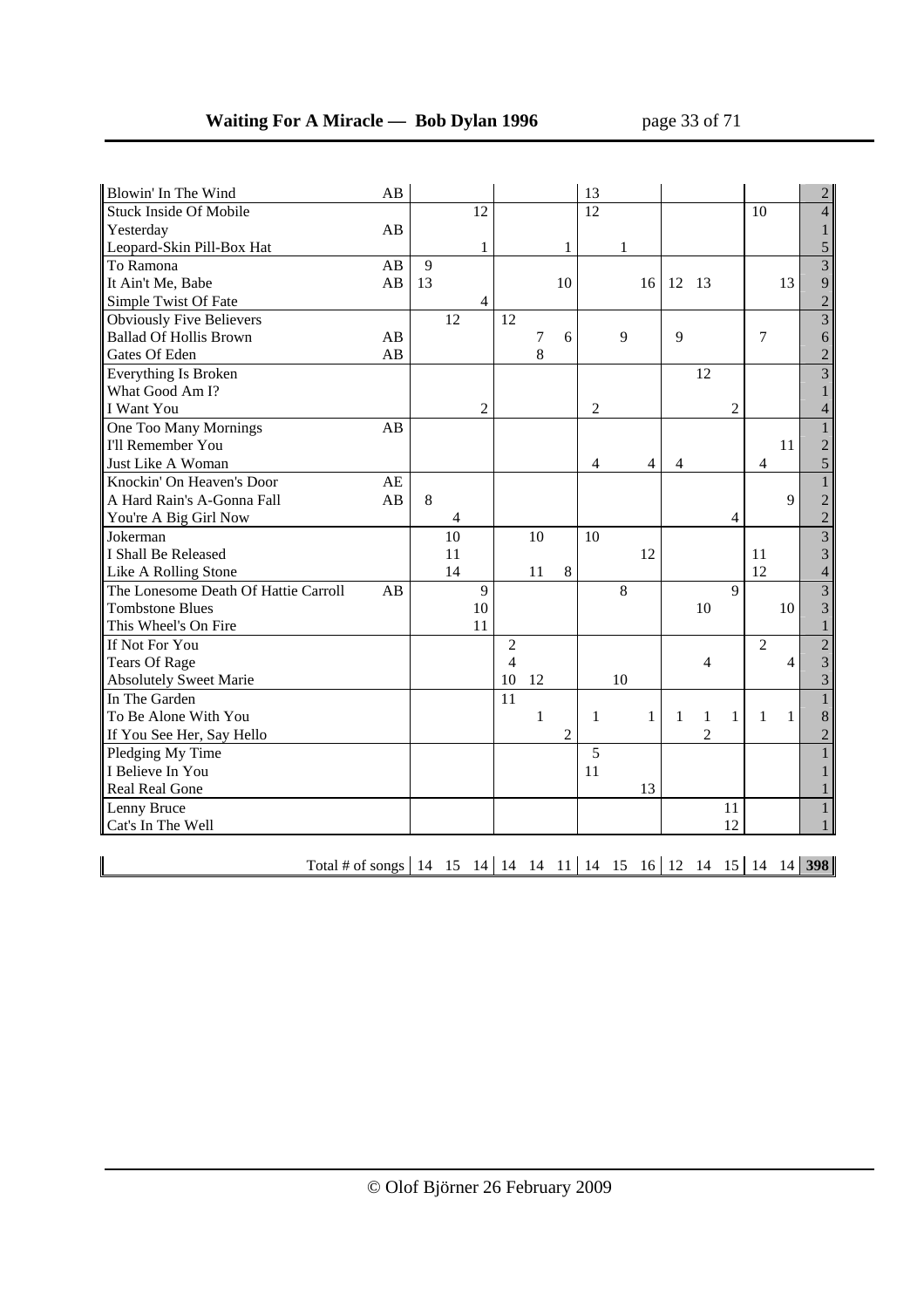# **Waiting For A Miracle — Bob Dylan 1996** page 34 of 71

#### **ALPHABETIC SONG CHART**

|                                           |                        |        |                |       |    | June           |       |                |                |              |    |                | July           |                |                |    |       |                |                |
|-------------------------------------------|------------------------|--------|----------------|-------|----|----------------|-------|----------------|----------------|--------------|----|----------------|----------------|----------------|----------------|----|-------|----------------|----------------|
|                                           |                        |        |                |       |    |                |       |                |                |              |    |                |                |                |                |    |       |                |                |
|                                           |                        | 15     | 17             | 19    |    | 20 21 22       |       |                |                | 24 26 27     | 29 | $\mathbf{1}$   | $\overline{2}$ | $\mathfrak{Z}$ | 5              | 7  | 8     | 9              | 10             |
| <b>Absolutely Sweet Marie</b>             |                        |        |                |       |    |                |       |                |                |              |    |                |                |                |                |    |       |                | 10             |
| Alabama Getaway                           |                        |        | 13             | 13    | 13 | 13             | 13    |                | 13             | 13           |    | 13             | 13             | 13             |                |    |       |                |                |
| All Along The Watchtower                  |                        | 3      | $\mathfrak{Z}$ | 3     | 3  | 3              | 3     | 3              | $\mathfrak{Z}$ | 3            | 2  | 3              | $\mathfrak{Z}$ | 3              | 3              | 3  | 3     | 3              | 3              |
| Ballad Of A Thin Man                      |                        |        |                |       |    | 10             | 10    |                |                | 10           |    | 11             |                |                | 11             | 11 |       |                |                |
| <b>Ballad Of Hollis Brown</b>             | AB                     |        |                |       |    |                |       |                |                |              |    |                | 7              |                |                |    |       |                |                |
| Blowin' In The Wind                       | AB                     |        |                |       |    |                |       | 14             |                |              |    |                |                |                |                |    |       |                |                |
| Boots Of Spanish Leather                  | AB                     |        |                |       |    | $\tau$         |       |                |                |              |    | $\overline{7}$ |                |                |                |    |       | 7              |                |
| Cat's In The Well                         |                        |        |                |       |    |                |       |                |                |              |    |                |                |                |                |    |       |                |                |
| Crash On The Levee (Down In The Flood)    |                        |        |                |       |    |                |       | 1              |                |              |    |                | 1              | 1              |                |    | 1     |                | 1              |
| <b>Desolation Row</b>                     | AB                     |        |                |       |    | $\,8\,$        |       |                |                |              |    |                |                |                |                |    |       |                | 8              |
| Don't Think Twice, It's All Right         | AB                     | $8\,$  |                | 9     |    |                | 9     |                | 9              |              | 6  |                |                |                |                |    | 9     |                | 9              |
| Drifter's Escape                          |                        |        | $\mathbf{1}$   | 1     | 1  | 1              | 1     |                | 1              |              |    | 1              |                |                | 1              | 1  |       |                |                |
| Everything Is Broken                      |                        |        |                |       |    |                |       |                |                |              |    |                | 10             | 12             |                |    |       |                |                |
| Friend Of The Devil                       | AB                     | 9      | 9              |       |    | 9              |       |                |                |              |    |                |                |                |                |    |       |                |                |
| Gates Of Eden                             | AB                     |        |                |       |    |                |       |                |                |              |    |                | 8              |                |                |    |       |                |                |
| Girl From The North Country               | AB                     | 11     |                |       | 14 |                |       |                | 17             |              |    |                |                |                |                |    |       | 13             |                |
| <b>God Knows</b>                          |                        |        |                |       |    |                |       | 10             |                |              |    |                |                |                |                |    |       |                |                |
| A Hard Rain's A-Gonna Fall                | AB                     |        |                |       |    |                |       |                |                |              |    |                |                |                |                | 8  |       |                |                |
| Highway 61 Revisited                      |                        | 10     |                |       |    |                |       |                |                |              | 9  |                |                |                |                |    |       |                |                |
| I Believe In You                          |                        |        |                |       |    |                |       |                |                |              |    |                |                |                |                |    |       |                |                |
| I Don't Believe You                       |                        |        |                |       |    |                | 5     |                |                |              |    |                |                |                |                |    |       | 5              |                |
| I Shall Be Released                       |                        |        |                |       |    |                |       |                |                |              |    |                |                |                |                |    | 11    |                |                |
| I Want You                                |                        |        |                |       |    |                |       |                |                |              |    |                |                | $\overline{2}$ |                |    |       | $\overline{c}$ |                |
| If Not For You                            |                        |        |                |       |    |                |       |                |                |              |    |                |                |                |                |    |       |                | $\overline{c}$ |
| If You See Her, Say Hello                 |                        |        |                |       |    |                |       |                |                |              |    |                |                |                |                |    |       |                |                |
| I'll Be Your Baby Tonight                 |                        |        |                | 5     |    |                |       |                |                |              |    |                | $\overline{4}$ |                |                |    |       |                | 5              |
| I'll Remember You                         |                        |        |                |       |    |                |       |                |                |              |    |                |                | 11             |                |    |       |                |                |
| In The Garden                             |                        |        |                |       |    |                |       |                |                |              |    |                |                |                |                |    |       |                | 11             |
| It Ain't Me, Babe                         | AB                     |        |                |       |    |                |       |                |                | 14           |    | 14             |                |                | 13             | 13 |       |                |                |
| It Takes A Lot To Laugh, It Takes A Train |                        |        |                |       |    |                | 11    |                |                |              |    | 5              |                |                |                |    |       |                |                |
| It's All Over Now, Baby Blue              | AB                     |        |                |       |    |                |       | 9              |                |              |    |                |                |                |                |    |       |                |                |
| John Brown                                | AB                     |        |                |       | 8  |                |       |                |                | 8            |    | 8              |                |                |                |    |       | 8              |                |
| Jokerman                                  |                        |        |                |       |    |                |       |                |                |              |    |                |                |                |                |    | 10    |                |                |
| Just Like A Woman                         |                        |        |                |       |    |                |       |                |                |              |    |                |                |                | $\overline{4}$ |    |       |                |                |
| Just Like Tom Thumb's Blues               |                        |        |                |       |    | 5              |       |                |                | 5            | 4  |                |                |                |                |    |       |                |                |
| Knockin' On Heaven's Door                 | $\mathbf{A}\mathbf{E}$ |        |                |       |    |                |       |                |                |              |    |                |                |                | $10\,$         |    |       |                |                |
| Lay Lady Lay                              |                        |        |                |       |    |                |       | $\overline{2}$ |                |              |    |                |                |                | $\overline{2}$ |    |       |                |                |
| Lenny Bruce                               |                        |        |                |       |    |                |       |                |                |              |    |                |                |                |                |    |       |                |                |
| Leopard-Skin Pill-Box Hat                 |                        |        |                |       |    |                |       |                |                | $\mathbf{1}$ | 1  |                |                |                |                |    |       | 1              |                |
| Like A Rolling Stone                      |                        |        |                |       |    |                |       |                |                |              |    |                |                |                |                |    | 14    |                |                |
| The Lonesome Death Of Hattie Carroll      | $\mathbf{A}\mathbf{B}$ |        |                |       |    |                |       |                |                |              |    |                |                |                |                |    |       | 9              |                |
| Love Minus Zero/No Limit                  | $\mathbf{A}\mathbf{B}$ |        | $\,8\,$        |       |    |                | $8\,$ |                |                |              |    |                |                |                |                |    |       |                |                |
| Maggie's Farm                             |                        |        | 12             |       | 10 |                | 12    |                | 12             |              |    | $10\,$         |                | 10             | 12             | 10 |       |                |                |
| Mama, You Been On My Mind                 | AB                     |        |                |       | 9  |                |       |                |                |              |    | 9              |                |                | 9              |    |       |                |                |
| Man In The Long Black Coat                |                        |        |                |       |    | $\overline{c}$ |       |                | 2              |              |    |                | 5              |                |                |    |       |                |                |
| Masters Of War                            | AB                     | $\tau$ |                | $8\,$ |    |                |       | 8              | $\,8\,$        |              |    |                |                | $\,8\,$        | 8              |    | $8\,$ |                |                |
| Most Likely You Go Your Way               |                        |        |                |       |    |                |       | 5              |                |              |    |                |                |                |                |    | 5     |                |                |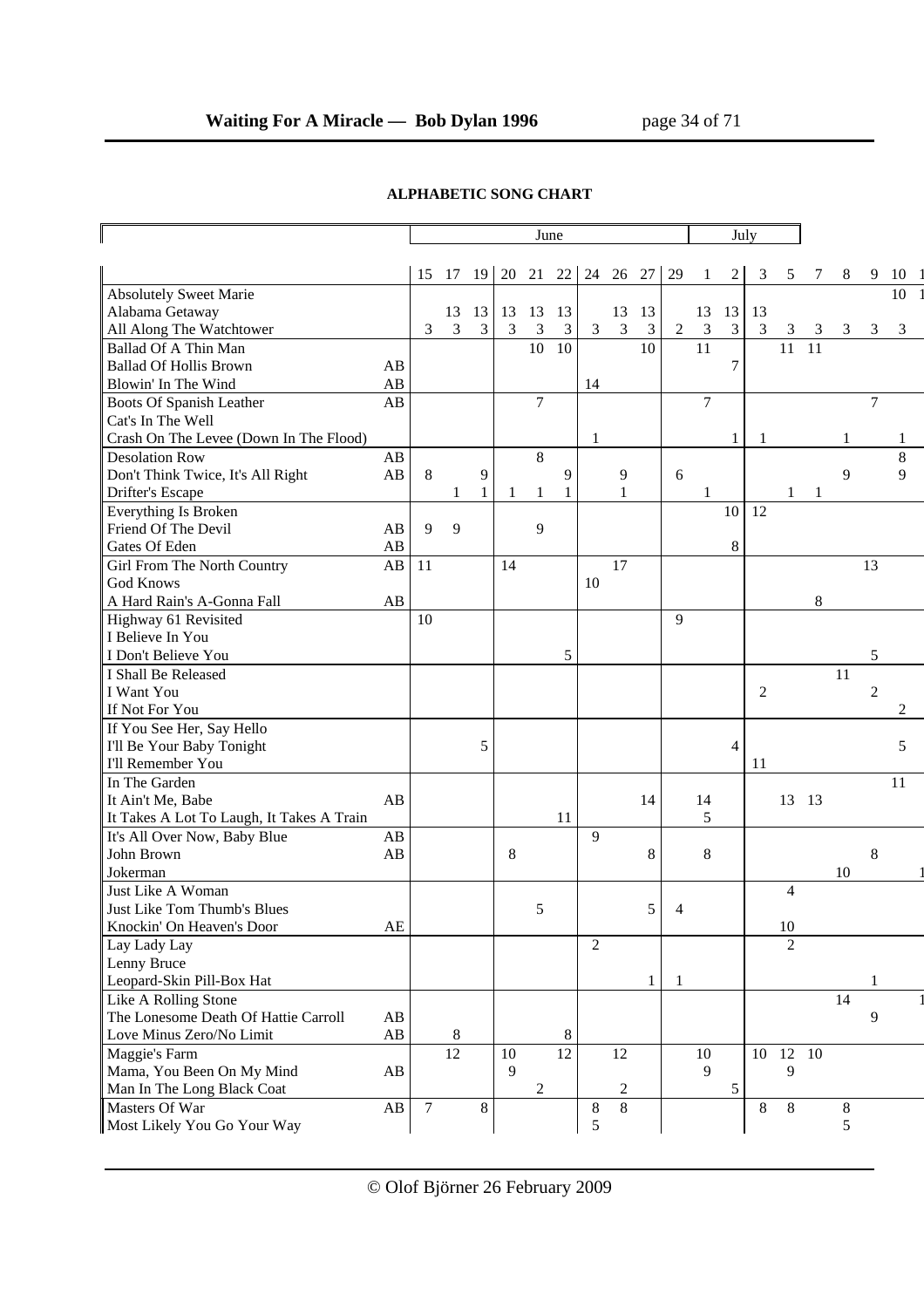## **Waiting For A Miracle — Bob Dylan 1996** page 35 of 71

 $\overline{\mathbb{I}}$ 

| Mr. Tambourine Man                    | AB | 6              |                |                          | $\overline{7}$ |                |                |        |    | $\overline{7}$ |                |                |                | $\overline{7}$ | $\overline{7}$ |                | $\overline{7}$  |                | 7              |
|---------------------------------------|----|----------------|----------------|--------------------------|----------------|----------------|----------------|--------|----|----------------|----------------|----------------|----------------|----------------|----------------|----------------|-----------------|----------------|----------------|
| My Back Pages                         | AB |                | 14             |                          |                | 14             |                |        | 15 |                |                |                | 14             |                |                |                | $\overline{13}$ |                | 13             |
| The New Minglewood Blues              |    | $\mathbf{1}$   |                |                          |                |                |                | 13     |    |                |                |                |                |                |                |                |                 |                |                |
| <b>Obviously Five Believers</b>       |    |                |                |                          |                |                |                |        |    |                |                | 12             |                |                |                |                | 12              |                | 12             |
| One Too Many Mornings                 | AB |                |                |                          |                |                |                |        |    |                |                |                |                | $\mathbf Q$    |                |                |                 |                |                |
| Pledging My Time                      |    |                |                |                          |                |                |                |        |    |                |                |                |                |                |                |                |                 |                |                |
| Positively 4th Street                 |    | 4              | 4              |                          |                | $\overline{4}$ |                | 4      | 4  |                | $\mathfrak{Z}$ |                |                |                |                | 4              |                 |                |                |
| Pretty Peggy-O                        |    | $\overline{2}$ |                | $\overline{2}$           |                |                |                |        |    |                |                |                | $\overline{2}$ |                |                |                |                 |                |                |
| Queen Jane Approximately              |    |                | 11             |                          |                |                |                |        |    |                |                |                |                |                |                |                |                 |                |                |
| Rainy Day Women #12 & 35              |    | 12             | 15             | 15                       | 15             | 15             | 15             | 15     | 16 | 15             |                | 15             | 15             | 15             |                | 14 14 15       |                 | 14 14          |                |
| Real Real Gone                        |    |                |                |                          |                |                |                |        |    |                |                |                |                |                |                |                |                 |                |                |
| Ring Them Bells                       |    |                |                |                          |                |                |                | 11     |    |                |                |                |                |                |                |                |                 |                |                |
| Seeing The Real You At Last           |    |                | 10             | 10                       |                |                |                |        |    |                |                |                | 12             |                |                | 12             |                 |                |                |
| Señor (Tales Of Yankee Power)         |    |                |                |                          |                |                | $\overline{2}$ |        |    |                |                |                |                |                |                |                | $\overline{c}$  |                |                |
| Seven Days                            |    |                |                | 12                       | 12             | 12             |                | 12     |    | 12             | 8              |                |                |                |                |                |                 |                |                |
| Shake Sugaree                         |    |                | $\overline{c}$ |                          | $\overline{c}$ |                |                |        |    |                |                | $\overline{2}$ |                |                |                | $\mathfrak{2}$ |                 |                |                |
| She Belongs To Me                     |    |                |                | 11                       |                | 11             |                |        | 11 |                |                |                |                |                |                |                |                 |                |                |
| Shelter From The Storm                |    |                |                |                          |                |                | $\overline{4}$ |        |    |                |                |                |                | $\overline{4}$ |                |                |                 |                |                |
| Silvio                                |    | 5              | 6              | 6                        | 6              | 6              | 6              | 6      | 6  | 6              | $\tau$         | 6              | 6              | 6              | 6              | 6              | 6               | 6              | 6              |
| Simple Twist Of Fate                  |    |                |                |                          |                |                |                |        |    |                |                | $\overline{4}$ |                |                |                |                |                 | $\overline{4}$ |                |
| <b>Stuck Inside Of Mobile</b>         |    |                |                |                          |                |                |                |        | 10 |                |                |                |                |                |                |                |                 | 12             |                |
| Tangled Up In Blue                    | AB |                | 7              | 7                        |                |                | $\tau$         |        | 7  |                | 5              |                |                |                |                | 7              |                 |                |                |
| <b>Tears Of Rage</b>                  |    |                |                |                          |                |                |                |        |    |                |                |                |                |                |                |                |                 |                | $\overline{4}$ |
| This Wheel's On Fire                  |    |                |                |                          |                |                |                |        |    |                |                |                |                |                |                |                |                 | 11             |                |
| The Times They Are A-Changin'         | AB |                |                | 14                       |                |                | 14             |        |    |                |                |                |                | 14             |                |                |                 |                |                |
| To Be Alone With You                  |    |                |                |                          |                |                |                |        |    |                |                |                |                |                |                |                |                 |                |                |
| To Ramona                             | AB |                |                |                          |                |                |                |        |    | 9              |                |                | 9              |                |                | 9              |                 |                |                |
| <b>Tombstone Blues</b>                |    |                |                |                          |                |                |                |        |    |                |                |                |                |                |                |                |                 | 10             |                |
| Tonight I'll Be Staying Here With You |    |                |                |                          | $\overline{4}$ |                |                |        |    | $\overline{c}$ |                |                |                |                |                |                |                 |                |                |
| Under The Red Sky                     |    |                |                | $\overline{\mathcal{L}}$ |                |                |                |        |    | $\overline{4}$ |                |                |                |                |                |                |                 |                |                |
| Watching The River Flow               |    |                | 5              |                          | 5              |                |                |        | 5  |                |                |                |                | 5              | 5              | 5              |                 |                |                |
| What Good Am I?                       |    |                |                |                          |                |                |                |        |    |                |                |                | 11             |                |                |                |                 |                |                |
| When I Paint My Masterpiece           |    |                |                |                          | 11             |                |                |        |    | 11             |                |                |                |                |                |                |                 |                |                |
| Visions Of Johanna                    | AB |                |                |                          |                |                |                | $\tau$ |    |                |                |                |                |                |                |                |                 |                |                |
| Yesterday                             | AB |                |                |                          |                |                |                |        | 14 |                |                |                |                |                |                |                |                 |                |                |
| You're A Big Girl Now                 |    |                |                |                          |                |                |                |        |    |                |                |                |                |                |                |                | 4               |                |                |
| Total # of songs                      |    | 12             | 15             | 15                       | 15             | 15             | 15             | 15     | 17 | 15             | 9              | 15             | 15             | 15             | 14             | 14             | 15              | 14             | 14             |
|                                       |    |                |                |                          |                |                |                |        |    |                |                |                |                |                |                |                |                 |                |                |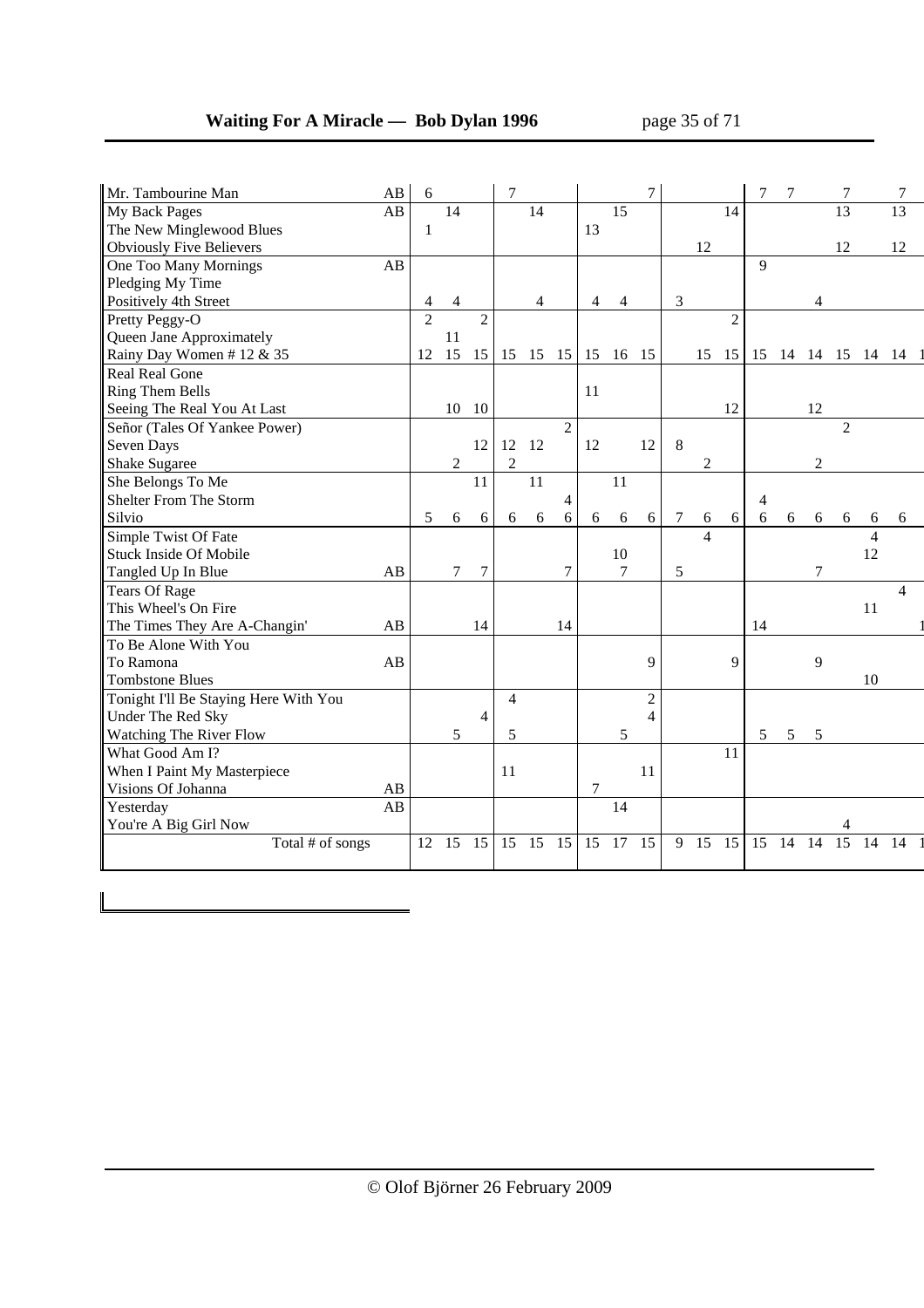## **Waiting For A Miracle — Bob Dylan 1996** page 36 of 71

#### **ALPHABETIC SONG CHART – continued**

|                                           |    |    |    |                |                |                |    | July           |              |                |              |                |                |                |                |                             |
|-------------------------------------------|----|----|----|----------------|----------------|----------------|----|----------------|--------------|----------------|--------------|----------------|----------------|----------------|----------------|-----------------------------|
|                                           |    | 7  | 8  | 9              | 10             | 12             | 13 | 14             | 18           | 19             | 21           | 23             | 24             | 25             | 27             | Σ                           |
| <b>Absolutely Sweet Marie</b>             |    |    |    |                | 10             | 12             |    |                | 10           |                |              |                |                |                |                | $\overline{3}$              |
| Alabama Getaway                           |    |    |    |                |                |                |    |                |              |                |              |                |                |                |                | 10                          |
| All Along The Watchtower                  |    | 3  | 3  | 3              | 3              | $\mathfrak{Z}$ | 3  | $\mathfrak{Z}$ | 3            | $\mathfrak 3$  | 3            | $\mathfrak{Z}$ | $\mathfrak{Z}$ | 3              | $\mathfrak{Z}$ | 28                          |
| Ballad Of A Thin Man                      |    | 11 |    |                |                |                |    |                | 11           |                | 10           |                |                |                |                | $\,8\,$                     |
| <b>Ballad Of Hollis Brown</b>             | AB |    |    |                |                | $\overline{7}$ | 6  |                | 9            |                | $\mathbf{Q}$ |                |                | 7              |                | 6                           |
| Blowin' In The Wind                       | AB |    |    |                |                |                |    | 13             |              |                |              |                |                |                |                | $\overline{c}$              |
| Boots Of Spanish Leather                  | AB |    |    | 7              |                |                |    | $\overline{7}$ |              |                |              | $\overline{7}$ |                |                |                | $\mathfrak{S}$              |
| Cat's In The Well                         |    |    |    |                |                |                |    |                |              |                |              |                | 12             |                |                | $\mathbf{1}$                |
| Crash On The Levee (Down In The Flood)    |    |    | 1  |                | 1              |                |    |                |              |                |              |                |                |                |                | $\mathfrak{S}$              |
| <b>Desolation Row</b>                     | AB |    |    |                | 8              |                |    |                |              |                |              |                |                |                |                | $\overline{2}$              |
| Don't Think Twice, It's All Right         | AB |    | 9  |                | 9              |                |    |                |              |                |              |                |                | 9              |                | $\overline{8}$              |
| Drifter's Escape                          |    | 1  |    |                |                |                |    |                |              |                |              |                |                |                |                | 9                           |
| Everything Is Broken                      |    |    |    |                |                |                |    |                |              |                |              | 12             |                |                |                | $\overline{3}$              |
| Friend Of The Devil                       | AB |    |    |                |                |                |    |                |              |                |              | 9              |                |                |                | $\overline{4}$              |
| Gates Of Eden                             | AB |    |    |                |                | 8              |    |                |              |                |              |                |                |                |                | $\overline{2}$              |
| Girl From The North Country               | AB |    |    | 13             |                |                |    |                | 13           |                |              |                | 15             |                |                | 6                           |
| <b>God Knows</b>                          |    |    |    |                |                |                |    |                |              |                |              |                |                |                |                | $\mathbf{1}$                |
| A Hard Rain's A-Gonna Fall                | AB | 8  |    |                |                |                |    |                |              |                |              |                |                |                | 9              | $\sqrt{2}$                  |
| Highway 61 Revisited                      |    |    |    |                |                |                |    |                | 12           |                |              |                | 14             |                |                | $\overline{4}$              |
| I Believe In You                          |    |    |    |                |                |                |    | 11             |              |                |              |                |                |                |                | $\mathbf{1}$                |
| I Don't Believe You                       |    |    |    | 5              |                |                |    |                |              |                |              | 5              |                |                |                | $\mathfrak{Z}$              |
| I Shall Be Released                       |    |    | 11 |                |                |                |    |                |              | 12             |              |                |                | 11             |                | $\overline{\mathbf{3}}$     |
| I Want You                                |    |    |    | $\overline{c}$ |                |                |    | $\overline{c}$ |              |                |              |                | $\overline{c}$ |                |                | $\overline{4}$              |
| If Not For You                            |    |    |    |                | $\overline{2}$ |                |    |                |              |                |              |                |                | $\mathfrak{2}$ |                | $\overline{c}$              |
| If You See Her, Say Hello                 |    |    |    |                |                |                | 2  |                |              |                |              | $\overline{2}$ |                |                |                | $\sqrt{2}$                  |
| I'll Be Your Baby Tonight                 |    |    |    |                | 5              |                | 4  |                |              |                |              |                | 5              |                |                | 5                           |
| I'll Remember You                         |    |    |    |                |                |                |    |                |              |                |              |                |                |                | 11             | $\overline{c}$              |
| In The Garden                             |    |    |    |                | 11             |                |    |                |              |                |              |                |                |                |                | $\mathbf{1}$                |
| It Ain't Me, Babe                         | AB | 13 |    |                |                |                | 10 |                |              | 16             | 12           | 13             |                |                | 13             | 9                           |
| It Takes A Lot To Laugh, It Takes A Train |    |    |    |                |                | 5              |    |                |              |                |              |                |                |                | 5              | $\overline{4}$              |
| It's All Over Now, Baby Blue              | AB |    |    |                |                |                |    |                |              | 7              |              |                |                |                |                | $\overline{c}$              |
| John Brown                                | AB |    |    | 8              |                |                |    | 8              |              | 10             |              |                |                |                |                | 6                           |
| Jokerman                                  |    |    | 10 |                |                | 10             |    | 10             |              |                |              |                |                |                |                | 3                           |
| Just Like A Woman                         |    |    |    |                |                |                |    | $\overline{4}$ |              | $\overline{4}$ | 4            |                |                | $\overline{4}$ |                | $\overline{\mathbf{5}}$     |
| Just Like Tom Thumb's Blues               |    |    |    |                |                |                |    |                |              |                |              |                |                |                |                | 3                           |
| Knockin' On Heaven's Door                 | AE |    |    |                |                |                |    |                |              |                |              |                |                |                |                | $\mathbf{l}$                |
| Lay Lady Lay                              |    |    |    |                |                | $\overline{2}$ |    |                |              |                |              |                |                |                |                | $\overline{3}$              |
| Lenny Bruce                               |    |    |    |                |                |                |    |                |              |                |              |                | 11             |                |                | $\mathbf{1}$                |
| Leopard-Skin Pill-Box Hat                 |    |    |    | 1              |                |                | 1  |                | 1            |                |              |                |                |                |                | 5                           |
| Like A Rolling Stone                      |    |    | 14 |                |                | 11             | 8  |                |              |                |              |                |                | 12             |                | $\overline{4}$              |
| The Lonesome Death Of Hattie Carroll      | AB |    |    | 9              |                |                |    |                | $8\,$        |                |              |                | 9              |                |                | $\ensuremath{\mathfrak{Z}}$ |
| Love Minus Zero/No Limit                  | AB |    |    |                |                |                |    |                |              |                | 6            |                | 7              |                |                | $\overline{4}$              |
| Maggie's Farm                             |    | 10 |    |                |                |                | 9  |                |              | 11             | 11           |                | 10             |                | 12             | 13                          |
| Mama, You Been On My Mind                 | AB |    |    |                |                |                |    |                |              |                |              |                |                |                |                | $\mathfrak 3$               |
| Man In The Long Black Coat                |    |    |    |                |                |                |    |                | $\mathbf{2}$ |                |              |                |                |                |                | $\overline{\mathcal{L}}$    |
| Masters Of War                            | AB |    | 8  |                |                |                |    |                |              |                |              | 8              |                |                |                | $8\,$                       |
| Most Likely You Go Your Way               |    |    | 5  |                |                |                |    |                | 5            |                |              |                |                |                |                | 3 <sup>1</sup>              |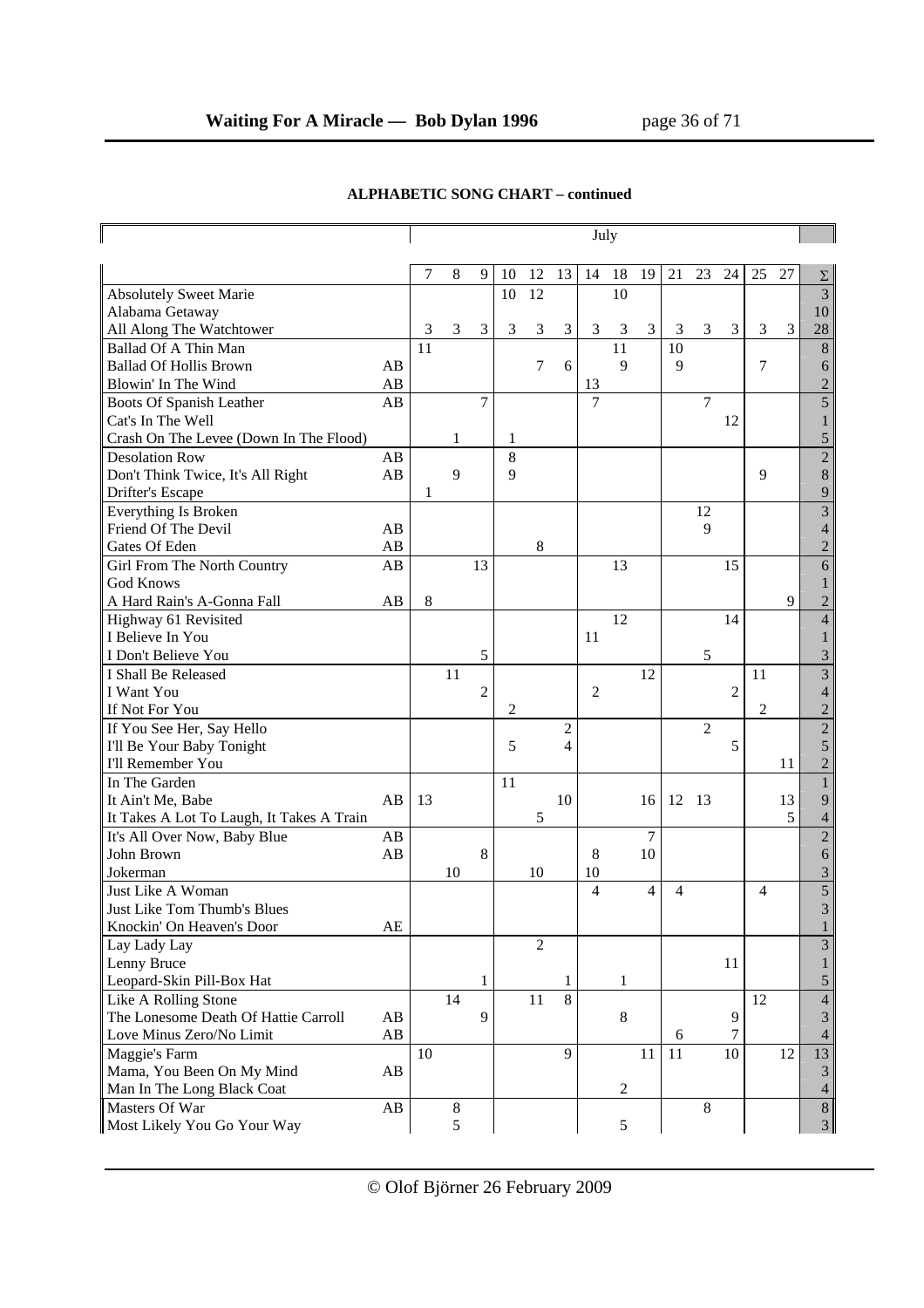## **Waiting For A Miracle — Bob Dylan 1996** page 37 of 71

| Mr. Tambourine Man                    | AB                                                                                           |                | 7               |                | $\overline{7}$ | 9            |   | 9            |                | 9              | 8              |              |    |              | 7                        | 12                       |
|---------------------------------------|----------------------------------------------------------------------------------------------|----------------|-----------------|----------------|----------------|--------------|---|--------------|----------------|----------------|----------------|--------------|----|--------------|--------------------------|--------------------------|
| My Back Pages                         | AB                                                                                           |                | $\overline{13}$ |                | 13             |              |   |              | 15             | 14             |                |              | 13 |              |                          | 9                        |
| The New Minglewood Blues              |                                                                                              |                |                 |                |                |              |   |              |                |                |                |              |    |              |                          | $\overline{c}$           |
| <b>Obviously Five Believers</b>       |                                                                                              |                | 12              |                | 12             |              |   |              |                |                |                |              |    |              |                          | $\overline{3}$           |
| One Too Many Mornings                 | AB                                                                                           |                |                 |                |                |              |   |              |                |                |                |              |    |              |                          |                          |
| Pledging My Time                      |                                                                                              |                |                 |                |                |              |   | 5            |                |                |                |              |    |              |                          | 1                        |
| Positively 4th Street                 |                                                                                              | 4              |                 |                |                | 4            |   |              | $\overline{4}$ |                |                |              |    |              |                          | 9                        |
| Pretty Peggy-O                        |                                                                                              |                |                 |                |                |              |   |              |                | $\overline{2}$ |                |              |    |              |                          | $\overline{\mathcal{L}}$ |
| Queen Jane Approximately              |                                                                                              |                |                 |                |                |              |   |              |                |                |                |              |    |              |                          | 1                        |
| Rainy Day Women #12 & 35              |                                                                                              | 14             | 15              | 14             | 14             | 14 11        |   | 14 14        |                | 15             |                | 14           |    | 14           | -14                      | 25                       |
| Real Real Gone                        |                                                                                              |                |                 |                |                |              |   |              |                | 13             |                |              |    |              |                          | $\mathbf{1}$             |
| Ring Them Bells                       |                                                                                              |                |                 |                |                |              |   |              |                |                |                |              |    |              |                          | 1                        |
| Seeing The Real You At Last           |                                                                                              | 12             |                 |                |                |              |   |              |                |                |                |              |    |              |                          | 4                        |
| Señor (Tales Of Yankee Power)         |                                                                                              |                | $\overline{2}$  |                |                |              |   |              |                |                |                |              |    |              |                          | $\overline{2}$           |
| Seven Days                            |                                                                                              |                |                 |                |                |              |   |              |                |                |                |              |    |              |                          | 6                        |
| Shake Sugaree                         |                                                                                              | $\overline{c}$ |                 |                |                |              |   |              |                |                | $\overline{2}$ |              |    |              | $\overline{2}$           | 6                        |
| She Belongs To Me                     |                                                                                              |                |                 |                |                |              |   |              |                |                |                | 11           |    |              |                          | $\overline{4}$           |
| Shelter From The Storm                |                                                                                              |                |                 |                |                |              |   |              |                |                |                |              |    |              |                          | $\overline{2}$           |
| Silvio                                |                                                                                              | 6              | 6               | 6              | 6              | 6            | 5 | 6            | 6              | 6              | 5              | 6            | 6  | 6            | 6                        | 28                       |
| Simple Twist Of Fate                  |                                                                                              |                |                 | $\overline{4}$ |                |              |   |              |                |                |                |              |    |              |                          | $\overline{2}$           |
| <b>Stuck Inside Of Mobile</b>         |                                                                                              |                |                 | 12             |                |              |   | 12           |                |                |                |              |    | 10           |                          | 4                        |
| Tangled Up In Blue                    | AB                                                                                           | 7              |                 |                |                |              | 7 |              | 7              | $\,8\,$        | 7              |              | 8  | 8            | $\,8\,$                  | 13                       |
| <b>Tears Of Rage</b>                  |                                                                                              |                |                 |                | $\overline{4}$ |              |   |              |                |                |                | 4            |    |              | $\overline{\mathcal{L}}$ | $\overline{3}$           |
| This Wheel's On Fire                  |                                                                                              |                |                 | 11             |                |              |   |              |                |                |                |              |    |              |                          | $\mathbf{1}$             |
| The Times They Are A-Changin'         | AB                                                                                           |                |                 |                |                | 13           |   |              |                |                |                |              |    | 13           |                          | 5                        |
| To Be Alone With You                  |                                                                                              |                |                 |                |                | $\mathbf{1}$ |   | $\mathbf{1}$ |                | $\mathbf{1}$   | 1              | $\mathbf{1}$ | 1  | $\mathbf{1}$ | 1                        | 8                        |
| To Ramona                             | AB                                                                                           | 9              |                 |                |                |              |   |              |                |                |                |              |    |              |                          | 3                        |
| <b>Tombstone Blues</b>                |                                                                                              |                |                 | 10             |                |              |   |              |                |                |                | 10           |    |              | 10                       | $\overline{3}$           |
| Tonight I'll Be Staying Here With You |                                                                                              |                |                 |                |                |              |   |              |                |                |                |              |    |              |                          | $\overline{c}$           |
| Under The Red Sky                     |                                                                                              |                |                 |                |                |              |   |              |                |                |                |              |    |              |                          | $\overline{c}$           |
| Watching The River Flow               |                                                                                              | 5              |                 |                |                |              |   |              |                | 5              |                |              |    | 5            |                          | $8\,$                    |
| What Good Am I?                       |                                                                                              |                |                 |                |                |              |   |              |                |                |                |              |    |              |                          | $\mathbf{1}$             |
| When I Paint My Masterpiece           |                                                                                              |                |                 |                |                |              |   |              |                |                |                |              |    |              |                          | $\overline{c}$           |
| Visions Of Johanna                    | AB                                                                                           |                |                 |                |                |              |   |              |                |                |                |              |    |              |                          | $\mathbf{1}$             |
| Yesterday                             | AB                                                                                           |                |                 |                |                |              |   |              |                |                |                |              |    |              |                          | $\,1$                    |
| You're A Big Girl Now                 |                                                                                              |                | 4               |                |                |              |   |              |                |                |                |              | 4  |              |                          | $\overline{2}$           |
|                                       |                                                                                              |                |                 |                |                |              |   |              |                |                |                |              |    |              |                          |                          |
|                                       | Total # of songs   14   15   14   14   14   11   14   15   16   12   14   15   14   14   398 |                |                 |                |                |              |   |              |                |                |                |              |    |              |                          |                          |
|                                       |                                                                                              |                |                 |                |                |              |   |              |                |                |                |              |    |              |                          |                          |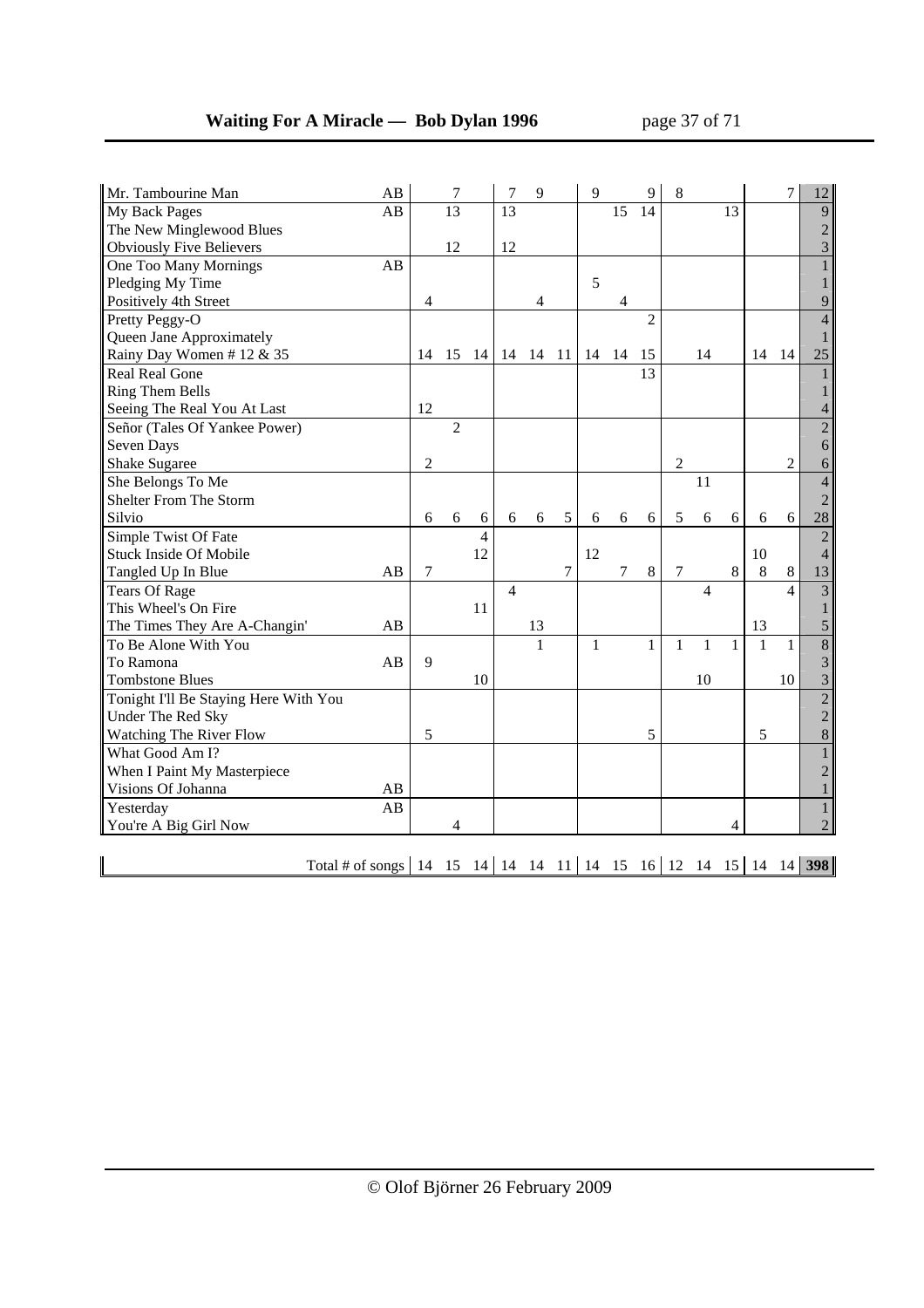#### **5.5.3 Statistics**

#### **Shows:**

| Number of shows:                         |    |
|------------------------------------------|----|
| Number of circulating shows:             |    |
| Number of circulating & complete shows:  |    |
| Number of unique shows <sup>6</sup> :    |    |
| Number of different shows <sup>7</sup> : |    |
| Number of different songs <sup>8</sup> : | 83 |
| Number of unique songs <sup>9</sup> :    |    |
| Number of performed songs:               |    |
| Mean number of performed songs:          |    |
| Variation $10$                           |    |

#### **Songs:**

|                                 | #<br>songs | $\frac{1}{2}$ | perf.   |                |
|---------------------------------|------------|---------------|---------|----------------|
| Electric                        | 58         | 69.9          | $280\,$ | 70.4           |
| <b>Acoustic w band</b>          | 24         | <u>28.9</u>   | 117     | 29.4           |
| Acoustic $\rightarrow$ electric |            | 1.2           |         | 0.0            |
| <b>Albums</b>                   |            | 89.2          | 358     | 89.9           |
| <b>Singles</b>                  |            | 1.2           |         | 2.3            |
| <b>Outtakes</b>                 |            | 2.4           |         | 1.8            |
| <b>Covers</b>                   |            | 7.2           |         | 6 <sub>l</sub> |

### **5.5.4 Comments**

Århus, Denmark, 6/15 Live debut of *New Minglewood Blues*

Berlin, Germany, 6/17 Live debut of *Shake Sugaree*

London, England 6/29 *Leopard-Skin Pill-Box Hat, Just Like Tom Thumb's Blues* and *Silvio* broadcast by various European TV stations, July and August 1996. *Leopard-Skin Pill-Box Hat, Positively 4th Street, Just Like Tom Thumb's Blues, Silvio*  and *Highway 61 Revisited* broadcast by HBO in USA, August 1996

 $6$  a show is unique if no other show has the same songs in the same order

 $<sup>7</sup>$  a show is different from another show if the set of songs are different, regardless of order</sup>

<sup>8</sup> electric and acoustic versions are counted as different songs

<sup>&</sup>lt;sup>9</sup> a song is counted as unique regardless of how it is performed

 $10$  variation is computed as the quote between number of different songs and mean number of performed songs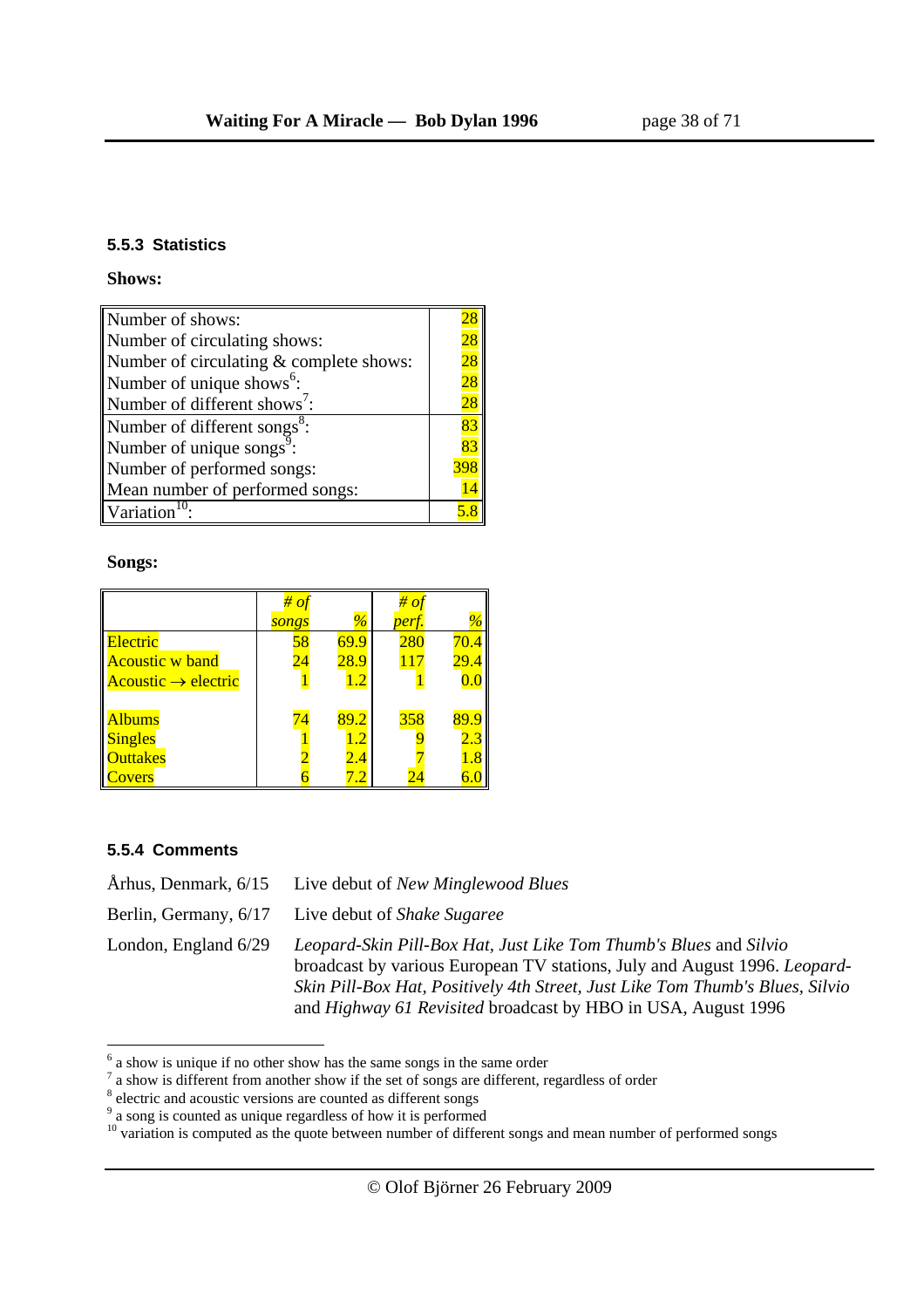Malmö, Sweden, 7/25 The band starts *Leopard-Skin Pill-Box Hat* instead of *To Be Alone With You!*

Bob Dylan toured Europe for the eighth year in a row. Since 1965 Dylan has played 306 concerts in 27 different countries during his European tours. Here's a summary:

| <b>Country</b>        | 65 | 66               | 78             | 81             | 84             | 87             | 89             | 90             | 91             | 92             | 93             | 94             | 95             | 96             | Σ              |
|-----------------------|----|------------------|----------------|----------------|----------------|----------------|----------------|----------------|----------------|----------------|----------------|----------------|----------------|----------------|----------------|
| Austria               |    |                  |                | $\mathbf{1}$   | 1              |                |                |                | 2              |                |                | $\overline{c}$ |                |                | $\overline{7}$ |
| Belgium               |    |                  |                |                | $\mathbf{1}$   | $\mathbf{1}$   | $\mathbf{1}$   | $\overline{2}$ | 1              |                |                |                | 1              |                | 8              |
| <b>Czech Republic</b> |    |                  |                |                |                |                |                |                |                |                |                | 1              | $\overline{3}$ |                | 4              |
| Denmark               |    | $\mathbf{1}$     |                | $\mathbf{1}$   | $\mathbf{1}$   | 1              |                | $\mathbf{1}$   |                |                |                |                | 1              | 3              | 10             |
| <b>East Germany</b>   |    |                  |                |                |                |                |                |                |                |                |                |                |                |                |                |
| England               | 8  | 9                | $\tau$         | 8              | $\overline{2}$ | $\overline{7}$ | $\mathbf{2}$   | 6              | 8              |                | $\tau$         |                | 9              | 3              | 76             |
| Finland               |    |                  |                |                |                |                | $\mathbf{1}$   | $\mathbf{1}$   |                |                |                |                |                |                | 4              |
| France                |    | $\mathbf{1}$     | 5              | $\overline{3}$ | $\overline{4}$ | $\mathbf{1}$   | $\mathbf{1}$   | $\overline{4}$ |                | $\overline{4}$ | 3              | 3              | $\overline{4}$ |                | 33             |
| Greece                |    |                  |                |                |                |                | $\overline{2}$ |                |                |                | $\overline{2}$ |                |                |                |                |
| Germany               |    |                  |                |                |                |                |                | $\overline{2}$ | 6              |                | $\overline{2}$ | 6              | 10             | 9              | 35             |
| Hungary               |    |                  |                |                |                |                |                |                |                |                |                |                |                |                |                |
| Iceland               |    |                  |                |                |                |                |                | 1              | 0              |                |                |                |                |                |                |
| Ireland               |    | $\mathbf{1}$     |                |                | $\mathbf{1}$   |                | $\overline{2}$ |                |                |                | $\overline{2}$ |                | $\mathbf{1}$   |                | 8              |
| Israel                |    |                  |                |                |                | $\overline{c}$ |                |                |                |                | 3              |                |                |                |                |
| Italy                 |    |                  |                |                | 6              | 5              | $\overline{4}$ |                | 3              | $\overline{4}$ | $\overline{3}$ | $\overline{2}$ |                | 3              | 30             |
| Luxembourg            |    |                  |                |                |                |                |                |                |                |                | 1              |                |                |                | $\overline{2}$ |
| The Netherlands       |    | $\boldsymbol{0}$ | 1              |                | $\overline{2}$ | $\mathbf{1}$   | $\mathbf{1}$   |                |                |                | 3              |                | 3              | $\overline{2}$ | 14             |
| Northern Ireland      |    |                  |                |                |                |                |                |                |                |                | 1              |                | 1              |                | 4              |
| Norway                |    |                  |                | $\overline{2}$ |                |                |                | $\mathbf{1}$   |                |                |                |                | $\mathbf{1}$   | $\overline{2}$ | $\overline{7}$ |
| Poland                |    |                  |                |                |                |                |                |                |                |                |                | $\overline{2}$ |                |                | 2              |
| Portugal              |    |                  |                |                |                |                |                |                |                |                | $\overline{2}$ |                |                |                | $\overline{2}$ |
| Scotland              |    | $\overline{2}$   |                |                |                |                | 1              |                | $\overline{2}$ |                |                |                | 3              |                | 8              |
| Spain                 |    |                  |                |                | $\mathbf{2}$   |                | 3              |                |                |                | 6              |                | 6              |                | 17             |
| Sweden                |    | 1                | $\overline{2}$ | $\mathbf{1}$   | $\mathbf{1}$   | $\overline{2}$ | $\overline{2}$ |                | $\overline{c}$ | $\overline{2}$ |                |                |                | $\overline{2}$ | 15             |
| Switzerland           |    |                  |                | $\mathbf{1}$   | $\mathbf{1}$   | $\overline{2}$ |                | $\mathbf{1}$   | 1              | $\mathbf{1}$   | $\mathbf{1}$   | 1              | 1              |                | 10             |
| Turkey                |    |                  |                |                |                |                | 1              |                |                |                |                |                |                |                |                |
| Wales                 |    | 1                |                |                |                |                | $\overline{0}$ |                |                |                |                |                | 1              |                |                |
| <b>West Germany</b>   |    |                  | $\overline{4}$ | 6              | 5              | 6              |                |                |                |                |                |                |                |                | 21             |
| Yugoslavia            |    |                  |                |                |                |                |                |                | 2              |                |                |                |                |                |                |
| Total # of shows      | 8  | 17               | 19             | 23             | 27             | 30             | 21             | 19             | 33             | 11             | 36             | 17             | 45             | 28             | 334            |

#### *Guests*

| show                                     | artist    | instruments | on        |
|------------------------------------------|-----------|-------------|-----------|
| Liverpool, England,<br>$6/26$ and $6/27$ | Al Kooper | organ       | all songs |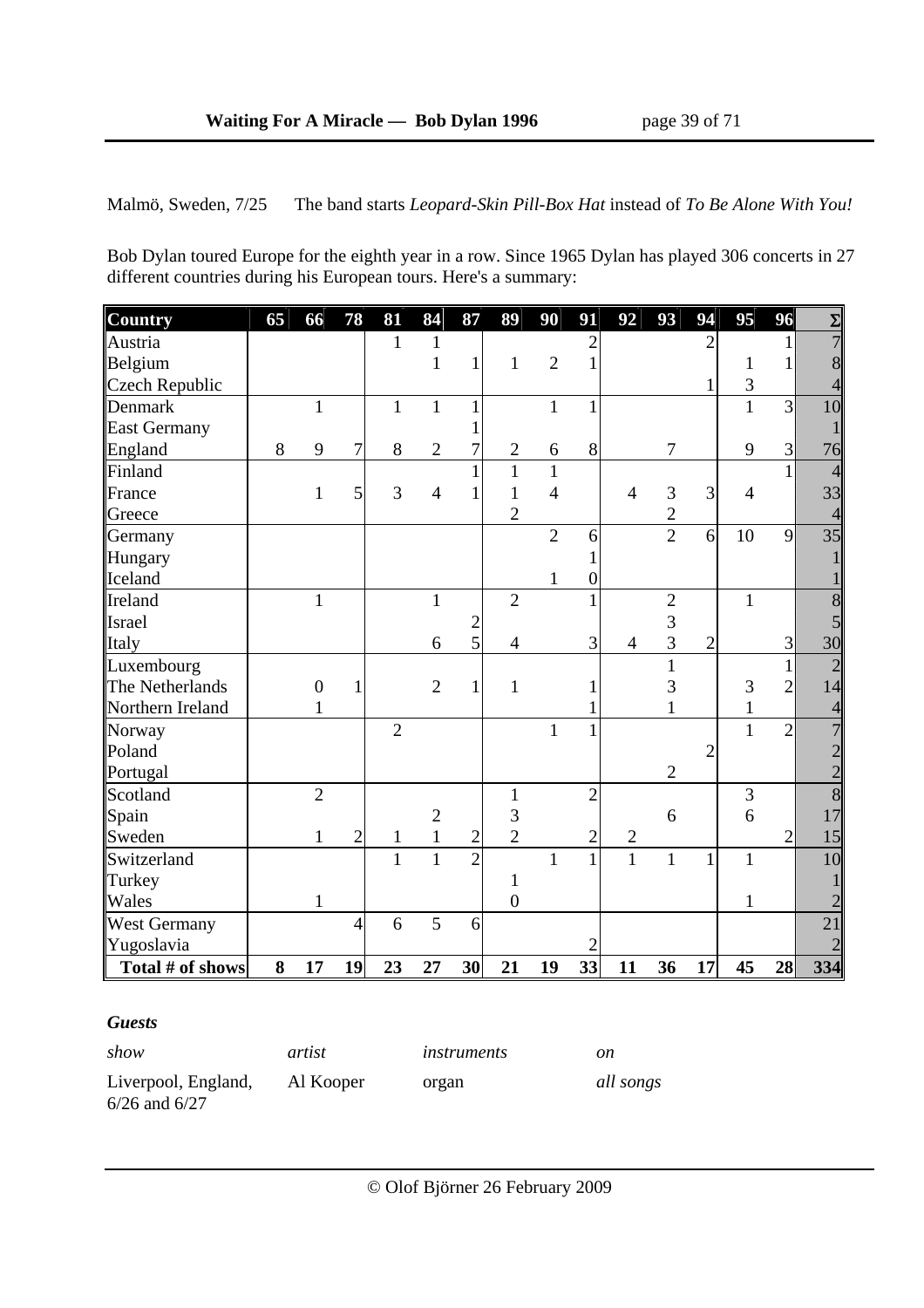| London, England, 6/29 | Al Kooper<br>Ron Wood | organ<br>electric guitar | all songs<br>all songs    |
|-----------------------|-----------------------|--------------------------|---------------------------|
|                       | Ron Wood              | shared vocal             | Seven Days                |
| Konstanz, Germany,    | <b>Boyd Tinsley</b>   | violin                   | Maggie's Farm             |
| 7/3                   |                       |                          | Everything Is Broken      |
|                       |                       |                          | The Times They Are A-     |
|                       |                       |                          | Changin' and Rainy Day    |
|                       |                       |                          | <i>Women</i> # 12 & 35    |
|                       | Dave Matthews         | electric guitar          | Everything Is Broken      |
|                       |                       |                          | Rainy Day Women # 12 & 35 |
|                       | Leroi Moore           | saxophone                | Rainy Day Women # 12 & 35 |
| Molde, Norway, 7/19   | Van Morrison          | shared vocal             | I Shall Be Released       |
|                       |                       |                          | <b>Real Real Gone</b>     |
|                       |                       | harmonica                | <b>Real Real Gone</b>     |

#### *BobTalk*

#### **Utrecht, The Netherlands, 6/21:**

*Thank you. Thanks everybody!* [Larry Eden, the well-known English Dylan fan and collector a.k.a. Lambchop, by Dylan here called Chopper: *Thank you, Bobby*!!!!!]. *On this side, gentleman playing the guitar, from Memphis*, [somebody in the audience: *JJ!!*] *That's right, there you got it, that's his name! All right, J.J. Jackson!* [laughs]. *Also we wanna say to our good friend the Chopper, who's down here.* [off mike] *Hey Chopper!* [back to mike*] Hey Chopper, how come you never made it to Cincinnati, you were supposed to come over there, supposed to come down to Atlanta, you never showed up there.* [Lambchop: *I didn't know about it, I wasn't invited.*] *On the drums tonight, Winston Watson, give him a big hand. And on steel guitar, Bucky Baxter, he's playing the mandolin too. On bass guitar tonight, Tony Garnier. We'll be seeing you Chopper. All right! Ha-ha-ha! Hey! We've been missing you. We've been missing you the last hundred shows. Listen to what he is saying* [referring to the many audience requests during the band credits]. [Lambchop: *You're the guv'ner - you always have been and you always will be, play what YOU want to play - YOU choose!*]. *That's it! That's it! Ha-ha-ha. How about giving the Chopper a hand! He's seen more shows than me! He-he-he. He's seen me play more times than me!!* (before Seven Days).

### **Oslo, Norway, 7/18:**

(after band credits before Highway 61 Revisited) *I want to say hello to my friend Eric Anderson, who's here tonight. Eric, how are you doing? I know you're out there somewhere. He's a great ballad singer. I think he lives here now.*

#### *Recommended shows*

Liverpool, England 6/26, Copenhagen, Denmark 7/23.

*Tapes*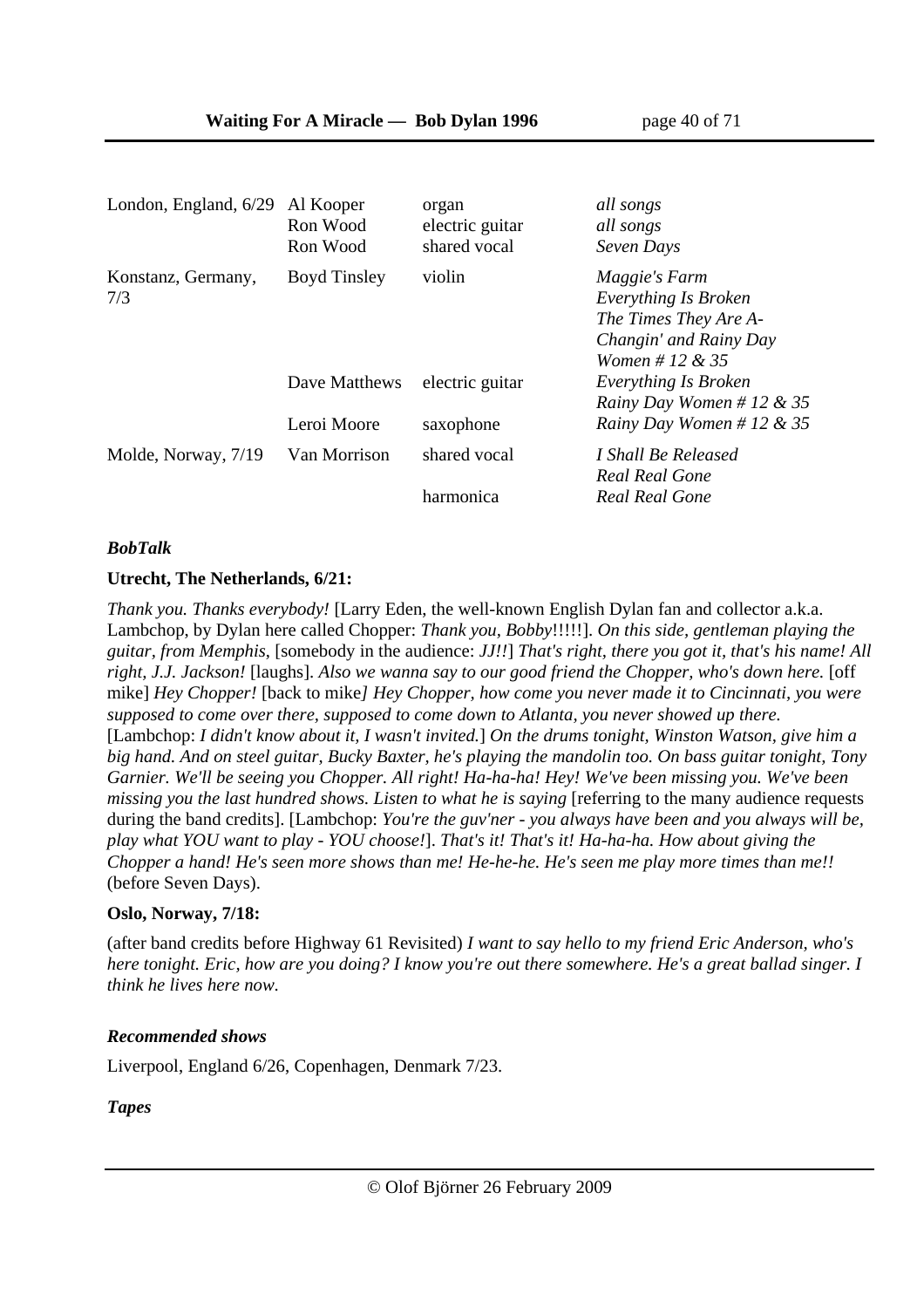There are good and complete audience tapes from all shows.

## **5.6 The US Fall Tour**

#### **5.6.1 Dates and venues**

### **OCTOBER**

- 
- 
- 20 Mesa, Arizona Mesa Amphitheater
- 
- 
- 25 Dallas, Texas Bronco Bowl
- 26 Austin, Texas Austin Music Hall
- 27 Austin, Texas Austin Music Hall
- 29 Oklahoma City, Oklahoma Civic Center Music Hall
- 

### **NOVEMBER**

- 1 Tupelo, Mississippi Tupelo Coliseum Arena
- 2 Birmingham, Alabama Alabama Theater
- 
- 4 Spartanburg, South Carolina Memorial Auditorium Theater
- 6 Charleston, West Virginia Municipal Auditorium
- 7 Dayton, Ohio Memorial Hall
- 9 Milwaukee, Wisconsin Eagles Ballroom
- 10 Mankato, Minnesota Civic Center Arena
- 
- 
- 
- 16 Davenport, Iowa Adler Theater
- 
- 19 Kalamazoo, Michigan Wings Stadium
- 
- 
- 22 South Bend, Indiana Morris Civic Auditorium
- 

### **5.6.2 The songs**

AB acoustic with the band

17 San Luis Obispo, California California Polytechnic State University 19 Jean, Nevada Star Of The Desert Arena, Buffalo Bill's Hotel 21 Tucson, Arizona Centennial Hall, University of Arizona 23 Albuquerque, New Mexico Kiva Auditorium, Convention Center 30 Shreveport, Louisiana Municipal Auditorium, Shreveport Civic Center Complex

 3 Chattanooga, Tennessee Soldiers & Sailors Memorial Auditorium 12 Dubuque, Iowa Five Flags Center Arena 13 Madison, Wisconsin Dane County Memorial Coliseum 15 Columbia, Missouri Stephens Auditorium, Stephens College 17 Bloomington, Indiana Indiana Indiana University Auditorium 20 East Lansing, Michigan MSU Auditorium, Michigan State University 21 Ann Arbor, Michigan Hill Auditorium, University of Michigan 23 Akron, Ohio E.J. Thomas Performing Arts Hall, University of Akron

**SONG CHART**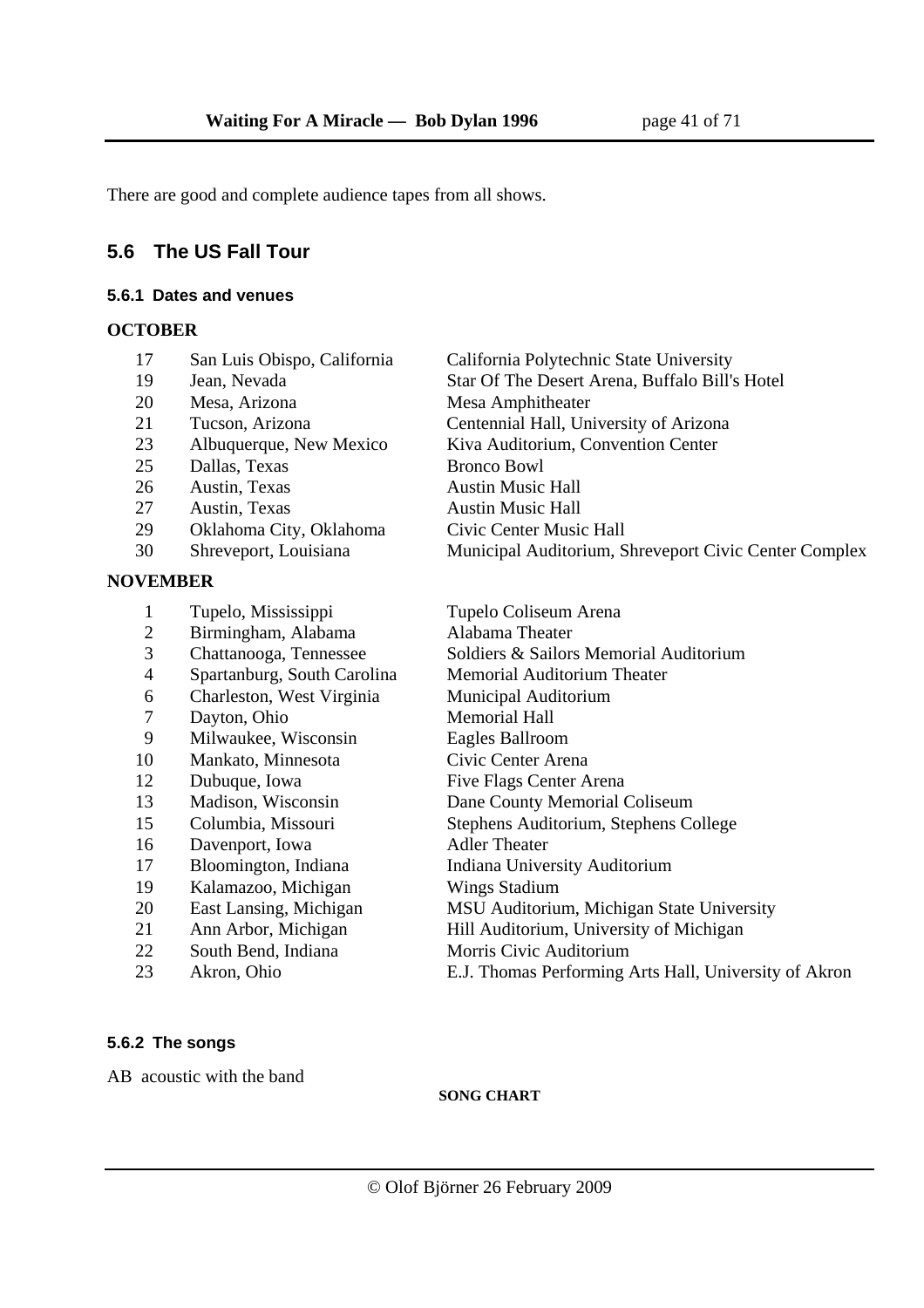|                                        |    |                  |                |                |                  | October        |                |                |                |                |                |                 |                | November |                |                |                |       |                |
|----------------------------------------|----|------------------|----------------|----------------|------------------|----------------|----------------|----------------|----------------|----------------|----------------|-----------------|----------------|----------|----------------|----------------|----------------|-------|----------------|
|                                        |    | 17               | 19             | 20             | 21               | 23             | 25             | 26             | 27             | 29             | 30             | 1               | $\overline{c}$ | 3        | $\overline{4}$ | 6              | 7              | 9     | 10             |
| To Be Alone With You                   |    | 1                |                |                |                  |                |                |                |                |                |                |                 |                |          |                |                |                |       |                |
| If Not For You                         |    | $\overline{c}$   |                |                |                  |                |                | $\overline{c}$ |                |                |                |                 |                |          |                |                |                |       |                |
| All Along The Watchtower               |    | 3                | 3              | 3              | 3                | 3              | 3              | $\mathfrak{Z}$ | $\sqrt{3}$     | $\mathfrak{Z}$ | $\mathfrak{Z}$ | 3               | $\mathfrak{Z}$ | 3        | 3              | 3              | 3              | 3     | 3              |
| It Takes A Lot To Laugh                |    | $\overline{4}$   |                |                |                  |                |                |                |                | 5              |                | 11              |                |          |                |                |                | 5     |                |
| Jokerman                               |    | 5                |                |                |                  |                |                | 4              |                |                |                |                 |                |          |                |                |                |       |                |
| Silvio                                 |    | 6                | 6              | 6              | $\boldsymbol{6}$ | 6              | $6\,$          | $6\,$          | $\sqrt{6}$     | 6              | 6              | 6               | 6              | 6        | 6              | 6              | 6              | 6     | 6              |
| My Back Pages                          | AB | $\boldsymbol{7}$ |                |                |                  | $\overline{7}$ |                |                | 8              |                |                |                 | 8              |          |                |                | 8              |       | 8              |
| Masters Of War                         | AB | 8                | 8              |                | 8                |                |                | 8              |                | 8              | 8              | $\,8\,$         |                | $8\,$    |                | $\,8\,$        |                |       |                |
| It's All Over Now, Baby Blue           | AB | 9                |                |                |                  |                | 9              | 9              |                |                |                | 9               |                |          |                | 9              |                |       |                |
| Seeing The Real You At Last            |    | 10               |                |                | 10               | 10             |                |                | 10             | 10             | 10             |                 |                |          | 12             |                |                |       |                |
| What Good Am I?                        |    | 11               |                |                |                  |                |                |                |                |                |                |                 |                |          |                |                |                |       |                |
| Maggie's Farm                          |    | 12               | 12             |                | 12 12            |                |                | 12             |                |                | 12             |                 |                |          |                | 12             |                |       |                |
| Alabama Getaway                        |    | 13               |                | 13             |                  |                | 13             |                |                |                |                |                 |                |          |                |                |                |       |                |
| One Too Many Mornings                  | AB | 14               | 14             |                |                  |                |                |                | 9              |                | 9              | 14              |                |          |                | 14             |                | 9     | 9              |
| Rainy Day Women #12 & 35               |    | 15               | 15             | 15             | 15               | 15             | 15             | 15             | 15             | 15             | 15             | 15              | 15             | 15       | 15             | 15             | 15             | 15    | 15             |
| Crash On The Levee (Down In The Flood) |    |                  | $\mathbf{1}$   | $\mathbf{1}$   | $\mathbf{1}$     | $\mathbf{1}$   | $\mathbf{1}$   | 1              | $\mathbf{1}$   | $\mathbf{1}$   | 1              | $\mathbf{1}$    | 1              |          | $\mathbf{1}$   | $\mathbf{1}$   |                |       |                |
| Señor (Tales Of Yankee Power)          |    |                  | $\sqrt{2}$     |                |                  |                |                |                |                |                |                |                 |                |          |                | $\overline{c}$ |                |       |                |
| Simple Twist Of Fate                   |    |                  | $\overline{4}$ |                |                  |                |                |                |                |                |                |                 |                |          |                |                |                | 4     |                |
| Watching The River Flow                |    |                  | 5              |                |                  |                |                |                |                |                | 5              |                 |                | 5        |                | 5              |                |       |                |
| Mr. Tambourine Man                     | AB |                  | $\tau$         |                | 7                |                |                | 7              |                | $\overline{7}$ | $\overline{7}$ | $7\phantom{.0}$ |                | 7        |                | 7              |                |       |                |
| Love Minus Zero/No Limit               | AB |                  | $\mathbf{9}$   |                |                  |                |                |                |                |                |                |                 |                | 9        |                |                |                |       |                |
| Everything Is Broken                   |    |                  | 10             |                |                  |                |                |                |                |                |                |                 |                |          |                |                | 10             |       | 10             |
| I'll Remember You                      |    |                  | 11             |                | 13               |                |                |                |                |                |                |                 | 11             |          |                |                |                |       | 11             |
| <b>Stuck Inside Of Mobile</b>          |    |                  | 13             | $10\,$         |                  |                |                |                |                | 13             |                |                 | 12             |          |                |                |                |       |                |
| Lay Lady Lay                           |    |                  |                | $\mathbf{2}$   |                  |                |                |                |                |                |                | $\overline{2}$  |                |          |                |                |                |       | $\overline{2}$ |
| I Don't Believe In You                 |    |                  |                | 4              |                  |                |                |                |                |                |                |                 |                |          |                |                |                |       |                |
| I'll Be Your Baby Tonight              |    |                  |                | 5              | 5                |                |                | 5              |                |                |                |                 | 5              |          | 5              |                | 4              |       |                |
| Tangled Up In Blue                     | AB |                  |                | $\overline{7}$ |                  |                | $\overline{7}$ |                | $\overline{7}$ |                |                |                 | $\overline{7}$ |          | $\overline{7}$ |                | $\overline{7}$ | 7     | $\overline{7}$ |
| To Ramona                              | AB |                  |                | 8              |                  |                |                |                |                |                |                |                 |                |          | $8\,$          |                |                |       |                |
| Don't Think Twice, It's All Right      | AB |                  |                | 9              | 9                | 9              |                |                |                |                |                |                 | 9              |          | 9              |                | 9              |       |                |
| She Belongs To Me                      |    |                  |                | 11             | 11               |                |                |                |                |                | 11             |                 |                |          |                |                |                |       |                |
| Highway 61 Revisited                   |    |                  |                | 12             |                  |                | 12             |                |                |                |                | 13              | 13             | 12       |                |                | 12             | 12    | 12             |
| Girl From The North Country            | AB |                  |                | 14             |                  |                |                |                |                | 9              |                |                 |                |          | 14             |                |                | 14    |                |
| I Want You                             |    |                  |                |                | 2                |                |                |                | $\mathfrak{2}$ |                |                |                 |                |          |                |                |                |       |                |
| Positively 4th Street                  |    |                  |                |                | 4                |                |                |                | 11             |                |                | 5               |                |          | 4              |                |                |       |                |
| The Lonesome Death Of Hattie Carroll   | AB |                  |                |                | 14               |                |                |                |                |                |                |                 |                |          |                |                |                | $8\,$ |                |
| The Man In Me                          |    |                  |                |                |                  | $\overline{c}$ |                |                |                |                |                |                 |                |          |                |                |                |       |                |
| Just Like A Woman                      |    |                  |                |                |                  | 4              |                |                |                |                | $\overline{4}$ | $\overline{4}$  |                |          |                |                |                |       | 4              |
| Most Likely You Go Your Way            |    |                  |                |                |                  | 5              |                |                |                |                |                |                 |                |          |                |                |                |       |                |
| Gates Of Eden                          | AB |                  |                |                |                  | 8              |                |                |                |                |                |                 |                |          |                |                |                |       |                |
| Like A Rolling Stone                   |    |                  |                |                |                  | 11             |                | 13             | 13             |                | 13 12          |                 |                | 13       | 13             | 13             | 13             | 13 13 |                |
| I Shall Be Released                    |    |                  |                |                |                  | 13             |                |                |                |                |                |                 |                |          |                |                | 11             |       |                |
| The Times They Are A-Changin'          | AB |                  |                |                |                  | 14             |                |                |                |                |                |                 |                |          |                |                |                |       |                |
| If You See Her, Say Hello              |    |                  |                |                |                  |                | $\overline{c}$ |                |                |                |                |                 | $\overline{c}$ |          |                |                |                |       |                |
| Shelter From The Storm                 |    |                  |                |                |                  |                | 4              |                |                |                |                |                 |                |          |                |                |                |       |                |
| Just Like Tom Thumb's Blues            |    |                  |                |                |                  |                | 5              |                | 5              |                |                |                 |                |          |                |                |                |       | 5              |
| Boots Of Spanish Leather               | AB |                  |                |                |                  |                | 8              |                |                |                |                |                 |                |          |                |                |                |       |                |
| God Knows                              |    |                  |                |                |                  |                | 10             |                |                |                |                | 10 10           |                | 10 10    |                |                |                | 10    |                |
| Joey                                   |    |                  |                |                |                  |                | 11             |                |                |                |                |                 |                |          |                |                |                |       |                |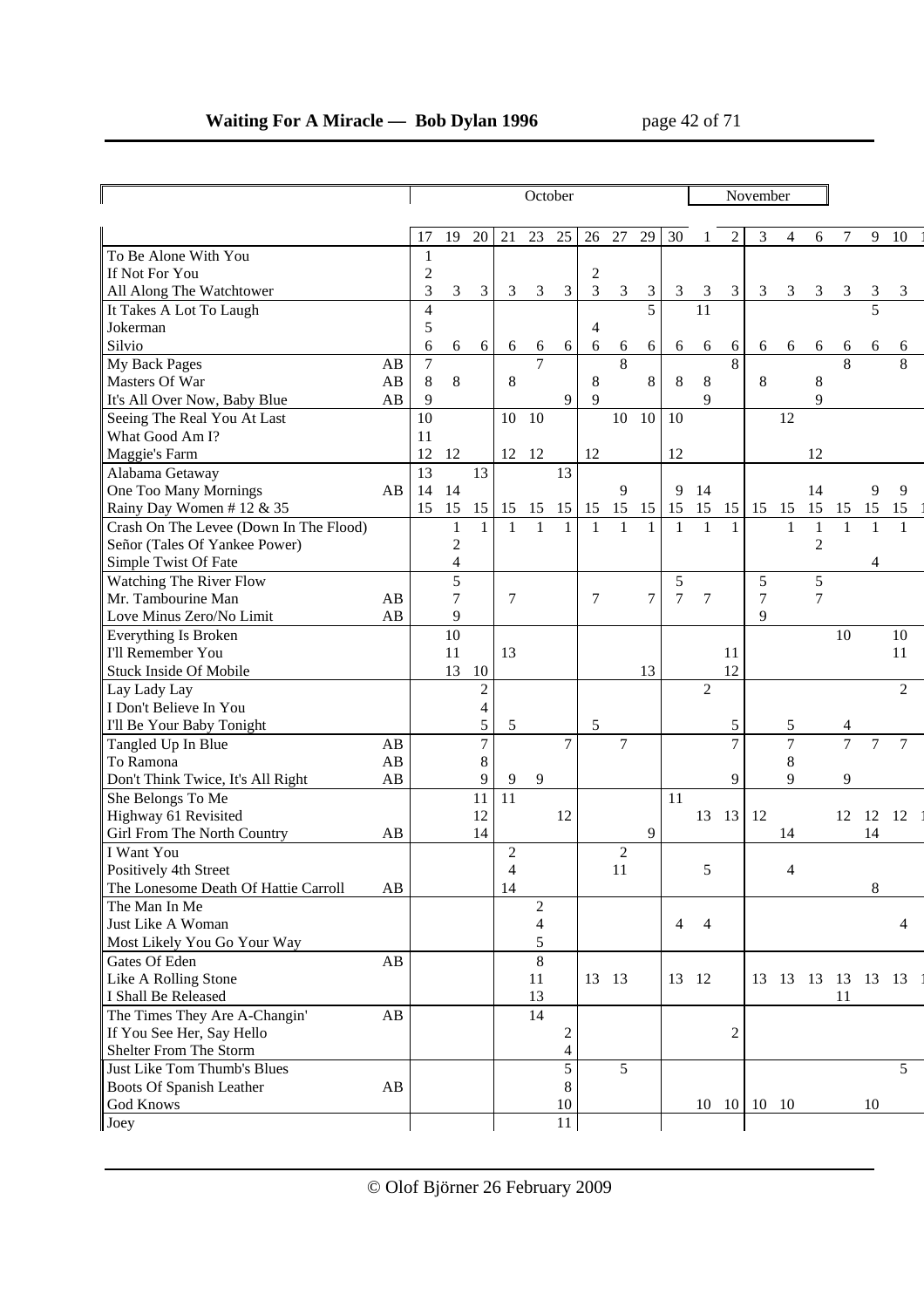## **Waiting For A Miracle — Bob Dylan 1996** page 43 of 71

|                                       |    | 17 | 19 | 20 | 21 | 23 | 25 | 26 | 27 | 29             | 30             |    | 2  | 3  | 4              | 6  | 7  | 9              | 10 |
|---------------------------------------|----|----|----|----|----|----|----|----|----|----------------|----------------|----|----|----|----------------|----|----|----------------|----|
| Forever Young                         | AB |    |    |    |    |    | 14 |    | 14 |                |                |    | 14 |    |                |    |    |                |    |
| Man Of Peace                          |    |    |    |    |    |    |    | 10 |    |                |                |    |    |    |                |    |    |                |    |
| Where Teardrops Fall                  |    |    |    |    |    |    |    | 11 |    |                |                |    |    |    |                |    |    |                |    |
| It Ain't Me, Babe                     | AB |    |    |    |    |    |    | 14 |    |                | 14             |    |    |    |                |    | 14 |                | 14 |
| Queen Jane Approximately              |    |    |    |    |    |    |    |    | 4  |                |                |    |    |    |                | 4  |    |                |    |
| Cat's In The Well                     |    |    |    |    |    |    |    |    | 12 |                |                |    |    |    |                |    |    |                |    |
| Tonight I'll Be Staying Here With You |    |    |    |    |    |    |    |    |    | $\overline{c}$ | $\overline{2}$ |    |    | 2  |                |    | 2  | $\mathfrak{D}$ |    |
| Tears Of Rage                         |    |    |    |    |    |    |    |    |    | 4              |                |    |    | 4  |                |    |    |                |    |
| <b>Born In Time</b>                   |    |    |    |    |    |    |    |    |    | 11             |                |    |    |    |                |    |    |                |    |
| <b>Obviously Five Believers</b>       |    |    |    |    |    |    |    |    |    | 12             |                |    |    |    |                |    |    |                |    |
| Knockin' On Heaven's Door             | AB |    |    |    |    |    |    |    |    | 14             |                |    |    | 14 |                |    |    |                |    |
| Every Grain Of Sand                   |    |    |    |    |    |    |    |    |    |                |                |    | 4  |    |                |    |    |                |    |
| Leopard-Skin Pill-Box Hat             |    |    |    |    |    |    |    |    |    |                |                |    |    | 1  |                |    |    |                |    |
| Never Gonna Be The Same Again         |    |    |    |    |    |    |    |    |    |                |                |    |    | 11 |                |    |    |                |    |
| Man In The Long Black Coat            |    |    |    |    |    |    |    |    |    |                |                |    |    |    | $\overline{2}$ |    |    |                |    |
| I And I                               |    |    |    |    |    |    |    |    |    |                |                |    |    |    | 11             |    |    | 11             |    |
| <b>Tombstone Blues</b>                |    |    |    |    |    |    |    |    |    |                |                |    |    |    |                | 10 |    |                |    |
| When I Paint My Masterpiece           |    |    |    |    |    |    |    |    |    |                |                |    |    |    |                | 11 |    |                |    |
| You're A Big Girl Now                 |    |    |    |    |    |    |    |    |    |                |                |    |    |    |                |    | 5  |                |    |
| Friend Of The Devil                   | AB |    |    |    |    |    |    |    |    |                |                |    |    |    |                |    |    |                |    |
| <b>Absolutely Sweet Marie</b>         |    |    |    |    |    |    |    |    |    |                |                |    |    |    |                |    |    |                |    |
| Ballad Of A Thin Man                  |    |    |    |    |    |    |    |    |    |                |                |    |    |    |                |    |    |                |    |
| I Don't Believe You                   |    |    |    |    |    |    |    |    |    |                |                |    |    |    |                |    |    |                |    |
| Lenny Bruce                           |    | 15 | 15 | 15 | 15 | 15 | 15 | 15 | 15 | 15             | 15             | 15 | 15 | 15 | 15             | 15 |    |                |    |
|                                       |    |    |    |    |    |    |    |    |    |                |                |    |    |    |                |    |    |                |    |

Total # of songs

 $\parallel$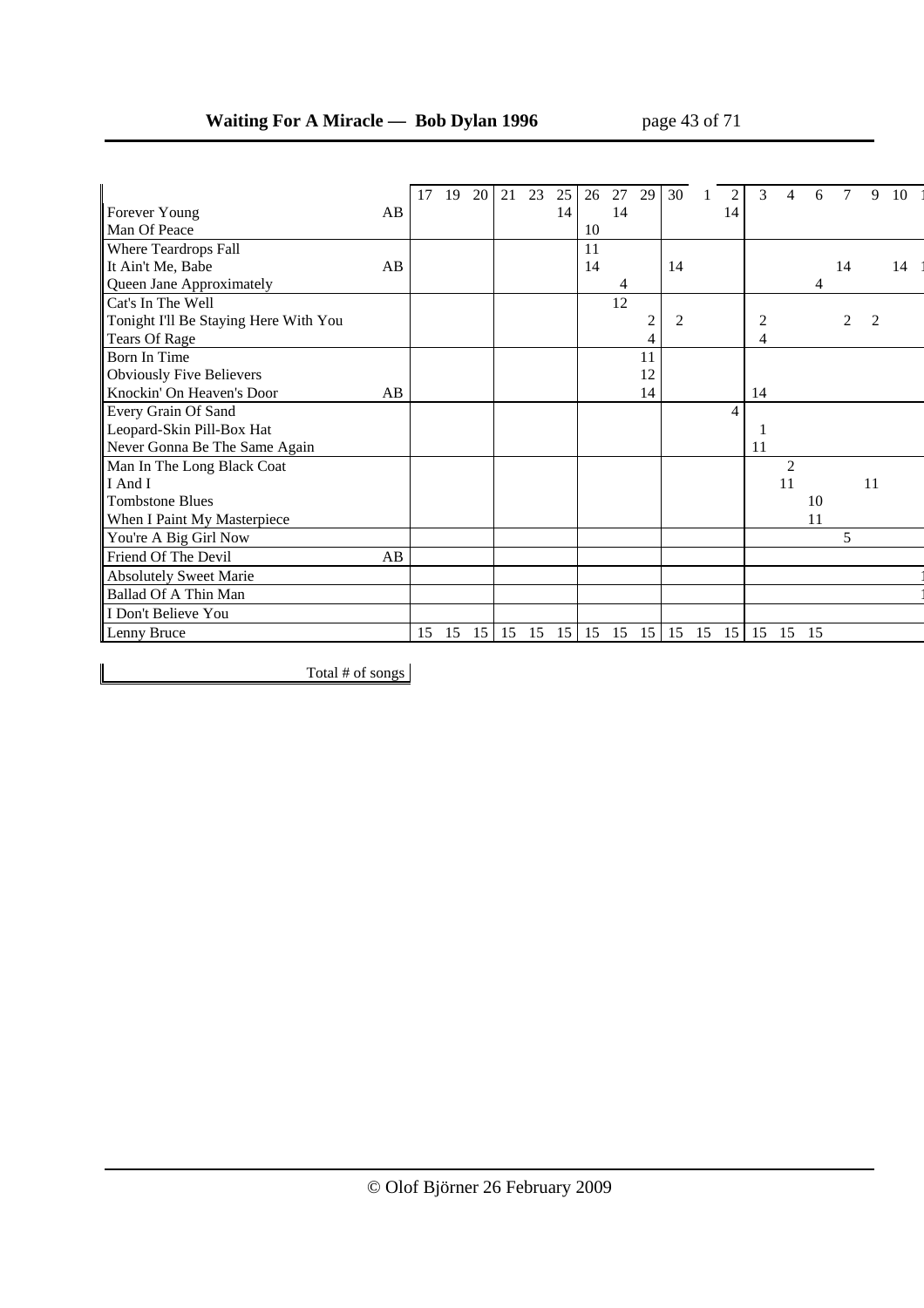| SONG CHART - continued                 |    |                |                |                |                |              |                | November       |                |                |                |                |                |                |                         |
|----------------------------------------|----|----------------|----------------|----------------|----------------|--------------|----------------|----------------|----------------|----------------|----------------|----------------|----------------|----------------|-------------------------|
|                                        |    | 7              | 9              | 10             | 12             | 13           | 15             | 16             | 17             | 19             | 20             | 21             | 22             | 23             |                         |
| To Be Alone With You                   |    |                |                |                |                |              |                |                |                |                |                |                |                |                |                         |
| If Not For You                         |    |                |                |                | 2              |              |                |                |                |                |                | 2              |                |                | 4                       |
| All Along The Watchtower               |    | 3              | 3              | $\mathfrak{Z}$ | 3              | 3            | $\mathfrak{Z}$ | 3              | 3              | $\mathfrak{Z}$ | 3              | 3              | 3              | 3              | 28                      |
| It Takes A Lot To Laugh                |    |                | 5              |                |                |              | 5              |                |                | 5              |                |                |                |                | 6                       |
| Jokerman                               |    |                |                |                |                |              |                |                |                |                |                |                |                |                | $\overline{c}$          |
| Silvio                                 |    | 6              | 6              | 6              | 6              | 6            | 6              | 6              | 6              | 6              | 6              | 6              | 6              | 6              | 28                      |
| My Back Pages                          | AB | 8              |                | $\mathbf{8}$   |                |              |                |                |                |                |                |                |                |                | 6                       |
| Masters Of War                         | AB |                |                |                |                | 8            | 8              |                | 8              |                | 8              |                | $8\,$          | 8              | 15                      |
| It's All Over Now, Baby Blue           | AB |                |                |                |                |              |                | 8              |                |                | 9              |                |                |                | $\overline{7}$          |
| Seeing The Real You At Last            |    |                |                |                |                |              |                |                |                |                |                |                |                |                | 7                       |
| What Good Am I?                        |    |                |                |                |                |              |                |                |                |                |                |                |                |                |                         |
| Maggie's Farm                          |    |                |                |                |                |              |                |                |                | 10             |                |                |                |                | 8                       |
| Alabama Getaway                        |    |                |                |                |                |              |                |                |                |                |                |                |                |                | $\overline{3}$          |
| One Too Many Mornings                  | AB |                | 9              | 9              |                | 14           |                | 14             | 14             |                |                |                |                | 9              | 12                      |
| Rainy Day Women #12 & 35               |    | 15             | 15             | 15             | 15             | 15           | 15             | 15             | 15             | 15             | 15             | 15             | 15             | 15             | 28                      |
| Crash On The Levee (Down In The Flood) |    | $\mathbf{1}$   | $\mathbf{1}$   | $\mathbf{1}$   | $\mathbf{1}$   | $\mathbf{1}$ | $\mathbf{1}$   | $\mathbf{1}$   | $\mathbf{1}$   | $\mathbf{1}$   | $\mathbf{1}$   |                | $\mathbf{1}$   | 1              | 26                      |
| Señor (Tales Of Yankee Power)          |    |                |                |                |                |              |                |                |                |                | $\overline{c}$ |                |                |                | $\mathfrak{Z}$          |
| Simple Twist Of Fate                   |    |                | 4              |                |                |              | 4              |                | 4              |                |                |                |                | 4              | 5                       |
| Watching The River Flow                |    |                |                |                |                | 5            |                |                | $\overline{5}$ |                |                |                |                | 5              | $\overline{7}$          |
| Mr. Tambourine Man                     | AB |                |                |                |                | 7            | 7              |                | $\overline{7}$ |                | 7              |                |                | 7              | 13                      |
| Love Minus Zero/No Limit               | AB |                |                |                |                |              |                |                |                | 9              |                |                |                |                | 3                       |
| Everything Is Broken                   |    | 10             |                | 10             |                | 10           |                |                |                |                |                |                | 10             |                | 5                       |
| I'll Remember You                      |    |                |                | 11             |                |              |                |                | 11             |                |                |                |                |                | 5                       |
| <b>Stuck Inside Of Mobile</b>          |    |                |                |                |                |              |                |                |                |                |                | 10             |                |                | 5                       |
| Lay Lady Lay                           |    |                |                | $\overline{2}$ |                |              |                |                |                |                |                |                |                |                | $\overline{\mathbf{3}}$ |
| I Don't Believe In You                 |    |                |                |                |                |              |                |                |                |                |                |                |                |                |                         |
| I'll Be Your Baby Tonight              |    | 4              |                |                |                |              |                | 5              |                |                |                | 5              |                |                | 8                       |
| Tangled Up In Blue                     | AB | $\overline{7}$ | $\overline{7}$ | $\overline{7}$ | $\overline{7}$ |              |                | $\overline{7}$ |                | $\overline{7}$ |                | $\overline{7}$ | $\overline{7}$ |                | 13                      |
| To Ramona                              | AB |                |                |                | 8              |              |                |                |                |                |                |                |                |                | $\mathfrak{Z}$          |
| Don't Think Twice, It's All Right      | AB | 9              |                |                |                | 9            | 9              |                | 9              |                |                |                | 9              |                | 10                      |
| She Belongs To Me                      |    |                |                |                |                | 11           |                |                |                |                |                |                |                |                | $\overline{4}$          |
| Highway 61 Revisited                   |    | 12             | 12             | 12             | 12             | 12           | 12             | 12             | 12             | 12             | 12             | 12             | 12             | 12             | 18                      |
| Girl From The North Country            | AB |                | 14             |                |                |              |                |                |                |                |                |                |                |                | 4                       |
| I Want You                             |    |                |                |                |                |              | $\overline{2}$ | 2              |                |                |                |                |                | $\overline{c}$ | 5                       |
| Positively 4th Street                  |    |                |                |                |                | 4            |                |                |                | 4              | 4              |                |                |                | 7                       |
| The Lonesome Death Of Hattie Carroll   | AB |                | 8              |                |                |              |                |                |                |                |                | 8              |                |                | $\mathfrak{Z}$          |
| The Man In Me                          |    |                |                |                |                |              |                |                |                |                |                |                |                |                | $\mathbf{1}$            |
| Just Like A Woman                      |    |                |                | 4              |                |              |                |                |                |                |                |                | 4              |                | 5                       |
| Most Likely You Go Your Way            |    |                |                |                | 5              |              |                |                |                |                |                |                |                |                | $\overline{c}$          |
| Gates Of Eden                          | AB |                |                |                |                |              |                |                |                |                |                |                |                |                | 1                       |
| Like A Rolling Stone                   |    | 13             | 13             | 13             | 13             | 13           | 13             | 13             | 13             | 13             | 13             | 13             | 13             | 13             | 21                      |
| I Shall Be Released                    |    | 11             |                |                |                |              |                |                |                |                |                |                |                |                | $\overline{c}$          |
| The Times They Are A-Changin'          | AB |                |                |                |                |              |                |                |                |                | 14             |                |                |                | $\overline{c}$          |
| If You See Her, Say Hello              |    |                |                |                |                |              |                |                |                | $\overline{c}$ |                |                |                |                | 3                       |
| Shelter From The Storm                 |    |                |                |                | 4              |              |                | 4              |                |                |                |                |                |                | 3                       |
| Just Like Tom Thumb's Blues            |    |                |                | 5              |                |              |                |                |                |                | 5              |                |                |                | $\overline{4}$          |
| Boots Of Spanish Leather               | AB |                |                |                |                |              |                |                |                | 8              |                |                |                |                | $\overline{c}$          |
| God Knows                              |    |                | 10             |                |                |              | 10             |                | 10             |                |                |                |                | 10             | 9 <sup>1</sup>          |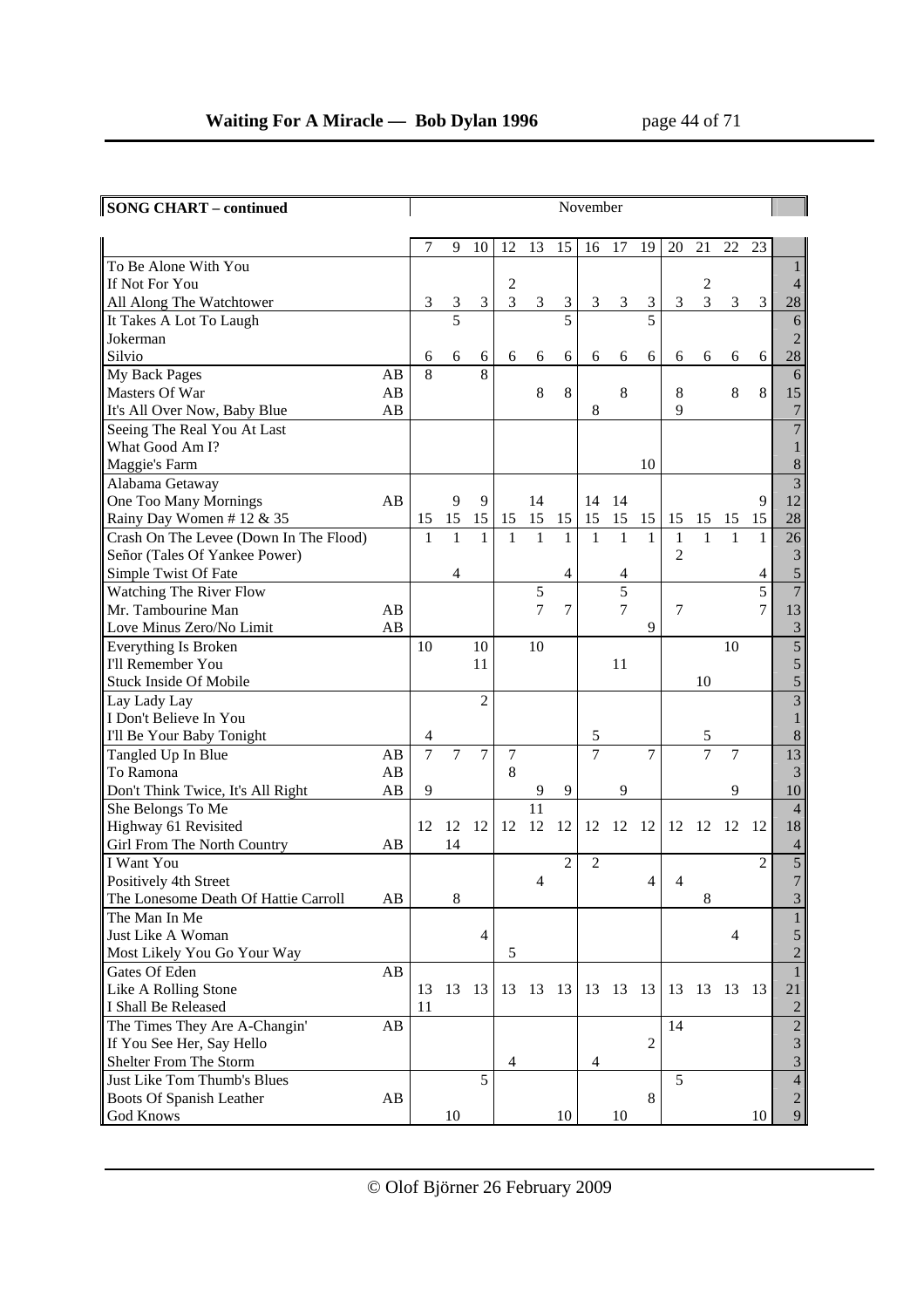## **Waiting For A Miracle — Bob Dylan 1996** page 45 of 71

| Joey                                                                  |    |                |    |    |                |    |    |                |    | 11 |    |                |     | $\overline{2}$ |
|-----------------------------------------------------------------------|----|----------------|----|----|----------------|----|----|----------------|----|----|----|----------------|-----|----------------|
| Forever Young<br>AB                                                   |    |                |    |    |                |    |    |                | 14 |    |    |                |     |                |
| Man Of Peace                                                          |    |                |    |    |                |    |    |                |    |    |    |                |     |                |
| Where Teardrops Fall                                                  |    |                |    |    |                |    |    |                |    |    |    |                |     |                |
| It Ain't Me, Babe<br>AB                                               | 14 |                | 14 | 14 |                | 14 |    |                |    |    | 14 | 14             | -14 | 9              |
| Queen Jane Approximately                                              |    |                |    |    |                |    |    |                |    |    |    |                |     |                |
| Cat's In The Well                                                     |    |                |    |    |                |    | 10 |                |    |    |    |                |     | $\overline{2}$ |
| Tonight I'll Be Staying Here With You                                 | 2  | $\overline{2}$ |    |    | $\overline{c}$ |    |    | $\overline{c}$ |    |    |    | $\overline{c}$ |     | 8              |
| Tears Of Rage                                                         |    |                |    |    |                |    |    |                |    |    |    |                |     | $\overline{2}$ |
| <b>Born In Time</b>                                                   |    |                |    |    |                |    |    |                |    |    |    |                | 11  | $\overline{2}$ |
| <b>Obviously Five Believers</b>                                       |    |                |    |    |                |    |    |                |    |    |    |                |     |                |
| Knockin' On Heaven's Door<br>AB                                       |    |                |    |    |                |    |    |                |    |    |    |                |     |                |
| Every Grain Of Sand                                                   |    |                |    |    |                |    |    |                |    |    |    |                |     |                |
| Leopard-Skin Pill-Box Hat                                             |    |                |    |    |                |    |    |                |    |    |    |                |     |                |
| Never Gonna Be The Same Again                                         |    |                |    |    |                |    | 11 |                |    |    |    |                |     |                |
| Man In The Long Black Coat                                            |    |                |    |    |                |    |    |                |    |    |    |                |     |                |
| I And I                                                               |    | 11             |    |    |                | 11 |    |                | 11 |    |    |                |     |                |
| <b>Tombstone Blues</b>                                                |    |                |    |    |                |    |    |                |    |    |    |                |     |                |
| When I Paint My Masterpiece                                           |    |                |    |    |                |    |    |                |    |    | 11 |                |     | $\overline{c}$ |
| You're A Big Girl Now                                                 | 5  |                |    |    |                |    |    |                |    |    | 4  |                |     | $\overline{c}$ |
| Friend Of The Devil<br>AB                                             |    |                |    | 9  |                |    | 9  |                |    |    | 9  |                |     | $\overline{3}$ |
| <b>Absolutely Sweet Marie</b>                                         |    |                |    | 10 |                |    |    |                |    | 10 |    |                |     | $\overline{2}$ |
| Ballad Of A Thin Man                                                  |    |                |    | 11 |                |    |    |                |    |    |    |                |     |                |
| <b>I Don't Believe You</b>                                            |    |                |    |    |                |    |    |                |    |    |    | 5              |     |                |
| Lenny Bruce                                                           |    |                |    |    |                |    |    |                |    |    |    | 11             |     |                |
|                                                                       |    |                |    |    |                |    |    |                |    |    |    |                |     |                |
| Total # of songs   15 15 15   15 15 15   15 15 15   15 15 15 15   420 |    |                |    |    |                |    |    |                |    |    |    |                |     |                |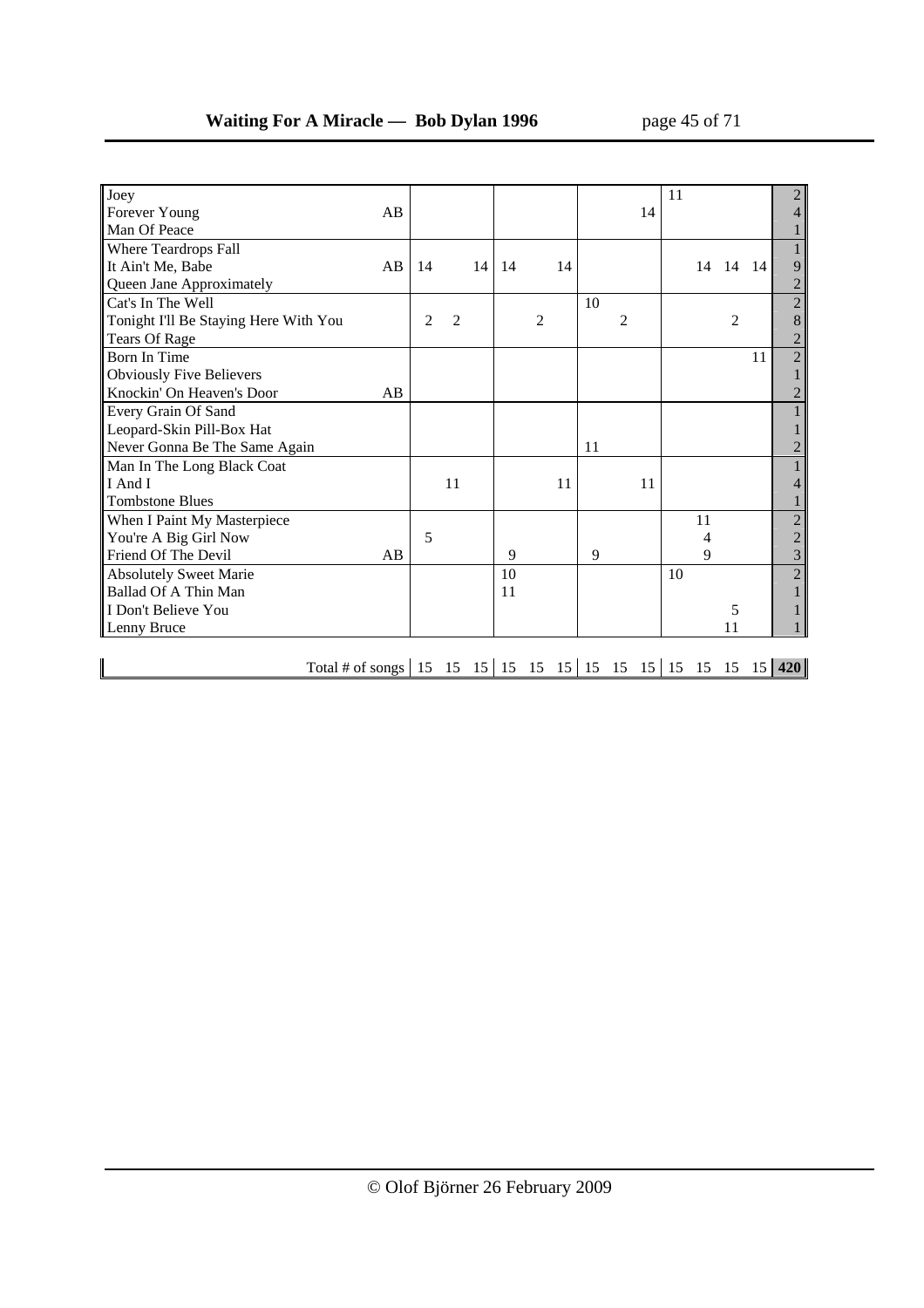|                                        |                        |                |       |                      |                | October        |                      |                  |                    |                  |                |                 |                         | November     |                   |                  |                |                |    |
|----------------------------------------|------------------------|----------------|-------|----------------------|----------------|----------------|----------------------|------------------|--------------------|------------------|----------------|-----------------|-------------------------|--------------|-------------------|------------------|----------------|----------------|----|
|                                        |                        |                |       |                      |                |                |                      |                  |                    |                  |                |                 |                         |              |                   |                  |                |                |    |
|                                        |                        | 17             | 19    | 20                   | 21             | 23             | 25                   | 26               | 27                 | 29               | 30             |                 | 2                       | 3            | 4                 | 6                | 7              | 9              | 10 |
| <b>Absolutely Sweet Marie</b>          |                        |                |       |                      |                |                |                      |                  |                    |                  |                |                 |                         |              |                   |                  |                |                |    |
| Alabama Getaway                        |                        | 13<br>3        | 3     | 13<br>$\mathfrak{Z}$ | 3              | 3              | 13<br>$\mathfrak{Z}$ | $\mathfrak{Z}$   | $\mathfrak{Z}$     | $\mathfrak{Z}$   | $\mathfrak{Z}$ | 3               |                         |              |                   |                  |                |                |    |
| All Along The Watchtower               |                        |                |       |                      |                |                |                      |                  |                    |                  |                |                 | 3                       | 3            | 3                 | 3                | 3              | 3              | 3  |
| Ballad Of A Thin Man                   |                        |                |       |                      |                |                |                      |                  |                    |                  |                |                 |                         |              |                   |                  |                |                |    |
| Boots Of Spanish Leather               | AB                     |                |       |                      |                |                | $8\,$                |                  |                    |                  |                |                 |                         |              |                   |                  |                |                |    |
| Born In Time<br>Cat's In The Well      |                        |                |       |                      |                |                |                      |                  |                    | 11               |                |                 |                         |              |                   |                  |                |                |    |
| Crash On The Levee (Down In The Flood) |                        |                | 1     |                      |                |                |                      |                  | 12<br>$\mathbf{1}$ | $\mathbf{1}$     | $\mathbf{1}$   | -1              |                         |              |                   |                  |                | 1              |    |
|                                        | AB                     |                |       | 1<br>9               | 1<br>9         | 1<br>9         | $\mathbf{1}$         | 1                |                    |                  |                |                 | 1<br>9                  |              | $\mathbf{1}$<br>9 | 1                | 1<br>9         |                | 1  |
| Don't Think Twice, It's All Right      |                        |                |       |                      |                |                |                      |                  |                    |                  |                |                 |                         |              |                   |                  |                |                |    |
| Every Grain Of Sand                    |                        |                |       |                      |                |                |                      |                  |                    |                  |                |                 | 4                       |              |                   |                  |                |                |    |
| Everything Is Broken                   |                        |                | 10    |                      |                |                |                      |                  |                    |                  |                |                 |                         |              |                   |                  | 10             |                | 10 |
| Forever Young                          | AB                     |                |       |                      |                |                | 14                   |                  | 14                 |                  |                |                 | 14                      |              |                   |                  |                |                |    |
| Friend Of The Devil                    | AB                     |                |       |                      |                |                |                      |                  |                    |                  |                |                 |                         |              |                   |                  |                |                |    |
| Gates Of Eden                          | $\mathbf{A}\mathbf{B}$ |                |       |                      |                | $8\,$          |                      |                  |                    |                  |                |                 |                         |              |                   |                  |                |                |    |
| Girl From The North Country            | AB                     |                |       | 14                   |                |                |                      |                  |                    | 9                |                |                 |                         |              | 14                |                  |                | 14             |    |
| <b>God Knows</b>                       |                        |                |       |                      |                |                | 10                   |                  |                    |                  |                | 10              | 10                      | 10           | 10                |                  |                | 10             |    |
| Highway 61 Revisited                   |                        |                |       | 12                   |                |                | 12                   |                  |                    |                  |                | 13              | 13                      | 12           |                   |                  | 12             | 12 12          |    |
| I And I                                |                        |                |       |                      |                |                |                      |                  |                    |                  |                |                 |                         |              | 11                |                  |                | 11             |    |
| I Don't Believe In You                 |                        |                |       | $\overline{4}$       |                |                |                      |                  |                    |                  |                |                 |                         |              |                   |                  |                |                |    |
| I Don't Believe You                    |                        |                |       |                      |                |                |                      |                  |                    |                  |                |                 |                         |              |                   |                  |                |                |    |
| I Shall Be Released                    |                        |                |       |                      |                | 13             |                      |                  |                    |                  |                |                 |                         |              |                   |                  | 11             |                |    |
| I Want You                             |                        |                |       |                      | $\overline{2}$ |                |                      |                  | $\overline{2}$     |                  |                |                 |                         |              |                   |                  |                |                |    |
| If Not For You                         |                        | $\overline{c}$ |       |                      |                |                |                      | $\overline{c}$   |                    |                  |                |                 |                         |              |                   |                  |                |                |    |
| If You See Her, Say Hello              |                        |                |       |                      |                |                | $\overline{c}$       |                  |                    |                  |                |                 | $\overline{\mathbf{c}}$ |              |                   |                  |                |                |    |
| I'll Be Your Baby Tonight              |                        |                |       | 5                    | 5              |                |                      | 5                |                    |                  |                |                 | 5                       |              | 5                 |                  | $\overline{4}$ |                |    |
| I'll Remember You                      |                        |                | 11    |                      | 13             |                |                      |                  |                    |                  |                |                 | 11                      |              |                   |                  |                |                | 11 |
| It Ain't Me, Babe                      | AB                     |                |       |                      |                |                |                      | 14               |                    |                  | 14             |                 |                         |              |                   |                  | 14             |                | 14 |
| It Takes A Lot To Laugh                |                        | 4              |       |                      |                |                |                      |                  |                    | 5                |                | 11              |                         |              |                   |                  |                | 5              |    |
| It's All Over Now, Baby Blue           | AB                     | 9              |       |                      |                |                | 9                    | 9                |                    |                  |                | 9               |                         |              |                   | 9                |                |                |    |
| Joey                                   |                        |                |       |                      |                |                | 11                   |                  |                    |                  |                |                 |                         |              |                   |                  |                |                |    |
| Jokerman                               |                        | 5              |       |                      |                |                |                      | $\overline{4}$   |                    |                  |                |                 |                         |              |                   |                  |                |                |    |
| Just Like A Woman                      |                        |                |       |                      |                | $\overline{4}$ |                      |                  |                    |                  | 4              | $\overline{4}$  |                         |              |                   |                  |                |                | 4  |
| Just Like Tom Thumb's Blues            |                        |                |       |                      |                |                | 5                    |                  | 5                  |                  |                |                 |                         |              |                   |                  |                |                | 5  |
| Knockin' On Heaven's Door              | AB                     |                |       |                      |                |                |                      |                  |                    | 14               |                |                 |                         | 14           |                   |                  |                |                |    |
| Lay Lady Lay                           |                        |                |       | 2                    |                |                |                      |                  |                    |                  |                | 2               |                         |              |                   |                  |                |                | 2  |
| Lenny Bruce                            |                        |                |       |                      |                |                |                      |                  |                    |                  |                |                 |                         |              |                   |                  |                |                |    |
| Leopard-Skin Pill-Box Hat              |                        |                |       |                      |                |                |                      |                  |                    |                  |                |                 |                         | $\mathbf{1}$ |                   |                  |                |                |    |
| Like A Rolling Stone                   |                        |                |       |                      |                | 11             |                      | 13 13            |                    |                  | 13 12          |                 |                         | 13           |                   |                  |                | 13 13 13 13 13 |    |
| The Lonesome Death Of Hattie Carroll   | AB                     |                |       |                      | 14             |                |                      |                  |                    |                  |                |                 |                         |              |                   |                  |                | $8\,$          |    |
| Love Minus Zero/No Limit               | AB                     |                | 9     |                      |                |                |                      |                  |                    |                  |                |                 |                         | 9            |                   |                  |                |                |    |
| Maggie's Farm                          |                        | 12 12          |       |                      | 12             | 12             |                      | 12               |                    |                  | 12             |                 |                         |              |                   | 12               |                |                |    |
| The Man In Me                          |                        |                |       |                      |                | 2              |                      |                  |                    |                  |                |                 |                         |              |                   |                  |                |                |    |
| Man In The Long Black Coat             |                        |                |       |                      |                |                |                      |                  |                    |                  |                |                 |                         |              | $\overline{2}$    |                  |                |                |    |
| Man Of Peace                           |                        |                |       |                      |                |                |                      | 10               |                    |                  |                |                 |                         |              |                   |                  |                |                |    |
| Masters Of War                         | AB                     | 8              | $8\,$ |                      | 8              |                |                      | $\,8\,$          |                    | 8                | 8              | 8               |                         | 8            |                   | 8                |                |                |    |
| Most Likely You Go Your Way            |                        |                |       |                      |                | 5              |                      |                  |                    |                  |                |                 |                         |              |                   |                  |                |                |    |
| Mr. Tambourine Man                     | AB                     |                | 7     |                      | 7              |                |                      | $\boldsymbol{7}$ |                    | $\boldsymbol{7}$ | $\tau$         | $7\phantom{.0}$ |                         | $\tau$       |                   | $\boldsymbol{7}$ |                |                |    |
| My Back Pages                          | AB                     | 7              |       |                      |                | 7              |                      |                  | $\,8\,$            |                  |                |                 | $8\,$                   |              |                   |                  | 8              |                | 8  |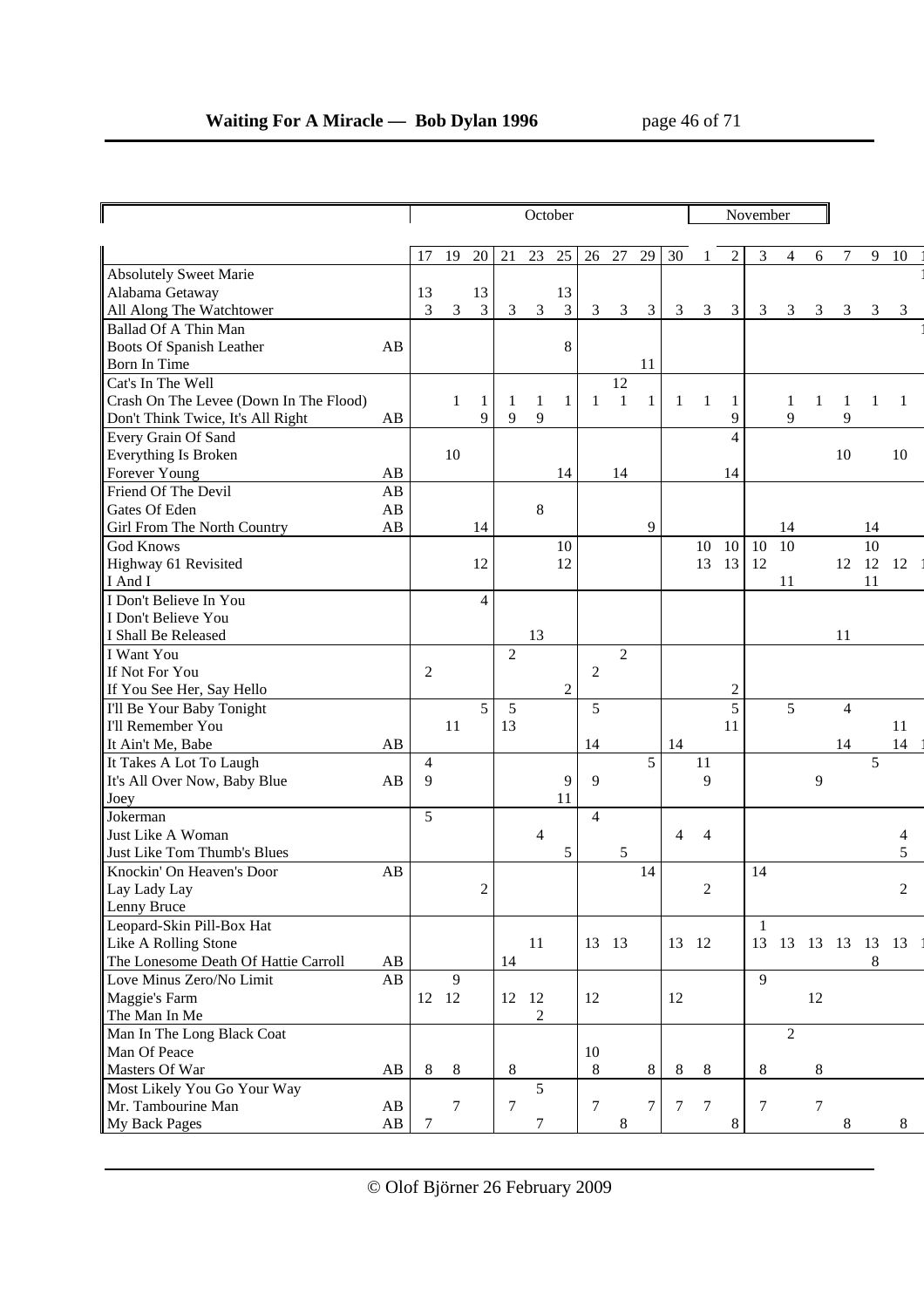## **Waiting For A Miracle — Bob Dylan 1996** page 47 of 71

| Never Gonna Be The Same Again         |              |                |    |    |    |                |    |                |                |                |    |    | 11 |    |    |                |                |    |
|---------------------------------------|--------------|----------------|----|----|----|----------------|----|----------------|----------------|----------------|----|----|----|----|----|----------------|----------------|----|
| <b>Obviously Five Believers</b>       |              |                |    |    |    |                |    |                | 12             |                |    |    |    |    |    |                |                |    |
| One Too Many Mornings<br>AB           |              | 14 14          |    |    |    |                |    | 9              |                | 9              | 14 |    |    |    | 14 |                | 9              | 9  |
| Positively 4th Street                 |              |                |    | 4  |    |                |    | 11             |                |                | 5  |    |    | 4  |    |                |                |    |
| Queen Jane Approximately              |              |                |    |    |    |                |    | 4              |                |                |    |    |    |    |    |                |                |    |
| Rainy Day Women #12 & 35              | 15           | 15             | 15 | 15 | 15 | 15             | 15 | 15             | 15             | 15             | 15 | 15 | 15 | 15 | 15 | 15             | 15             | 15 |
| Seeing The Real You At Last           | 10           |                |    | 10 | 10 |                |    | 10             | 10             | 10             |    |    |    | 12 |    |                |                |    |
| Señor (Tales Of Yankee Power)         |              | $\overline{c}$ |    |    |    |                |    |                |                |                |    |    |    |    | 2  |                |                |    |
| She Belongs To Me                     |              |                | 11 | 11 |    |                |    |                |                | 11             |    |    |    |    |    |                |                |    |
| Shelter From The Storm                |              |                |    |    |    | $\overline{4}$ |    |                |                |                |    |    |    |    |    |                |                |    |
| Silvio                                | 6            | 6              | 6  | 6  | 6  | 6              | 6  | 6              | 6              | 6              | 6  | 6  | 6  | 6  | 6  | 6              | 6              | 6  |
| Simple Twist Of Fate                  |              | 4              |    |    |    |                |    |                |                |                |    |    |    |    |    |                | 4              |    |
| <b>Stuck Inside Of Mobile</b>         |              | 13             | 10 |    |    |                |    |                | 13             |                |    | 12 |    |    |    |                |                |    |
| Tangled Up In Blue<br>AB              |              |                | 7  |    |    | $\overline{7}$ |    | $\overline{7}$ |                |                |    | 7  |    | 7  |    | 7              | 7              |    |
| Tears Of Rage                         |              |                |    |    |    |                |    |                | $\overline{4}$ |                |    |    | 4  |    |    |                |                |    |
| The Times They Are A-Changin'<br>AB   |              |                |    |    | 14 |                |    |                |                |                |    |    |    |    |    |                |                |    |
| To Be Alone With You                  | $\mathbf{1}$ |                |    |    |    |                |    |                |                |                |    |    |    |    |    |                |                |    |
| AB<br>To Ramona                       |              |                | 8  |    |    |                |    |                |                |                |    |    |    | 8  |    |                |                |    |
| <b>Tombstone Blues</b>                |              |                |    |    |    |                |    |                |                |                |    |    |    |    | 10 |                |                |    |
| Tonight I'll Be Staying Here With You |              |                |    |    |    |                |    |                | $\overline{c}$ | $\mathfrak{2}$ |    |    | 2  |    |    | $\mathfrak{D}$ | $\overline{c}$ |    |
| Watching The River Flow               |              | 5              |    |    |    |                |    |                |                | 5              |    |    | 5  |    | 5  |                |                |    |
| What Good Am I?                       | 11           |                |    |    |    |                |    |                |                |                |    |    |    |    |    |                |                |    |
| When I Paint My Masterpiece           |              |                |    |    |    |                |    |                |                |                |    |    |    |    | 11 |                |                |    |
| Where Teardrops Fall                  |              |                |    |    |    |                | 11 |                |                |                |    |    |    |    |    |                |                |    |
| You're A Big Girl Now                 |              |                |    |    |    |                |    |                |                |                |    |    |    |    |    | 5              |                |    |
| Total # of songs                      | 15           | 15             | 15 | 15 | 15 | 15             | 15 | 15             | 15             | 15 15          |    | 15 | 15 | 15 | 15 | 15             | 15             | 15 |
|                                       |              |                |    |    |    |                |    |                |                |                |    |    |    |    |    |                |                |    |
|                                       |              |                |    |    |    |                |    |                |                |                |    |    |    |    |    |                |                |    |
|                                       |              |                |    |    |    |                |    |                |                |                |    |    |    |    |    |                |                |    |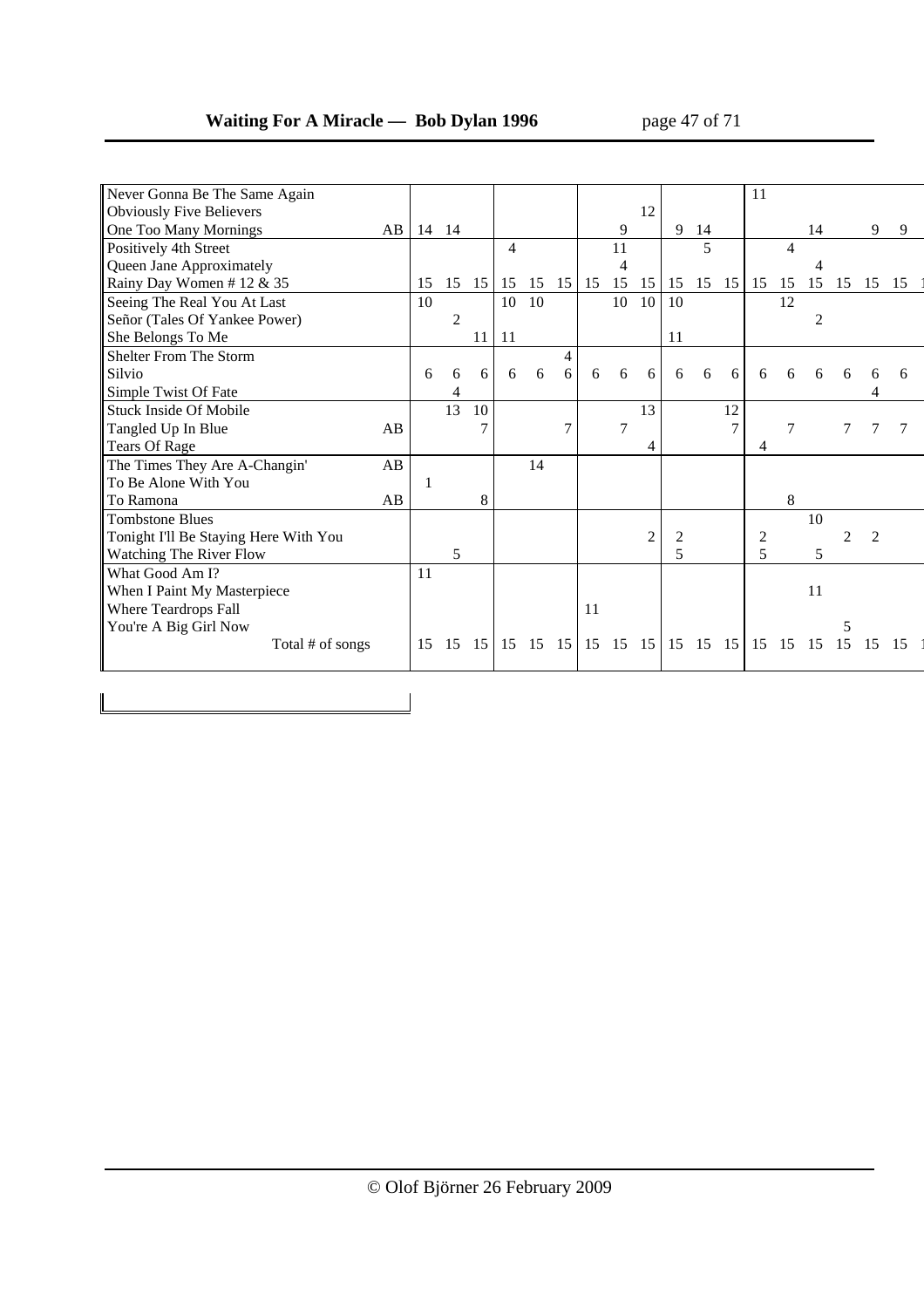|                                        |                        |                |    |                |                |               |                | November       |        |              |                  |    |          |              |                |
|----------------------------------------|------------------------|----------------|----|----------------|----------------|---------------|----------------|----------------|--------|--------------|------------------|----|----------|--------------|----------------|
|                                        |                        | 7              |    |                |                |               |                |                |        |              |                  |    |          |              |                |
| <b>Absolutely Sweet Marie</b>          |                        |                | 9  | 10             | 12<br>10       | 13            | 15             | 16             | 17     | 19           | 20<br>10         | 21 | 22       | 23           | $\overline{2}$ |
| Alabama Getaway                        |                        |                |    |                |                |               |                |                |        |              |                  |    |          |              | 3              |
| All Along The Watchtower               |                        | 3              | 3  | $\mathfrak{Z}$ | 3              | 3             | 3              | 3              | 3      | 3            | 3                | 3  | 3        | 3            | 28             |
| Ballad Of A Thin Man                   |                        |                |    |                | 11             |               |                |                |        |              |                  |    |          |              | 1              |
| Boots Of Spanish Leather               | AB                     |                |    |                |                |               |                |                |        | 8            |                  |    |          |              | 2              |
| Born In Time                           |                        |                |    |                |                |               |                |                |        |              |                  |    |          | 11           | $\overline{c}$ |
| Cat's In The Well                      |                        |                |    |                |                |               |                | 10             |        |              |                  |    |          |              | $\overline{2}$ |
| Crash On The Levee (Down In The Flood) |                        | 1              | 1  | 1              | 1              | $\mathbf{1}$  | 1              | $\mathbf{1}$   | 1      | $\mathbf{1}$ | 1                | 1  | 1        | $\mathbf{1}$ | 26             |
| Don't Think Twice, It's All Right      | AB                     | 9              |    |                |                | 9             | 9              |                | 9      |              |                  |    | 9        |              | 10             |
| Every Grain Of Sand                    |                        |                |    |                |                |               |                |                |        |              |                  |    |          |              | 1              |
| Everything Is Broken                   |                        | 10             |    | 10             |                | 10            |                |                |        |              |                  |    | 10       |              | 5              |
| Forever Young                          | AB                     |                |    |                |                |               |                |                |        | 14           |                  |    |          |              | $\overline{4}$ |
| Friend Of The Devil                    | AB                     |                |    |                | 9              |               |                | 9              |        |              |                  | 9  |          |              | 3              |
| Gates Of Eden                          | AB                     |                |    |                |                |               |                |                |        |              |                  |    |          |              | 1              |
| Girl From The North Country            | AB                     |                | 14 |                |                |               |                |                |        |              |                  |    |          |              | 4              |
| <b>God Knows</b>                       |                        |                | 10 |                |                |               | 10             |                | 10     |              |                  |    |          | 10           | 9              |
| Highway 61 Revisited                   |                        | 12             | 12 | 12             | 12             | <sup>12</sup> | 12             | 12             | 12     | 12           | 12               | 12 | -12      | 12           | 18             |
| I And I                                |                        |                | 11 |                |                |               | 11             |                |        | 11           |                  |    |          |              | $\overline{4}$ |
| I Don't Believe In You                 |                        |                |    |                |                |               |                |                |        |              |                  |    |          |              | 1              |
| I Don't Believe You                    |                        |                |    |                |                |               |                |                |        |              |                  |    | 5        |              | 1              |
| I Shall Be Released                    |                        | 11             |    |                |                |               |                |                |        |              |                  |    |          |              | 2              |
| I Want You                             |                        |                |    |                |                |               | $\overline{c}$ | $\mathfrak{2}$ |        |              |                  |    |          | 2            | 5              |
| If Not For You                         |                        |                |    |                | $\mathfrak{2}$ |               |                |                |        |              |                  | 2  |          |              | 4              |
| If You See Her, Say Hello              |                        |                |    |                |                |               |                |                |        | 2            |                  |    |          |              | 3              |
| I'll Be Your Baby Tonight              |                        | $\overline{4}$ |    |                |                |               |                | 5              |        |              |                  | 5  |          |              | $\,8\,$        |
| I'll Remember You                      |                        |                |    | 11             |                |               |                |                | 11     |              |                  |    |          |              | 5              |
| It Ain't Me, Babe                      | AВ                     | 14             |    | 14             | 14             |               | 14             |                |        |              |                  |    | 14 14 14 |              | 9              |
| It Takes A Lot To Laugh                |                        |                | 5  |                |                |               | 5              |                |        | 5            |                  |    |          |              | 6              |
| It's All Over Now, Baby Blue           | AB                     |                |    |                |                |               |                | 8              |        |              | 9                |    |          |              | 7              |
| Joey                                   |                        |                |    |                |                |               |                |                |        |              | 11               |    |          |              | $\overline{2}$ |
| Jokerman                               |                        |                |    |                |                |               |                |                |        |              |                  |    |          |              | $\overline{2}$ |
| Just Like A Woman                      |                        |                |    | 4              |                |               |                |                |        |              |                  |    | 4        |              | 5              |
| Just Like Tom Thumb's Blues            |                        |                |    | 5              |                |               |                |                |        |              | 5                |    |          |              | 4              |
| Knockin' On Heaven's Door              | AB                     |                |    |                |                |               |                |                |        |              |                  |    |          |              | $\overline{c}$ |
| Lay Lady Lay                           |                        |                |    | $\overline{2}$ |                |               |                |                |        |              |                  |    |          |              | 3              |
| Lenny Bruce                            |                        |                |    |                |                |               |                |                |        |              |                  |    | 11       |              |                |
| Leopard-Skin Pill-Box Hat              |                        |                |    |                |                |               |                |                |        |              |                  |    |          |              | $\mathbf{1}$   |
| Like A Rolling Stone                   |                        | 13             | 13 | 13             | 13             | 13            | 13             | 13             | 13     | 13           | 13               | 13 | 13       | 13           | 21             |
| The Lonesome Death Of Hattie Carroll   | AB                     |                | 8  |                |                |               |                |                |        |              |                  | 8  |          |              | $\mathfrak{Z}$ |
| Love Minus Zero/No Limit               | $\mathbf{A}\mathbf{B}$ |                |    |                |                |               |                |                |        | 9            |                  |    |          |              | 3              |
| Maggie's Farm                          |                        |                |    |                |                |               |                |                |        | 10           |                  |    |          |              | 8              |
| The Man In Me                          |                        |                |    |                |                |               |                |                |        |              |                  |    |          |              | 1              |
| Man In The Long Black Coat             |                        |                |    |                |                |               |                |                |        |              |                  |    |          |              | 1              |
| Man Of Peace                           |                        |                |    |                |                |               |                |                |        |              |                  |    |          |              |                |
| Masters Of War                         | AВ                     |                |    |                |                | $\,8\,$       | 8              |                | 8      |              | 8                |    | 8        | $8\,$        | 15             |
| Most Likely You Go Your Way            |                        |                |    |                | 5              |               |                |                |        |              |                  |    |          |              | $\overline{2}$ |
| Mr. Tambourine Man                     | AB                     |                |    |                |                | $\tau$        | 7              |                | $\tau$ |              | $\boldsymbol{7}$ |    |          | 7            | 13             |

#### **ALPHABETICAL SONG CHART – continued**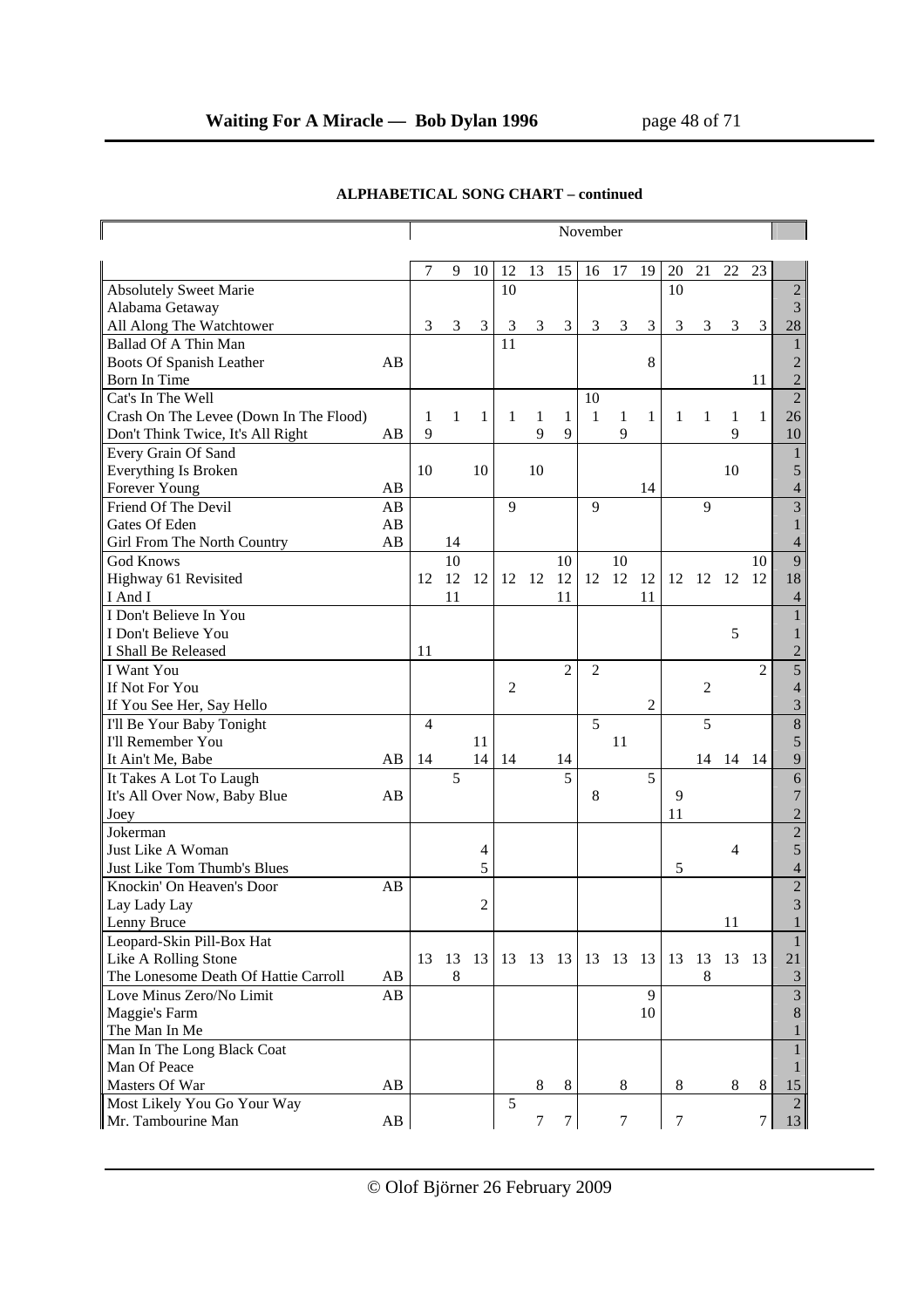## **Waiting For A Miracle — Bob Dylan 1996** page 49 of 71

| My Back Pages                                                | AB | 8              |                | 8              |        |             |   |                |                |   |                |    |                |   | 6                     |
|--------------------------------------------------------------|----|----------------|----------------|----------------|--------|-------------|---|----------------|----------------|---|----------------|----|----------------|---|-----------------------|
| Never Gonna Be The Same Again                                |    |                |                |                |        |             |   | 11             |                |   |                |    |                |   | $\mathfrak{D}$        |
| <b>Obviously Five Believers</b>                              |    |                |                |                |        |             |   |                |                |   |                |    |                |   |                       |
| One Too Many Mornings                                        | AB |                | 9              | 9              |        | 14          |   |                | 14 14          |   |                |    |                | 9 | 12                    |
| Positively 4th Street                                        |    |                |                |                |        | 4           |   |                |                | 4 | $\overline{4}$ |    |                |   |                       |
| Queen Jane Approximately                                     |    |                |                |                |        |             |   |                |                |   |                |    |                |   | 2                     |
| Rainy Day Women #12 & 35                                     |    | 15             |                | 15 15          | 15     |             |   | 15 15 15 15 15 |                |   | 15             |    | 15 15 15       |   | 28                    |
| Seeing The Real You At Last                                  |    |                |                |                |        |             |   |                |                |   |                |    |                |   |                       |
| Señor (Tales Of Yankee Power)                                |    |                |                |                |        |             |   |                |                |   | $\overline{c}$ |    |                |   | 3                     |
| She Belongs To Me                                            |    |                |                |                |        | 11          |   |                |                |   |                |    |                |   |                       |
| <b>Shelter From The Storm</b>                                |    |                |                |                | 4      |             |   | $\overline{4}$ |                |   |                |    |                |   | 3                     |
| Silvio                                                       |    | 6              | 6              | 6              | 6      | 6           | 6 | 6              | 6              | 6 | 6              | 6  | 6              | 6 | 28                    |
| Simple Twist Of Fate                                         |    |                | 4              |                |        |             | 4 |                | 4              |   |                |    |                | 4 | 5                     |
| <b>Stuck Inside Of Mobile</b>                                |    |                |                |                |        |             |   |                |                |   |                | 10 |                |   | 5                     |
| Tangled Up In Blue                                           | AB | 7              | 7              | $\overline{7}$ | $\tau$ |             |   | 7              |                | 7 |                | 7  | 7              |   | 13                    |
| <b>Tears Of Rage</b>                                         |    |                |                |                |        |             |   |                |                |   |                |    |                |   | $\overline{2}$        |
| The Times They Are A-Changin'                                | AB |                |                |                |        |             |   |                |                |   | 14             |    |                |   | $\overline{2}$        |
| To Be Alone With You                                         |    |                |                |                |        |             |   |                |                |   |                |    |                |   |                       |
| To Ramona                                                    | AB |                |                |                | 8      |             |   |                |                |   |                |    |                |   | 3                     |
| <b>Tombstone Blues</b>                                       |    |                |                |                |        |             |   |                |                |   |                |    |                |   |                       |
| Tonight I'll Be Staying Here With You                        |    | $\overline{c}$ | $\overline{c}$ |                |        | $rac{2}{5}$ |   |                | $\overline{c}$ |   |                |    | $\overline{2}$ |   | 8                     |
| Watching The River Flow                                      |    |                |                |                |        |             |   |                | 5              |   |                |    |                | 5 |                       |
| What Good Am I?                                              |    |                |                |                |        |             |   |                |                |   |                |    |                |   |                       |
| When I Paint My Masterpiece                                  |    |                |                |                |        |             |   |                |                |   |                | 11 |                |   |                       |
| Where Teardrops Fall                                         |    |                |                |                |        |             |   |                |                |   |                |    |                |   |                       |
| You're A Big Girl Now                                        |    | 5              |                |                |        |             |   |                |                |   |                | 4  |                |   |                       |
|                                                              |    |                |                |                |        |             |   |                |                |   |                |    |                |   |                       |
| Total # of songs   15 15 15   15 15 15   15 15 15   15 15 15 |    |                |                |                |        |             |   |                |                |   |                |    |                |   | $15 \,   \, 420 \,  $ |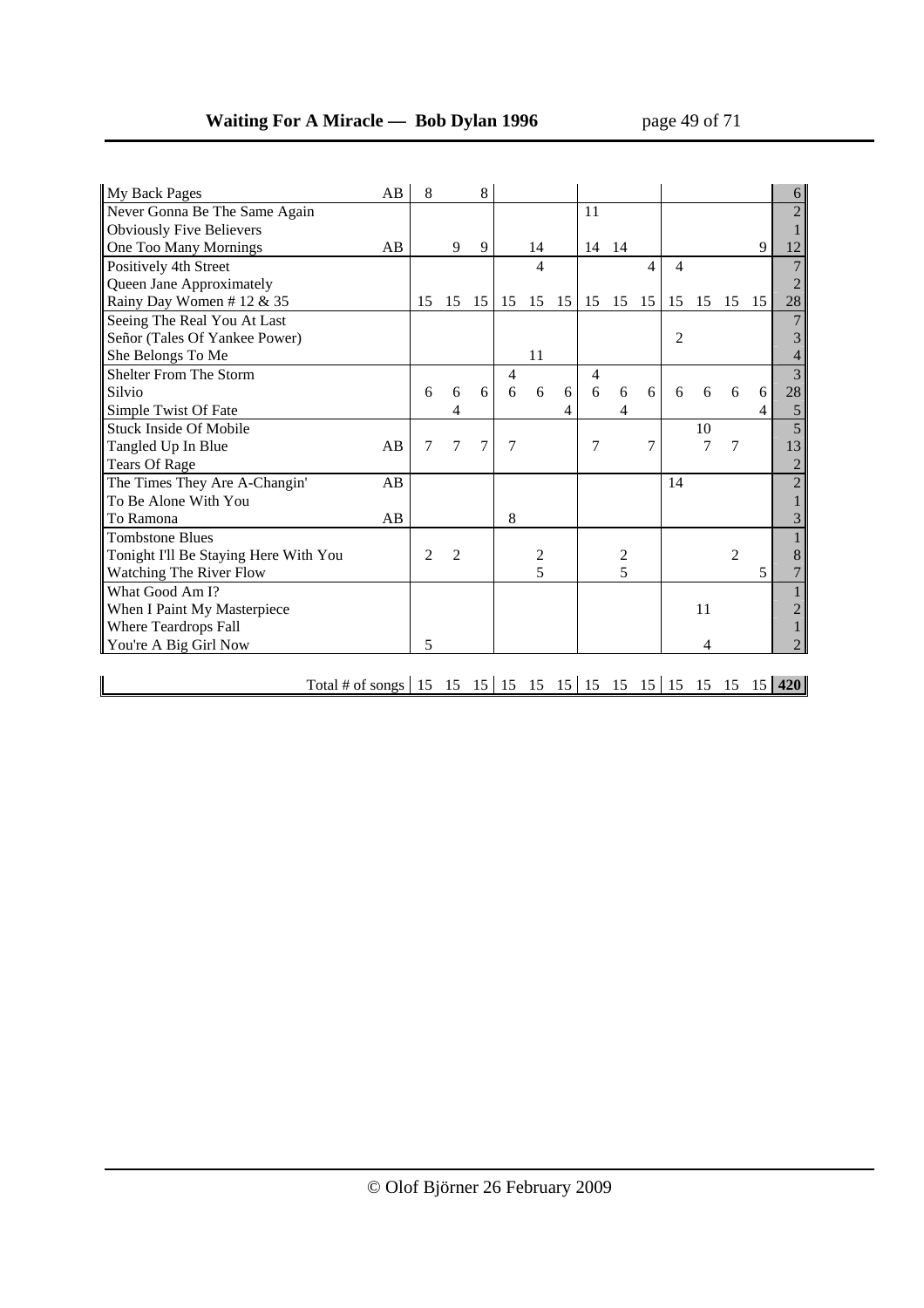#### **5.6.3 Statistics**

#### **Shows:**

| Number of shows:                          | 28  |
|-------------------------------------------|-----|
| Number of circulating shows:              | 28  |
| Number of circulating & complete shows:   | 28  |
| Number of unique shows <sup>11</sup>      | 28  |
| Number of different shows <sup>12</sup> : | 28  |
| Number of different songs <sup>13</sup> : | 72  |
| Number of unique songs $^{14}$ :          | 72  |
| Number of performed songs:                | 419 |
| Mean number of performed songs:           | 15  |
| Variation <sup>15</sup>                   |     |

#### **Songs:**

|                 | # of  |      | # of  |      |
|-----------------|-------|------|-------|------|
|                 | songs | $\%$ | perf. | $\%$ |
| Electric        | 54    | 75.0 | 307   | 73.1 |
| Acoustic w band | 18    | 25.0 | 112   | 26.7 |
| Albums          | 69    | 95.8 | 406   | 96.7 |
| <b>Singles</b>  |       | 1.4  |       | 1.7  |
| Outtakes        |       |      |       |      |
| Covers          |       | 2.8  |       |      |

#### **5.6.4 Comments**

Austin, Texas, 10/26 First *Man Of Peace* since Bologna June 7, 1991. Birmingham, Alabama, 11/2 Short jazzy improvisation before *I'll Remember You* while the stage is cleared from members of the audience.

#### *Guests:*

*show artist instruments on* 

 $12$  a show is different from another show if the set of songs are different, regardless of order

 $11$ <sup>11</sup> a show is unique if no other show has the same songs in the same order

 $13$  electric and acoustic versions are counted as different songs

 $14$  a song is counted as unique regardless of how it is performed

<sup>&</sup>lt;sup>15</sup> variation is computed as the quote between number of different songs and mean number of performed songs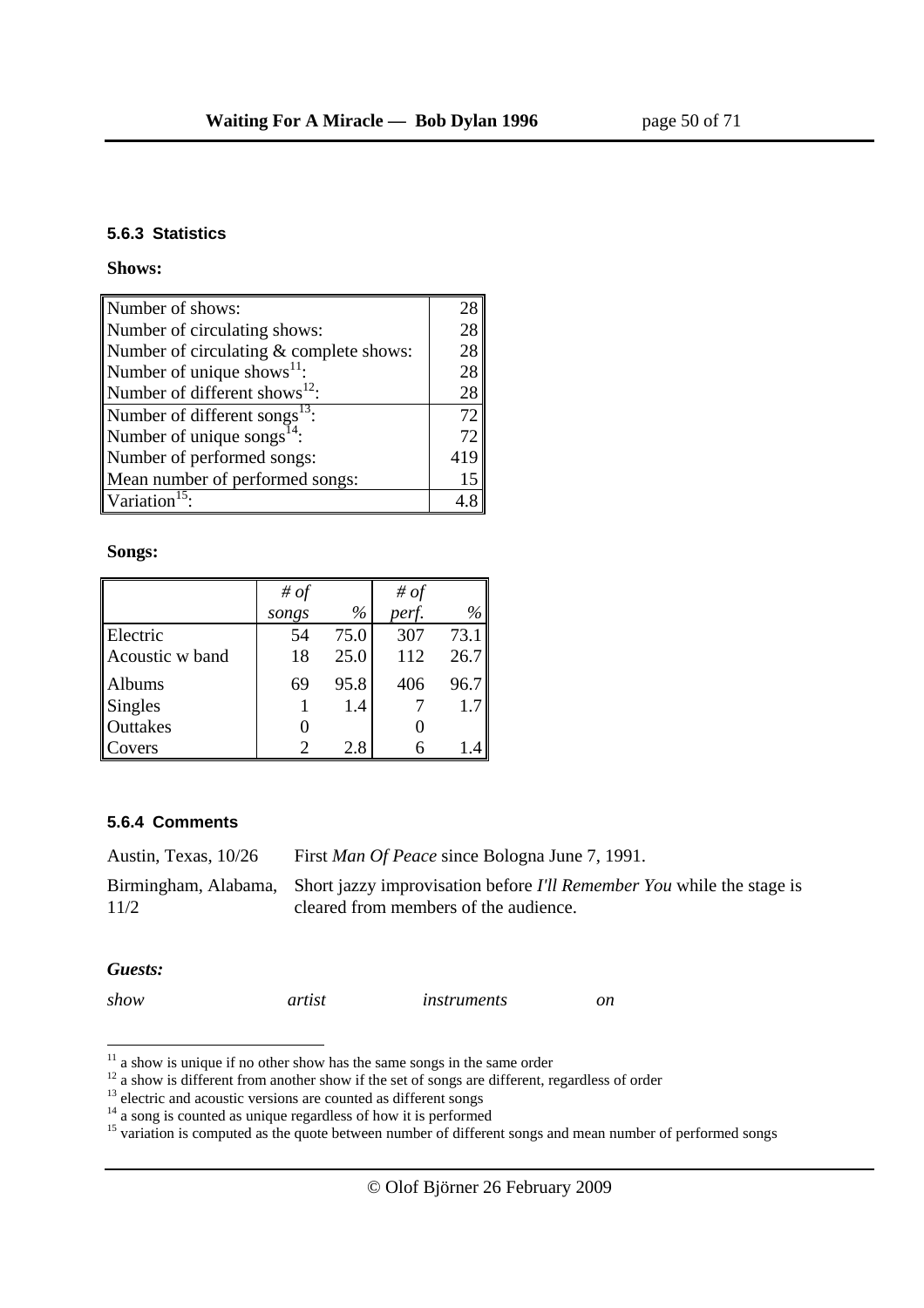| Mesa, Arizona 10/20             | Nils Lofgren          | electric guitar | Highway 61 Revisited<br>Alabama Getaway<br>Rainy Day Women # 12 & 35                           |
|---------------------------------|-----------------------|-----------------|------------------------------------------------------------------------------------------------|
|                                 |                       | acoustic guitar | Girl From The North Country.                                                                   |
| Austin, Texas, 10/27            | <b>Charlie Sexton</b> | electric guitar | Seeing The Real You At Last<br>Positively 4th Street<br>Cat's In The Well                      |
|                                 | Ray Benson            | electric guitar | Like A Rolling Stone                                                                           |
| Shreveport, Louisiana,<br>10/30 | <b>James Burton</b>   | electric guitar | Seeing The Real You At Last<br>She Belongs To Me<br>Maggie's Farm<br>Rainy Day Women # 12 & 35 |

#### *Recommended shows*

Austin, Texas 10/26 and Ann Arbor, Michigan 11/21

There are good and complete audience tapes from all shows, **except** from Oklahoma City, Oklahoma, 10/29.

## **5.7 Summary**

### **5.7.1 Statistics**

Abbreviations

es early songs, 1961-1966

ap songs from the "amnesia period", 1967-1972

70 songs from the middle seventies, 1973-1978

gp songs from the "gospel years", 1979-1982

co covers

|                       | Mean | Tot $#$ |     |     | # of songs from |          |       |                 |
|-----------------------|------|---------|-----|-----|-----------------|----------|-------|-----------------|
|                       | time | songs   | es  | ap  | 70              | gp       | $\lg$ | $\rm{co}$       |
| <b>US Spring Tour</b> | 116  | 400     | 176 | 95  | 37              | $\Omega$ | 51    | 41 <sup>1</sup> |
|                       |      |         | 44% | 23% | 9%              | 0%       | 12%   | 10%             |
| European Summer Tour  | 112  | 398     | 208 | 80  | 29              | 3        | 50    | 28              |
|                       |      |         | 52% | 20% | 7%              | 0%       | 12%   | $7\%$           |
| <b>US Fall Tour</b>   | 120  | 420     | 212 | 94  | 35              | 2        | 70    | 6 <sup>1</sup>  |
|                       |      |         | 50% | 22% | 8%              | 0%       | 16%   | $1\%$           |
| 1996                  | 116  | 1256    | 618 | 276 | 103             | 5        | 175   | 79              |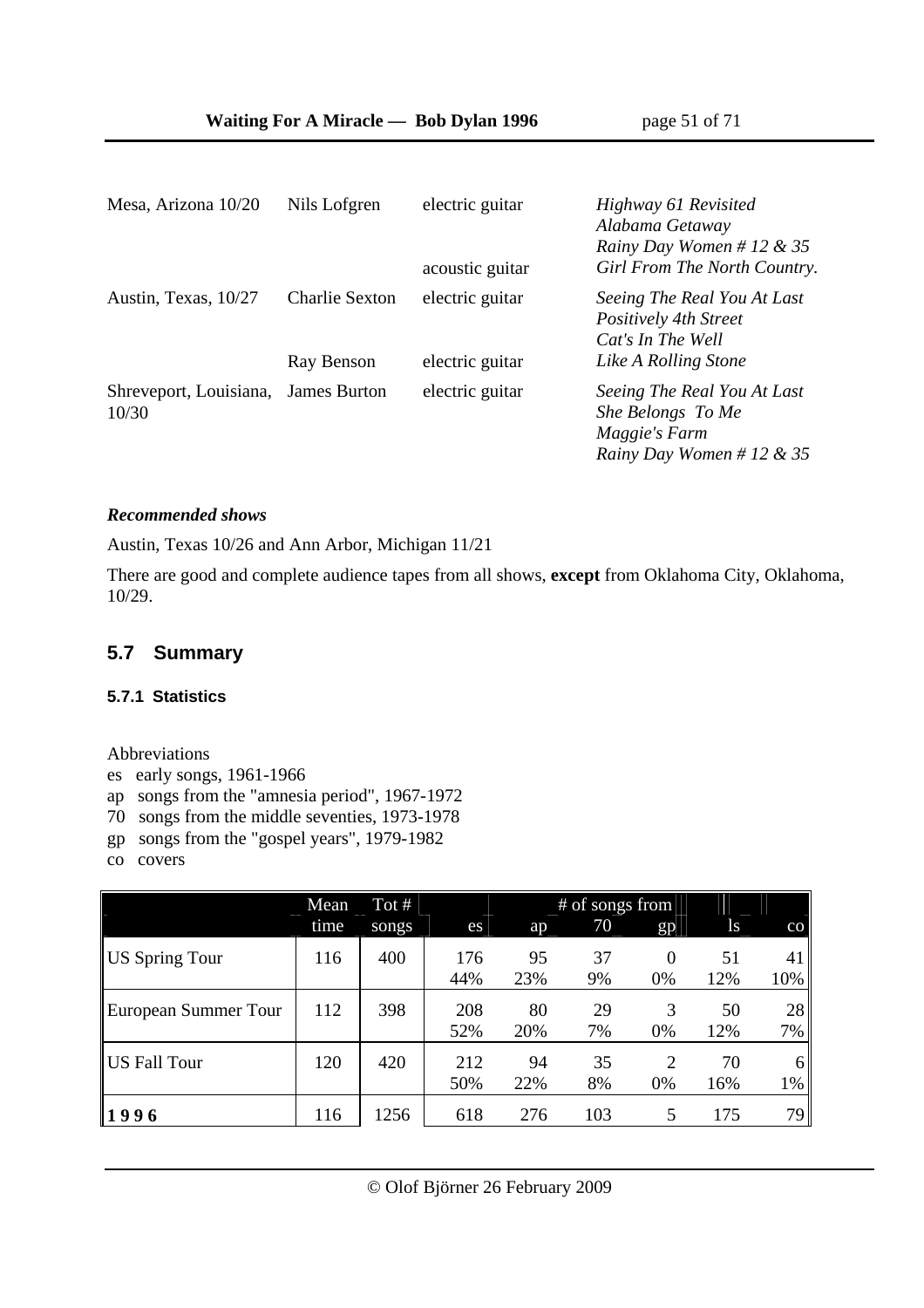| Waiting For A Miracle — Bob Dylan 1996 |    |     |      |    |    | page 52 of 71 |  |
|----------------------------------------|----|-----|------|----|----|---------------|--|
|                                        |    |     |      |    |    |               |  |
|                                        | 6% | 49% | 21\% | 8% | 0% | .3%           |  |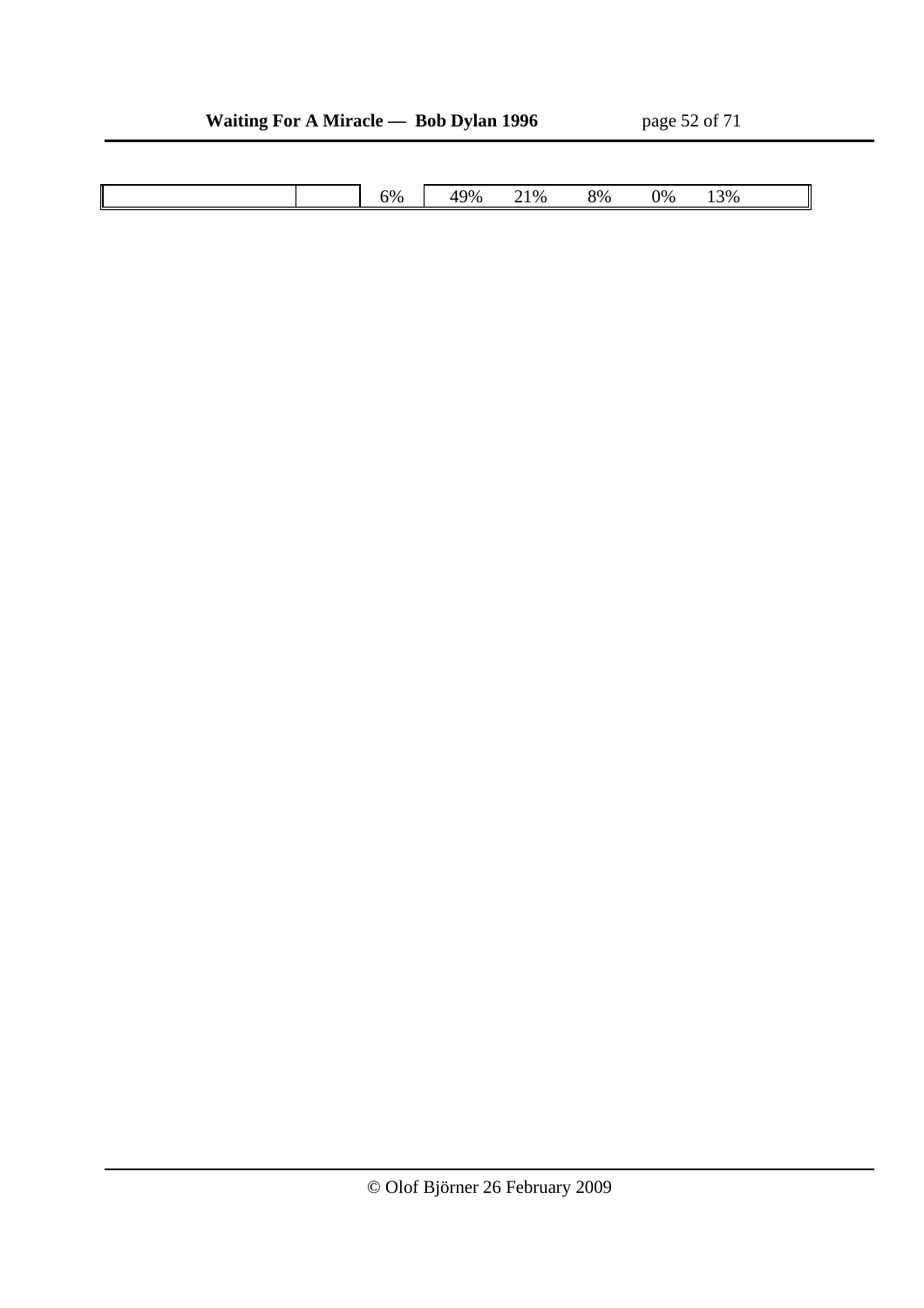#### **Show Statistics – Summary**



| Number of shows                         | 27  | 28  | 28  | 83   |
|-----------------------------------------|-----|-----|-----|------|
| Number of circulating shows             | 27  | 28  | 28  | 83   |
| Number of circulating & complete shows  | 27  | 28  | 28  | 83   |
| Number of unique shows <sup>16</sup>    | 27  | 28  | 28  | 83   |
| Number of different shows <sup>17</sup> | 27  | 28  | 28  | 83   |
| Number of different songs <sup>18</sup> | 71  | 83  | 72  | 95   |
| Number of unique songs <sup>19</sup>    | 71  | 83  | 72  | 94   |
| Number of performed songs               | 400 | 398 | 419 | 1255 |
| Mean number of performed songs          | 15  | 14  | 15  | 14   |
| Variation <sup>20</sup>                 | 4.8 | 5.8 | 4.8 | 68   |

 $16$  a show is unique if no other show has the same songs in the same order

 $17$  a show is different from another show if the set of songs are different, regardless of order.  $18$  electric and acoustic versions are counted as different songs.

<sup>&</sup>lt;sup>19</sup> a song is counted as unique regardless of how it is performed.

<sup>&</sup>lt;sup>20</sup> variation is computed as the ratio between number of different songs and mean number of performed songs.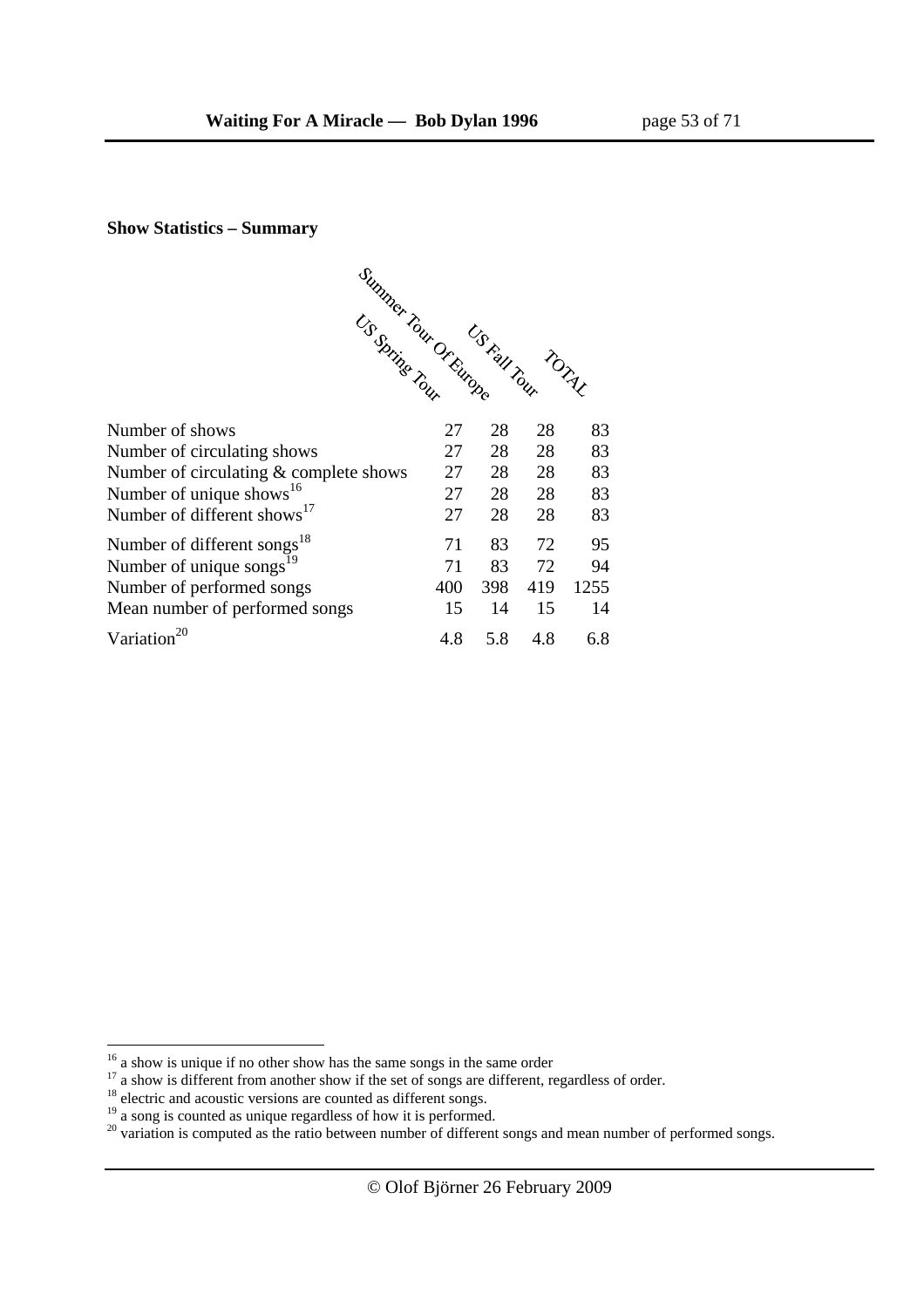## **Album statistics**

|                               | # of             |               | # of             |               |
|-------------------------------|------------------|---------------|------------------|---------------|
| <b>Album</b>                  | songs            | $\frac{0}{0}$ | perf             | $\frac{1}{2}$ |
| <b>Bob Dylan</b>              | $\mathbf{1}$     | 1.1%          | 4                | 0.3%          |
| Freewheelin'                  | 5                | 5.3%          | 85               | 6.8%          |
| The Times They Are A-Changin' | 5                | 5.3%          | 49               | 3.9%          |
| <b>Another Side</b>           | $\overline{4}$   | 4.3%          | 66               | 5.3%          |
| Bringing It All Back Home     | 6                | 6.4%          | 113              | 9.0%          |
| Highway 61 Revisited          | 8                | 8.5%          | 112              | 8.9%          |
| <b>Blonde On Blonde</b>       | 10               | 10.6%         | 157              | 12.5%         |
| <b>Basement Tapes</b>         | $\overline{2}$   | 2.1%          | 47               | 3.7%          |
| John Wesley Harding           | 3                | 3.2%          | 123              | 9.8%          |
| Nashville Skyline             | $\overline{3}$   | 3.2%          | 37               | 2.9%          |
| Selfportrait                  | $\boldsymbol{0}$ | 0.0%          | $\overline{0}$   | 0.0%          |
| New Morning                   | $\overline{2}$   | 2.1%          | 10               | 0.8%          |
| <b>Greatest Hits Vol 2</b>    | 3                | 3.2%          | 40               | 3.2%          |
| Pat Garrett                   | $\mathbf{1}$     | 1.1%          | 3                | 0.2%          |
| <b>Planet Waves</b>           | $\mathbf{1}$     | 1.1%          | 5                | 0.4%          |
| <b>Blood On The Tracks</b>    | $\overline{5}$   | 5.3%          | 74               | 5.9%          |
| Desire                        | $\mathbf{1}$     | 1.1%          | 3                | 0.2%          |
| Street-Legal                  | $\mathbf{1}$     | 1.1%          | 8                | 0.6%          |
| <b>Slow Train Coming</b>      | $\mathbf{1}$     | 1.1%          | $\mathbf{1}$     | 0.1%          |
| Saved                         | $\mathbf{1}$     | 1.1%          | $\mathbf{1}$     | 0.1%          |
| Shot Of Love                  | $\overline{c}$   | 2.1%          | 3                | 0.2%          |
| Infidels                      | 3                | 3.2%          | 14               | 1.1%          |
| <b>Empire Burlesque</b>       | 3                | 3.2%          | 29               | 2.3%          |
| Knocked-Out Loaded            | $\mathbf{0}$     | 0.0%          | $\boldsymbol{0}$ | 0.0%          |
| <b>Hearts Of Fire</b>         | $\overline{0}$   | 0.0%          | $\boldsymbol{0}$ | 0.0%          |
| Down In The Groove            | $\mathbf{1}$     | 1.1%          | 85               | 6.8%          |
| Traveling Wilburys Vol 1      | $\overline{0}$   | 0.0%          | $\boldsymbol{0}$ | 0.0%          |
| Oh Mercy                      | 8                | 8.5%          | 29               | 2.3%          |
| <b>Under The Red Sky</b>      | 3                | 3.2%          | 18               | 1.4%          |
| Traveling Wilburys Vol 3      | $\boldsymbol{0}$ | 0.0%          | $\boldsymbol{0}$ | 0.0%          |
| <b>Bootleg Series Vol 1</b>   | $\boldsymbol{0}$ | $0.0\%$       | $\boldsymbol{0}$ | 0.0%          |
| Bootleg Series Vol 2          | $\mathbf{1}$     | 1.1%          | 8                | 0.6%          |
| Bootleg Series Vol 3          | $\mathbf{1}$     | 1.1%          | 13               | 1.0%          |
| Biograph                      | $\boldsymbol{0}$ | 0.0%          | 0                | 0.0%          |
| Good As I Been To You         | $\boldsymbol{0}$ | 0.0%          | $\boldsymbol{0}$ | 0.0%          |
| World Gone Wrong              | $\overline{0}$   | 0.0%          | $\boldsymbol{0}$ | 0.0%          |
| <b>Greatest Hits Vol 3</b>    | $\boldsymbol{0}$ | 0.0%          | $\boldsymbol{0}$ | 0.0%          |
| MTV Unplugged                 | 1                | 1.1%          | 7                | 0.6%          |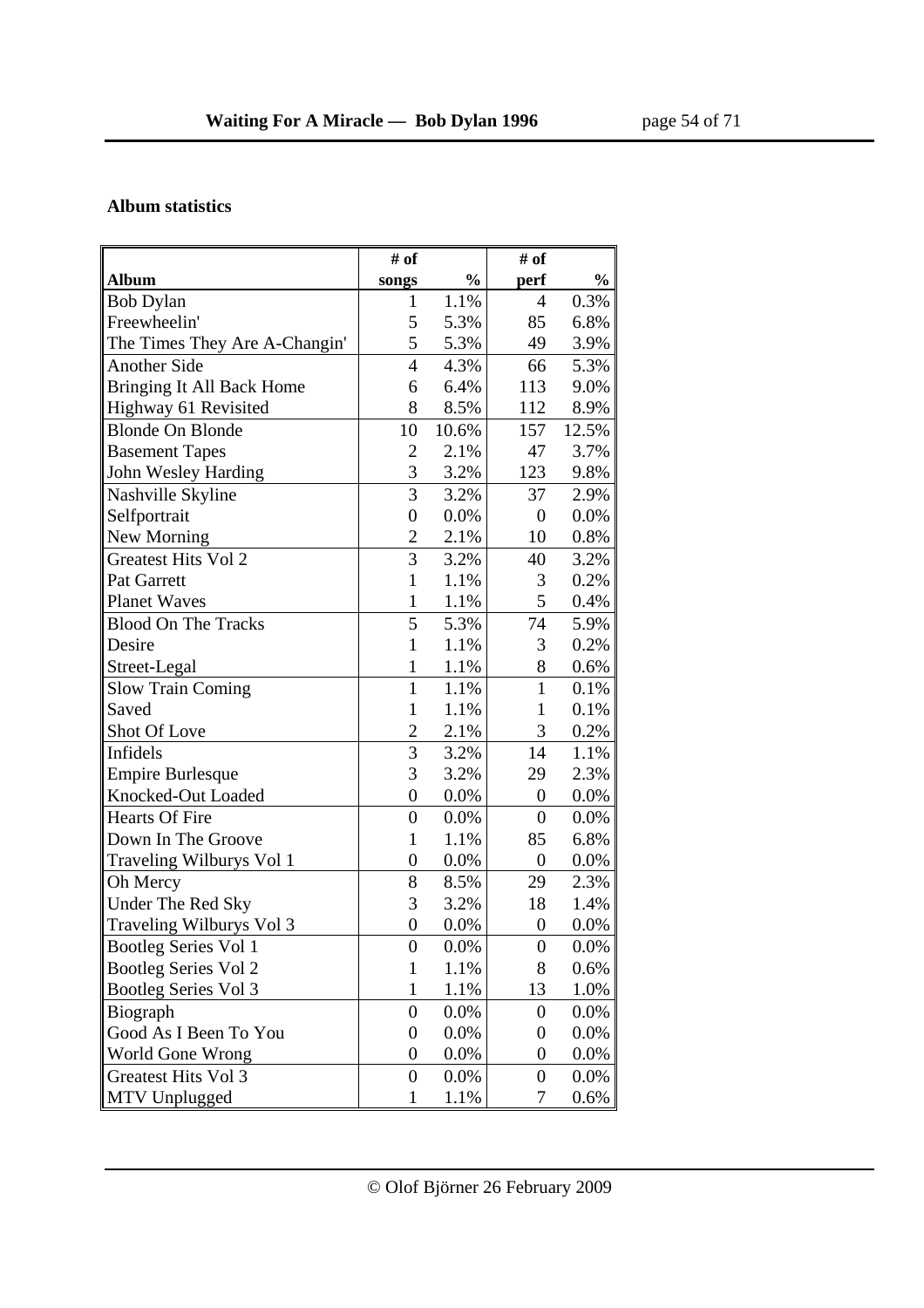## **5.7.2 Alphabetical song list**

| Applian change in the control     |         |                  |              |                   |                |                          |                  |                       |                |                    |                |                  |
|-----------------------------------|---------|------------------|--------------|-------------------|----------------|--------------------------|------------------|-----------------------|----------------|--------------------|----------------|------------------|
|                                   |         |                  |              |                   |                |                          |                  | Summer Tour Or Europe |                | Olympic Cemessions |                |                  |
|                                   |         |                  |              |                   |                |                          |                  |                       |                |                    |                |                  |
|                                   |         |                  |              |                   |                |                          |                  |                       |                |                    |                |                  |
|                                   |         |                  |              |                   |                |                          |                  |                       |                |                    |                |                  |
|                                   | opency. | Erst clechic sex | acoustic sex | scond cleanic sex | encore         | TOTAL                    | Nomura show      |                       |                |                    | US Fall Town   |                  |
| Alabama Getaway                   |         |                  |              |                   |                | 29                       | 29               |                       |                |                    | 20             | 9                |
| <b>Absolutely Sweet Marie</b>     |         |                  |              |                   | 5              |                          | 5                |                       |                | 3                  |                | $\overline{c}$   |
| Alabama Getaway                   |         |                  |              | 1                 |                | 42                       | 43               | $\mathbf{1}$          | 27             | 10                 | $\overline{2}$ | 3                |
| All Along The Watchtower          |         |                  | 86           |                   |                |                          | 86               | $\mathbf{1}$          | 27             | 28                 | $\overline{2}$ | 28               |
| Ballad Of A Thin Man              |         |                  |              |                   | 12             |                          | 12               |                       | $\overline{2}$ | 8                  | $\mathbf{1}$   | 1                |
| <b>Ballad Of Hollis Brown</b>     | AB      |                  |              | 7                 |                |                          | 7                |                       |                | 6                  | 1              |                  |
| Blowin' In The Wind               | AB      |                  |              |                   |                | $\overline{2}$           | $\overline{2}$   |                       |                | $\sqrt{2}$         |                |                  |
| Boots Of Spanish Leather          | AB      |                  |              | 10                |                |                          | 10               |                       | $\overline{2}$ | 5                  | $\mathbf{1}$   | 2                |
| Born In Time                      |         |                  |              |                   | 2              |                          | $\overline{2}$   |                       |                |                    |                | $\overline{2}$   |
| Cat's In The Well                 |         |                  |              |                   | $\overline{3}$ |                          | 3                |                       |                | $\mathbf{1}$       |                | $\overline{2}$   |
| Crash On The Levee                |         | 40               |              |                   |                |                          | 40               |                       | 9              | 5                  |                | 26               |
| <b>Desolation Row</b>             | AB      |                  |              | 7                 |                |                          | 7                |                       | 5              | $\overline{c}$     |                |                  |
| Disease Of Conceit                |         |                  | $\mathbf{1}$ |                   |                |                          | $\mathbf{1}$     |                       | $\mathbf{1}$   |                    |                |                  |
| Don't Think Twice, It's All Right | AB      |                  |              | 27                |                |                          | 27               | 1                     | 7              | 8                  | $\mathbf{1}$   | 10               |
| Drifter's Escape                  |         | 20               |              |                   |                |                          | 20               |                       | 11             | 9                  |                |                  |
| Every Grain Of Sand               |         |                  | $\mathbf{1}$ |                   |                |                          | $\mathbf{1}$     |                       |                |                    |                | 1                |
| Everything Is Broken              |         |                  |              |                   | 9              |                          | $\boldsymbol{9}$ |                       | 1              | 3                  |                | 5                |
| Forever Young                     | AB      |                  |              |                   |                | 5                        | 5                |                       | $\mathbf{1}$   |                    |                | 4                |
| Friend Of The Devil               | AB      |                  |              | 21                |                |                          | 21               |                       | 14             | $\overline{4}$     |                | $\overline{3}$   |
| Gates Of Eden                     | AB      |                  |              | 3                 |                |                          | 3                |                       |                | $\overline{2}$     |                | 1                |
| Girl From The North Country       | AB      |                  |              | 1                 |                | 16                       | 17               |                       | 7              | 6                  |                | 4                |
| <b>God Knows</b>                  |         |                  |              |                   | 11             |                          | 11               |                       | $\mathbf{1}$   | $\overline{1}$     |                | 9                |
| Hard Rain's A-Gonna Fall@A        | AB      |                  |              | 3                 |                |                          | 3                |                       | $\mathbf{1}$   | $\overline{c}$     |                |                  |
| Highway 61 Revisited              |         |                  |              |                   | 28             | $\overline{\mathcal{A}}$ | 32               |                       | 9              | $\overline{4}$     | $\mathbf{1}$   | 18               |
| I And I                           |         |                  |              |                   | 5              |                          | 5                |                       | $\mathbf{1}$   |                    |                | 4                |
| I Believe In You                  |         |                  |              |                   | $\mathbf{1}$   |                          | 1                |                       |                | $\mathbf{1}$       |                |                  |
| I Don't Believe You               |         |                  | 10           |                   |                |                          | 10               |                       | 5              | 3                  |                | $\overline{2}$   |
| I Shall Be Released               |         |                  |              |                   | 6              | $\mathbf 1$              | $\overline{7}$   |                       | $\overline{2}$ | $\overline{3}$     |                | $\overline{c}$   |
| I Want You                        |         |                  | 11           |                   |                |                          | 11               |                       | $\overline{2}$ | $\overline{4}$     |                | 5                |
| I'll Be Your Baby Tonight         |         |                  | 17           |                   |                |                          | 17               |                       | $\overline{4}$ | 5                  |                | $\,$ $\,$        |
| I'll Remember You                 |         |                  |              |                   | $\overline{7}$ | 1                        | $\bf{8}$         |                       | $\mathbf{1}$   | $\overline{c}$     |                | 5                |
| If Not For You                    |         |                  | $\,8\,$      |                   |                |                          | 8                |                       | $\sqrt{2}$     | $\overline{c}$     |                | 4                |
| If You See Her, Say Hello         |         |                  | 10           |                   |                |                          | 10               |                       | 5              | $\overline{c}$     |                | $\mathfrak{Z}$   |
| In The Garden                     |         |                  |              |                   | $\mathbf{1}$   |                          | $\mathbf{1}$     |                       |                | $\mathbf{1}$       |                |                  |
| It Ain't Me, Babe                 | AB      |                  |              |                   |                | 25                       | 25               |                       | 6              | 9                  | $\mathbf{1}$   | 9                |
| It Takes A Lot To Laugh           |         |                  | 14           |                   | $\mathbf{2}$   |                          | 16               |                       | $\mathfrak s$  | $\overline{4}$     | $\mathbf{1}$   | $6 \overline{6}$ |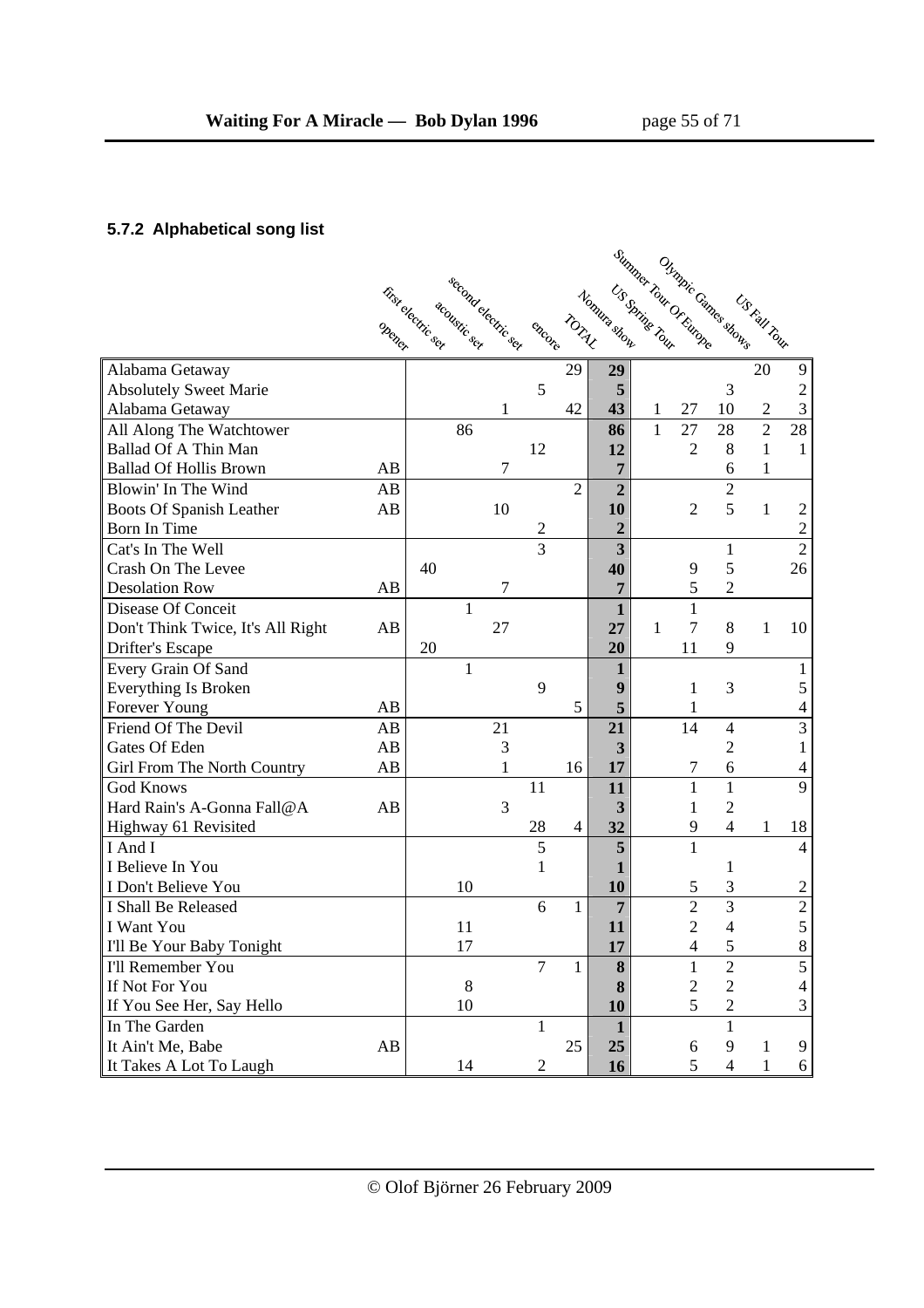| It's All Over Now, Baby Blue     | AB |              |                  | 11           |                          |                  | 11                      |              | $\overline{2}$ | $\overline{2}$           |              | $\overline{7}$   |
|----------------------------------|----|--------------|------------------|--------------|--------------------------|------------------|-------------------------|--------------|----------------|--------------------------|--------------|------------------|
| Joey                             |    |              |                  |              | 3                        |                  | 3                       |              | $\mathbf{1}$   |                          |              | $\overline{2}$   |
| John Brown                       | AB |              |                  | 6            | 1                        |                  | $\overline{7}$          |              | 1              | 6                        |              |                  |
| Jokerman                         |    | $\mathbf{1}$ | $\overline{2}$   |              | 5                        |                  | 8                       | $\mathbf{1}$ | $\overline{2}$ | $\overline{3}$           |              | $\overline{c}$   |
| Just Like A Woman                |    |              | 15               |              |                          |                  | 15                      | 1            | $\overline{4}$ | 5                        |              | 5                |
| Just Like Tom Thumb's Blues      |    |              | 10               |              |                          |                  | 10                      | 1            | $\overline{2}$ | 3                        |              | 4                |
| Knockin' On Heaven's Door        | AB |              |                  |              |                          | $\overline{2}$   | $\overline{2}$          |              |                |                          |              | $\overline{2}$   |
| Knockin' On Heaven's Door        | AE |              |                  | $\mathbf{1}$ |                          |                  | 1                       |              |                | 1                        |              |                  |
| Lay Lady Lay                     |    |              | 8                |              |                          |                  | 8                       |              | $\overline{2}$ | 3                        |              | 3                |
| Lenny Bruce                      |    |              |                  |              | $\mathfrak{2}$           |                  | $\overline{2}$          |              |                | $\mathbf{1}$             |              |                  |
| Leopard-Skin Pill-Box Hat        |    | 13           |                  |              |                          |                  | 13                      |              | 7              | 5                        |              | 1                |
| Like A Rolling Stone             |    |              |                  | 1            | 5                        | 20               | 26                      | 1            |                | 4                        |              | 21               |
| Lonesome Death Of Hattie Carroll | AB |              |                  | 6            |                          | $\overline{2}$   | 8                       |              | 1              | $\overline{3}$           | 1            | $\overline{3}$   |
| Love Minus Zero/No Limit         | AB |              |                  | 10           |                          |                  | 10                      |              | $\overline{2}$ | $\overline{4}$           | 1            | 3                |
| Maggie's Farm                    |    |              |                  | 1            | 38                       |                  | 39                      | $\mathbf{1}$ | 16             | 13                       | 1            | 8                |
| Mama, You Been On My Mind        | AB |              |                  | 8            |                          |                  | 8                       |              | 5              | $\overline{3}$           |              |                  |
| The Man In Me                    |    |              | $\overline{2}$   |              |                          |                  | $\overline{2}$          |              | 1              |                          |              | 1                |
| Man In The Long Black Coat       |    |              | 10               |              |                          |                  | 10                      |              | 5              | $\overline{\mathcal{A}}$ |              | 1                |
| Man Of Peace                     |    |              |                  |              | 1                        |                  | $\mathbf{1}$            |              |                |                          |              | 1                |
| Masters Of War                   | AB |              |                  | 36           |                          |                  | 36                      |              | 13             | 8                        |              | 15               |
| Most Likely You Go Your Way      |    |              | 8                |              |                          |                  | 8                       |              | 3              | 3                        |              | $\overline{2}$   |
| Mr. Tambourine Man               | AB |              |                  | 38           |                          |                  | 38                      | $\mathbf{1}$ | 12             | 12                       |              | 13               |
| My Back Pages                    | AB |              |                  | 6            |                          | 15               | 21                      |              | 5              | 9                        | 1            | $\boldsymbol{6}$ |
| Never Gonna Be The Same Again    |    |              |                  |              | $\overline{\mathcal{A}}$ |                  | $\overline{\mathbf{4}}$ |              | $\overline{2}$ |                          |              | $\overline{2}$   |
| The New Minglewood Blues         |    | $\mathbf{1}$ |                  |              |                          | $\mathbf{1}$     | $\overline{2}$          |              |                | $\overline{2}$           |              |                  |
| <b>Obviously Five Believers</b>  |    |              |                  |              | 8                        |                  | 8                       |              | $\overline{4}$ | 3                        |              | 1                |
| One Too Many Mornings            | AB |              |                  | 6            |                          | $\tau$           | 13                      |              |                | $\mathbf{1}$             |              | 12               |
| Pledging My Time                 |    |              | 3                |              |                          |                  | 3                       |              | $\overline{2}$ | $\mathbf{1}$             |              |                  |
| Positively 4th Street            |    |              | 20               |              | $\mathbf{1}$             |                  | 21                      |              | 5              | 9                        |              | 7                |
| Pretty Peggy-O                   |    |              | 4                |              |                          |                  | 4                       |              |                | 4                        |              |                  |
| Queen Jane Approximately         |    |              | $\overline{2}$   |              | $\mathbf{1}$             |                  | 3                       |              |                | $\mathbf{1}$             |              | $\overline{2}$   |
| Rainy Day Women #12 & 35         |    |              |                  |              |                          | 77               | 77                      |              | 23             | 25                       | 1            | 28               |
| Real Real Gone                   |    |              |                  |              |                          | 1                | 1                       |              |                |                          |              |                  |
| <b>Ring Them Bells</b>           |    |              |                  |              | 1                        |                  | $\mathbf{1}$            |              |                | 1                        |              |                  |
| Seeing The Real You At Last      |    |              |                  |              | 17                       |                  | 17                      |              | 6              | 4                        |              | 7                |
| Señor (Tales Of Yankee Power)    |    |              | $8\,$            |              |                          |                  | 8                       |              | $\mathfrak{Z}$ | $\overline{2}$           |              | 3                |
| Seven Days                       |    |              |                  |              | 13                       |                  | 13                      |              | $\overline{7}$ | 6                        |              |                  |
| <b>Shake Sugaree</b>             |    |              | $\tau$           |              |                          |                  | 7                       |              |                | 6                        | $\mathbf{1}$ |                  |
| She Belongs To Me                |    |              |                  |              | 12                       |                  | 12                      |              | 3              | $\overline{4}$           | $\mathbf{1}$ | 4                |
| <b>Shelter From The Storm</b>    |    |              | $\boldsymbol{7}$ |              |                          |                  | $\overline{7}$          |              | $\overline{2}$ | $\overline{2}$           |              | $\overline{3}$   |
| <b>Shooting Star</b>             |    |              | $\mathbf 1$      |              |                          |                  | $\mathbf{1}$            |              | $\mathbf{1}$   |                          |              |                  |
| Silvio                           |    |              | 84               |              | 1                        |                  | 85                      |              | 27             | 28                       | $\mathbf{2}$ | $28\,$           |
| Simple Twist Of Fate             |    |              | 9                |              | $\mathbf{1}$             |                  | 10                      |              | 3              | $\overline{2}$           |              | $\overline{5}$   |
| <b>Stuck Inside Of Mobile</b>    |    |              |                  |              | 13                       | $\boldsymbol{2}$ | 15                      |              | 5              | $\overline{4}$           | 1            | $\mathfrak s$    |
| Tangled Up In Blue               | AB |              |                  | 40           |                          |                  | 40                      |              | 13             | 13                       | $\mathbf{1}$ | 13               |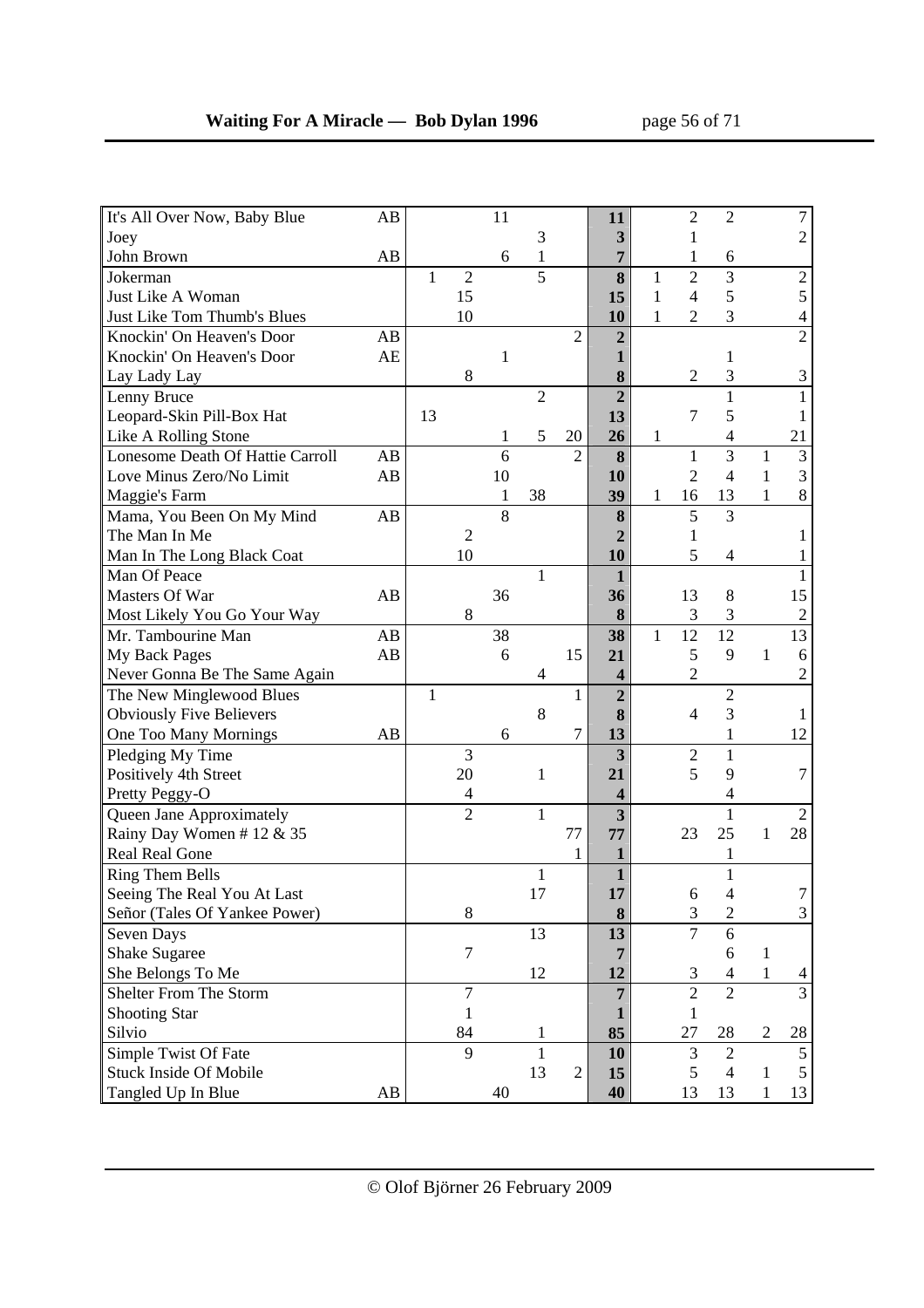| Tears Of Rage                     |    |    |    |    |    |    | 5  |    |                             |                             |   |
|-----------------------------------|----|----|----|----|----|----|----|----|-----------------------------|-----------------------------|---|
| This Wheel's On Fire              |    |    |    |    | 12 |    | 16 | 15 |                             |                             |   |
| The Times They Are A-Changin'     | AB |    |    |    |    | 11 | 11 | 4  | 5                           |                             |   |
| To Be Alone With You              |    | 11 |    |    |    |    | 11 |    | 8                           | $\mathcal{D}_{\mathcal{L}}$ |   |
| To Ramona                         | AB |    |    | 10 |    |    | 10 |    |                             |                             |   |
| Tombstone Blues                   |    |    |    |    | 6  |    | 6  |    | 3                           |                             |   |
| Tonight I'll Be Staying Here With |    |    | 18 |    |    |    | 18 | 7  | $\mathfrak{D}$              |                             | 8 |
| You                               |    |    |    |    |    |    |    |    |                             |                             |   |
| Under The Red Sky                 |    |    | 4  |    |    |    | 4  |    | $\mathcal{D}_{\mathcal{L}}$ |                             |   |
| Visions Of Johanna                | AB |    |    | 2  |    |    | 7  |    |                             |                             |   |
| Watching The River Flow           |    |    | 25 |    |    |    | 25 |    | 8                           |                             |   |
| What Good Am I?                   |    |    |    |    |    |    | 4  |    |                             |                             |   |
| When I Paint My Masterpiece       |    |    |    |    | 8  |    | 8  |    | 2                           |                             |   |
| Where Teardrops Fall              |    |    |    |    |    |    |    |    |                             |                             |   |
| Yesterday                         | AB |    |    |    |    |    |    |    |                             |                             |   |
| You're A Big Girl Now             |    |    |    |    |    |    |    |    |                             |                             |   |

### **Ten most played songs in 1996:**

|    | 1 All Along The Watchtower  | 98 | times |
|----|-----------------------------|----|-------|
|    | 2 Silvio                    | 85 |       |
|    | 3 Rainy Day Women # 12 & 35 | 77 |       |
|    | 4 Alabama Getaway           | 43 |       |
|    | 5 Crash On The Levee        | 40 |       |
|    | Tangled Up In Blue          | 40 |       |
|    | 7 Maggie's Farm             | 39 |       |
| 8  | Mr. Tambourine Man          | 38 |       |
| 9  | Masters Of War              | 36 |       |
| 10 | Highway 61 Revisited        | 32 |       |
|    |                             |    |       |

#### **Live debuts:**

The New Minglewood Blues Shake Sugaree This Wheel's On Fire

#### **Played only once before:** *NONE*

**One-offs (= live debuts, played only once):** *NONE*

#### **Played only once in 1995:**

| Disease Of Conceit  | Buffalo, New York, May 11       |
|---------------------|---------------------------------|
| Every Grain Of Sand | Birmingham, Alabama, November 2 |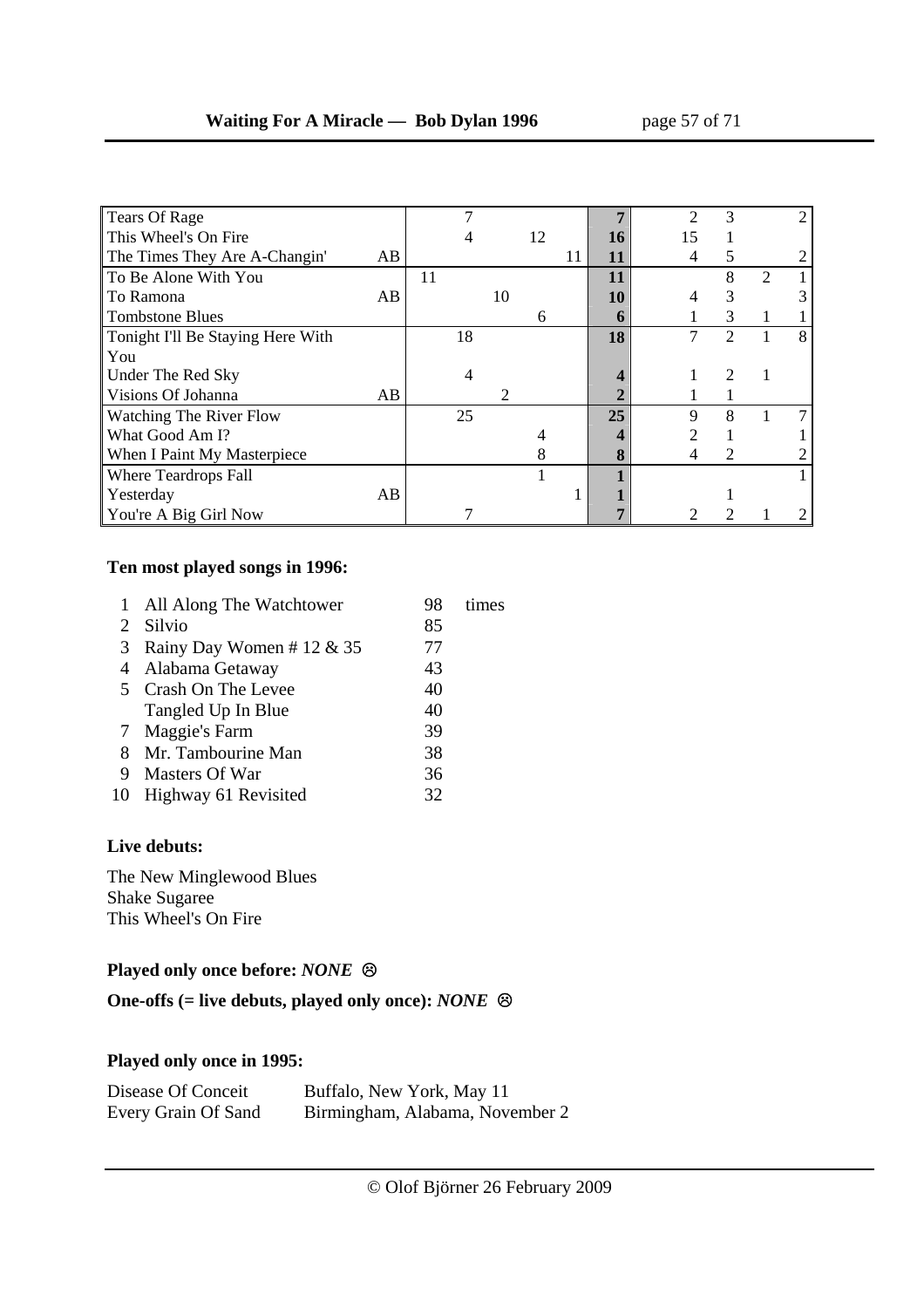| I Believe In You           |
|----------------------------|
| In The Garden              |
| Man Of Peace               |
| <b>Real Real Gone</b>      |
| <b>Ring Them Bells</b>     |
| <b>Shooting Star</b>       |
| <b>Where Teardrops Fal</b> |
|                            |

Cottbus, Germany, July 14 Tambach, Germany, July 10 Austin, Texas, October 26 Molde, Norway, July 19 Differdange, Luxembourg, June 24 Syracuse, New York, April 30 11 Austin, Texas, October 26

# **6 NEW BOOKS**

Here's a, no doubt incomplete, list from the never-ending flood of new Dylan books:

### **Looking For Some Answers - The Bob Dylan Quiz Book (Volume 3)**

Privately published, UK, October 1996. (Note that there is no volume 2 of this book!)

### **John Baldwin: The fiddler now upspoke, Volume 3.**

A collection of Bob Dylan interviews and press conferences. Desolation Row Promotions, 1996. 210 pages.

## **Tim Dunn: The Bob Dylan Copyright Files 1962-1995.**

A Rolling Tomes/Not-A-CES Publication 1996, 111 pages.

## **Vincente Escudero: Bob Dylan En La Prensa Espanola (1980-1993)** Los Jugulares, Ediciones Jucar, Madrid 1996, 170 pages.

Articles, mainly from Spanish newspapers, on Bob Dylan activities in Spain.

## **Clinton Heylin: A Life In Stolen Moments.**

**Bob Dylan Day By Day 1941-1995.** Schirmer Books 1996, 404 pages. An update of his 1988 book Stolen Moments.

## **John Hume: I've Been Shooting In The Dark Too Long**

With a Foreword by Paul Williams. A Photographic record of 12 years of Bob Dylan in concert (1984-1995). Bulletproof Books, February 1996, 112 pages.

## **Jenny Ledeen: Prophecy in the Christian Era.**

A study of Bob Dylan's work from 1961 to 1967, emphasizing his use of enigma to teach ethics, and comparing him to Dante Alighieri and other poets. Doctoral thesis.

Peaceberry Press of Webster Groves, December 1995, 241 pages.

## **Paul Williams: Watching The River Flow**

Observations on Bob Dylan's Art-in-Progress, 1966-1995. A collection of Williams' writings on Dylan. Omnibus Press 1996, 255 pages.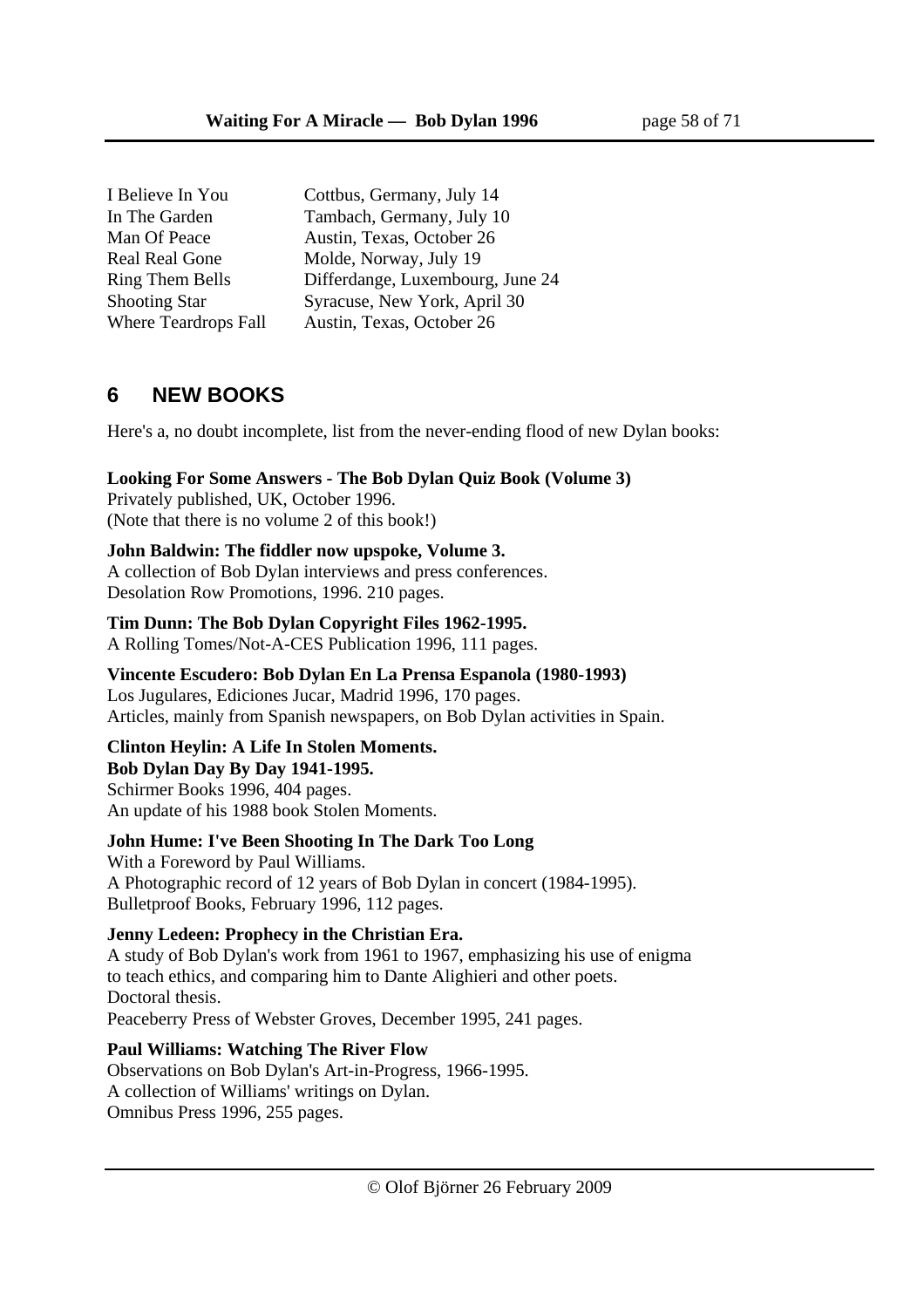**Robert Witting: The Meaning of an Orange Pocket Tarantula.** Exploding Rooster Books 1996, 60 pages.

**Robert Witting: There'a A New Day At Dawn A Rough Guide To Street Legal** Exploding Rooster Books 1996, 81 pages.

**Mike Wyvill & John Wraith : So Many Roads. Bob Dylan's 1995 Concerts** Wanted Man, 1996. 62 pages. Concert listings and comments plus a lot of pictures from The Telegraph.

## **7 REFERENCES & SOURCES**

- [1] Reviews and other postings on **rec.music.dylan**.
- [2] Bill Pagel's excellent tour reports on his **Bob Links** page. (http://www.execpc.com/~billp61/boblink.html).
- [3] Karl Erik Andersen's fabulous **Expecting Rain** page. (http://bob.nbr.no/).
- [4] **The Wicked Messenger** column in Isis 1996.
- [5] Articles and columns in **The Telegraph, On The Tracks, Series Of Dreams** 1996.
- [6] My own tape collection.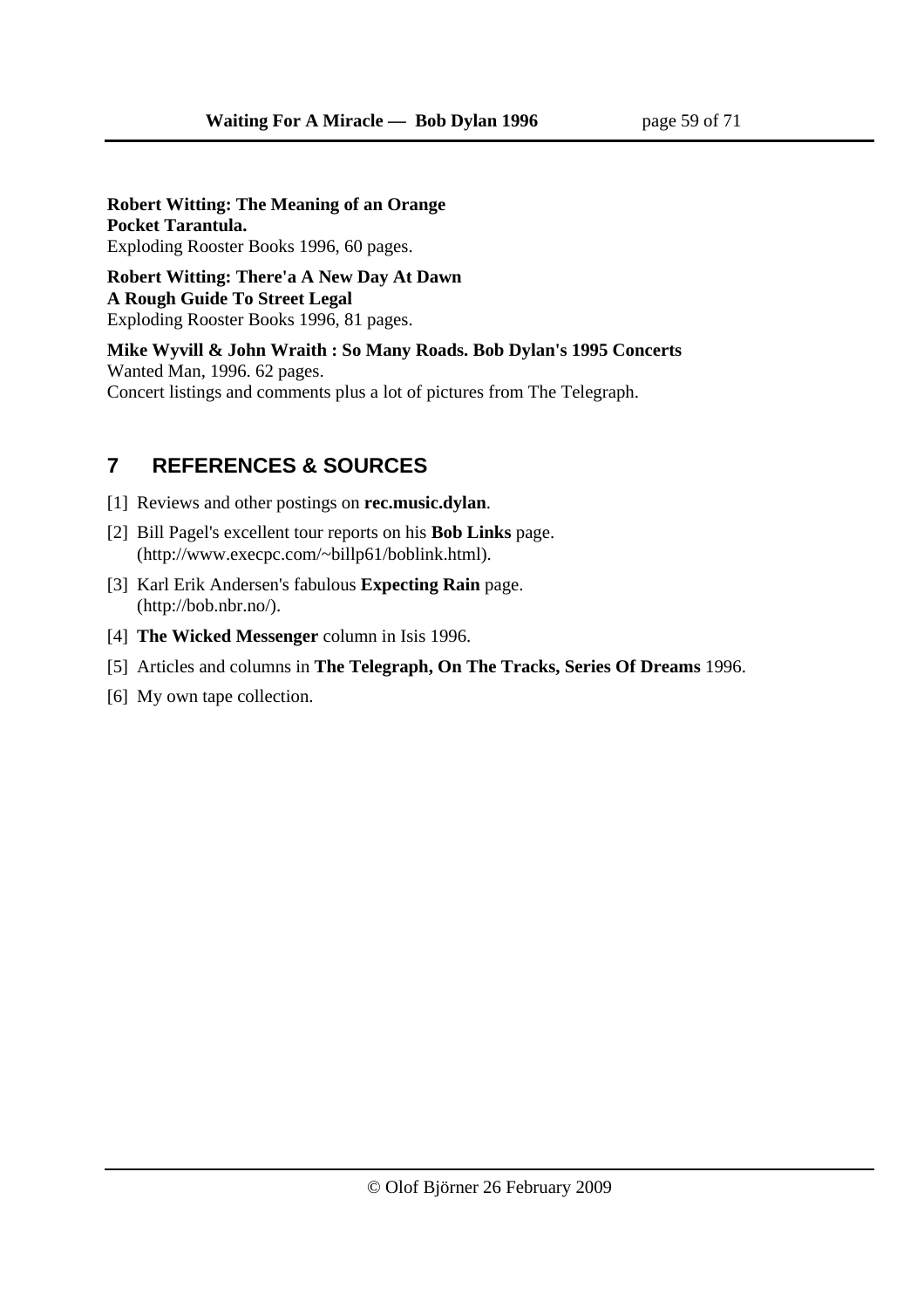## **8 APPENDIX: SET-LISTS**

## **The Pavilion, Biltmore Hotel, Phoenix, Arizona, February 2, 1996:**

Jokerman / Just Like A Woman / All Along The Watchtower / Just Like Tom Thumb's Blues / Mr. Tambourine Man / Don't Think Twice, It's All Right / Like A Rolling Stone / Maggie's Farm / Alabama Getaway

### **Simon Forum Athletic Center, Drew University, Madison, New Jersey, April 13, 1996:**

Crash On The Levee (Down In The Flood) / I Want You / All Along The Watchtower / Just Like A Woman / Watching The River Flow / Silvio / Tangled Up In Blue (acoustic w band) / Masters Of War (acoustic w band) / Don't Think Twice, It's All Right (acoustic w band) / God Knows / This Wheel's On Fire / Obviously Five Believers / Alabama Getaway / Girl From The North Country (acoustic w band) / Rainy Day Women # 12 & 35

## **Palace Theater, New Haven, Connecticut, April 14, 1996:**

Crash On The Levee (Down In The Flood) / If You See Her, Say Hello / All Along The Watchtower / Shelter From The Storm / Just Like Tom Thumb's Blues / Silvio / Mr. Tambourine Man (acoustic w band) / Masters Of War (acoustic w band) / To Ramona (acoustic w band) / Maggie's Farm / This Wheel's On Fire / Highway 61 Revisited / Alabama Getaway / It Ain't Me, Babe (acoustic w band) / Rainy Day Women  $# 12 \& 35$ 

## **Symphony Hall, Springfield, Massachusetts, April 16, 1996:**

Crash On The Levee (Down In The Flood) / Lay Lady Lay / All Along The Watchtower / Most Likely You Go Your Way (And I'll Go Mine) / Tears Of Rage / Silvio / Tangled Up In Blue (acoustic w band) / Masters Of War (acoustic w band) / Mama, You Been On My Mind (acoustic w band) / Maggie's Farm / This Wheel's On Fire / Seeing The Real You At Last / Alabama Getaway / My Back Pages (acoustic w band) / Rainy Day Women # 12 & 35

## **Patrick Gymnasium, University Of Vermont, Burlington, Vermont, April 17, 1996:**

Crash On The Levee (Down In The Flood) / Man In The Long Black Coat / All Along The Watchtower / Positively 4th Street / It Takes A Lot To Laugh, It Takes A Train To Cry / Silvio / Mr. Tambourine Man (acoustic w band) / Boots Of Spanish Leather (acoustic w band) / Don't Think Twice, It's All Right (acoustic w band) / Maggie's Farm / This Wheel's On Fire / Obviously Five Believers / Alabama Getaway / I Shall Be Released (acoustic w band) / Rainy Day Women # 12 & 35

## **The Strand, Providence, Rhode Island, April 18, 1996:**

Drifter's Escape / Señor (Tales Of Yankee Power) / All Along The Watchtower / I'll Be Your Baby Tonight / This Wheel's On Fire / Silvio / Tangled Up In Blue (acoustic w band) / Love Minus Zero/No Limit (acoustic w band) / Friend Of The Devil (acoustic w band) / Maggie's Farm / She Belongs To Me / Joey / Alabama Getaway / I Shall Be Released (acoustic w band)

## **State Theater, Portland, Maine, April 19, 1996:**

Drifter's Escape / Tonight I'll Be Staying Here With You / All Along The Watchtower / You're A Big Girl Now / This Wheel's On Fire / Silvio / Tangled Up In Blue (acoustic w band) / Visions Of Johanna (acoustic w band) / John Brown (acoustic w band) / Stuck Inside Of Mobile With The Memphis Blues Again / Simple Twist Of Fate / Seven Days / Alabama Getaway / Forever Young (acoustic w band) / Rainy Day Women # 12 & 35

## **State Theater, Portland, Maine, April 20, 1996:**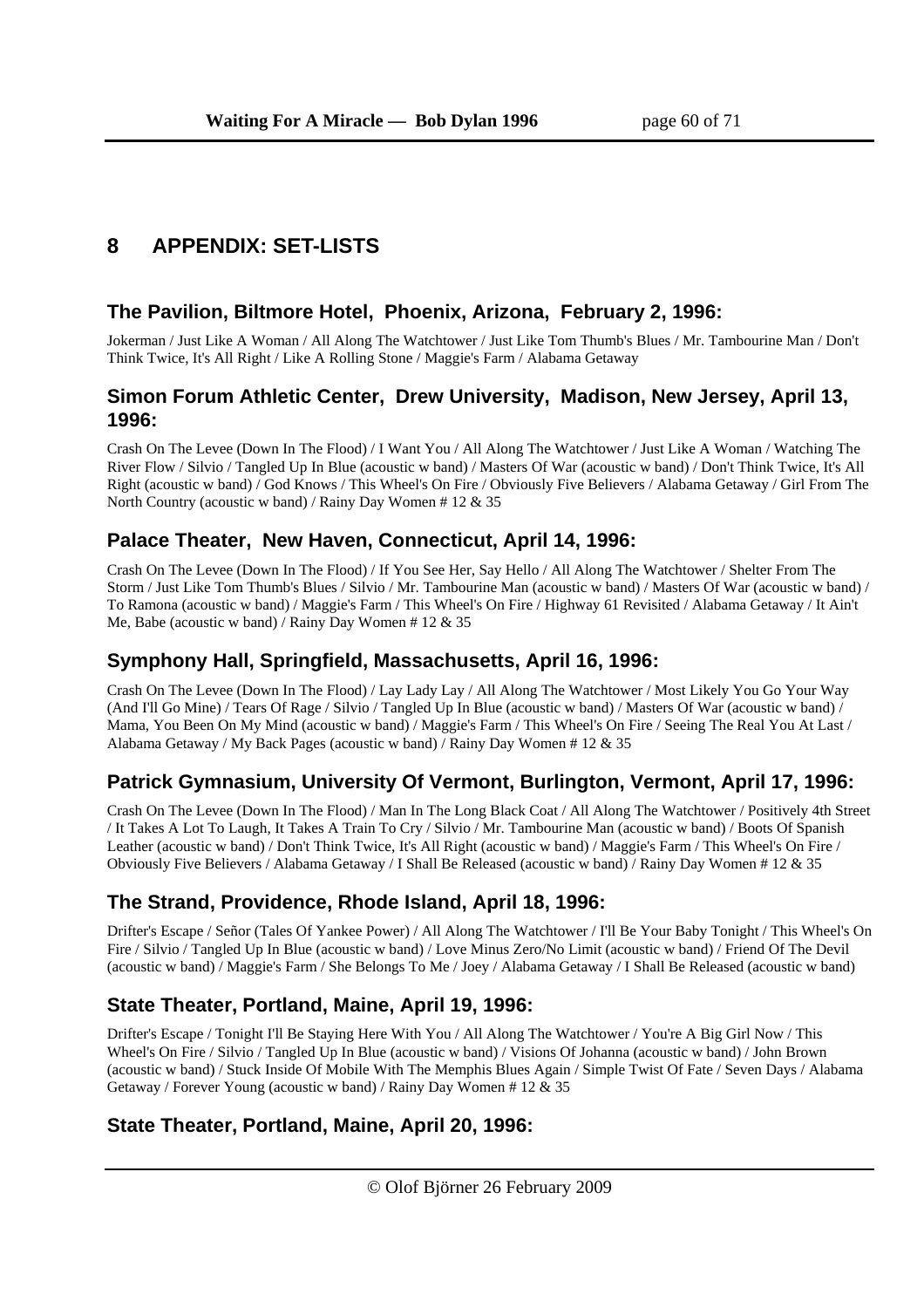Crash On The Levee (Down In The Flood) / Man In The Long Black Coat / All Along The Watchtower / Positively 4th Street / Pledging My Time / Silvio / Mr. Tambourine Man (acoustic w band) / Desolation Row (acoustic w band) / Friend Of The Devil (acoustic w band) / Maggie's Farm / What Good Am I? / Seven Days / Alabama Getaway / The Times They Are A-Changin' (acoustic w band)

## **State Theater, Portland, Maine, April 21, 1996:**

Leopard-Skin Pill-Box Hat / If Not For You / All Along The Watchtower / Under The Red Sky / This Wheel's On Fire / Silvio / Mama, You Been On My Mind (acoustic w band) / Masters Of War (acoustic w band) / Friend Of The Devil (acoustic w band) / Maggie's Farm / When I Paint My Masterpiece / Seven Days / Alabama Getaway / My Back Pages (acoustic w band) / Rainy Day Women  $# 12 \& 35$ 

## **Hutchins Concert Hall, Maine Center For The Performing Arts, University Of Maine, Orono, Maine, April 22, 1996:**

Drifter's Escape / If You See Her, Say Hello / All Along The Watchtower / Just Like A Woman / I Don't Believe You / Silvio / Mr. Tambourine Man (acoustic w band) / Masters Of War (acoustic w band) / Friend Of The Devil (acoustic w band) / Tombstone Blues / Ballad Of A Thin Man / Seven Days / Alabama Getaway / It Ain't Me, Babe (acoustic w band) / Rainy Day Women # 12 & 35

## **Hutchins Concert Hall, Maine Center For The Performing Arts, University Of Maine, Orono, Maine, April 23, 1996:**

Crash On The Levee (Down In The Flood) / If You See Her, Say Hello / All Along The Watchtower / Shelter From The Storm / Watching The River Flow / Silvio / Mama, You Been On My Mind (acoustic w band) / Desolation Row (acoustic w band) / Love Minus Zero/No Limit (acoustic w band) / Jokerman / This Wheel's On Fire / Highway 61 Revisited / Alabama Getaway / The Lonesome Death Of Hattie Carroll (acoustic w band) / Rainy Day Women # 12 & 35

## **Verdun Auditorium, Montreal, Quebec, Canada, April 26, 1996:**

Drifter's Escape / If You See Her, Say Hello / All Along The Watchtower / Just Like Tom Thumb's Blues / Most Likely You Go Your Way (And I'll Go Mine) / Silvio / Tangled Up In Blue (acoustic w band) / Masters Of War (acoustic w band) / Don't Think Twice, It's All Right (acoustic w band) / Maggie's Farm / I'll Remember You / Obviously Five Believers / Alabama Getaway / Girl From The North Country (acoustic w band) / Rainy Day Women # 12 & 35

## **Concert Hall, Toronto, Ontario, Canada, April 27, 1996:**

Drifter's Escape / If Not For You / All Along The Watchtower / Positively 4th Street / Watching The River Flow / Silvio / Tangled Up In Blue (acoustic w band) / Masters Of War (acoustic w band) / Mama, You Been On My Mind (acoustic w band) / Seeing The Real You At Last / This Wheel's On Fire / Maggie's Farm / Alabama Getaway / My Back Pages (acoustic w band)

## **Concert Hall, Toronto, Ontario, Canada, April 28, 1996:**

Crash On The Levee (Down In The Flood) / Tonight I'll Be Staying Here With You / All Along The Watchtower / I Don't Believe You / It Takes A Lot To Laugh, It Takes A Train To Cry / Silvio / Mr. Tambourine Man (acoustic w band) / Desolation Row (acoustic w band) / Friend Of The Devil (acoustic w band) / Stuck Inside Of Mobile With The Memphis Blues Again / What Good Am I? / Seven Days / Alabama Getaway / Girl From The North Country (acoustic w band) / Rainy Day Women # 12 & 35

## **Landmark Theater, Syracuse, New York, April 30, 1996:**

Leopard-Skin Pill-Box Hat / Tonight I'll Be Staying Here With You / All Along The Watchtower / Shooting Star / Watching The River Flow / Silvio / Tangled Up In Blue (acoustic w band) / Boots Of Spanish Leather (acoustic w band) / Friend Of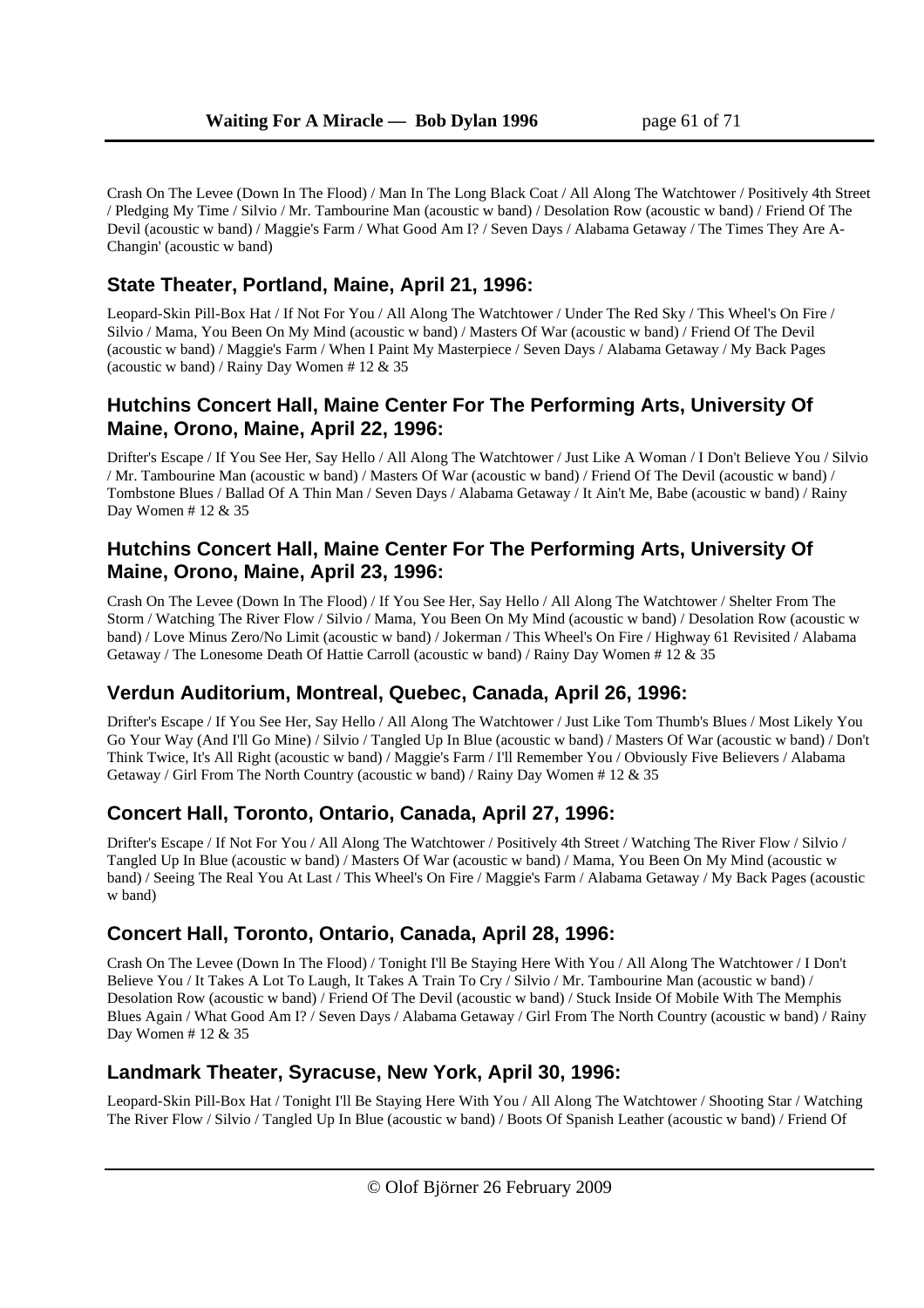The Devil (acoustic w band) / Seven Days / She Belongs To Me / Maggie's Farm / Alabama Getaway / The Times They Are A-Changin' (acoustic w band) / Rainy Day Women # 12 & 35

## **Mid-Hudson Civic Center, Poughkeepsie, New York, May 1, 1996:**

Leopard-Skin Pill-Box Hat / Tonight I'll Be Staying Here With You / All Along The Watchtower / I Don't Believe You / This Wheel's On Fire / Silvio / Tangled Up In Blue (acoustic w band) / To Ramona (acoustic w band) / Friend Of The Devil (acoustic w band) / Stuck Inside Of Mobile With The Memphis Blues Again / When I Paint My Masterpiece / Highway 61 Revisited / Alabama Getaway / Girl From The North Country (acoustic w band) / Rainy Day Women # 12 & 35

### **University Fieldhouse, Bucknell University, Lewisburg, Pennsylvania, May 3, 1996:**

Leopard-Skin Pill-Box Hat / Lay Lady Lay / All Along The Watchtower / Just Like A Woman / I'll Be Your Baby Tonight / Silvio / Mr. Tambourine Man (acoustic w band) / Masters Of War (acoustic w band) / Don't Think Twice, It's All Right (acoustic w band) / Friend Of The Devil (acoustic w band) / This Wheel's On Fire / Maggie's Farm / Alabama Getaway / It Ain't Me, Babe (acoustic w band)

### **Classic Amphitheater, Fairground At Strawberry Hill, Richmond, Virginia, May 4, 1996:**

Drifter's Escape / The Man In Me / All Along The Watchtower / I Don't Believe You / Watching The River Flow / Silvio / Mr. Tambourine Man (acoustic w band) / Masters Of War (acoustic w band) / Mama, You Been On My Mind (acoustic w band) / Seeing The Real You At Last / This Wheel's On Fire / Maggie's Farm / Alabama Getaway / The Times They Are A-Changin' (acoustic w band) / Rainy Day Women # 12 & 35

### **Miller Lite Stage, 3rd Annual Music Midtown, Atlanta, Georgia, May 5, 1996:**

Drifter's Escape / If You See Her, Say Hello / All Along The Watchtower / Positively 4th Street / Watching The River Flow / Silvio / Tangled Up In Blue (acoustic w band) / A Hard Rain's A-Gonna Fall (acoustic w band) / Friend Of The Devil (acoustic w band) / Maggie's Farm / When I Paint My Masterpiece / Highway 61 Revisited / Alabama Getaway / Rainy Day Women # 12 & 35

## **The Louisville Palace, Louisville, Kentucky, May 7, 1996:**

Drifter's Escape / Tonight I'll Be Staying Here With You / All Along The Watchtower / Tears Of Rage / I'll Be Your Baby Tonight / Silvio / Mr. Tambourine Man (acoustic w band) / Masters Of War (acoustic w band) / Friend Of The Devil (acoustic w band) / Stuck Inside Of Mobile With The Memphis Blues Again / Never Gonna Be The Same Again / Maggie's Farm / Alabama Getaway / It Ain't Me, Babe (acoustic w band) / Rainy Day Women # 12 & 35

## **The Palace, Columbus, Ohio, May 8, 1996:**

Drifter's Escape / Tonight I'll Be Staying Here With You / All Along The Watchtower / Simple Twist Of Fate / It Takes A Lot To Laugh, It Takes A Train To Cry / Silvio / Tangled Up In Blue (acoustic w band) / It's All Over Now, Baby Blue (acoustic w band) / Friend Of The Devil (acoustic w band) / Seeing The Real You At Last / Ballad Of A Thin Man / Highway 61 Revisited / Alabama Getaway / Girl From The North Country (acoustic w band) / Rainy Day Women # 12 & 35

## **Warner Theatre, Civic Center, Erie, Pennsylvania, May 10, 1996:**

Crash On The Levee (Down In The Flood) / Man In The Long Black Coat / All Along The Watchtower / You're A Big Girl Now / Pledging My Time / Silvio / Mr. Tambourine Man (acoustic w band) / Desolation Row (acoustic w band) / Don't Think Twice, It's All Right (acoustic w band) / Maggie's Farm / I And I / Obviously Five Believers / Alabama Getaway / My Back Pages (acoustic w band) / Rainy Day Women # 12 & 35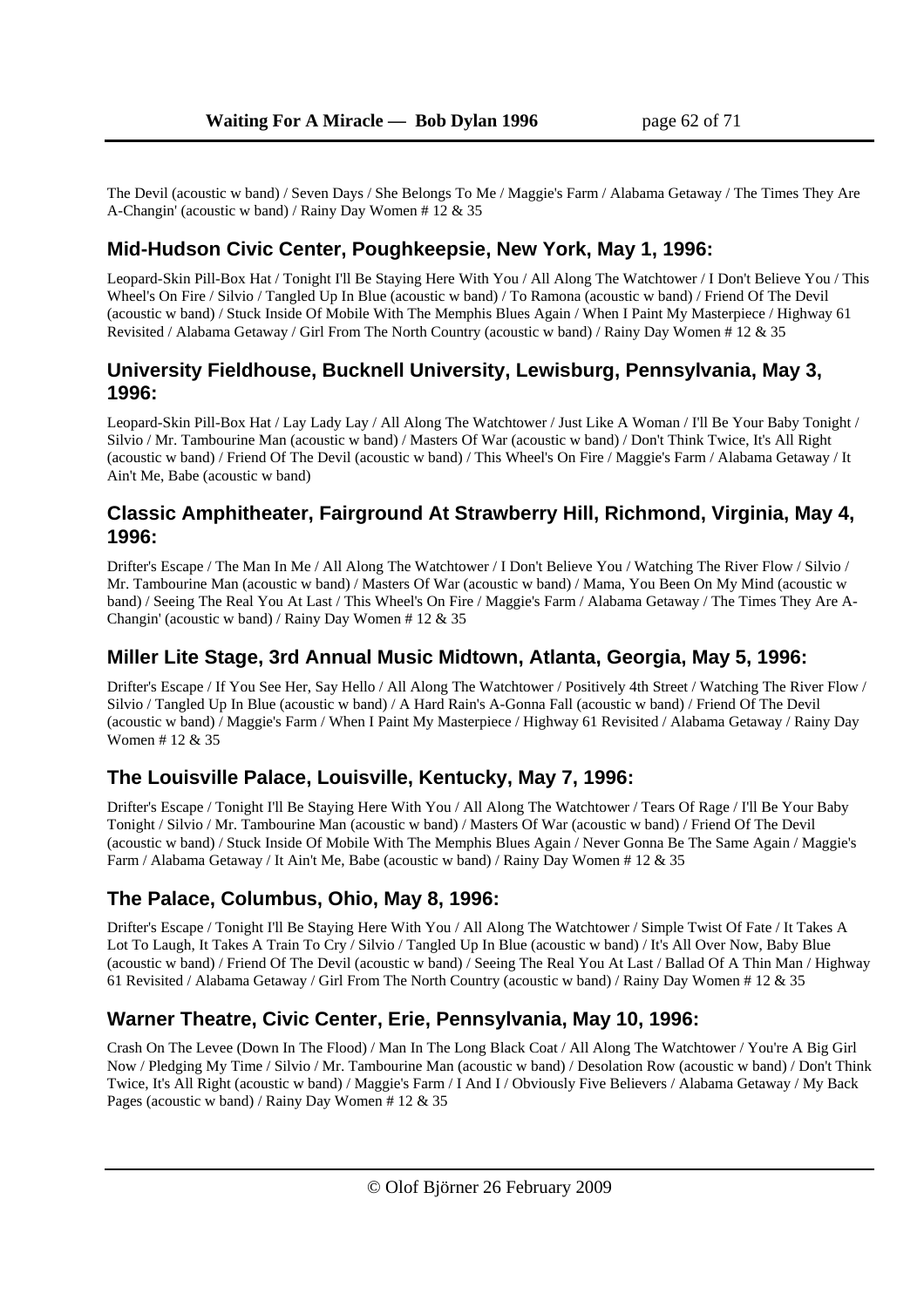### **Houston Gym, Sports Arena, Buffalo State Collage, Buffalo, New York, May 11, 1996:**

Drifter's Escape / Señor (Tales Of Yankee Power) / All Along The Watchtower / Disease Of Conceit / I'll Be Your Baby Tonight / Silvio / Mr. Tambourine Man (acoustic w band) / Masters Of War (acoustic w band) / Friend Of The Devil (acoustic w band) / Jokerman / This Wheel's On Fire / Highway 61 Revisited / Alabama Getaway / The Times They Are A-Changin' (acoustic w band) / Rainy Day Women # 12 & 35

### **Alumni Hall, University Of Western Ontario, London, Ontario, Canada, May 12, 1996:**

Leopard-Skin Pill-Box Hat / Man In The Long Black Coat / All Along The Watchtower / Simple Twist Of Fate / It Takes A Lot To Laugh, It Takes A Train To Cry / Silvio / Mr. Tambourine Man (acoustic w band) / Desolation Row (acoustic w band) / To Ramona (acoustic w band) / Everything Is Broken / This Wheel's On Fire / Maggie's Farm / Alabama Getaway / Girl From The North Country (acoustic w band) / Rainy Day Women # 12 & 35

## **Michigan Theater, Ann Arbor, Michigan, May 14, 1996:**

Crash On The Levee (Down In The Flood) / Man In The Long Black Coat / All Along The Watchtower / Just Like A Woman / Watching The River Flow / Silvio / Mr. Tambourine Man (acoustic w band) / Masters Of War (acoustic w band) / Don't Think Twice, It's All Right (acoustic w band) / Seeing The Real You At Last / When I Paint My Masterpiece / Highway 61 Revisited / Alabama Getaway / It Ain't Me, Babe (acoustic w band) / Rainy Day Women # 12 & 35

### **Pine Knob Music Theatre, Clarkston, Michigan, May 16, 1996:**

Leopard-Skin Pill-Box Hat / I Want You / All Along The Watchtower / Positively 4th Street / Watching The River Flow / Silvio / Tangled Up In Blue (acoustic w band) / It's All Over Now, Baby Blue (acoustic w band) / Friend Of The Devil (acoustic w band) / Stuck Inside Of Mobile With The Memphis Blues Again / This Wheel's On Fire / Highway 61 Revisited / Alabama Getaway / Girl From The North Country (acoustic w band) / Rainy Day Women # 12 & 35

## **Nautica Stage, Cleveland, Ohio, May 17, 1996:**

Drifter's Escape / Señor (Tales Of Yankee Power) / All Along The Watchtower / I Don't Believe You / Watching The River Flow / Silvio / Tangled Up In Blue (acoustic w band) / To Ramona (acoustic w band) / Friend Of The Devil (acoustic w band) / Seeing The Real You At Last / She Belongs To Me / Maggie's Farm / Alabama Getaway / My Back Pages (acoustic w band) / Rainy Day Women # 12 & 35

## **Coca Cola Star Lake Amphitheater, Burgettstown, Pennsylvania, May 18, 1996:**

Leopard-Skin Pill-Box Hat / Tonight I'll Be Staying Here With You / All Along The Watchtower / Most Likely You Go Your Way (And I'll Go Mine) / It Takes A Lot To Laugh, It Takes A Train To Cry / Silvio / Tangled Up In Blue (acoustic w band) / Masters Of War (acoustic w band) / Don't Think Twice, It's All Right (acoustic w band) / Seven Days / Never Gonna Be The Same Again / Highway 61 Revisited / Alabama Getaway / It Ain't Me, Babe (acoustic w band) / Rainy Day Women # 12 & 35

## **Tangkrogen, Århus, Denmark, June 15, 1996:**

The New Minglewood Blues / Pretty Peggy-O / All Along The Watchtower / Positively 4th Street / Silvio / Mr. Tambourine Man (acoustic w band) / Masters Of War (acoustic w band) / Don't Think Twice, It's All Right (acoustic w band) / Friend Of The Devil (acoustic w band) / Highway 61 Revisited / Girl From The North Country (acoustic w band) / Rainy Day Women # 12 & 35

### **Tempodrome, Berlin, Germany, June 17, 1996:**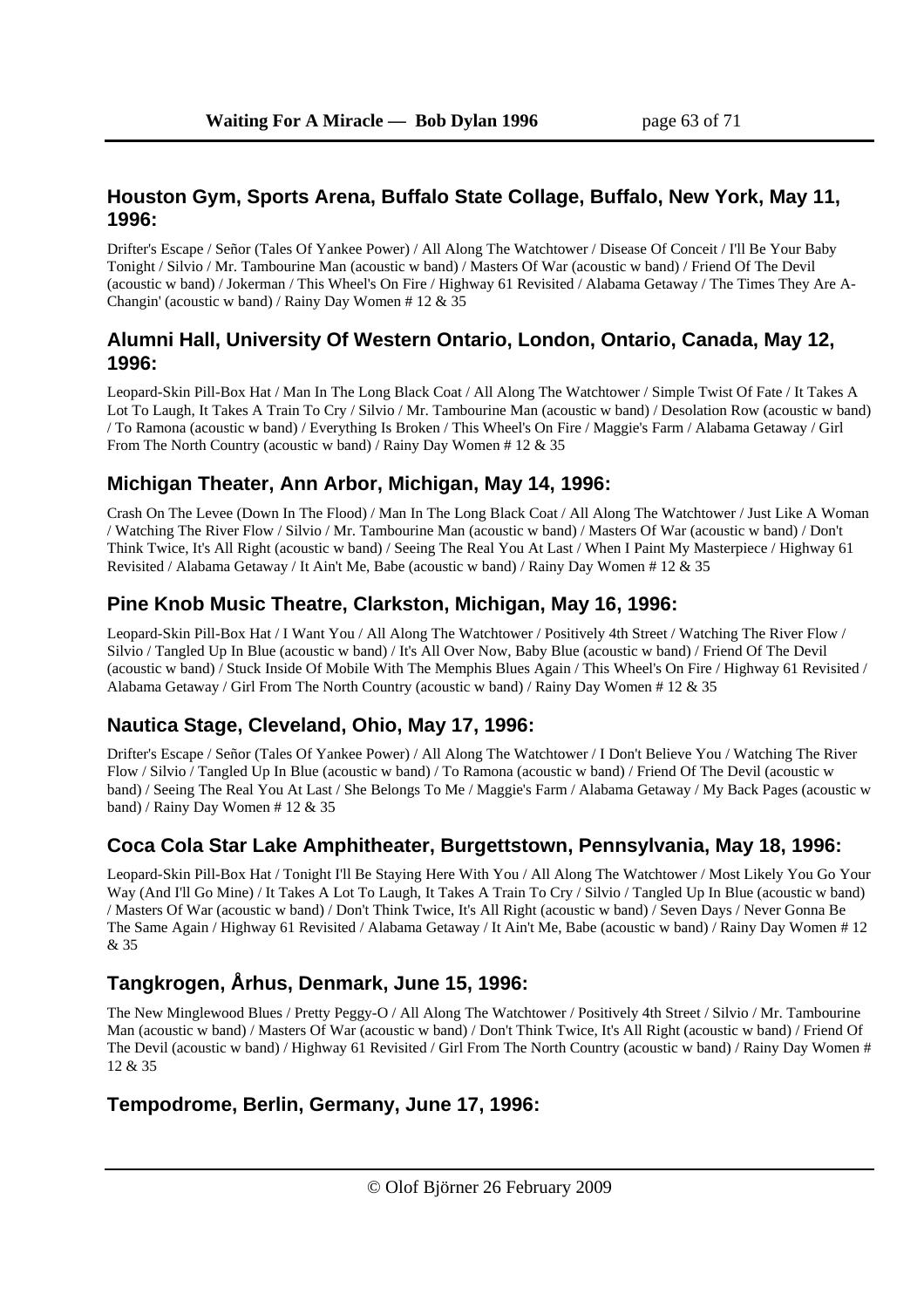Drifter's Escape / Shake Sugaree / All Along The Watchtower / Positively 4th Street / Watching The River Flow / Silvio / Tangled Up In Blue (acoustic w band) / Love Minus Zero/No Limit (acoustic w band) / Friend Of The Devil (acoustic w band) / Seeing The Real You At Last / Queen Jane Approximately / Maggie's Farm / Alabama Getaway / My Back Pages (acoustic w band) / Rainy Day Women # 12 & 35

## **Alte Oper, Frankfurt, Germany, June 19, 1996:**

Drifter's Escape / Pretty Peggy-O / All Along The Watchtower / Under The Red Sky / I'll Be Your Baby Tonight / Silvio / Tangled Up In Blue (acoustic w band) / Masters Of War (acoustic w band) / Don't Think Twice, It's All Right (acoustic w band) / Seeing The Real You At Last / She Belongs To Me / Seven Days / Alabama Getaway / The Times They Are A-Changin' (acoustic w band) / Rainy Day Women # 12 & 35

## **Muziekcentrum Vredenburg, Utrecht, The Netherlands, June 20, 1996:**

Drifter's Escape / Shake Sugaree / All Along The Watchtower / Tonight I'll Be Staying Here With You / Watching The River Flow / Silvio / Mr. Tambourine Man (acoustic w band) / John Brown (acoustic w band) / Mama, You Been On My Mind (acoustic w band) / Maggie's Farm / When I Paint My Masterpiece / Seven Days / Alabama Getaway / Girl From The North Country (acoustic w band) / Rainy Day Women # 12 & 35

## **Muziekcentrum Vredenburg, Utrecht, The Netherlands, June 21, 1996:**

Drifter's Escape / Man In The Long Black Coat / All Along The Watchtower / Positively 4th Street / Just Like Tom Thumb's Blues / Silvio / Boots Of Spanish Leather (acoustic w band) / Desolation Row (acoustic w band) / Friend Of The Devil (acoustic w band) / Ballad Of A Thin Man / She Belongs To Me / Seven Days / Alabama Getaway / My Back Pages (acoustic w band) / Rainy Day Women # 12 & 35

## **Vorst Nationaal, Brussels, Belgium, June 22, 1996:**

Drifter's Escape / Señor (Tales Of Yankee Power) / All Along The Watchtower / Shelter From The Storm / I Don't Believe You / Silvio / Tangled Up In Blue (acoustic w band) / Love Minus Zero/No Limit (acoustic w band) / Don't Think Twice, It's All Right (acoustic w band) / Ballad Of A Thin Man / It Takes A Lot To Laugh, It Takes A Train To Cry / Maggie's Farm / Alabama Getaway / The Times They Are A-Changin' (acoustic w band) / Rainy Day Women # 12 & 35

## **Hall Omnisports, Differdange, Luxembourg, June 24, 1996:**

Crash On The Levee (Down In The Flood) / Lay Lady Lay / All Along The Watchtower / Positively 4th Street / Most Likely You Go Your Way (And I'll Go Mine) / Silvio / Visions Of Johanna (acoustic w band) / Masters Of War (acoustic w band) / It's All Over Now, Baby Blue (acoustic w band) / God Knows / Ring Them Bells / Seven Days / The New Minglewood Blues / Blowin' In The Wind (acoustic w band) / Rainy Day Women # 12 & 35

## **Empire, Liverpool, England, June 26, 1996:**

Drifter's Escape / Man In The Long Black Coat / All Along The Watchtower / Positively 4th Street / Watching The River Flow / Silvio / Tangled Up In Blue (acoustic w band) / Masters Of War (acoustic w band) / Don't Think Twice, It's All Right (acoustic w band) / Stuck Inside Of Mobile With The Memphis Blues Again / She Belongs To Me / Maggie's Farm / Alabama Getaway / Yesterday (acoustic w band) / My Back Pages (acoustic w band) / Rainy Day Women # 12 & 35 / Girl From The North Country (acoustic w band)

## **Empire, Liverpool, England, June 27, 1996:**

Leopard-Skin Pill-Box Hat / Tonight I'll Be Staying Here With You / All Along The Watchtower / Under The Red Sky / Just Like Tom Thumb's Blues / Silvio / Mr. Tambourine Man (acoustic w band) / John Brown (acoustic w band) / To Ramona (acoustic w band) / Ballad Of A Thin Man / When I Paint My Masterpiece / Seven Days / Alabama Getaway / It Ain't Me, Babe (acoustic w band) / Rainy Day Women # 12 & 35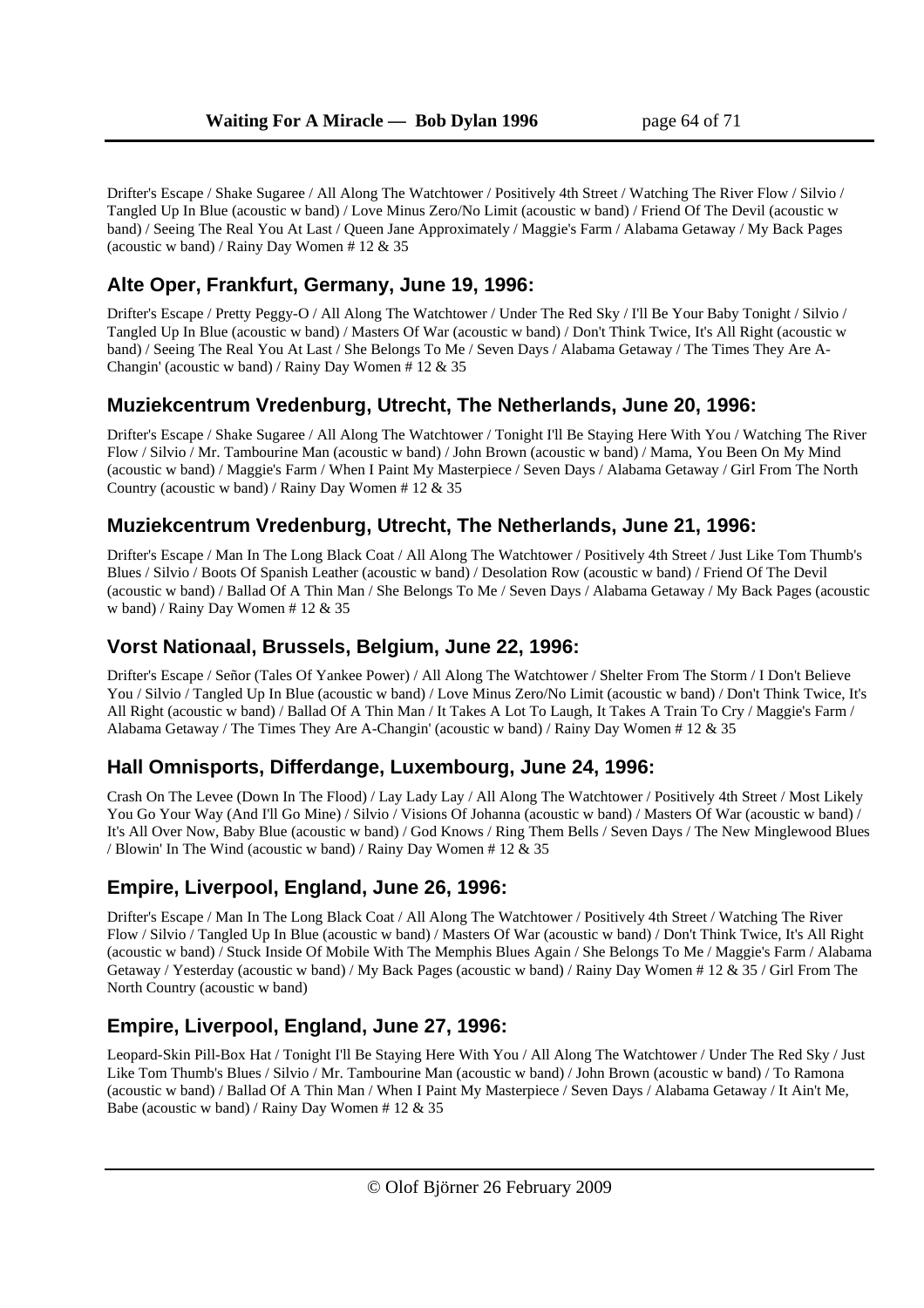## **Hyde Park, London, England, June 29, 1996:**

Leopard-Skin Pill-Box Hat / All Along The Watchtower / Positively 4th Street / Just Like Tom Thumb's Blues / Tangled Up In Blue (acoustic w band) / Don't Think Twice, It's All Right (acoustic w band) / Silvio / Seven Days / Highway 61 Revisited

## **Halle Münsterland, Münster, Germany, July 1, 1996:**

Drifter's Escape / Shake Sugaree / All Along The Watchtower / Simple Twist Of Fate / It Takes A Lot To Laugh, It Takes A Train To Cry / Silvio / Boots Of Spanish Leather (acoustic w band) / John Brown (acoustic w band) / Mama, You Been On My Mind (acoustic w band) / Maggie's Farm / Ballad Of A Thin Man / Obviously Five Believers / Alabama Getaway / It Ain't Me, Babe (acoustic w band) / Rainy Day Women # 12 & 35

## **Mozartsaal im Rosengarten, Mannheim, Germany, July 2, 1996:**

Crash On The Levee (Down In The Flood) / Pretty Peggy-O / All Along The Watchtower / I'll Be Your Baby Tonight / Man In The Long Black Coat / Silvio / Ballad Of Hollis Brown (acoustic w band) / Gates Of Eden (acoustic w band) / To Ramona (acoustic w band) / Everything Is Broken / What Good Am I? / Seeing The Real You At Last / Alabama Getaway / My Back Pages (acoustic w band) / Rainy Day Women # 12 & 35

## **Unidentified Location, Konstanz, Germany, July 3, 1996:**

Crash On The Levee (Down In The Flood) / I Want You / All Along The Watchtower / Shelter From The Storm / Watching The River Flow / Silvio / Mr. Tambourine Man (acoustic w band) / Masters Of War (acoustic w band) / One Too Many Mornings (acoustic w band) / Maggie's Farm / I'll Remember You / Everything Is Broken / Alabama Getaway / The Times They Are A-Changin' (acoustic w band) / Rainy Day Women # 12 & 35

## **Piazza Municipale, Ferrara, Italy, July 5, 1996:**

Drifter's Escape / Lay Lady Lay / All Along The Watchtower / Just Like A Woman / Watching The River Flow / Silvio / Mr. Tambourine Man (acoustic w band) / Masters Of War (acoustic w band) / Mama, You Been On My Mind (acoustic w band) / Knockin' On Heaven's Door (acoustic->electric) / Ballad Of A Thin Man / Maggie's Farm / It Ain't Me, Babe (acoustic w band) / Rainy Day Women # 12 & 35

## **Piazza Duomo, Pistoia, Italy, July 7, 1996:**

Drifter's Escape / Shake Sugaree / All Along The Watchtower / Positively 4th Street / Watching The River Flow / Silvio / Tangled Up In Blue (acoustic w band) / A Hard Rain's A-Gonna Fall (acoustic w band) / To Ramona (acoustic w band) / Maggie's Farm / Ballad Of A Thin Man / Seeing The Real You At Last / It Ain't Me, Babe (acoustic w band) / Rainy Day Women # 12 & 35

## **Villa Manin, Passariano, Italy, July 8, 1996:**

Crash On The Levee (Down In The Flood) / Señor (Tales Of Yankee Power) / All Along The Watchtower / You're A Big Girl Now / Most Likely You Go Your Way (And I'll Go Mine) / Silvio / Mr. Tambourine Man (acoustic w band) / Masters Of War (acoustic w band) / Don't Think Twice, It's All Right (acoustic w band) / Jokerman / I Shall Be Released / Obviously Five Believers / My Back Pages (acoustic w band) / Like A Rolling Stone / Rainy Day Women # 12 & 35

## **Sporthalle Alpenstrasse, Salzburg, Austria, July 9, 1996:**

Leopard-Skin Pill-Box Hat / I Want You / All Along The Watchtower / Simple Twist Of Fate / I Don't Believe You / Silvio / Boots Of Spanish Leather (acoustic w band) / John Brown (acoustic w band) / The Lonesome Death Of Hattie Carroll (acoustic w band) / Tombstone Blues / This Wheel's On Fire / Stuck Inside Of Mobile With The Memphis Blues Again / Girl From The North Country (acoustic w band) / Rainy Day Women # 12 & 35

## **Schloss Tambach, Tambach, Germany, July 10, 1996:**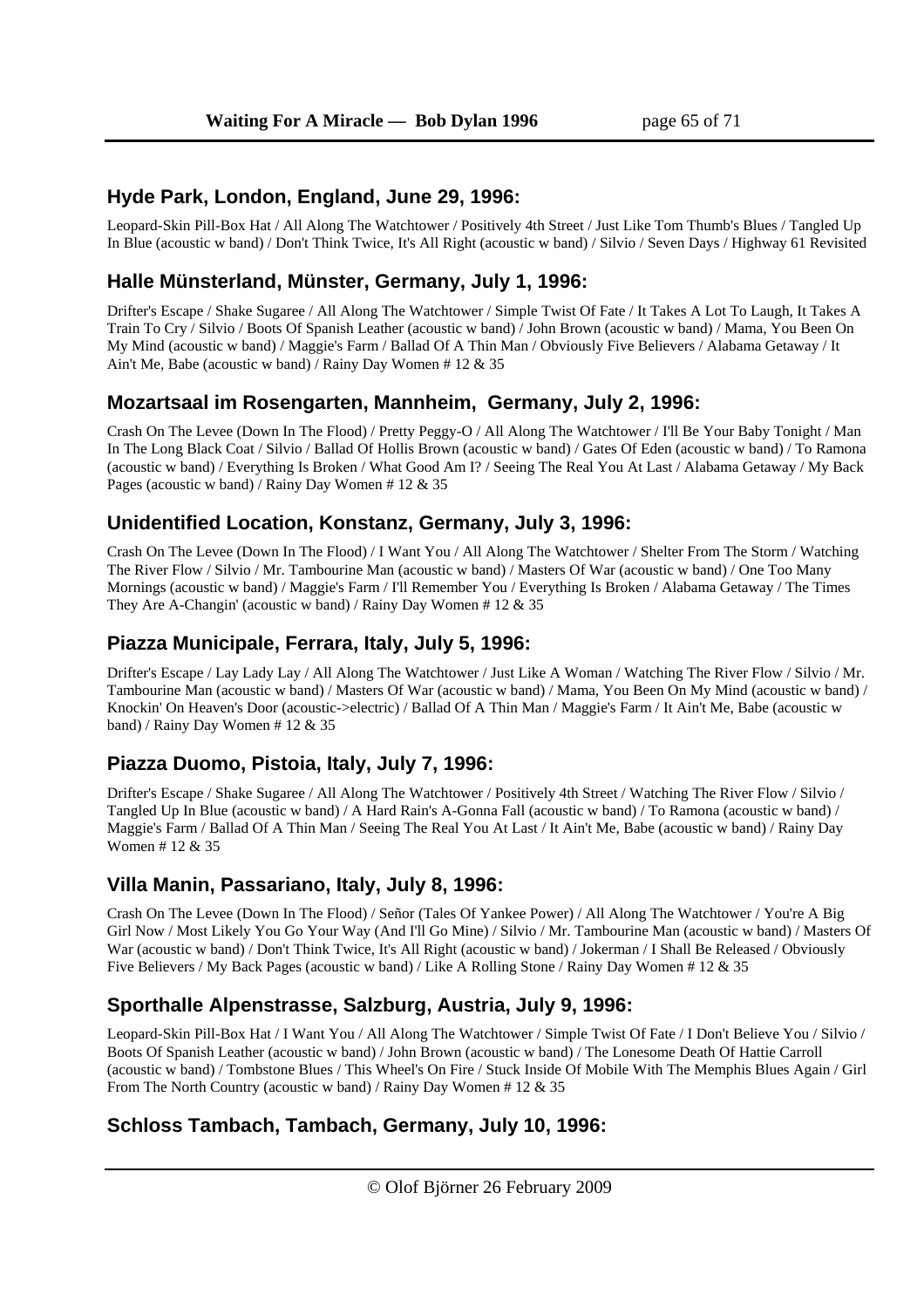Crash On The Levee (Down In The Flood) / If Not For You / All Along The Watchtower / Tears Of Rage / I'll Be Your Baby Tonight / Silvio / Mr. Tambourine Man (acoustic w band) / Desolation Row (acoustic w band) / Don't Think Twice, It's All Right (acoustic w band) / Absolutely Sweet Marie / In The Garden / Obviously Five Believers / My Back Pages (acoustic w band) / Rainy Day Women # 12 & 35

## **Stadthalle, Magdeburg, Germany, July 12, 1996:**

To Be Alone With You / Lay Lady Lay / All Along The Watchtower / Positively 4th Street / It Takes A Lot To Laugh, It Takes A Train To Cry / Silvio / Ballad Of Hollis Brown (acoustic w band) / Gates Of Eden (acoustic w band) / Mr. Tambourine Man (acoustic w band) / Jokerman / Like A Rolling Stone / Absolutely Sweet Marie / The Times They Are A-Changin' (acoustic w band) / Rainy Day Women # 12 & 35

## **Bahrenfeld-Trabrennbahn, Hamburg, Germany, July 13, 1996:**

Leopard-Skin Pill-Box Hat / If You See Her, Say Hello / All Along The Watchtower / I'll Be Your Baby Tonight / Silvio / Ballad Of Hollis Brown (acoustic w band) / Tangled Up In Blue (acoustic w band) / Like A Rolling Stone / Maggie's Farm / It Ain't Me, Babe (acoustic w band) / Rainy Day Women # 12 & 35

## **Stadthalle, Cottbus, Germany, July 14, 1996:**

To Be Alone With You / I Want You / All Along The Watchtower / Just Like A Woman / Pledging My Time / Silvio / Boots Of Spanish Leather (acoustic w band) / John Brown (acoustic w band) / Mr. Tambourine Man (acoustic w band) / Jokerman / I Believe In You / Stuck Inside Of Mobile With The Memphis Blues Again / Blowin' In The Wind (acoustic w band) / Rainy Day Women # 12 & 35

### **Spektrum, Oslo, Norway, July 18, 1996:**

Leopard-Skin Pill-Box Hat / Man In The Long Black Coat / All Along The Watchtower / Positively 4th Street / Most Likely You Go Your Way (And I'll Go Mine) / Silvio / Tangled Up In Blue (acoustic w band) / The Lonesome Death Of Hattie Carroll (acoustic w band) / Ballad Of Hollis Brown (acoustic w band) / Absolutely Sweet Marie / Ballad Of A Thin Man / Highway 61 Revisited / Girl From The North Country (acoustic w band) / Rainy Day Women # 12 & 35 / My Back Pages (acoustic w band)

### **Romsdalsmuseet, Molde, Norway, July 19, 1996:**

To Be Alone With You / Pretty Peggy-O / All Along The Watchtower / Just Like A Woman / Watching The River Flow / Silvio / It's All Over Now, Baby Blue (acoustic w band) / Tangled Up In Blue (acoustic w band) / Mr. Tambourine Man (acoustic w band) / John Brown (acoustic w band) / Maggie's Farm / I Shall Be Released / Real Real Gone / My Back Pages (acoustic w band) / Rainy Day Women # 12 & 35 / It Ain't Me, Babe (acoustic w band)

## **Kirjurinluoto, Pori, Finland, July 21, 1996:**

To Be Alone With You / Shake Sugaree / All Along The Watchtower / Just Like A Woman / Silvio / Love Minus Zero/No Limit (acoustic w band) / Tangled Up In Blue (acoustic w band) / Mr. Tambourine Man (acoustic w band) / Ballad Of Hollis Brown (acoustic w band) / Ballad Of A Thin Man / Maggie's Farm / It Ain't Me, Babe (acoustic w band)

## **Den Grå Hal, Copenhagen, Denmark, July 23, 1996:**

To Be Alone With You / If You See Her, Say Hello / All Along The Watchtower / Tears Of Rage / I Don't Believe You / Silvio / Boots Of Spanish Leather (acoustic w band) / Masters Of War (acoustic w band) / Friend Of The Devil (acoustic w band) / Tombstone Blues / She Belongs To Me / Everything Is Broken / It Ain't Me, Babe (acoustic w band) / Rainy Day Women # 12 & 35

## **Den Grå Hal, Copenhagen, Denmark, July 24, 1996:**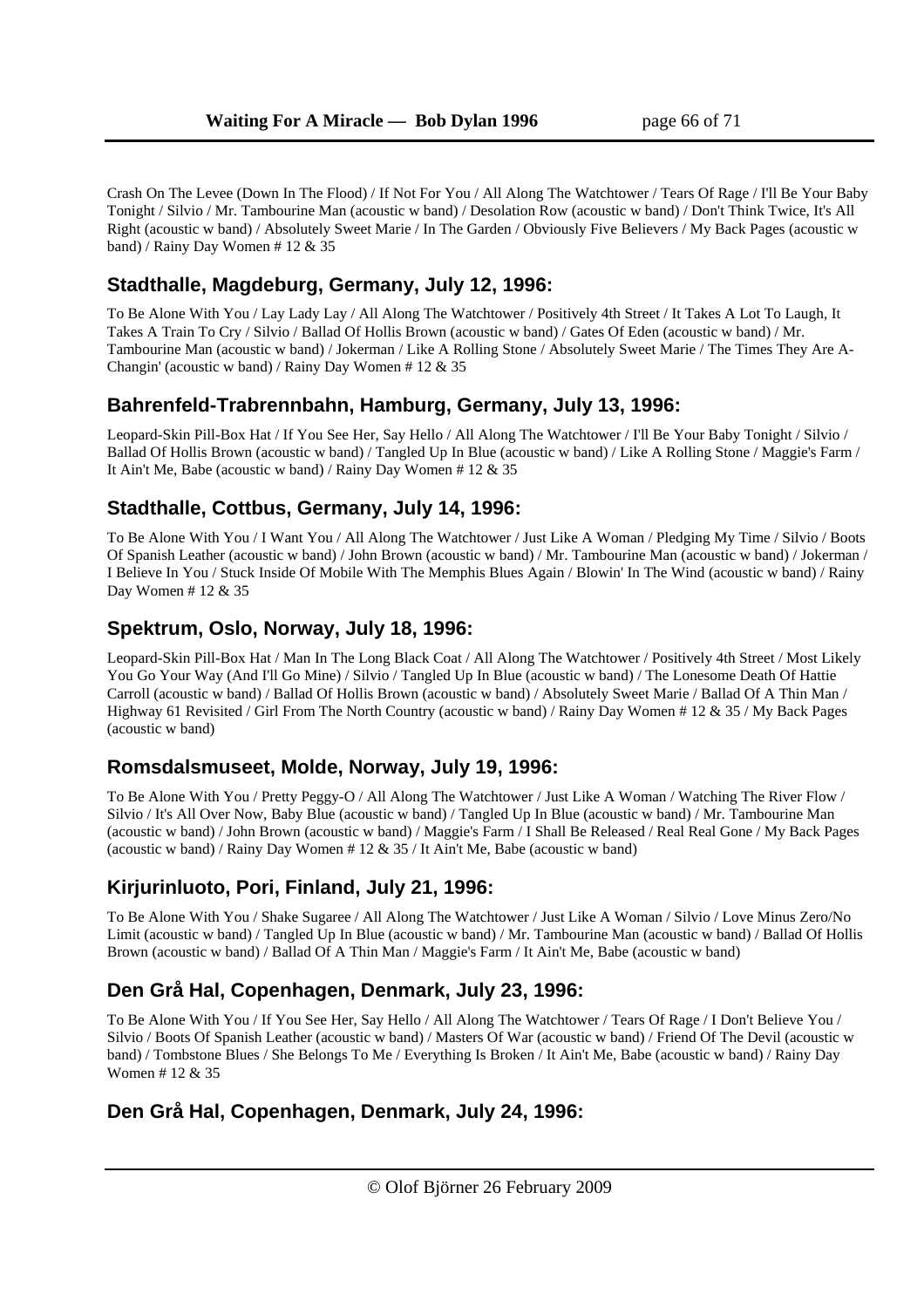To Be Alone With You / I Want You / All Along The Watchtower / You're A Big Girl Now / I'll Be Your Baby Tonight / Silvio / Love Minus Zero/No Limit (acoustic w band) / Tangled Up In Blue (acoustic w band) / The Lonesome Death Of Hattie Carroll (acoustic w band) / Maggie's Farm / Lenny Bruce / Cat's In The Well / My Back Pages (acoustic w band) / Highway 61 Revisited / Girl From The North Country (acoustic w band)

## **Slottsmöllan, Malmö, Sweden, July 25, 1996:**

To Be Alone With You / If Not For You / All Along The Watchtower / Just Like A Woman / Watching The River Flow / Silvio / Ballad Of Hollis Brown (acoustic w band) / Tangled Up In Blue (acoustic w band) / Don't Think Twice, It's All Right (acoustic w band) / Stuck Inside Of Mobile With The Memphis Blues Again / I Shall Be Released / Like A Rolling Stone / The Times They Are A-Changin' (acoustic w band) / Rainy Day Women # 12 & 35

## **Lida Friluftsgård, Tullinge, Stockholm, Sweden, July 27, 1996:**

To Be Alone With You / Shake Sugaree / All Along The Watchtower / Tears Of Rage / It Takes A Lot To Laugh, It Takes A Train To Cry / Silvio / Mr. Tambourine Man (acoustic w band) / Tangled Up In Blue (acoustic w band) / A Hard Rain's A-Gonna Fall (acoustic w band) / Tombstone Blues / I'll Remember You / Maggie's Farm / It Ain't Me, Babe (acoustic w band) / Rainy Day Women # 12 & 35

## **House Of Blues, Atlanta, Georgia, August 3, 1996:**

To Be Alone With You / Shake Sugaree / All Along The Watchtower / You're A Big Girl Now / It Takes A Lot To Laugh, It Takes A Train To Cry / Silvio / Boots Of Spanish Leather (acoustic w band) / Ballad Of Hollis Brown (acoustic w band) / Don't Think Twice, It's All Right (acoustic w band) / Maggie's Farm / She Belongs To Me / Highway 61 Revisited / Alabama Getaway / My Back Pages (acoustic w band) / Rainy Day Women # 12 & 35

## **House Of Blues, Atlanta, Georgia, August 4, 1996:**

To Be Alone With You / Tonight I'll Be Staying Here With You / All Along The Watchtower / Under The Red Sky / Watching The River Flow / Silvio / Love Minus Zero/No Limit (acoustic w band) / Tangled Up In Blue (acoustic w band) / The Lonesome Death Of Hattie Carroll (acoustic w band) / Stuck Inside Of Mobile With The Memphis Blues Again / Ballad Of A Thin Man / Tombstone Blues / Alabama Getaway / It Ain't Me, Babe (acoustic w band)

## **Performing Arts Center, California Polytechnic State University, San Luis Obispo, California, October 17, 1996:**

To Be Alone With You / If Not For You / All Along The Watchtower / It Takes A Lot To Laugh, It Takes A Train To Cry / Jokerman / Silvio / My Back Pages (acoustic w band) / Masters Of War (acoustic w band) / It's All Over Now, Baby Blue (acoustic w band) / Seeing The Real You At Last / What Good Am I? / Maggie's Farm / Alabama Getaway / One Too Many Mornings (acoustic w band) / Rainy Day Women # 12 & 35

## **Star Of The Desert Arena, Buffalo Bills Resort And Casino, Jean, Nevada, October 19, 1996:**

Crash On The Levee (Down In The Flood) / Señor (Tales Of Yankee Power) / All Along The Watchtower / Simple Twist Of Fate / Watching The River Flow / Silvio / Mr. Tambourine Man (acoustic w band) / Masters Of War (acoustic w band) / Love Minus Zero/No Limit (acoustic w band) / Everything Is Broken / I'll Remember You / Maggie's Farm / Stuck Inside Of Mobile With The Memphis Blues Again / One Too Many Mornings (acoustic w band) / Rainy Day Women # 12 & 35

## **Mesa Amphitheater, Mesa, Arizona, October 20, 1996:**

Crash On The Levee (Down In The Flood) / Lay Lady Lay / All Along The Watchtower / I Don't Believe You / I'll Be Your Baby Tonight / Silvio / Tangled Up In Blue (acoustic w band) / To Ramona (acoustic w band) / Don't Think Twice, It's All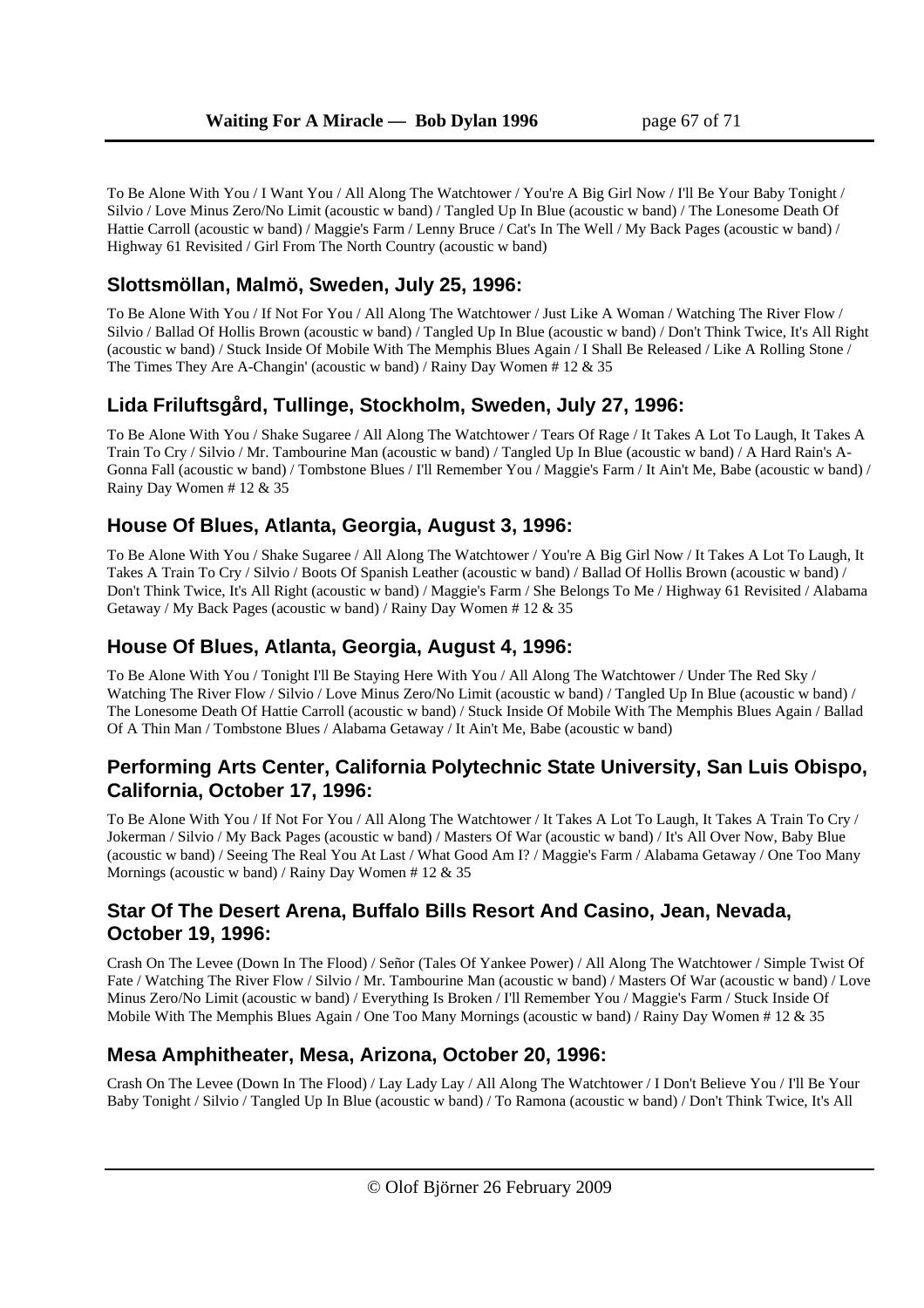Right (acoustic w band) / Stuck Inside Of Mobile With The Memphis Blues Again / She Belongs To Me / Highway 61 Revisited / Alabama Getaway / Girl From The North Country (acoustic w band) / Rainy Day Women # 12 & 35

## **Centennial Hall, University of Arizona, Tucson, Arizona, October 21, 1996:**

Crash On The Levee (Down In The Flood) / I Want You / All Along The Watchtower / Positively 4th Street / I'll Be Your Baby Tonight / Silvio / Mr. Tambourine Man (acoustic w band) / Masters Of War (acoustic w band) / Don't Think Twice, It's All Right (acoustic w band) / Seeing The Real You At Last / She Belongs To Me / Maggie's Farm / I'll Remember You / The Lonesome Death Of Hattie Carroll (acoustic w band) / Rainy Day Women # 12 & 35

### **Kiva Auditorium, Convention Center, Albuquerque, New Mexico, October 23, 1996:**

Crash On The Levee (Down In The Flood) / The Man In Me / All Along The Watchtower / Just Like A Woman / Most Likely You Go Your Way (And I'll Go Mine) / Silvio / My Back Pages (acoustic w band) / Gates Of Eden (acoustic w band) / Don't Think Twice, It's All Right (acoustic w band) / Seeing The Real You At Last / Like A Rolling Stone / Maggie's Farm / I Shall Be Released / The Times They Are A-Changin' (acoustic w band) / Rainy Day Women # 12 & 35

## **Bronco Bowl, Dallas, Texas, October 25, 1996:**

Crash On The Levee (Down In The Flood) / If You See Her, Say Hello / All Along The Watchtower / Shelter From The Storm / Just Like Tom Thumb's Blues / Silvio / Tangled Up In Blue (acoustic w band) / Boots Of Spanish Leather (acoustic w band) / It's All Over Now, Baby Blue (acoustic w band) / God Knows / Joey / Highway 61 Revisited / Alabama Getaway / Forever Young (acoustic w band) / Rainy Day Women # 12 & 35

### **Austin Music Hall, Austin, Texas, October 26, 1996:**

Crash On The Levee (Down In The Flood) / If Not For You / All Along The Watchtower / Jokerman / I'll Be Your Baby Tonight / Silvio / Mr. Tambourine Man (acoustic w band) / Masters Of War (acoustic w band) / It's All Over Now, Baby Blue (acoustic w band) / Man Of Peace / Where Teardrops Fall / Maggie's Farm / Like A Rolling Stone / It Ain't Me, Babe (acoustic w band) / Rainy Day Women # 12 & 35

## **Austin Music Hall, Austin, Texas, October 27, 1996:**

Crash On The Levee (Down In The Flood) / I Want You / All Along The Watchtower / Queen Jane Approximately / Just Like Tom Thumb's Blues / Silvio / Tangled Up In Blue (acoustic w band) / My Back Pages (acoustic w band) / One Too Many Mornings (acoustic w band) / Seeing The Real You At Last / Positively 4th Street / Cat's In The Well / Like A Rolling Stone / Forever Young (acoustic w band) / Rainy Day Women # 12 & 35

## **Civic Center Music Hall, Oklahoma City, Oklahoma, October 29, 1996:**

Crash On The Levee (Down In The Flood) / Tonight I'll Be Staying Here With You / All Along The Watchtower / Tears Of Rage / It Takes A Lot To Laugh, It Takes A Train To Cry / Silvio / Mr. Tambourine Man (acoustic w band) / Masters Of War (acoustic w band) / Girl From The North Country (acoustic w band) / Seeing The Real You At Last / Born In Time / Obviously Five Believers / Stuck Inside Of Mobile With The Memphis Blues Again / Knockin' On Heaven's Door (acoustic w band) / Rainy Day Women # 12 & 35

### **Municipal Auditorium, Shreveport Civic Center Complex, Shreveport, Louisiana, October 30, 1996:**

Crash On The Levee (Down In The Flood) / Tonight I'll Be Staying Here With You / All Along The Watchtower / Just Like A Woman / Watching The River Flow / Silvio / Mr. Tambourine Man (acoustic w band) / Masters Of War (acoustic w band) / One Too Many Mornings (acoustic w band) / Seeing The Real You At Last / She Belongs To Me / Maggie's Farm / Like A Rolling Stone / It Ain't Me, Babe (acoustic w band) / Rainy Day Women # 12 & 35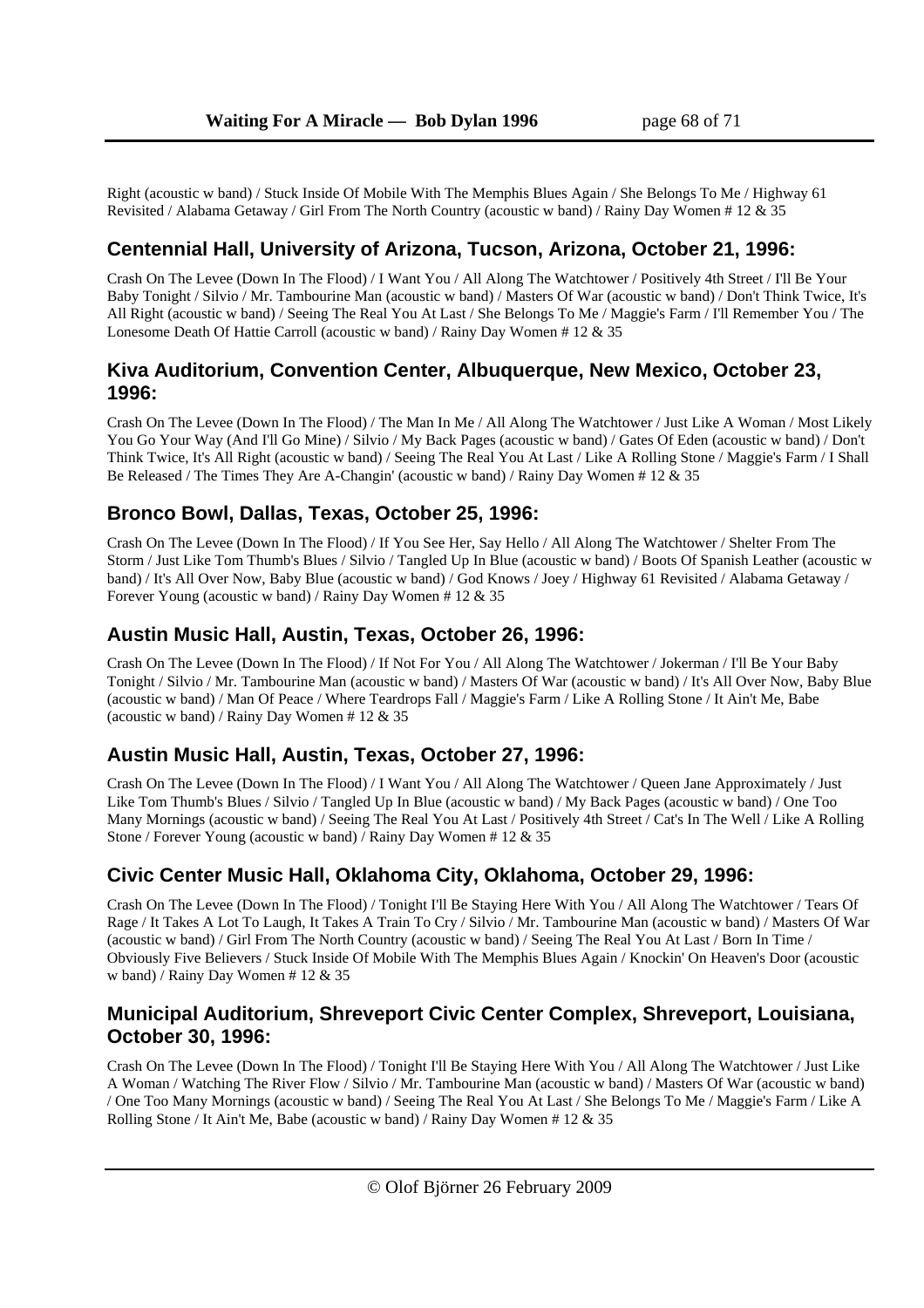## **Tupelo Coliseum Arena, Tupelo, Mississippi, November 1, 1996:**

Crash On The Levee (Down In The Flood) / Lay Lady Lay / All Along The Watchtower / Just Like A Woman / Positively 4th Street / Silvio / Mr. Tambourine Man (acoustic w band) / Masters Of War (acoustic w band) / It's All Over Now, Baby Blue (acoustic w band) / God Knows / It Takes A Lot To Laugh, It Takes A Train To Cry / Like A Rolling Stone / Highway 61 Revisited / One Too Many Mornings (acoustic w band) / Rainy Day Women # 12 & 35

## **Alabama Theater, Birmingham, Alabama, November 2, 1996:**

Crash On The Levee (Down In The Flood) / If You See Her, Say Hello / All Along The Watchtower / Every Grain Of Sand / I'll Be Your Baby Tonight / Silvio / Tangled Up In Blue (acoustic w band) / My Back Pages (acoustic w band) / Don't Think Twice, It's All Right (acoustic w band) / God Knows / I'll Remember You / Stuck Inside Of Mobile With The Memphis Blues Again / Highway 61 Revisited / Forever Young (acoustic w band) / Rainy Day Women # 12 & 35

### **Soldiers And Sailors Memorial Auditorium, Chattanooga, Tennessee, November 3, 1996:**

Leopard-Skin Pill-Box Hat / Tonight I'll Be Staying Here With You / All Along The Watchtower / Tears Of Rage / Watching The River Flow / Silvio / Mr. Tambourine Man (acoustic w band) / Masters Of War (acoustic w band) / Love Minus Zero/No Limit (acoustic w band) / God Knows / Never Gonna Be The Same Again / Highway 61 Revisited / Like A Rolling Stone / Knockin' On Heaven's Door (acoustic w band) / Rainy Day Women # 12 & 35

## **Memorial Auditorium Theater, Spartanburg, South Carolina, November 4, 1996:**

Crash On The Levee (Down In The Flood) / Man In The Long Black Coat / All Along The Watchtower / Positively 4th Street / I'll Be Your Baby Tonight / Silvio / Tangled Up In Blue (acoustic w band) / To Ramona (acoustic w band) / Don't Think Twice, It's All Right (acoustic w band) / God Knows / I And I / Seeing The Real You At Last / Like A Rolling Stone / Girl From The North Country (acoustic w band) / Rainy Day Women # 12 & 35

## **Municipal Auditorium, Charleston, West Virginia, November 6, 1996:**

Crash On The Levee (Down In The Flood) / Señor (Tales Of Yankee Power) / All Along The Watchtower / Queen Jane Approximately / Watching The River Flow / Silvio / Mr. Tambourine Man (acoustic w band) / Masters Of War (acoustic w band) / It's All Over Now, Baby Blue (acoustic w band) / Tombstone Blues / When I Paint My Masterpiece / Maggie's Farm / Like A Rolling Stone / One Too Many Mornings (acoustic w band) / Rainy Day Women # 12 & 35

## **Memorial Hall, Dayton, Ohio, November 7, 1996:**

Crash On The Levee (Down In The Flood) / Tonight I'll Be Staying Here With You / All Along The Watchtower / I'll Be Your Baby Tonight / You're A Big Girl Now / Silvio / Tangled Up In Blue (acoustic w band) / My Back Pages (acoustic w band) / Don't Think Twice, It's All Right (acoustic w band) / Everything Is Broken / I Shall Be Released / Highway 61 Revisited / Like A Rolling Stone / It Ain't Me, Babe (acoustic w band) / Rainy Day Women # 12 & 35

## **Eagles Ballroom, Milwaukee, Wisconsin, November 9, 1996:**

Crash On The Levee (Down In The Flood) / Tonight I'll Be Staying Here With You / All Along The Watchtower / Simple Twist Of Fate / It Takes A Lot To Laugh, It Takes A Train To Cry / Silvio / Tangled Up In Blue (acoustic w band) / The Lonesome Death Of Hattie Carroll (acoustic w band) / One Too Many Mornings (acoustic w band) / God Knows / I And I / Highway 61 Revisited / Like A Rolling Stone / Girl From The North Country (acoustic w band) / Rainy Day Women # 12 & 35

## **Civic Center Arena, Mankato, Minnesota, November 10, 1996:**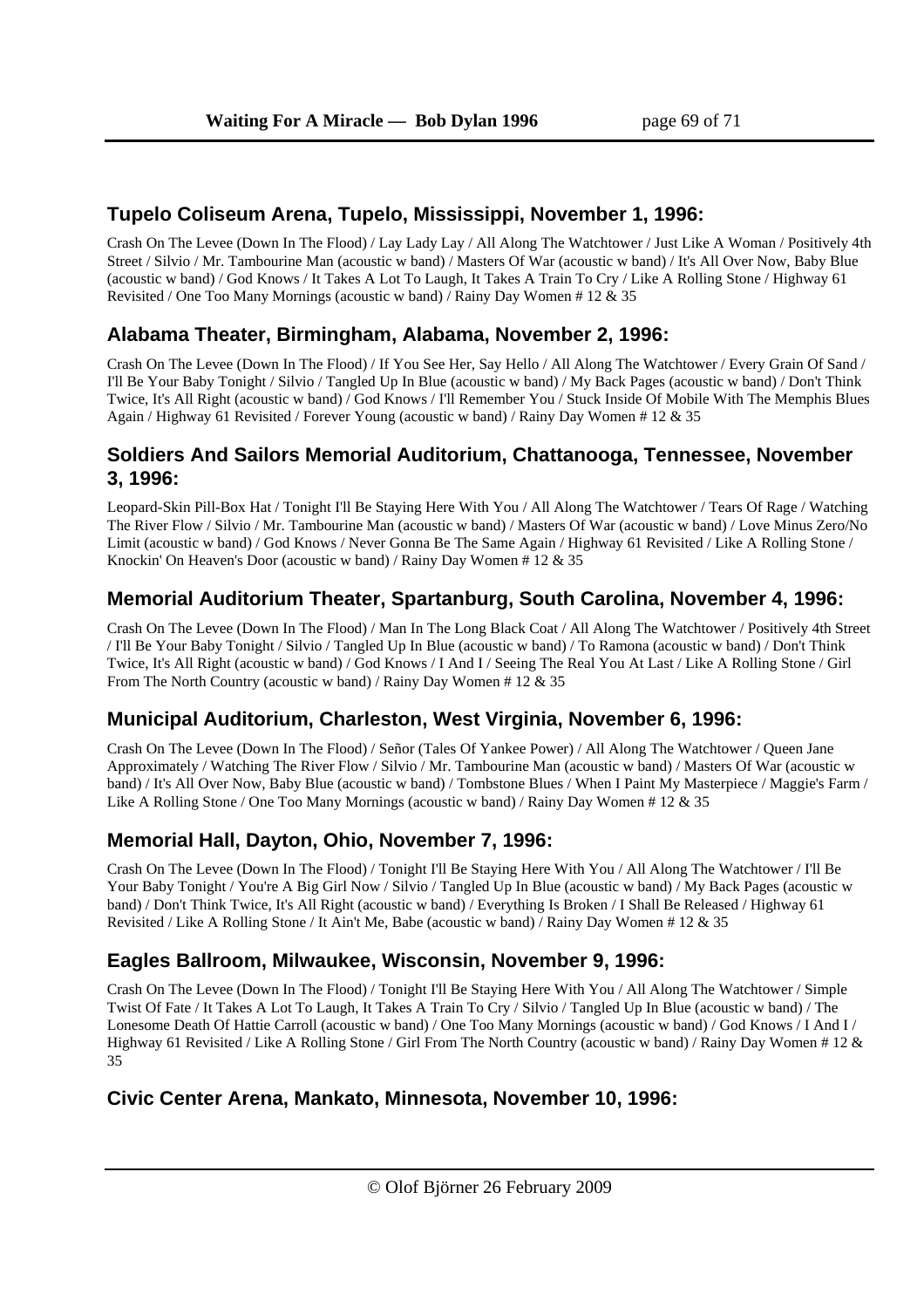Crash On The Levee (Down In The Flood) / Lay Lady Lay / All Along The Watchtower / Just Like A Woman / Just Like Tom Thumb's Blues / Silvio / Tangled Up In Blue (acoustic w band) / My Back Pages (acoustic w band) / One Too Many Mornings (acoustic w band) / Everything Is Broken / I'll Remember You / Highway 61 Revisited / Like A Rolling Stone / It Ain't Me, Babe (acoustic w band) / Rainy Day Women # 12 & 35

## **Five Flags Center Arena, Dubuque, Iowa, November 12, 1996:**

Crash On The Levee (Down In The Flood) / If Not For You / All Along The Watchtower / Shelter From The Storm / Most Likely You Go Your Way (And I'll Go Mine) / Silvio / Tangled Up In Blue (acoustic w band) / To Ramona (acoustic w band) / Friend Of The Devil (acoustic w band) / Absolutely Sweet Marie / Ballad Of A Thin Man / Highway 61 Revisited / Like A Rolling Stone / It Ain't Me, Babe (acoustic w band) / Rainy Day Women # 12 & 35

### **Dane County Memorial Coliseum, Madison, Wisconsin, November 13, 1996:**

Crash On The Levee (Down In The Flood) / Tonight I'll Be Staying Here With You / All Along The Watchtower / Positively 4th Street / Watching The River Flow / Silvio / Mr. Tambourine Man (acoustic w band) / Masters Of War (acoustic w band) / Don't Think Twice, It's All Right (acoustic w band) / Everything Is Broken / She Belongs To Me / Highway 61 Revisited / Like A Rolling Stone / One Too Many Mornings (acoustic w band) / Rainy Day Women # 12 & 35

## **Stephens Auditorium, Stephens College, Columbia, Missouri, November 15, 1996:**

Crash On The Levee (Down In The Flood) / I Want You / All Along The Watchtower / Simple Twist Of Fate / It Takes A Lot To Laugh, It Takes A Train To Cry / Silvio / Mr. Tambourine Man (acoustic w band) / Masters Of War (acoustic w band) / Don't Think Twice, It's All Right (acoustic w band) / God Knows / I And I / Highway 61 Revisited / Like A Rolling Stone / It Ain't Me, Babe (acoustic w band) / Rainy Day Women # 12 & 35

### **Adler Theater, Davenport, Iowa, November 16, 1996:**

Crash On The Levee (Down In The Flood) / I Want You / All Along The Watchtower / Shelter From The Storm / I'll Be Your Baby Tonight / Silvio / Tangled Up In Blue (acoustic w band) / It's All Over Now, Baby Blue (acoustic w band) / Friend Of The Devil (acoustic w band) / Cat's In The Well / Never Gonna Be The Same Again / Highway 61 Revisited / Like A Rolling Stone / One Too Many Mornings (acoustic w band) / Rainy Day Women # 12 & 35

### **Auditorium, University Of Indiana, Bloomington, Indiana, November 17, 1996:**

Crash On The Levee (Down In The Flood) / Tonight I'll Be Staying Here With You / All Along The Watchtower / Simple Twist Of Fate / Watching The River Flow / Silvio / Mr. Tambourine Man (acoustic w band) / Masters Of War (acoustic w band) / Don't Think Twice, It's All Right (acoustic w band) / God Knows / I'll Remember You / Highway 61 Revisited / Like A Rolling Stone / One Too Many Mornings (acoustic w band) / Rainy Day Women # 12 & 35

### **Wings Stadium, Kalamazoo, Michigan, November 19, 1996:**

Crash On The Levee (Down In The Flood) / If You See Her, Say Hello / All Along The Watchtower / Positively 4th Street / It Takes A Lot To Laugh, It Takes A Train To Cry / Silvio / Tangled Up In Blue (acoustic w band) / Boots Of Spanish Leather (acoustic w band) / Love Minus Zero/No Limit (acoustic w band) / Maggie's Farm / I And I / Highway 61 Revisited / Like A Rolling Stone / Forever Young (acoustic w band) / Rainy Day Women # 12 & 35

### **MSU Auditorium, Michigan State University, East Lansing, Michigan, November 20, 1996:**

Crash On The Levee (Down In The Flood) / Señor (Tales Of Yankee Power) / All Along The Watchtower / Positively 4th Street / Just Like Tom Thumb's Blues / Silvio / Mr. Tambourine Man (acoustic w band) / Masters Of War (acoustic w band) / It's All Over Now, Baby Blue (acoustic w band) / Absolutely Sweet Marie / Joey / Highway 61 Revisited / Like A Rolling Stone / The Times They Are A-Changin' (acoustic w band) / Rainy Day Women # 12 & 35